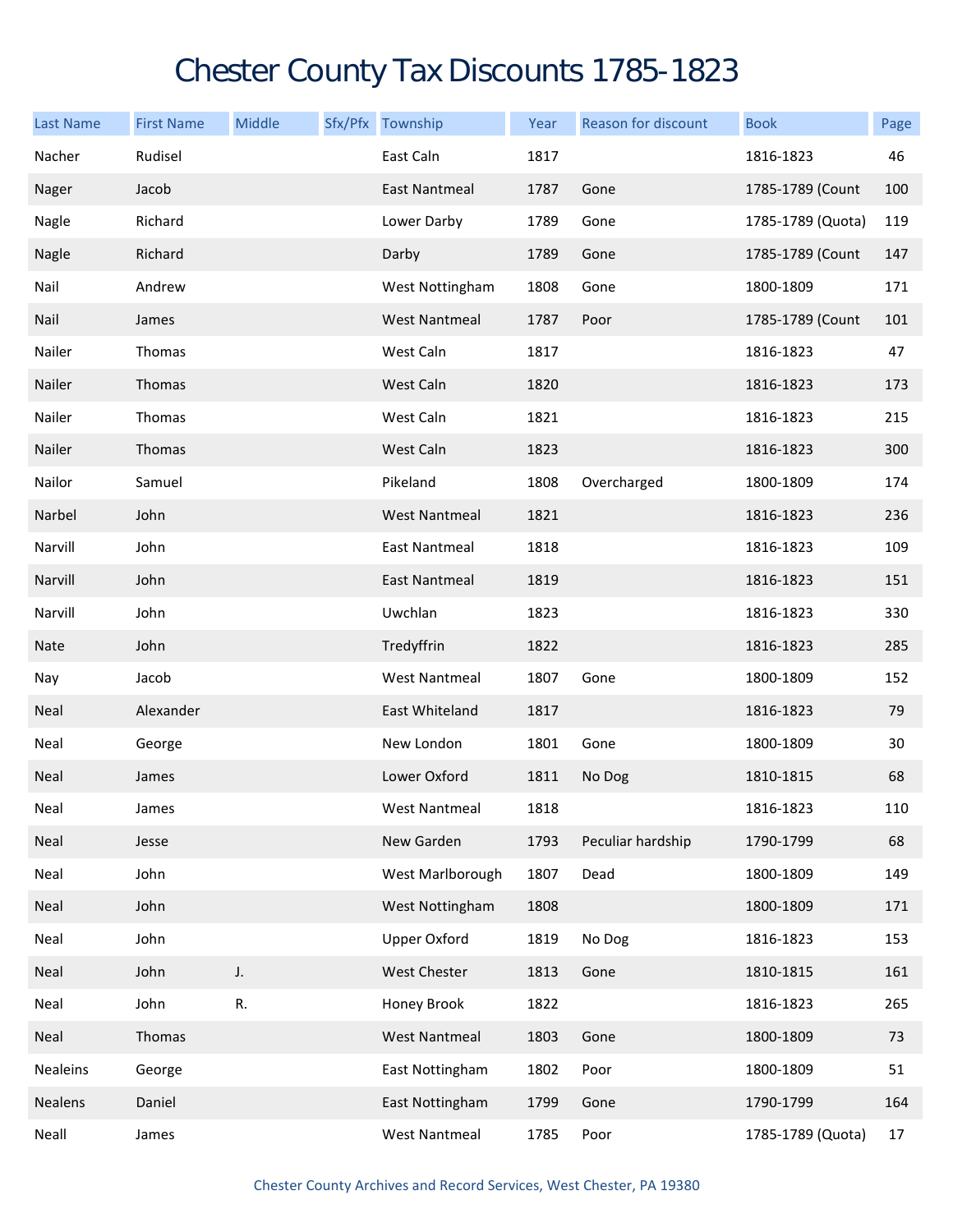| <b>Last Name</b> | <b>First Name</b> | Middle | Sfx/Pfx Township     | Year | Reason for discount  | <b>Book</b>       | Page |
|------------------|-------------------|--------|----------------------|------|----------------------|-------------------|------|
| <b>Nealus</b>    | George            |        | Pennsbury            | 1805 | Gone                 | 1800-1809         | 114  |
| Nealy            | James             |        | East Caln            | 1805 | Gone                 | 1800-1809         | 102  |
| <b>Nealy</b>     | James             |        | East Caln            | 1814 | <b>Unseated land</b> | 1810-1815         | 166  |
| Nealy            | John              |        | East Caln            | 1789 | Gone                 | 1785-1789 (Quota) | 117  |
| Nebecker         | Aquila            |        | East Bradford        | 1820 |                      | 1816-1823         | 169  |
| Nebucker         | Aquila            |        | East Bradford        | 1816 | Gone                 | 1816-1823         | 2    |
| Nedery           | <b>Ellis</b>      |        | Kennett              | 1822 |                      | 1816-1823         | 266  |
| Needler          | George            |        | West Fallowfield     | 1785 | Poor                 | 1785-1789 (Count  | 10   |
| Neel             | Andrew            |        | West Nottingham      | 1809 | Gone                 | 1800-1809         | 191  |
| Neel             | John              |        | West Nottingham      | 1809 | Gone                 | 1800-1809         | 191  |
| <b>Neely</b>     | Alexander         |        | West Caln            | 1821 |                      | 1816-1823         | 215  |
| Neely            | Alexander         |        | <b>West Nantmeal</b> | 1822 |                      | 1816-1823         | 278  |
| <b>Neely</b>     | James             |        | Tredyffrin           | 1817 |                      | 1816-1823         | 74   |
| Neely            | James             |        | West Caln            | 1818 | Error                | 1816-1823         | 89   |
| <b>Neely</b>     | John              |        | East Caln            | 1789 | Gone                 | 1785-1789 (Count  | 145  |
| Neely            | Robert            |        | Tredyffrin           | 1823 |                      | 1816-1823         | 334  |
| <b>Neely</b>     | Samuel            |        | West Caln            | 1823 |                      | 1816-1823         | 300  |
| Neely            | William           |        | West Caln            | 1789 | Gone                 | 1785-1789 (Quota) | 118  |
| <b>Neff</b>      | William           |        | West Fallowfield     | 1822 |                      | 1816-1823         | 262  |
| Negeny           | Charles           |        | Londonderry          | 1802 | Not found            | 1800-1809         | 48   |
| Neghman          | John              |        | Coventry             | 1813 | Poor                 | 1810-1815         | 129  |
| Neice            | Jacob             |        | <b>West Nantmeal</b> | 1788 | Under age            | 1785-1789 (Quota) | 101  |
| <b>Neice</b>     | Jacob             |        | <b>West Nantmeal</b> | 1788 | Under age            | 1785-1789 (Count  | 129  |
| Neice            | Jacob             |        | Honey Brook          | 1790 | Gone                 | 1790-1799         | 6    |
| Neil             | James             |        | <b>West Nantmeal</b> | 1787 | Poor                 | 1785-1789 (Quota) | 73   |
| Neil             | James             |        | Honey Brook          | 1809 | Poor                 | 1800-1809         | 186  |
| <b>Neile</b>     | Hugh              |        | West Caln            | 1807 | Gone                 | 1800-1809         | 142  |
| Neiler           | Ann               |        | Pikeland             | 1823 |                      | 1816-1823         | 325  |
| Neiler           | Jacob             |        | Charlestown          | 1823 |                      | 1816-1823         | 301  |
| Neiler           | John              |        | Pikeland             | 1814 | Dead                 | 1810-1815         | 191  |
| Neiler           | Thomas            |        | West Caln            | 1822 |                      | 1816-1823         | 257  |
| <b>Neilings</b>  | William           |        | East Nottingham      | 1822 |                      | 1816-1823         | 275  |
| <b>Neilins</b>   | George            |        | East Nottingham      | 1805 | Gone                 | 1800-1809         | 111  |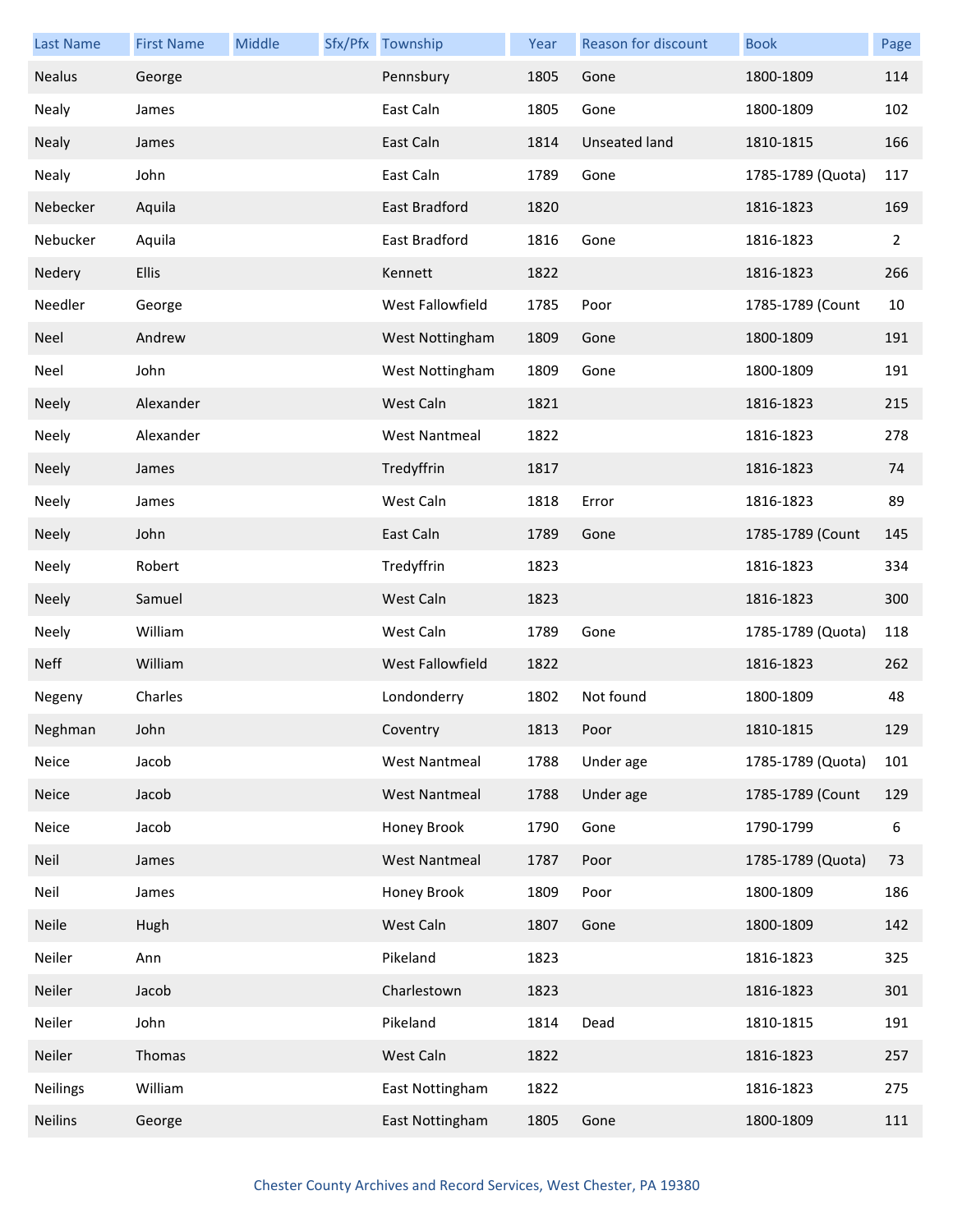| <b>Last Name</b> | <b>First Name</b> | Middle    | Sfx/Pfx Township     | Year | Reason for discount    | <b>Book</b>       | Page           |
|------------------|-------------------|-----------|----------------------|------|------------------------|-------------------|----------------|
| Neill            | Andrew            |           | New London           | 1820 |                        | 1816-1823         | 189            |
| <b>Neill</b>     | John              |           | East Nottingham      | 1804 | Poor                   | 1800-1809         | 91             |
| Neill            | Thomas            |           | <b>West Nantmeal</b> | 1804 | Gone                   | 1800-1809         | 93             |
| <b>Neills</b>    | Thomas            |           | East Bradford        | 1799 | Enlisted               | 1790-1799         | 153            |
| Neilor           | Jacob             |           | Pikeland             | 1801 | Paid in East Whiteland | 1800-1809         | 35             |
| Neiman           | Jacob             |           | Coventry             | 1818 |                        | 1816-1823         | 91             |
| Neiman           | Jacob             |           | Vincent              | 1823 |                        | 1816-1823         | 331            |
| Neisbit          | Alexander         |           | <b>West Nantmeal</b> | 1791 | Overrated              | 1790-1799         | 32             |
| Neismith         | Thomas            |           | Radnor               | 1786 | Gone                   | 1786-1789         | 22             |
| Neismith         | Thomas            |           | Radnor               | 1786 | Gone                   | 1785-1789 (Count  | 50             |
| Neison           | James             |           | East Bradford        | 1807 | Gone                   | 1800-1809         | 140            |
| Nellson          | Charles           |           | Vincent              | 1796 | Gone                   | 1790-1799         | 111            |
| Nellson          | Isaac             |           | East Caln            | 1796 | Gone                   | 1790-1799         | 96             |
| Nellson          | James             |           | Goshen               | 1793 | Gone                   | 1790-1799         | 63             |
| Nellson          | John              |           | West Fallowfield     | 1801 | Poor                   | 1800-1809         | 25             |
| <b>Nelly</b>     | Samuel            |           | Brandywine           | 1811 | Not found              | 1810-1815         | 45             |
| Nelson           | Alexander         |           | West Chester         | 1821 |                        | 1816-1823         | 251            |
| Nelson           | George            |           | <b>West Nantmeal</b> | 1806 | Gone                   | 1800-1809         | 132            |
| Nelson           | George            |           | West Caln            | 1814 |                        | 1810-1815         | 167            |
| Nelson           | George            |           | West Caln            | 1817 |                        | 1816-1823         | 47             |
| Nelson           | Hugh              | В.        | West Marlborough     | 1811 | Gone                   | 1810-1815         | 60             |
| Nelson           | Hugh              | <b>B.</b> | West Marlborough     | 1814 | Gone                   | 1810-1815         | 180            |
| Nelson           | James             |           | London Britain       | 1785 | Not found              | 1785-1789 (Count  | 12             |
| Nelson           | John              |           | <b>Upper Oxford</b>  | 1807 |                        | 1800-1809         | 153            |
| Nelson           | John              |           | Tredyffrin           | 1815 | Gone                   | 1810-1815         | 235            |
| Nelson           | Joseph            |           | New London           | 1817 |                        | 1816-1823         | 62             |
| Nelson           | Peter             |           | East Fallowfield     | 1821 |                        | 1816-1823         | 219            |
| Nelson           | Peter             |           | West Fallowfield     | 1822 |                        | 1816-1823         | 262            |
| Nelson           | Thomas            |           | East Caln            | 1823 |                        | 1816-1823         | 299            |
| Nelson           | William           |           | Ridley               | 1785 | Gone                   | 1785-1789 (Count  | 22             |
| Nelson           | William           |           | <b>Upper Darby</b>   | 1785 | Gone                   | 1785-1789 (Quota) | $\overline{7}$ |
| Nesbit           | Alexander         |           | <b>West Nantmeal</b> | 1813 | One Dog                | 1810-1815         | 147            |
| Nesbit           | James             |           | <b>West Nantmeal</b> | 1816 |                        | 1816-1823         | 26             |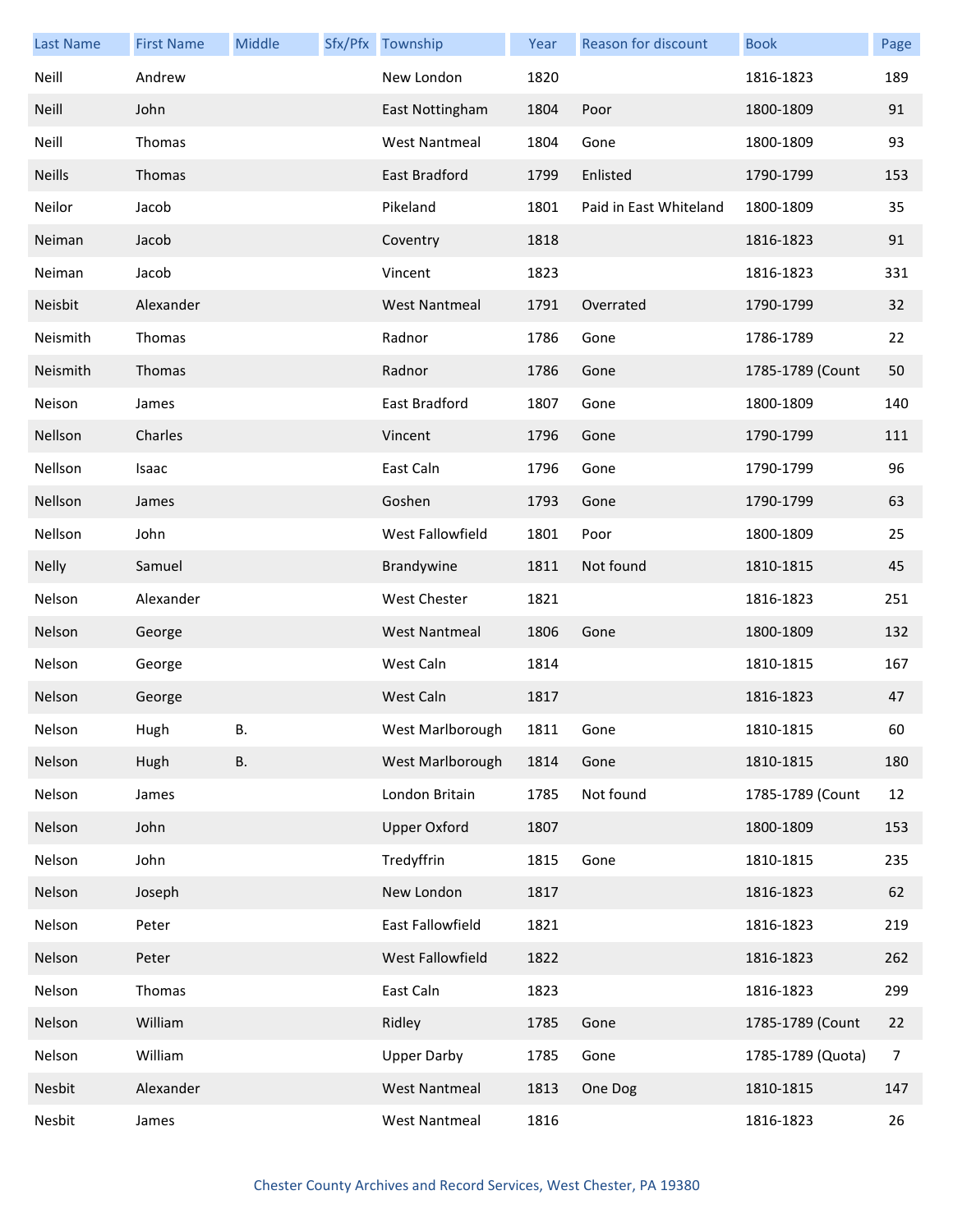| <b>Last Name</b> | <b>First Name</b> | Middle |     | Sfx/Pfx Township        | Year | Reason for discount | <b>Book</b>       | Page           |
|------------------|-------------------|--------|-----|-------------------------|------|---------------------|-------------------|----------------|
| Nesbit           | Thomas            |        |     | West Caln               | 1808 |                     | 1800-1809         | 162            |
| Nesmith          | Thomas            |        |     | Radnor                  | 1786 | Gone                | 1785-1789 (Count  | 78             |
| Nesmith          | Thomas            |        |     | Radnor                  | 1786 | Gone                | 1785-1789 (Quota) | 50             |
| Nesmith          | Thomas            |        |     | Radnor                  | 1787 | Gone                | 1786-1789         | 50             |
| Nethery          | John              |        |     | East Bradford           | 1785 | Poor                | 1785-1789 (Count  | $\overline{2}$ |
| Nethery          | Robert            |        |     | Kennett                 | 1785 | Poor                | 1785-1789 (Quota) | 11             |
| Nethery          | Robert            |        |     | Kennett                 | 1821 |                     | 1816-1823         | 224            |
| Nethery          | William           |        |     | Pennsbury               | 1819 |                     | 1816-1823         | 156            |
| Nethery          | William           |        |     | <b>East Fallowfield</b> | 1820 |                     | 1816-1823         | 177            |
| Nethery          | William           |        |     | East Fallowfield        | 1823 |                     | 1816-1823         | 304            |
| <b>Nettles</b>   | George            |        |     | New Garden              | 1816 |                     | 1816-1823         | 22             |
| Neuberr          | Enos              |        |     | East Marlborough        | 1808 |                     | 1800-1809         | 168            |
| Nevan            | James             |        |     | East Whiteland          | 1823 |                     | 1816-1823         | 334            |
| Neven            | Hugh              |        |     | East Whiteland          | 1814 | Gone                | 1810-1815         | 199            |
| <b>Nevins</b>    | John              |        |     | Marple                  | 1787 | Poor                | 1785-1789 (Quota) | 69             |
| Newberry         | Alexander         |        |     | West Fallowfield        | 1801 | Gone                | 1800-1809         | 25             |
| Newberry         | Alexander         |        |     | Brandywine              | 1807 | Gone                | 1800-1809         | 141            |
| Newberry         | Alexander         |        |     | Brandywine              | 1808 | Gone                | 1800-1809         | 161            |
| Newberry         | Alexander         |        |     | Uwchlan                 | 1813 | Gone                | 1810-1815         | 155            |
| Newberry         | Enos              |        |     | Pennsbury               | 1808 | Paid in Newlin      | 1800-1809         | 174            |
| Newberry         | Henry             |        |     | Westtown                | 1808 | Gone                | 1800-1809         | 178            |
| Newberry         | Henry             |        |     | East Bradford           | 1810 | Paid elsewhere      | 1810-1815         | $\overline{2}$ |
| Newberry         | Henry             |        |     | East Bradford           | 1812 | Gone                | 1810-1815         | 83             |
| Newberry         | Henry             |        |     | East Bradford           | 1812 | Not found           | 1810-1815         | 83             |
| Newberry         | Henry             |        |     | East Marlborough        | 1816 |                     | 1816-1823         | 18             |
| Newberry         | James             |        |     | Coventry                | 1788 | Gone off            | 1786-1789         | 4              |
| Newberry         | James             |        |     | <b>East Nantmeal</b>    | 1820 |                     | 1816-1823         | 193            |
| Newberry         | James             |        |     | <b>East Nantmeal</b>    | 1821 |                     | 1816-1823         | 235            |
| Newberry         | Joseph            |        |     | Pennsbury               | 1791 | Gone                | 1790-1799         | 34             |
| Newbery          | Henry             |        |     | West Bradford           | 1814 | Gone                | 1810-1815         | 164            |
| Newborough       | Enos              |        |     | Pennsbury               | 1819 |                     | 1816-1823         | 156            |
| Newborough       | John              |        |     | Newlin                  | 1785 | Gone                | 1785-1789 (Quota) | 16             |
| Newborough       | John              |        | Sr. | Newlin                  | 1785 | Gone                | 1785-1789 (Quota) | 16             |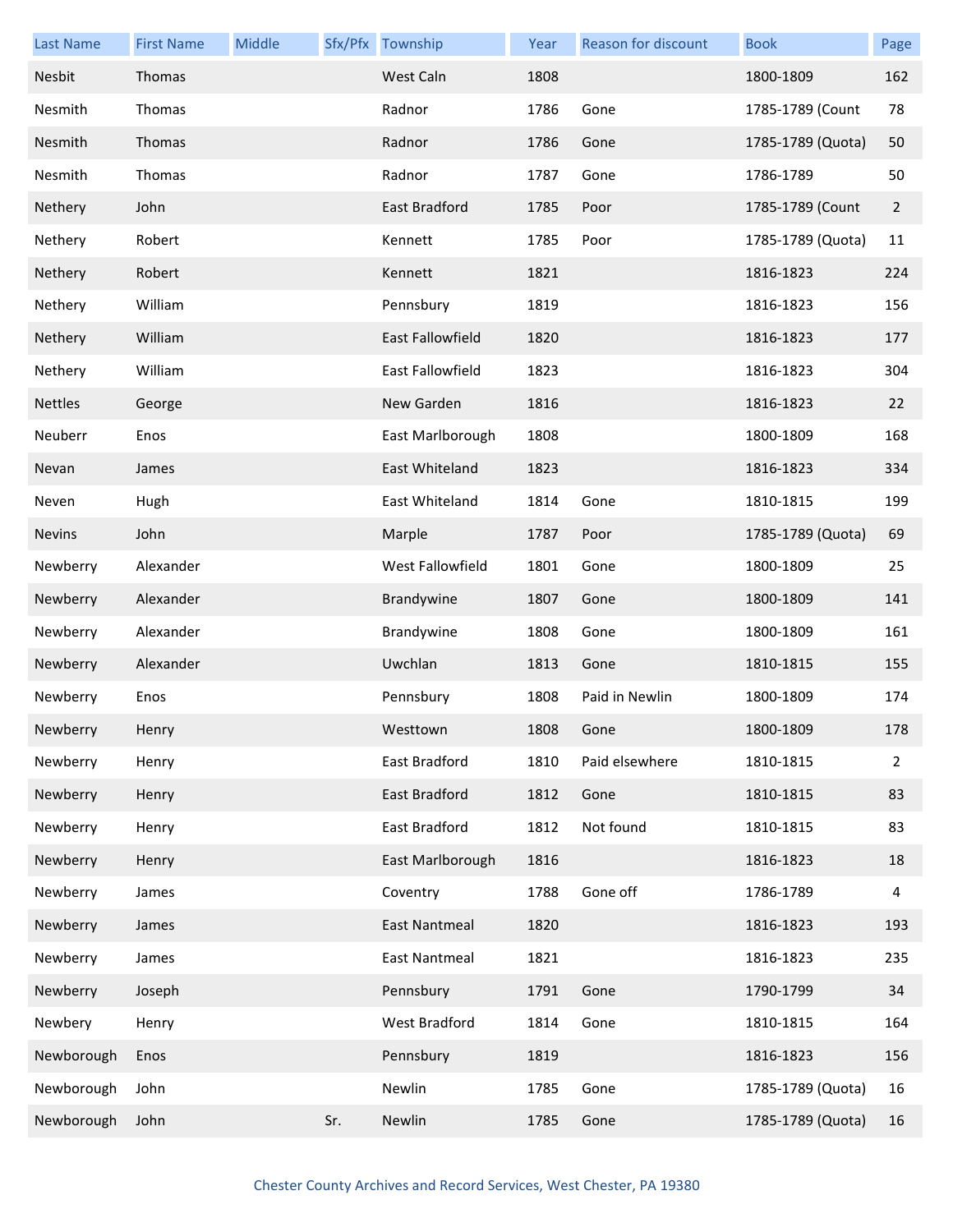| <b>Last Name</b> | <b>First Name</b> | Middle | Sfx/Pfx Township     | Year | Reason for discount | <b>Book</b>       | Page |
|------------------|-------------------|--------|----------------------|------|---------------------|-------------------|------|
| Newbrough        | Enos              |        | Pennsbury            | 1802 | Gone                | 1800-1809         | 54   |
| Newburn          | John              |        | <b>West Nantmeal</b> | 1785 | Gone                | 1785-1789 (Count  | 17   |
| Newbury          | Enos              |        | Kennett              | 1820 |                     | 1816-1823         | 182  |
| Newbury          | James             |        | Coventry             | 1786 | Gone                | 1785-1789 (Count  | 32   |
| Newbury          | James             |        | Coventry             | 1786 | Gone                | 1785-1789 (Quota) | 32   |
| Newbury          | James             |        | Coventry             | 1787 | Gone                | 1785-1789 (Quota) | 60   |
| Newbury          | Joseph            |        | Pennsbury            | 1792 | Gone                | 1790-1799         | 53   |
| Newel            | James             |        | Aston                | 1786 | Not in township     | 1786-1789         | 29   |
| Newell           | George            |        | Lower Oxford         | 1820 |                     | 1816-1823         | 196  |
| Newell           | James             |        | Aston                | 1786 | Not in the township | 1785-1789 (Count  | 57   |
| Newell           | Matthew           |        | Lower Oxford         | 1814 | Gone                | 1810-1815         | 189  |
| Newell           | Matthew           |        | Lower Oxford         | 1815 | Gone                | 1810-1815         | 230  |
| Newell           | William           |        | West Caln            | 1788 | Gone                | 1785-1789 (Quota) | 90   |
| Newell           | William           |        | West Caln            | 1788 | Gone                | 1785-1789 (Count  | 118  |
| Newfer           | Amos              |        | <b>East Nantmeal</b> | 1810 | Gone                | 1810-1815         | 25   |
| Newfer           | Amos              |        | East Nantmeal        | 1814 | Gone                | 1810-1815         | 186  |
| Newfer           | Anas              |        | <b>East Nantmeal</b> | 1807 | Poor                | 1800-1809         | 152  |
| Newgent          | Thomas            |        | New London           | 1787 | Gone                | 1785-1789 (Count  | 102  |
| Newgent          | Thomas            |        | New London           | 1787 | Ran away            | 1785-1789 (Quota) | 74   |
| Newgent          | Thomas            |        | New London           | 1788 | Gone                | 1786-1789         | 74   |
| Newlin           | Ellis             |        | Kennett              | 1786 | Gone                | 1785-1789 (Count  | 39   |
| Newlin           | Ellis             |        | Kennett              | 1786 | Gone                | 1785-1789 (Count  | 67   |
| Newlin           | Ellis             |        | Kennett              | 1786 | Gone                | 1785-1789 (Quota) | 39   |
| Newlin           | Ellis             |        | Kennett              | 1787 | Gone                | 1786-1789         | 11   |
| Newlin           | Ellis             |        | Kennett              | 1787 | Gone                | 1786-1789         | 39   |
| Newlin           | James             |        | Concord              | 1788 | Overrated           | 1785-1789 (Count  | 116  |
| Newlin           | James             |        | Concord              | 1788 | Overrated           | 1785-1789 (Quota) | 88   |
| Newlin           | James             |        | West Marlborough     | 1819 |                     | 1816-1823         | 145  |
| Newlin           | James             |        | West Marlborough     | 1819 |                     | 1816-1823         | 145  |
| Newlin           | James             |        | West Fallowfield     | 1823 |                     | 1816-1823         | 305  |
| Newlin           | Jonathan          |        | Sadsbury             | 1822 |                     | 1816-1823         | 284  |
| Newlin           | Moses             |        | Willistown           | 1815 | Gone                | 1810-1815         | 238  |
| Newlin           | Nathaniel         |        | East Marlborough     | 1785 | Gone                | 1785-1789 (Count  | 14   |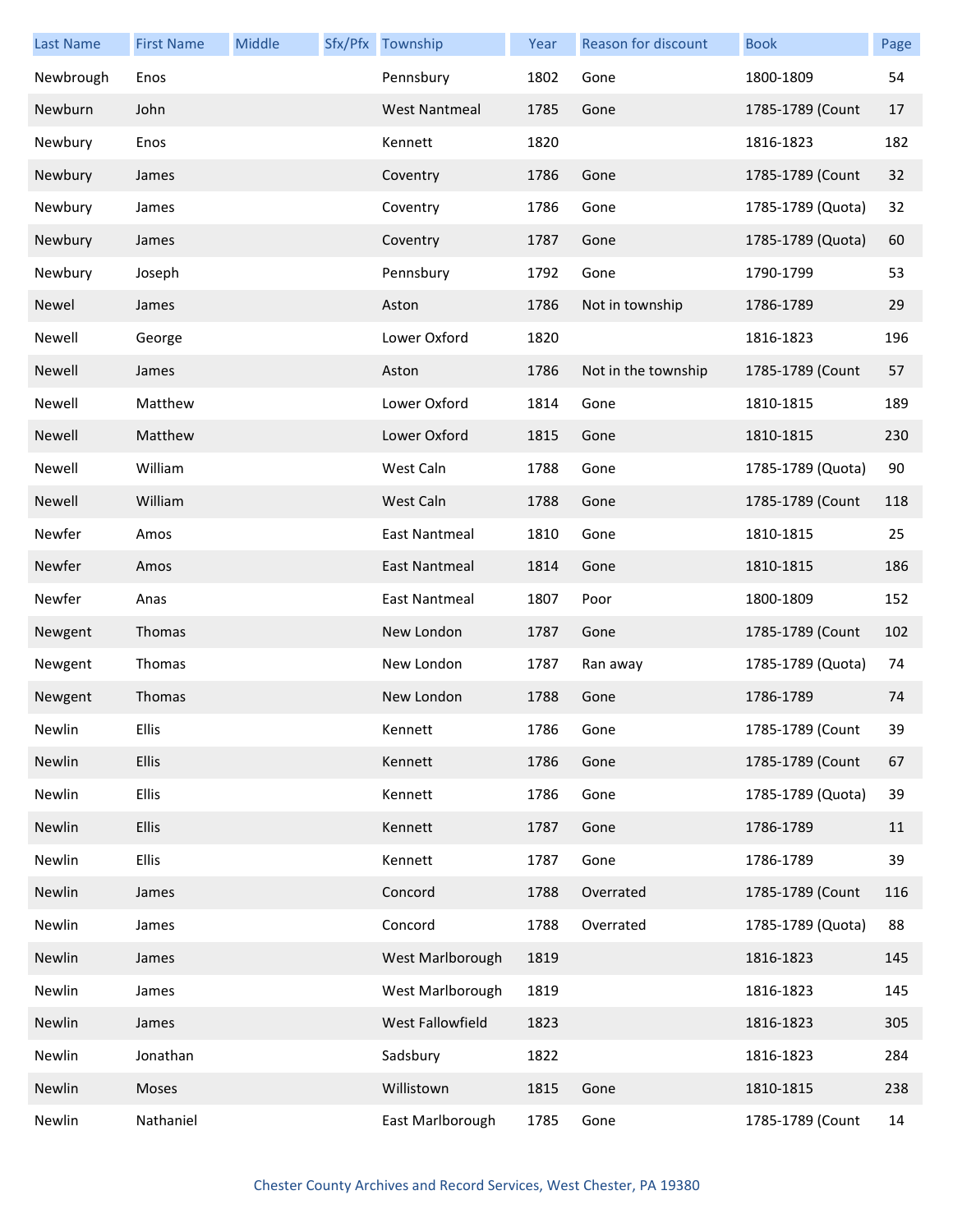| <b>Last Name</b> | <b>First Name</b> | Middle | Sfx/Pfx Township     | Year | Reason for discount     | <b>Book</b>       | Page |
|------------------|-------------------|--------|----------------------|------|-------------------------|-------------------|------|
| Newlin           | Nathaniel         |        | Lower Darby          | 1786 | Overflowing of the tide | 1785-1789 (Quota) | 36   |
| Newlin           | Nathaniel         |        | Ridley               | 1786 | Chair old               | 1785-1789 (Count  | 78   |
| Newlin           | Nathaniel         |        | Ridley               | 1787 | Chair old               | 1786-1789         | 50   |
| Newlin           | Richard           |        | Concord              | 1788 | Gone                    | 1785-1789 (Count  | 116  |
| Newlin           | Richard           |        | Concord              | 1788 | Gone                    | 1785-1789 (Quota) | 88   |
| Newlin           | Robert            |        | New London           | 1789 | Gone                    | 1785-1789 (Count  | 158  |
| Newlin           | Robert            |        | New London           | 1789 | Gone                    | 1785-1789 (Quota) | 130  |
| Newlin           | Samuel            |        | Tredyffrin           | 1815 | Gone                    | 1810-1815         | 235  |
| Newman           | John              |        | Newlin               | 1805 | Gone                    | 1800-1809         | 109  |
| Newman           | John              |        | Newlin               | 1806 | Gone                    | 1800-1809         | 129  |
| Newman           | John              |        | London Britain       | 1806 | Gone                    | 1800-1809         | 128  |
| Newman           | Patrick           |        | West Caln            | 1789 | Gone                    | 1785-1789 (Quota) | 118  |
| Newnin           | Patrick           |        | West Caln            | 1789 | Gone                    | 1785-1789 (Count  | 146  |
| Newport          | Jesse             |        | West Chester         | 1817 |                         | 1816-1823         | 81   |
| <b>Nice</b>      | Jacob             |        | Honey Brook          | 1789 | Under age               | 1785-1789 (Quota) | 123  |
| Nice             | Jacob             |        | London Grove         | 1804 | Gone                    | 1800-1809         | 87   |
| <b>Nice</b>      | John              |        | West Caln            | 1810 | One Dog                 | 1810-1815         | 6    |
| Nichol           | James             |        | East Marlborough     | 1811 | Gone                    | 1810-1815         | 59   |
| Nicholas         | James             |        | <b>East Nantmeal</b> | 1789 | Gone                    | 1785-1789 (Count  | 157  |
| Nicholas         | James             |        | Charlestown          | 1796 | Poor                    | 1790-1799         | 97   |
| Nicholas         | John              |        | Pikeland             | 1814 | Gone                    | 1810-1815         | 191  |
| Nicholas         | Thomas            |        | <b>West Nantmeal</b> | 1786 | Gone                    | 1785-1789 (Count  | 45   |
| Nicholas         | Thomas            |        | <b>West Nantmeal</b> | 1787 | Gone                    | 1786-1789         | 17   |
| Nicholas         | William           |        | Brandywine           | 1798 | Gone                    | 1790-1799         | 134  |
| Nichols          | Edmond            |        | Newlin               | 1807 | Minor                   | 1800-1809         | 149  |
| Nichols          | Edmond            |        | Newlin               | 1823 |                         | 1816-1823         | 315  |
| Nichols          | Francis           |        | Coventry             | 1817 |                         | 1816-1823         | 49   |
| Nichols          | J.                |        | East Marlborough     | 1817 | No Dog                  | 1816-1823         | 59   |
| Nichols          | James             |        | East Nantmeal        | 1789 | Gone                    | 1785-1789 (Quota) | 129  |
| Nichols          | James             |        | East Nantmeal        | 1790 | Gone                    | 1790-1799         | 12   |
| Nichols          | James             |        | Newlin               | 1806 | Poor                    | 1800-1809         | 129  |
| Nichols          | James             |        | New Garden           | 1813 | Gone                    | 1810-1815         | 143  |
| Nichols          | James             |        | West Marlborough     | 1815 | Poor                    | 1810-1815         | 221  |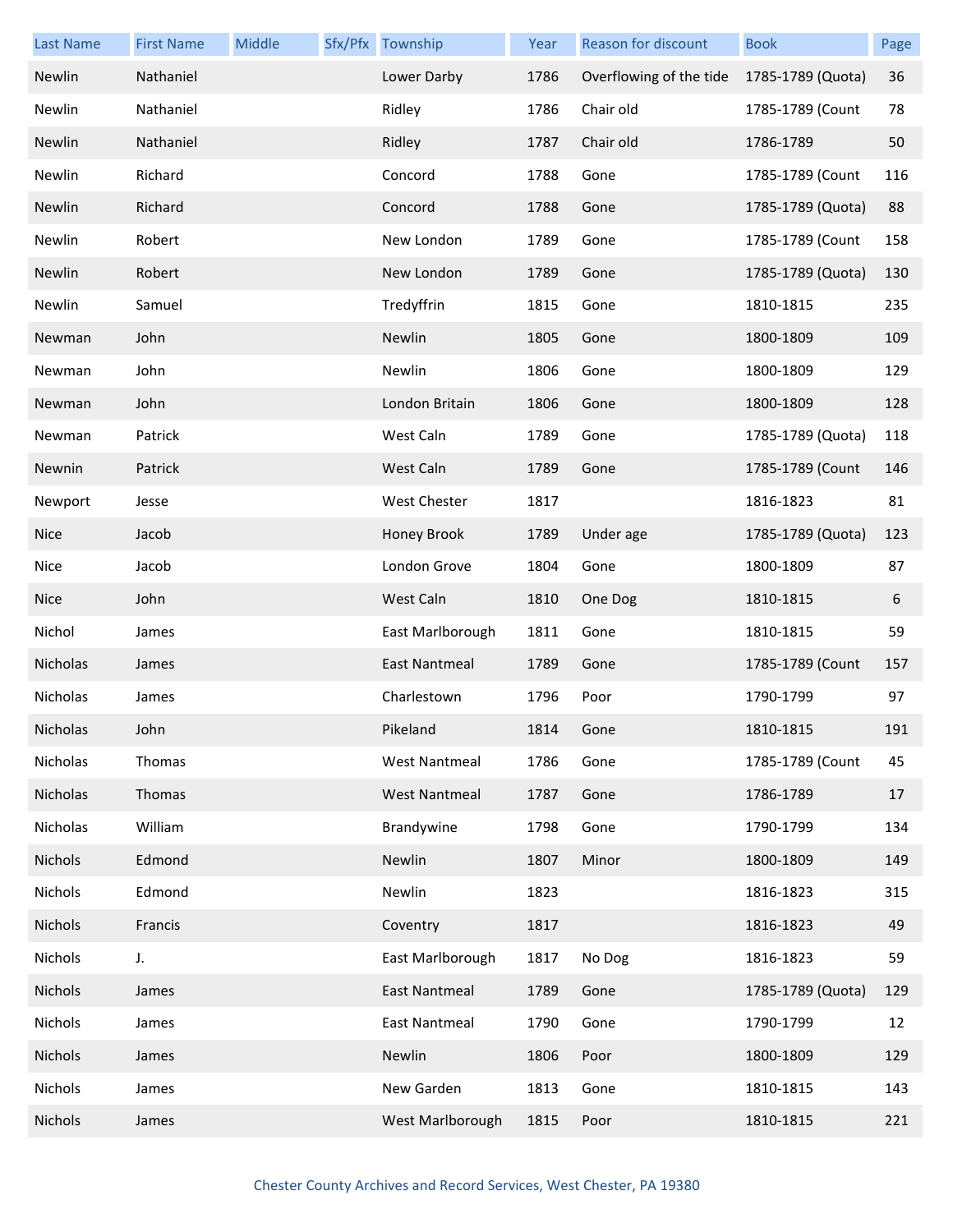| <b>Last Name</b> | <b>First Name</b> | Middle | Sfx/Pfx Township     | Year | Reason for discount  | <b>Book</b>       | Page           |
|------------------|-------------------|--------|----------------------|------|----------------------|-------------------|----------------|
| Nichols          | James             |        | West Marlborough     | 1816 |                      | 1816-1823         | 19             |
| Nichols          | Jonathan          |        | West Marlborough     | 1813 | No Dog               | 1810-1815         | 140            |
| Nichols          | Jonathan          |        | West Marlborough     | 1820 |                      | 1816-1823         | 187            |
| Nichols          | Lewis             |        | Newlin               | 1823 |                      | 1816-1823         | 315            |
| Nichols          | Peter             |        | Goshen               | 1815 | No Dog               | 1810-1815         | 214            |
| Nichols          | Peter             |        | Goshen               | 1815 | Gone                 | 1810-1815         | 214            |
| Nichols          | Richard           |        | London Grove         | 1817 |                      | 1816-1823         | 56             |
| Nichols          | Samuel            |        | Brandywine           | 1820 |                      | 1816-1823         | 171            |
| Nichols          | Silas             |        | Sadsbury             | 1823 |                      | 1816-1823         | 327            |
| Nichols          | Thomas            |        | <b>West Nantmeal</b> | 1785 | Charged to land      | 1785-1789 (Quota) | 17             |
| Nichols          | Thomas            |        | Newlin               | 1823 | Error                | 1816-1823         | 315            |
| Nichols          | William           |        | Newlin               | 1808 | Gone                 | 1800-1809         | 169            |
| Nichols          | William           |        | Newlin               | 1818 | Error                | 1816-1823         | 104            |
| Nichols          | William           |        | Newlin               | 1819 | Paid in Marlborough  | 1816-1823         | 146            |
| Nicholson        | John              |        | East Bradford        | 1803 | Gone                 | 1800-1809         | 61             |
| Nicholson        | Richard           |        | Charlestown          | 1811 | Gone                 | 1810-1815         | 48             |
| Nicholson        | Robert            |        | Charlestown          | 1817 |                      | 1816-1823         | 48             |
| Nicholson        | Samuel            |        | Coventry             | 1819 | <b>Unseated land</b> | 1816-1823         | 133            |
| Nickly           | Robert            |        | Vincent              | 1819 |                      | 1816-1823         | 161            |
| Nickols          | James             |        | Kennett              | 1785 | Dead                 | 1785-1789 (Quota) | 11             |
| Niece            | Jacob             |        | Honey Brook          | 1789 | Under age            | 1785-1789 (Count  | 151            |
| Nield            | Elias             |        | Birmingham           | 1785 | Charged to land      | 1785-1789 (Quota) | $\overline{2}$ |
| Nields           | Cheney            |        | East Bradford        | 1821 |                      | 1816-1823         | 211            |
| Nighman          | Henry             |        | Coventry             | 1814 | Gone                 | 1810-1815         | 169            |
| Night            | Azer              |        | Londonderry          | 1822 |                      | 1816-1823         | 269            |
| Night            | Ezra              |        | Londonderry          | 1821 |                      | 1816-1823         | 226            |
| Night            | Ezra              |        | Londonderry          | 1823 |                      | 1816-1823         | 311            |
| Night            | John              |        | London Britain       | 1820 |                      | 1816-1823         | 184            |
| Night            | John              |        | Brandywine           | 1822 |                      | 1816-1823         | 255            |
| Night            | William           |        | New Garden           | 1798 | Charged to land      | 1790-1799         | 143            |
| Nixon            | Aaron             |        | Sadsbury             | 1809 | Poor                 | 1800-1809         | 195            |
| Nixon            | Abel              |        | Charlestown          | 1819 |                      | 1816-1823         | 132            |
| Nixon            | James             |        | West Bradford        | 1800 | Gone                 | 1800-1809         | $\overline{2}$ |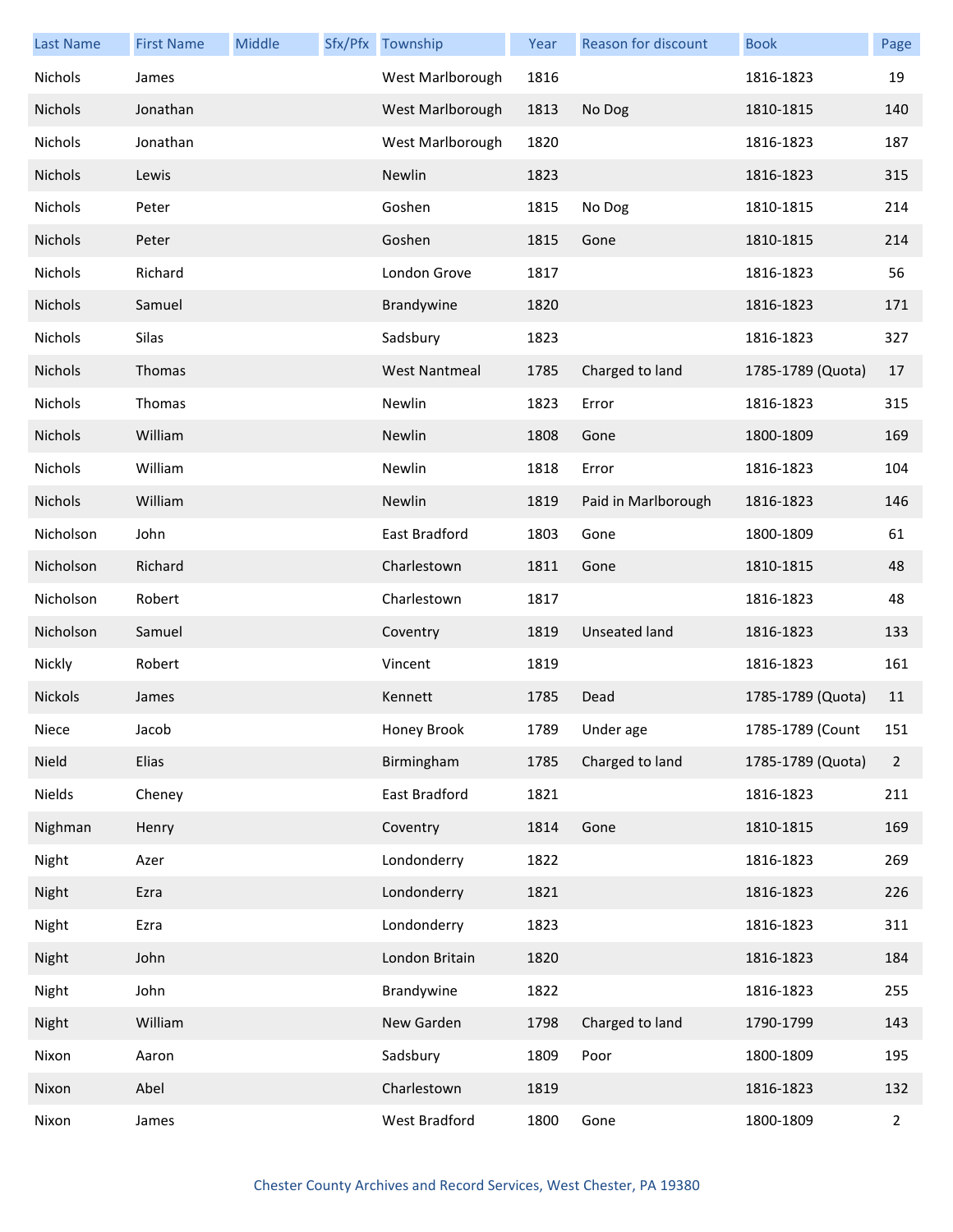| <b>Last Name</b> | <b>First Name</b> | Middle |     | Sfx/Pfx Township     | Year | Reason for discount   | <b>Book</b>       | Page         |
|------------------|-------------------|--------|-----|----------------------|------|-----------------------|-------------------|--------------|
| Nixon            | John              |        |     | <b>East Nantmeal</b> | 1791 | Poor                  | 1790-1799         | 32           |
| Nixon            | John              |        |     | East Nantmeal        | 1793 | Poor                  | 1790-1799         | 70           |
| Nixon            | Robert            |        |     | West Bradford        | 1809 | Gone                  | 1800-1809         | 181          |
| Nixon            | Robert            |        |     | East Nantmeal        | 1810 | Gone                  | 1810-1815         | 25           |
| Nixon            | Samuel            |        | Dr. | Charlestown          | 1823 |                       | 1816-1823         | 301          |
| Nixon            | Solomon           |        |     | Uwchlan              | 1817 |                       | 1816-1823         | 74           |
| Nixon            | William           |        |     | Charlestown          | 1820 |                       | 1816-1823         | 175          |
| Nixon            | William           |        |     | Charlestown          | 1822 |                       | 1816-1823         | 258          |
| Noble            | Frederick         |        |     | Uwchlan              | 1821 |                       | 1816-1823         | 245          |
| Noble            | Jacob             |        |     | Honey Brook          | 1820 |                       | 1816-1823         | 181          |
| Noble            | Joseph            |        |     | London Britain       | 1820 | Unseated land         | 1816-1823         | 184          |
| Noble            | Joseph            |        |     | London Britain       | 1821 | Unseated land         | 1816-1823         | 227          |
| Noble            | Joseph            |        |     | London Britain       | 1822 |                       | 1816-1823         | 268          |
| Noble            | Joseph            |        |     | London Britain       | 1823 | Unseated land         | 1816-1823         | 312          |
| Noble            | William           |        |     | Sadsbury             | 1823 |                       | 1816-1823         | 327          |
| Noble            | William           |        |     | West Fallowfield     | 1823 |                       | 1816-1823         | 305          |
| Nobless          | John              |        |     | East Nantmeal        | 1791 | Gone                  | 1790-1799         | 32           |
| Noblet           | John              |        |     | Ridley               | 1786 | Error                 | 1785-1789 (Count  | 78           |
| Noblet           | Joseph            |        |     | Aston                | 1786 | Poor                  | 1785-1789 (Count  | 29           |
| Noblet           | Joseph            |        |     | Aston                | 1787 | Poor                  | 1786-1789         | $\mathbf{1}$ |
| Noblet           | Joseph            |        |     | Aston                | 1787 | Poor                  | 1785-1789 (Count  | 85           |
| Noblet           | Joseph            |        |     | Aston                | 1787 | Poor                  | 1786-1789         | 57           |
| Noblet           | William           |        |     | Aston                | 1786 | Gone                  | 1785-1789 (Count  | 57           |
| Noblet           | William           |        |     | Middletown           | 1787 | Allowed at appeal     | 1785-1789 (Count  | 98           |
| Noblet           | William           |        |     | Middletown           | 1787 | Discharged at appeal  | 1785-1789 (Quota) | 70           |
| Noblet           | William           |        |     | Aston                | 1789 | Gone                  | 1785-1789 (Quota) | 113          |
| Noblet           | William           |        |     | Middletown           | 1789 | Allowed at the appeal | 1786-1789         | 70           |
| Noblet           | William           |        |     | Aston                | 1789 | Gone                  | 1785-1789 (Count  | 141          |
| Noblett          | Joseph            |        |     | Aston                | 1785 |                       | 1785-1789 (Count  | $\mathbf{1}$ |
| Noblett          | Joseph            |        |     | Aston                | 1786 | Poor                  | 1785-1789 (Quota) | 29           |
| Noblett          | Joseph            |        |     | Aston                | 1787 | Poor                  | 1785-1789 (Quota) | 57           |
| Noblit           | John              |        |     | Ridley               | 1787 | Error                 | 1786-1789         | 50           |
| Noblit           | William           |        |     | Aston                | 1786 | Gone                  | 1786-1789         | 29           |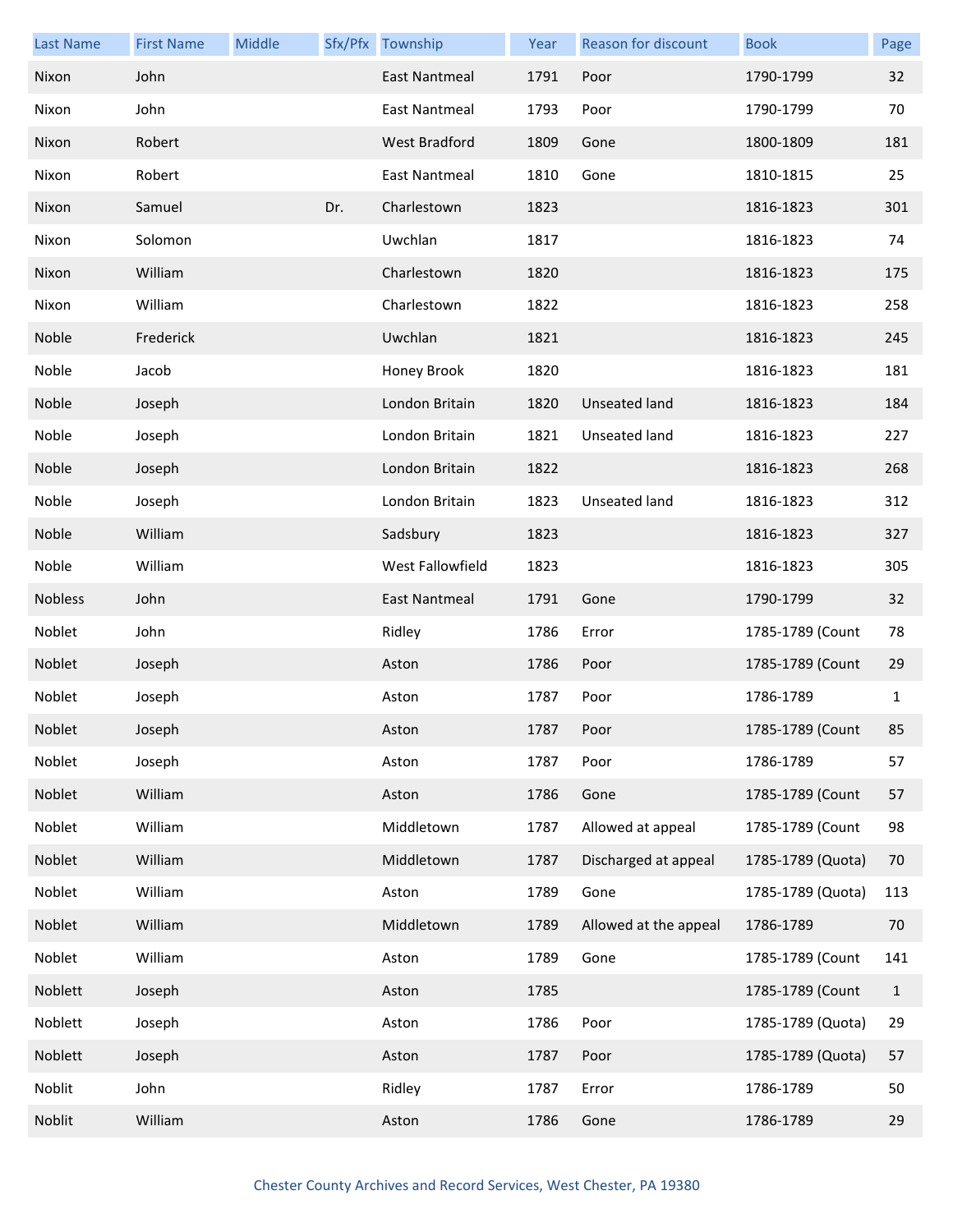| <b>Last Name</b> | <b>First Name</b> | Middle | Sfx/Pfx Township | Year | Reason for discount | <b>Book</b>       | Page           |
|------------------|-------------------|--------|------------------|------|---------------------|-------------------|----------------|
| Noland           | Robert            |        | Londonderry      | 1800 | Poor                | 1800-1809         | 8              |
| Noll             | Eli               |        | New Garden       | 1815 | Gone                | 1810-1815         | 224            |
| Noll             | Jacob             |        | New London       | 1823 |                     | 1816-1823         | 316            |
| Nones            | John              |        | Brandywine       | 1821 |                     | 1816-1823         | 213            |
| Noogen           | Francis           |        | Charlestown      | 1791 | Poor                | 1790-1799         | 23             |
| Norbury          | Peter             |        | Newtown          | 1787 | Poor                | 1786-1789         | 45             |
| Norgrove         | Nathaniel         |        | East Whiteland   | 1785 | Gone                | 1785-1789 (Count  | 27             |
| Norman           | Joseph            |        | East Nantmeal    | 1806 | Poor                | 1800-1809         | 132            |
| Norman           | Joseph            |        | East Nantmeal    | 1808 | Poor                | 1800-1809         | 172            |
| Norrett          | William           |        | Kennett          | 1807 | Gone                | 1800-1809         | 146            |
| Norrett          | William           |        | Kennett          | 1815 | No such man         | 1810-1815         | 216            |
| Norrett          | William           |        | Kennett          | 1817 |                     | 1816-1823         | 55             |
| Norris           | (Widow)           |        | West Nottingham  | 1786 | Charged to land     | 1785-1789 (Quota) | 47             |
| Norris           | (Widow)           |        | West Nottingham  | 1786 | Charged to land     | 1785-1789 (Count  | 75             |
| Norris           | (Widow)           |        | West Nottingham  | 1786 | Charged to land     | 1785-1789 (Count  | 47             |
| Norris           | (Widow)           |        | West Nottingham  | 1787 | Charged to land     | 1786-1789         | 19             |
| Norris           | (Widow)           |        | West Nottingham  | 1788 | Charged to land     | 1786-1789         | 47             |
| Norris           | (Widow)           |        | West Nottingham  | 1789 | Charged to land     | 1785-1789 (Quota) | 131            |
| Norris           | (Widow)           |        | West Nottingham  | 1789 | Charged to land     | 1785-1789 (Count  | 159            |
| <b>Norris</b>    | (Widow)           |        | West Nottingham  | 1790 | Charged to land     | 1790-1799         | 12             |
| Norris           | (Widow)           |        | West Nottingham  | 1791 | Charged to land     | 1790-1799         | 31             |
| Norris           | (Widow)           |        | West Nottingham  | 1792 | Charged to land     | 1790-1799         | 50             |
| Norris           | (Widow)           |        | West Nottingham  | 1793 | Charged to land     | 1790-1799         | 69             |
| Norris           | (Widow)           |        | West Nottingham  | 1795 | Charged to land     | 1790-1799         | 87             |
| Norris           | George            |        | East Goshen      | 1818 |                     | 1816-1823         | 95             |
| Norris           | John              |        | Pikeland         | 1806 | Gone                | 1800-1809         | 134            |
| Norris           | John              |        | East Whiteland   | 1806 | Gone                | 1800-1809         | 138            |
| Norris           | John              |        | East Bradford    | 1807 | Gone                | 1800-1809         | 140            |
| Norris           | John              |        | West Caln        | 1808 |                     | 1800-1809         | 162            |
| Norris           | John              |        | Charlestown      | 1810 | No such man         | 1810-1815         | $\overline{7}$ |
| Norris           | John              |        | Charlestown      | 1815 |                     | 1810-1815         | 209            |
| Norris           | Levi              |        | West Nottingham  | 1809 | Gone                | 1800-1809         | 191            |
| Norris           | Mary              |        | West Nottingham  | 1785 | Charged to land     | 1785-1789 (Quota) | 19             |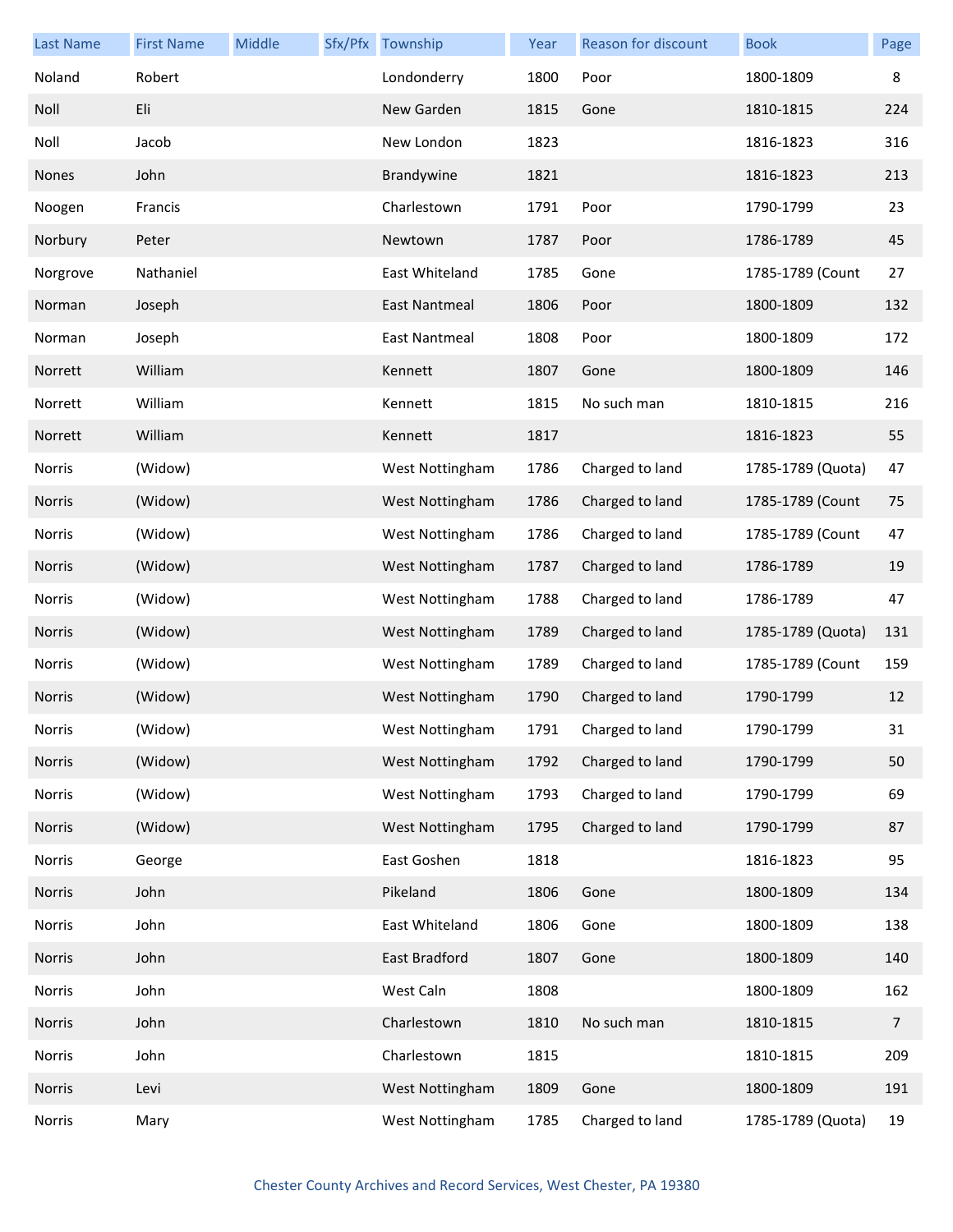| <b>Last Name</b> | <b>First Name</b> | Middle | Sfx/Pfx Township     | Year | Reason for discount                       | <b>Book</b>       | Page           |
|------------------|-------------------|--------|----------------------|------|-------------------------------------------|-------------------|----------------|
| <b>Norris</b>    | Mary              |        | West Nottingham      | 1785 | Charged to land                           | 1785-1789 (Count  | 19             |
| Norris           | Mary              |        | Chester              | 1786 | Overrated                                 | 1785-1789 (Count  | 31             |
| Norris           | Mary              |        | Chester              | 1786 | Overrated                                 | 1785-1789 (Quota) | 31             |
| Norris           | Mary              |        | Chester              | 1787 | Overrated                                 | 1786-1789         | 3              |
| Norris           | Mary              |        | West Nottingham      | 1787 | Paid Rittenhouse                          | 1785-1789 (Count  | 103            |
| Norris           | Mary              |        | West Nottingham      | 1787 | Land paid D. Rittenhous 1785-1789 (Quota) |                   | 75             |
| Norris           | Mary              |        | West Nottingham      | 1788 | Land paid to D. Rittenho 1786-1789        |                   | 75             |
| Norris           | Mary              |        | Newlin               | 1789 | Charged to land                           | 1785-1789 (Quota) | 129            |
| Norris           | Mary              |        | Newlin               | 1789 | Charged to land                           | 1785-1789 (Count  | 157            |
| Norris           | William           |        | Goshen               | 1798 | Dead                                      | 1790-1799         | 138            |
| Norritt          | Daniel            |        | Birmingham           | 1785 | Gone                                      | 1785-1789 (Count  | $\overline{2}$ |
| North            | John              |        | East Nottingham      | 1811 | Gone                                      | 1810-1815         | 66             |
| North            | John              |        | East Nottingham      | 1811 | Gone                                      | 1810-1815         | 66             |
| North            | John              |        | Brandywine           | 1813 | Poor                                      | 1810-1815         | 125            |
| North            | Roger             |        | East Caln            | 1790 | Error                                     | 1790-1799         | $\overline{2}$ |
| North            | William           |        | Tredyffrin           | 1811 | No such man                               | 1810-1815         | 74             |
| Norton           | James             |        | East Nottingham      | 1816 |                                           | 1816-1823         | 23             |
| Norwood          | James             |        | East Caln            | 1818 |                                           | 1816-1823         | 88             |
| Nothamer         | Jacob             |        | Honey Brook          | 1823 |                                           | 1816-1823         | 308            |
| Nothamer         | Nicholas          |        | West Caln            | 1807 | Poor                                      | 1800-1809         | 142            |
| Nothamer         | Nicholas          |        | West Caln            | 1814 |                                           | 1810-1815         | 167            |
| Nowlan           | John              |        | Goshen               | 1817 |                                           | 1816-1823         | 53             |
| Nowles           | William           |        | Charlestown          | 1809 | Gone                                      | 1800-1809         | 183            |
| Nowlin           | Samuel            |        | Tredyffrin           | 1817 |                                           | 1816-1823         | 74             |
| Noy              | David             |        | Uwchlan              | 1816 | Gone                                      | 1816-1823         | 34             |
| Noy              | Jacob             |        | Uwchlan              | 1807 | Gone                                      | 1800-1809         | 156            |
| Noy              | Jacob             |        | Uwchlan              | 1809 | Gone                                      | 1800-1809         | 196            |
| Noy              | jacob             |        | Vincent              | 1812 | Gone                                      | 1810-1815         | 116            |
| Noy              | Jacob             |        | Uwchlan              | 1815 |                                           | 1810-1815         | 236            |
| Noy              | Jacob             |        | Uwchlan              | 1816 | Gone                                      | 1816-1823         | 34             |
| Noy              | Jacob             |        | Uwchlan              | 1820 |                                           | 1816-1823         | 202            |
| Noy              | John              |        | <b>West Nantmeal</b> | 1803 | Gone                                      | 1800-1809         | 73             |
| Noy              | John              |        | Uwchlan              | 1807 | Gone                                      | 1800-1809         | 156            |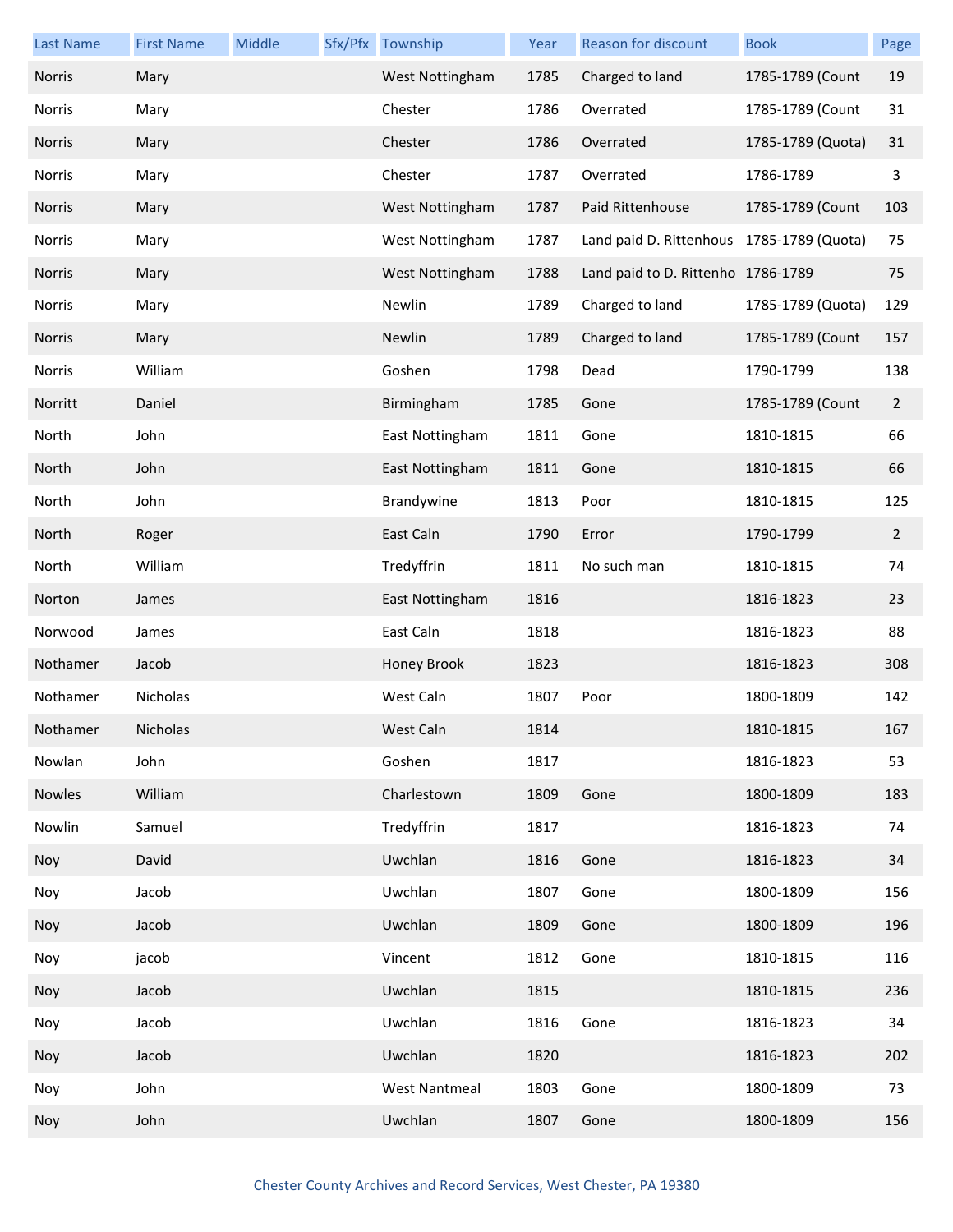| <b>Last Name</b> | <b>First Name</b> | Middle | Sfx/Pfx Township    | Year | <b>Reason for discount</b> | <b>Book</b>       | Page |
|------------------|-------------------|--------|---------------------|------|----------------------------|-------------------|------|
| Noy              | Lewis             |        | Vincent             | 1795 | Poor                       | 1790-1799         | 92   |
| Nufer            | Amos              |        | Goshen              | 1793 | Gone                       | 1790-1799         | 63   |
| Nufer            | Amos              |        | Goshen              | 1798 | Poor & Gone                | 1790-1799         | 138  |
| Nufer            | Caleb             |        | Goshen              | 1802 | In Goal                    | 1800-1809         | 46   |
| Nugen            | James             |        | East Bradford       | 1809 | Gone                       | 1800-1809         | 180  |
| Nugent           | James             |        | <b>West Chester</b> | 1813 | Gone                       | 1810-1815         | 161  |
| Nugent           | James             |        | West Chester        | 1816 |                            | 1816-1823         | 40   |
| Nugent           | James             |        | Willistown          | 1818 |                            | 1816-1823         | 120  |
| Null             | Jacob             |        | New Garden          | 1817 |                            | 1816-1823         | 63   |
| Nupher           | Caleb             |        | Goshen              | 1804 | Gone                       | 1800-1809         | 86   |
| Nupher           | Caleb             |        | Honey Brook         | 1814 | Dead                       | 1810-1815         | 174  |
| Nuthamer         | Adam              |        | Honey Brook         | 1808 | Gone                       | 1800-1809         | 166  |
| Nuthamer         | Jacob             |        | West Caln           | 1809 | Under age                  | 1800-1809         | 182  |
| Nuthamer         | Nicholas          |        | Honey Brook         | 1809 | Paid elsewhere             | 1800-1809         | 186  |
| Nuthamer         | Nicholas          |        | West Caln           | 1810 | Gone                       | 1810-1815         | 6    |
| Nuthamer         | Nicholas          |        | West Caln           | 1815 | No Dog                     | 1810-1815         | 208  |
| Nuthamer         | William           |        | West Caln           | 1820 |                            | 1816-1823         | 173  |
| Nuthammer        | Nicholas          |        | West Caln           | 1809 | Gone                       | 1800-1809         | 182  |
| <b>Nutt</b>      | Jonathan          |        | West Whiteland      | 1802 | Gone                       | 1800-1809         | 59   |
| <b>Nutt</b>      | Joseph            |        | East Bradford       | 1808 | Paid elsewhere             | 1800-1809         | 160  |
| Nutt             | Samuel            |        | West Bradford       | 1816 |                            | 1816-1823         | 3    |
| Nutter           | Dover             |        | Coventry            | 1823 |                            | 1816-1823         | 302  |
| Nuzem            | John              |        | Nether Providence   | 1785 | Gone                       | 1785-1789 (Count  | 21   |
| <b>Nyce</b>      | Jacob             |        | Charlestown         | 1823 |                            | 1816-1823         | 301  |
| Nyce             | John              |        | East Nantmeal       | 1822 |                            | 1816-1823         | 277  |
| Oakacre          | Jack              |        | Charlestown         | 1818 |                            | 1816-1823         | 90   |
| Oakaner          | Jacob             |        | East Whiteland      | 1810 | Gone                       | 1810-1815         | 38   |
| Oakes            | Flower            |        | Goshen              | 1785 | Poor                       | 1785-1789 (Quota) | 10   |
| Oakes            | Flower            |        | Goshen              | 1787 |                            | 1785-1789 (Count  | 94   |
| Oakes            | Flower            |        | Goshen              | 1787 |                            | 1785-1789 (Quota) | 66   |
| Oakes            | Flower            |        | Goshen              | 1787 |                            | 1786-1789         | 66   |
| Oakes            | Flower            |        | Goshen              | 1789 | Poor                       | 1785-1789 (Quota) | 122  |
| Oakes            | Flower            |        | Goshen              | 1789 | Poor                       | 1785-1789 (Count  | 150  |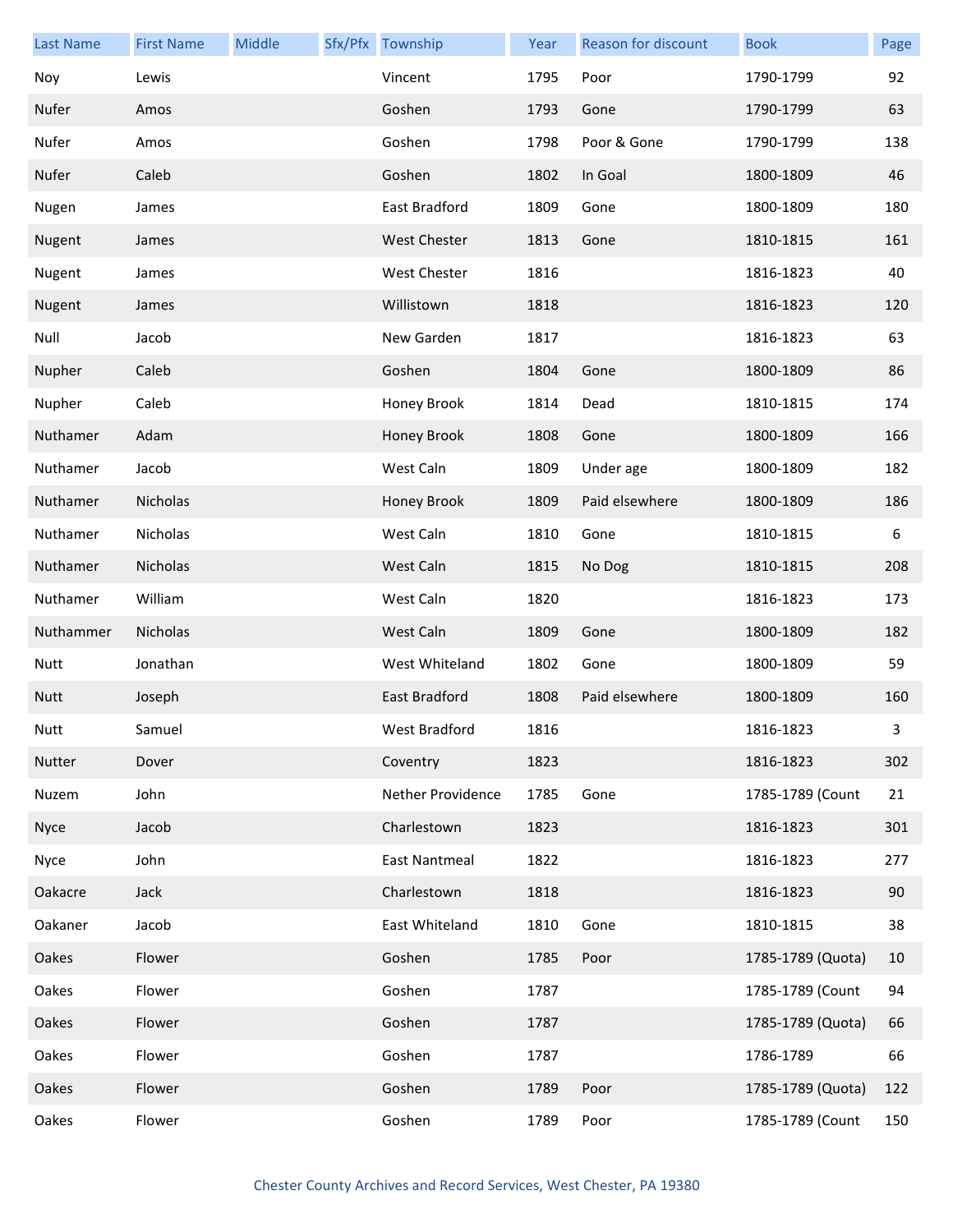| <b>Last Name</b> | <b>First Name</b> | Middle | Sfx/Pfx Township     | Year | <b>Reason for discount</b> | <b>Book</b>       | Page |
|------------------|-------------------|--------|----------------------|------|----------------------------|-------------------|------|
| Oakes            | Flower            |        | Goshen               | 1795 | Dead                       | 1790-1799         | 81   |
| Oakes            | Samuel            |        | Goshen               | 1816 |                            | 1816-1823         | 12   |
| Oakes            | Samuel            |        | <b>West Bradford</b> | 1819 |                            | 1816-1823         | 128  |
| Oakes            | Samuel            |        | West Goshen          | 1821 |                            | 1816-1823         | 222  |
| Oakford          | Aaron             |        | Lower Darby          | 1786 | Overflowing of the tide    | 1785-1789 (Quota) | 36   |
| Oakford          | Benjamin          |        | Lower Darby          | 1785 | Under age                  | 1785-1789 (Count  | 8    |
| Oakford          | Benjamin          | W.     | Lower Darby          | 1786 | Overflowing of the tide    | 1785-1789 (Quota) | 36   |
| Oaks             | Flower            |        | Goshen               | 1785 | Poor                       | 1785-1789 (Count  | 10   |
| Oaks             | Flower            |        | Goshen               | 1791 | Poor                       | 1790-1799         | 25   |
| Oaks             | William           |        | Birmingham           | 1802 | Gone                       | 1800-1809         | 40   |
| O'Bail           | James             |        | Goshen               | 1803 | Gone                       | 1800-1809         | 66   |
| O'Boil           | Hugh              |        | West Bradford        | 1798 | Gone                       | 1790-1799         | 134  |
| O'Brian          | Alexander         |        | East Caln            | 1808 | Gone                       | 1800-1809         | 162  |
| O'Brian          | Owen              |        | West Whiteland       | 1819 | Gone                       | 1816-1823         | 165  |
| O'Brian          | Thomas            |        | London Britain       | 1785 | Not in the county          | 1785-1789 (Count  | 12   |
| O'Dair           | Samuel            |        | East Bradford        | 1789 | Gone                       | 1785-1789 (Quota) | 114  |
| O'Daniel         | Daniel            |        | Sadsbury             | 1789 | Lost his hand              | 1785-1789 (Quota) | 135  |
| O'Daniel         | Daniel            |        | Sadsbury             | 1789 | Lost his arm               | 1785-1789 (Count  | 164  |
| O'Daniel         | Dennis            |        | East Caln            | 1818 |                            | 1816-1823         | 88   |
| O'Daniel         | John              |        | Kennett              | 1785 | Virginia                   | 1785-1789 (Quota) | 11   |
| O'Daniel         | John              |        | Kennett              | 1785 | Gone to Virginia           | 1785-1789 (Count  | 11   |
| O'Daniel         | John              |        | Kennett              | 1806 | Gone                       | 1800-1809         | 126  |
| O'Dear           | Samuel            |        | East Bradford        | 1789 | Gone                       | 1785-1789 (Count  | 142  |
| Oden             | John              |        | Kennett              | 1820 |                            | 1816-1823         | 182  |
| O'Den            | John              |        | Kennett              | 1821 |                            | 1816-1823         | 224  |
| O'Donald         | John              |        | Brandywine           | 1806 | Gone                       | 1800-1809         | 121  |
| O'Donnald        | Isaac             |        | Sadsbury             | 1791 | Gone                       | 1790-1799         | 34   |
| O'Ferrell        | Hugh              |        | West Marlborough     | 1808 | Gone                       | 1800-1809         | 169  |
| O'Ferrell        | Moses             |        | East Whiteland       | 1796 | Gone                       | 1790-1799         | 112  |
| Officer          | Robert            |        | West Fallowfield     | 1789 | Gone                       | 1785-1789 (Count  | 150  |
| Officer          | Robert            |        | West Fallowfield     | 1789 | Gone                       | 1785-1789 (Quota) | 122  |
| Officer          | Robert            |        | West Fallowfield     | 1790 | Gone                       | 1790-1799         | 5    |
| Officer          | Thomas            |        | West Fallowfield     | 1785 |                            | 1785-1789 (Quota) | 10   |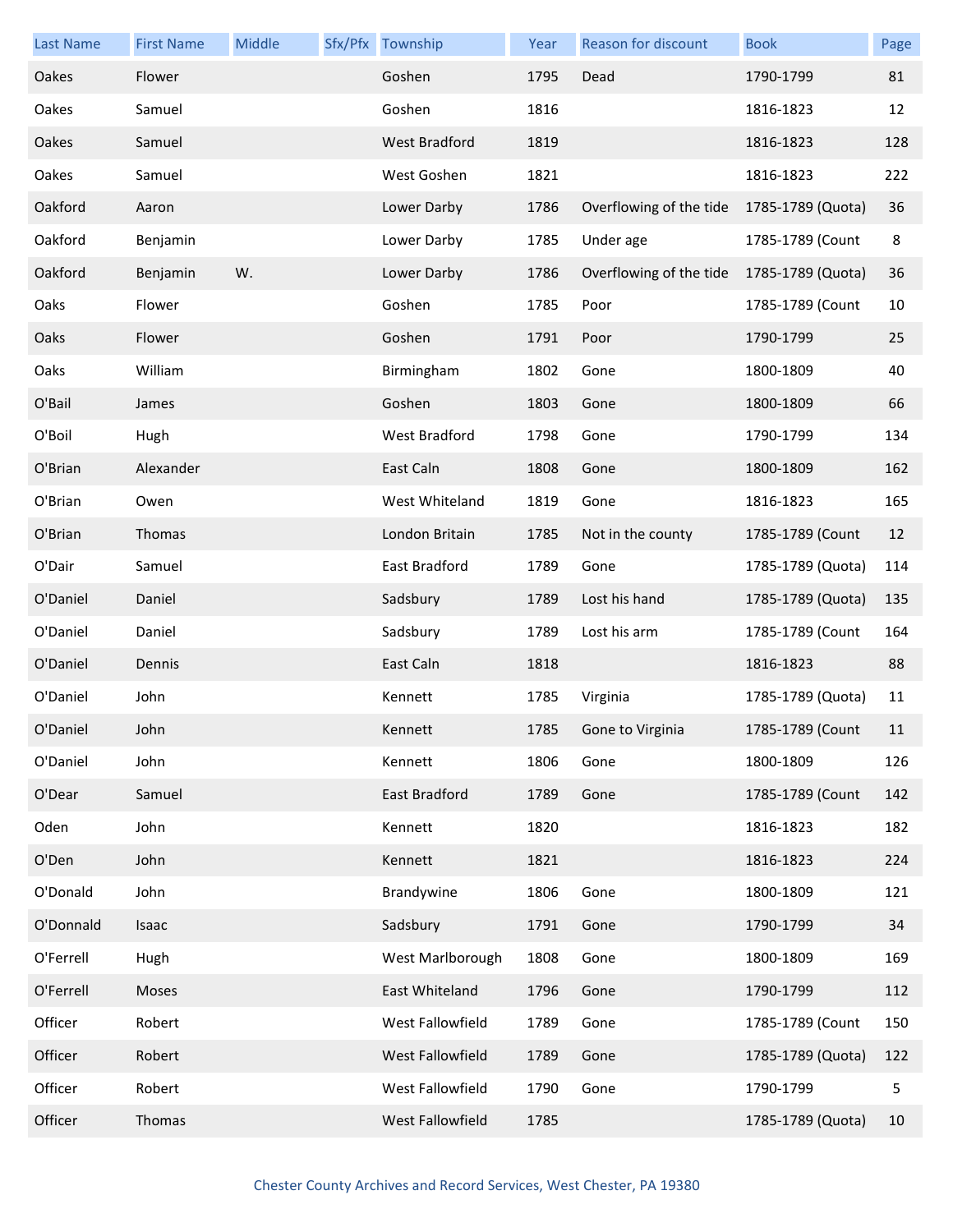| <b>Last Name</b> | <b>First Name</b> | Middle | Sfx/Pfx Township     | Year | <b>Reason for discount</b> | <b>Book</b>       | Page    |
|------------------|-------------------|--------|----------------------|------|----------------------------|-------------------|---------|
| Ogden            | Benanuel          |        | East Bradford        | 1788 | Loss by fire               | 1785-1789 (Quota) | 86      |
| Ogden            | Benanuel          |        | East Bradford        | 1788 | Loss by fire               | 1785-1789 (Count  | 114     |
| Ogden            | Benanuel          |        | East Bradford        | 1789 | Loss by fire               | 1785-1789 (Quota) | 114     |
| Ogden            | Benanuel          |        | East Bradford        | 1789 | Loss by fire               | 1785-1789 (Count  | 142     |
| Ogden            | John              |        | Lower Darby          | 1785 | Overrated                  | 1785-1789 (Quota) | $\,8\,$ |
| Ogden            | Joseph            |        | Pennsbury            | 1814 | Gone                       | 1810-1815         | 190     |
| Ogden            | Joseph            |        | West Marlborough     | 1816 |                            | 1816-1823         | 19      |
| Ogden            | William           |        | East Whiteland       | 1820 |                            | 1816-1823         | 206     |
| Ogleby           | George            |        | West Caln            | 1814 |                            | 1810-1815         | 167     |
| Ogleby           | John              |        | East Caln            | 1812 |                            | 1810-1815         | 86      |
| Oglesby          | Charles           |        | West Caln            | 1810 | Twice taxed                | 1810-1815         | 6       |
| Oglesby          | Charles           |        | West Caln            | 1811 | Gone                       | 1810-1815         | 47      |
| Oglesby          | Charles           |        | West Caln            | 1811 | Gone                       | 1810-1815         | 47      |
| Oglesby          | Charles           |        | Sadsbury             | 1813 | Gone                       | 1810-1815         | 152     |
| Oglesby          | George            |        | Honey Brook          | 1792 | Gone                       | 1790-1799         | 45      |
| Oglesby          | George            |        | <b>West Nantmeal</b> | 1796 | Dead                       | 1790-1799         | 107     |
| Oglesby          | George            |        | <b>West Nantmeal</b> | 1797 | Dead                       | 1790-1799         | 126     |
| Oglesby          | George            |        | <b>West Nantmeal</b> | 1798 | Dead                       | 1790-1799         | 145     |
| Oglesby          | George            |        | East Caln            | 1814 | Unseated land              | 1810-1815         | 166     |
| Oglesby          | George            |        | East Caln            | 1815 | <b>Unseated land</b>       | 1810-1815         | 207     |
| Oglesby          | George            |        | West Caln            | 1820 |                            | 1816-1823         | 173     |
| Oglesby          | John              |        | East Caln            | 1811 | Gone                       | 1810-1815         | 46      |
| Oglesby          | John              |        | East Caln            | 1811 | Gone                       | 1810-1815         | 46      |
| Oglesby          | John              |        | East Nantmeal        | 1812 | Gone                       | 1810-1815         | 106     |
| Oglesby          | John              |        | East Caln            | 1813 | Dead                       | 1810-1815         | 126     |
| Oglesby          | John              |        | Brandywine           | 1813 | Gone                       | 1810-1815         | 125     |
| Oglesby          | Joseph            |        | Sadsbury             | 1818 | Gone                       | 1816-1823         | 115     |
| O'Hair           | Patrick           |        | West Fallowfield     | 1816 |                            | 1816-1823         | 11      |
| O'Haro           | Woodward          |        | Brandywine           | 1821 |                            | 1816-1823         | 213     |
| O'Harra          | James             |        | Goshen               | 1798 | Gone                       | 1790-1799         | 138     |
| O'Harra          | James             |        | East Bradford        | 1813 | Gone                       | 1810-1815         | 123     |
| O'Harra          | Thomas            |        | Coventry             | 1789 | Gone                       | 1785-1789 (Count  | 147     |
| O'Harra          | Thomas            |        | Coventry             | 1789 | Gone                       | 1785-1789 (Quota) | 119     |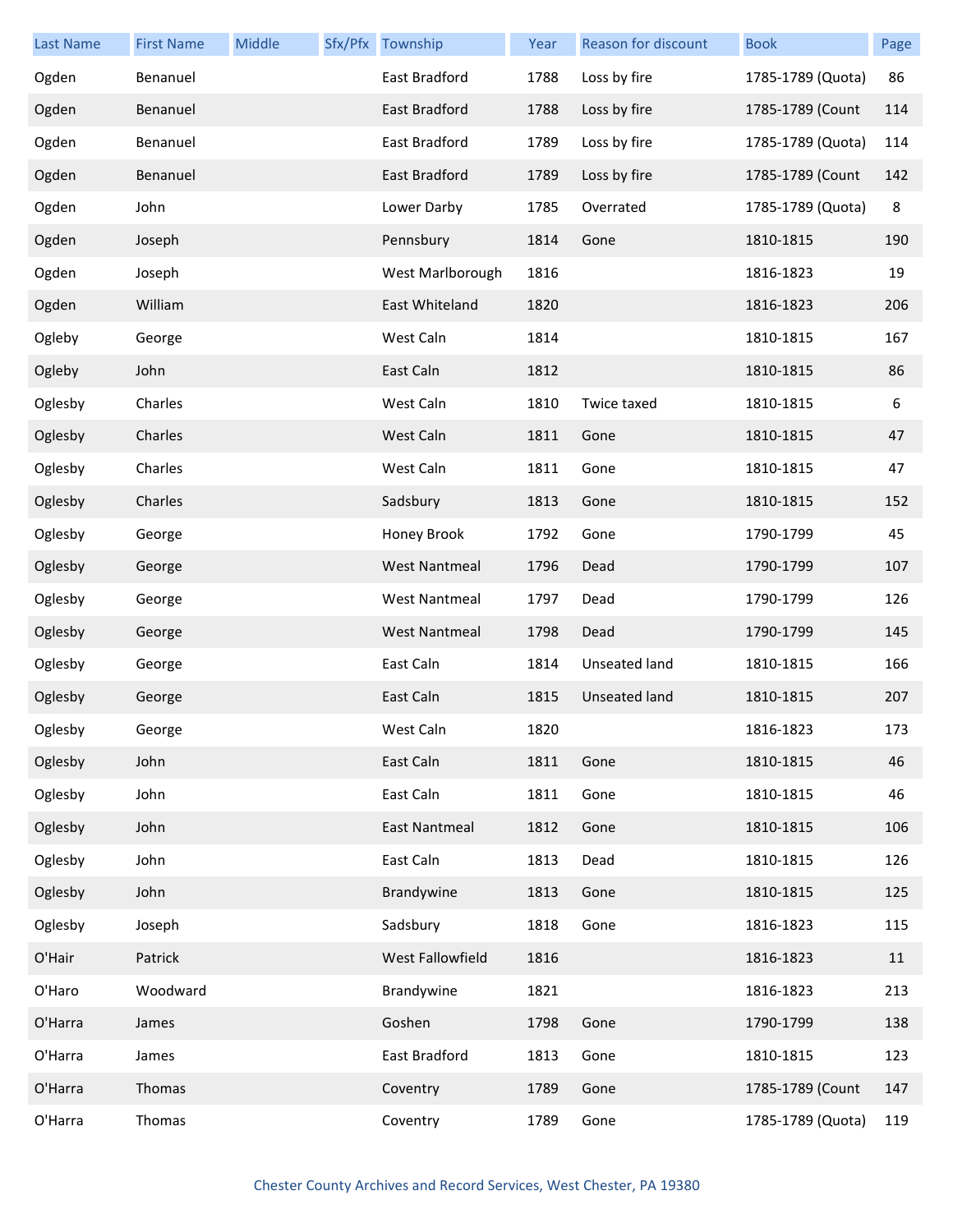| <b>Last Name</b> | <b>First Name</b> | Middle | Sfx/Pfx Township     | Year | Reason for discount | <b>Book</b>       | Page |
|------------------|-------------------|--------|----------------------|------|---------------------|-------------------|------|
| O'Harrow         | Gidion            |        | New Garden           | 1815 | Gone                | 1810-1815         | 224  |
| Old              | David             |        | Honey Brook          | 1796 | Gone                | 1790-1799         | 100  |
| Old              | James             |        | West Caln            | 1795 | Charged to land     | 1790-1799         | 79   |
| Oldenberg        | Henry             |        | <b>West Nantmeal</b> | 1820 |                     | 1816-1823         | 194  |
| Oldenburg        | Henry             |        | <b>West Nantmeal</b> | 1816 |                     | 1816-1823         | 26   |
| Oldham           | James             |        | West Nottingham      | 1821 |                     | 1816-1823         | 234  |
| Olds             | William           |        | East Whiteland       | 1795 | Gone                | 1790-1799         | 93   |
| Oldwine          | Abraham           |        | <b>West Nantmeal</b> | 1795 | Gone                | 1790-1799         | 107  |
| Oldwine          | Abraham           |        | Vincent              | 1798 | Land holder         | 1790-1799         | 150  |
| Oldwine          | Abram             |        | Vincent              | 1810 | Gone                | 1810-1815         | 35   |
| Oldwine          | John              |        | Charlestown          | 1800 | Under age           | 1800-1809         | 4    |
| Olewin           | John              |        | East Whiteland       | 1807 | Gone                | 1800-1809         | 158  |
| Oliver           | Alexander         |        | New London           | 1785 | Dead                | 1785-1789 (Quota) | 18   |
| Oliver           | Ande              |        | West Whiteland       | 1788 | Gone                | 1786-1789         | 56   |
| Oliver           | Andrew            |        | West Whiteland       | 1785 | Overrated           | 1785-1789 (Quota) | 28   |
| Oliver           | Andrew            |        | West Whiteland       | 1786 | Gone                | 1785-1789 (Count  | 84   |
| Oliver           | Andrew            |        | West Whiteland       | 1786 | Gone                | 1785-1789 (Quota) | 56   |
| Oliver           | Andrew            |        | East Nantmeal        | 1786 | Gone                | 1785-1789 (Count  | 72   |
| Oliver           | Andrew            |        | <b>East Nantmeal</b> | 1786 | Gone                | 1785-1789 (Quota) | 44   |
| Oliver           | Andrew            |        | East Nantmeal        | 1786 | Gone                | 1785-1789 (Count  | 44   |
| Oliver           | Andrew            |        | West Nantmeal        | 1786 | Gone                | 1785-1789 (Count  | 73   |
| Oliver           | Andrew            |        | East Nantmeal        | 1787 | Gone                | 1785-1789 (Count  | 100  |
| Oliver           | Andrew            |        | <b>East Nantmeal</b> | 1787 | Gone                | 1785-1789 (Quota) | 72   |
| Oliver           | Andrew            |        | Radnor               | 1789 | Paid in Marple      | 1785-1789 (Count  | 163  |
| Oliver           | Andrew            |        | Radnor               | 1789 | Paid in Marple      | 1785-1789 (Quota) | 140  |
| Oliver           | Andrew            |        | East Whiteland       | 1805 | Gone                | 1800-1809         | 118  |
| Oliver           | James             |        | <b>West Nantmeal</b> | 1786 | Gone                | 1785-1789 (Count  | 73   |
| Oliver           | James             |        | Goshen               | 1787 | Married             | 1785-1789 (Quota) | 66   |
| Oliver           | John              |        | Easttown             | 1805 | Gone                | 1800-1809         | 104  |
| Oliver           | Mary              |        | Radnor               | 1787 | Paid in Merion      | 1785-1789 (Quota) | 78   |
| Oliver           | Mary              |        | Radnor               | 1787 | Paid by her son     | 1785-1789 (Count  | 106  |
| Oliver           | Mary              |        | Radnor               | 1788 | Paid by her son     | 1786-1789         | 78   |
| Oliver           | Samuel            |        | East Whiteland       | 1785 | Gone                | 1785-1789 (Count  | 27   |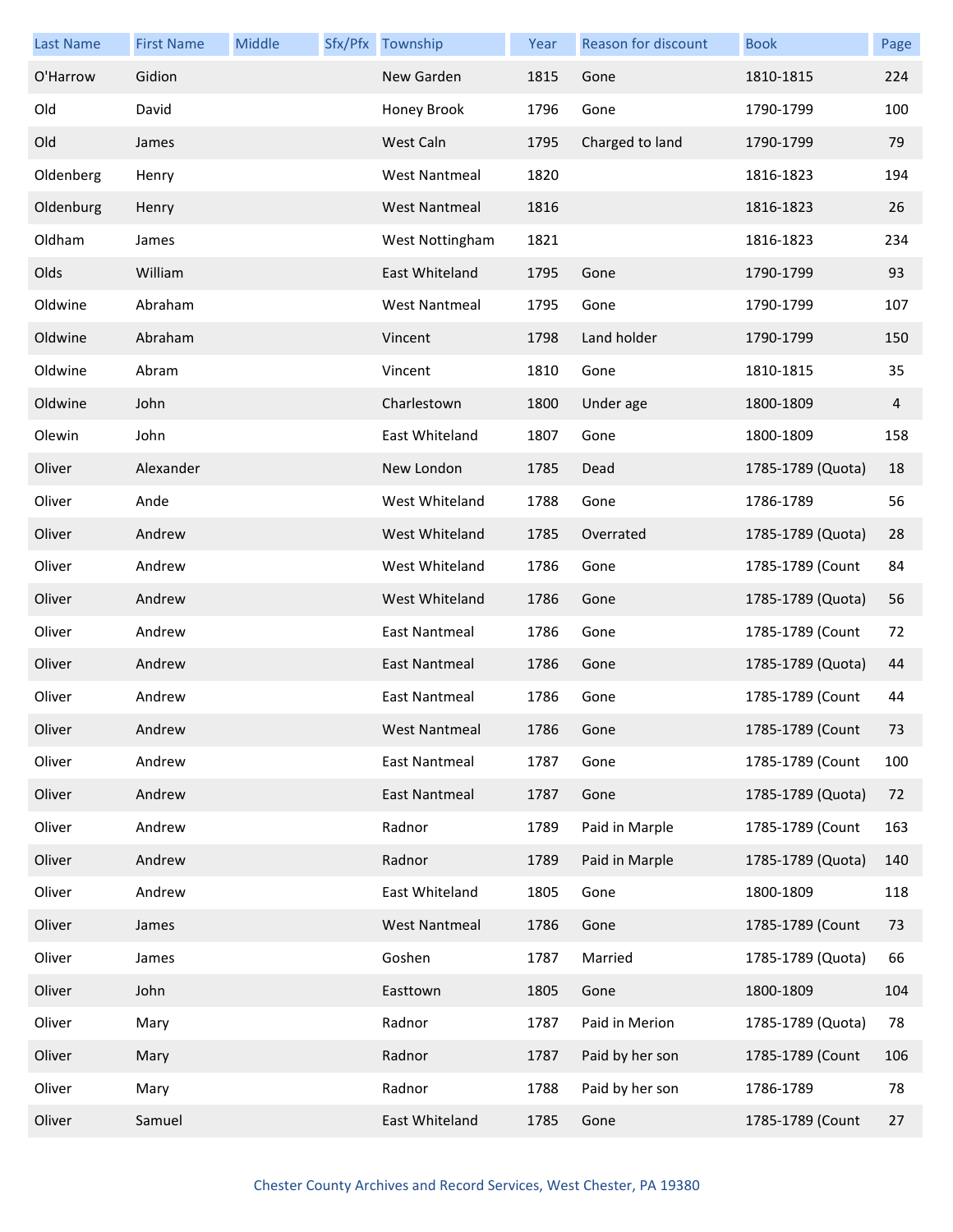| <b>Last Name</b> | <b>First Name</b> | Middle | Sfx/Pfx Township     | Year | <b>Reason for discount</b> | <b>Book</b>       | Page |
|------------------|-------------------|--------|----------------------|------|----------------------------|-------------------|------|
| Oltimus          | German            |        | Tredyffrin           | 1809 |                            | 1800-1809         | 196  |
| Omen             | (Widow)           |        | Ridley               | 1785 |                            | 1785-1789 (Quota) | 22   |
| Onas             | George            |        | <b>Upper Oxford</b>  | 1808 | Gone                       | 1800-1809         | 173  |
| O'Neal           | Barney            |        | Brandywine           | 1812 | Gone                       | 1810-1815         | 85   |
| O'Neal           | Henry             |        | New Garden           | 1785 | Gone                       | 1785-1789 (Quota) | 15   |
| O'Neal           | Henry             |        | East Nantmeal        | 1791 | Gone                       | 1790-1799         | 32   |
| O'Neal           | Henry             |        | Charlestown          | 1815 |                            | 1810-1815         | 209  |
| O'Neal           | Henry             |        | West Caln            | 1817 |                            | 1816-1823         | 47   |
| O'Neal           | Henry             |        | Charlestown          | 1817 |                            | 1816-1823         | 48   |
| O'Neal           | Henry             |        | West Caln            | 1818 |                            | 1816-1823         | 89   |
| O'Neal           | Peter             |        | Charlestown          | 1810 | No such man                | 1810-1815         | 7    |
| O'Neal           | William           |        | Chester              | 1786 | Error                      | 1785-1789 (Count  | 31   |
| O'Neal           | William           |        | Chester              | 1786 | Paid for house & lot       | 1785-1789 (Quota) | 31   |
| O'Neil           | Charles           |        | Goshen               | 1806 | Dead                       | 1800-1809         | 125  |
| O'Neil           | Henry             |        | West Caln            | 1820 |                            | 1816-1823         | 173  |
| O'Neil           | Henry             |        | West Caln            | 1821 |                            | 1816-1823         | 215  |
| O'Neil           | Henry             |        | West Caln            | 1823 |                            | 1816-1823         | 300  |
| O'Neil           | James             |        | <b>West Nantmeal</b> | 1786 | Poor                       | 1785-1789 (Count  | 73   |
| O'Neil           | Mary              |        | West Caln            | 1823 |                            | 1816-1823         | 300  |
| O'Neil           | Richard           |        | <b>West Nantmeal</b> | 1792 | Gone                       | 1790-1799         | 51   |
| O'Neil & Smith   |                   |        | West Caln            |      | 1819 Unseated land         | 1816-1823         | 131  |
| O'Neill          | Arthur            |        | West Caln            | 1815 | No Dog                     | 1810-1815         | 208  |
| O'Neill          | <b>Barnabas</b>   |        | East Caln            | 1797 | Gone                       | 1790-1799         | 116  |
| O'Neill          | Charles           |        | East Bradford        | 1802 | Gone                       | 1800-1809         | 41   |
| O'Neill          | Constantine       |        | Goshen               | 1801 | Gone                       | 1800-1809         | 26   |
| O'Neill          | Constantine       |        | Goshen               | 1802 | Paid in Whiteland          | 1800-1809         | 46   |
| O'Neill          | Constantine       |        | Goshen               | 1803 | Gone                       | 1800-1809         | 66   |
| O'Neill          | Henry             |        | West Bradford        | 1798 | Gone                       | 1790-1799         | 134  |
| O'Neill          | Henry             |        | Sadsbury             | 1808 | Error                      | 1800-1809         | 175  |
| O'Neill          | John              |        | Goshen               | 1797 | Gone                       | 1790-1799         | 119  |
| O'Neill          | Neill             |        | <b>Upper Oxford</b>  | 1807 |                            | 1800-1809         | 153  |
| O'Neill          | Richard           |        | <b>West Nantmeal</b> | 1793 | Gone                       | 1790-1799         | 70   |
| O'Neill          | William           |        | Chester              | 1787 | Error                      | 1786-1789         | 3    |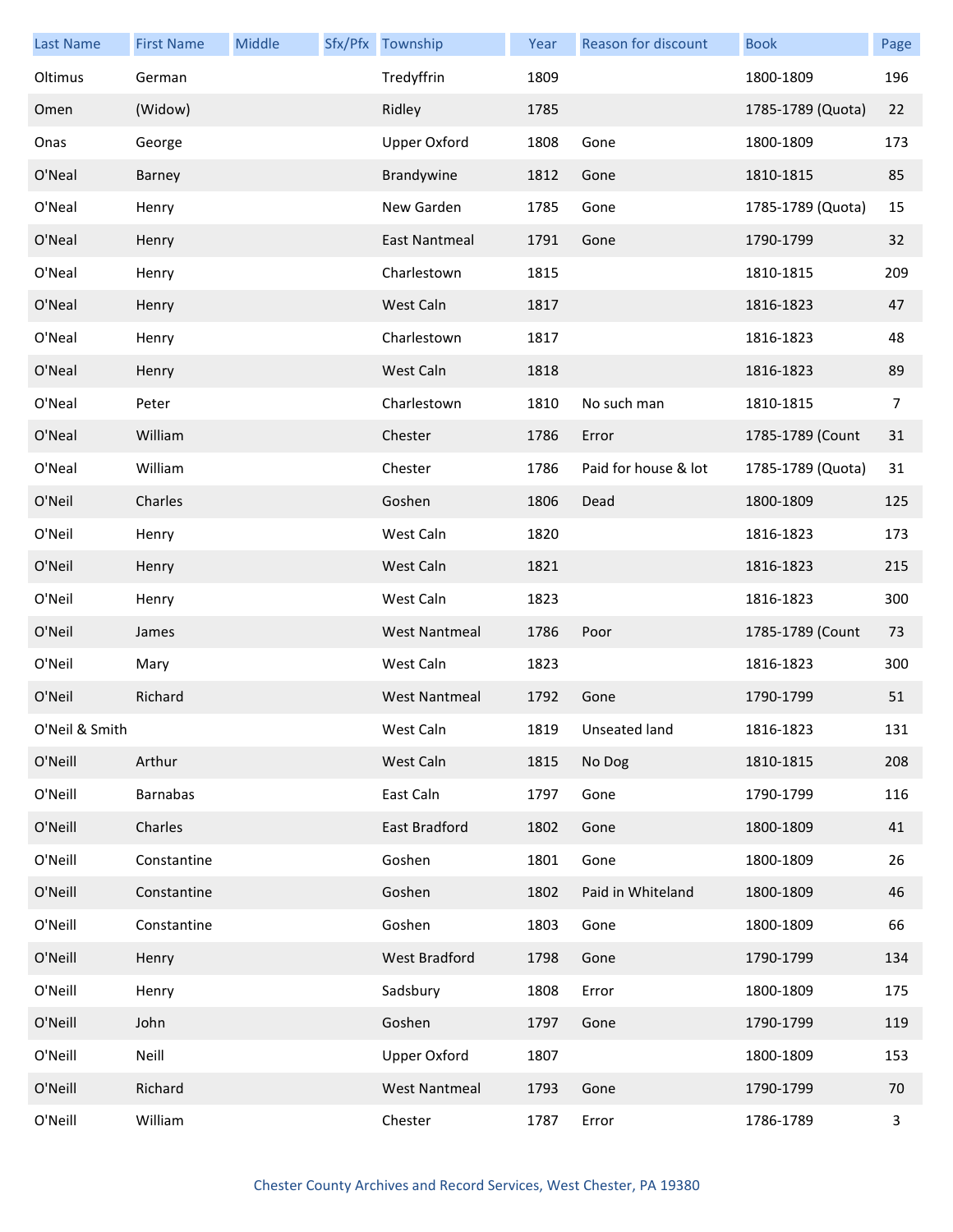| <b>Last Name</b> | <b>First Name</b> | Middle | Sfx/Pfx Township | Year | <b>Reason for discount</b> | <b>Book</b>       | Page |
|------------------|-------------------|--------|------------------|------|----------------------------|-------------------|------|
| O'Neily          | John              |        | West Fallowfield | 1803 | Gone                       | 1800-1809         | 65   |
| Onn              | John              |        | Willistown       | 1811 | Gone                       | 1810-1815         | 80   |
| Onn              | John              |        | East Whiteland   | 1819 |                            | 1816-1823         | 164  |
| Opperman         | Henry             |        | Charlestown      | 1812 | Gone                       | 1810-1815         | 88   |
| Opperman         | Henry             |        | Charlestown      | 1817 |                            | 1816-1823         | 48   |
| Opperman         | John              |        | Charlestown      | 1823 |                            | 1816-1823         | 301  |
| O'Rail           | Henry             |        | East Bradford    | 1797 | Gone                       | 1790-1799         | 114  |
| Oram             | James             |        | Westtown         | 1791 | Gone                       | 1790-1799         | 37   |
| Oram             | James             |        | Thornbury        | 1803 | Dead & Poor                | 1800-1809         | 76   |
| Oram             | Robert            |        | West Fallowfield | 1785 | Delirious                  | 1785-1789 (Count  | 10   |
| Order            | John              |        | Vincent          | 1823 |                            | 1816-1823         | 331  |
| Organ            | Dennis            |        | Sadsbury         | 1818 |                            | 1816-1823         | 115  |
| Orin             | William           |        | Brandywine       | 1813 | Gone                       | 1810-1815         | 125  |
| Orlady           | Henry             |        | Honey Brook      | 1792 | Poor                       | 1790-1799         | 45   |
| Ormsby           | George            |        | Ridley           | 1789 | Poor                       | 1785-1789 (Quota) | 134  |
| Ormsby           | George            |        | Ridley           | 1789 | Poor                       | 1785-1789 (Count  | 162  |
| Orner            | Conrad            |        | Vincent          | 1816 |                            | 1816-1823         | 35   |
| Orner            | George            |        | Pikeland         | 1816 |                            | 1816-1823         | 30   |
| Orner            | John              |        | Vincent          | 1819 |                            | 1816-1823         | 161  |
| O'Rourke         | Barney            |        | London Britain   | 1805 | Gone                       | 1800-1809         | 107  |
| Orr              | Amos              |        | West Fallowfield | 1813 | Gone                       | 1810-1815         | 132  |
| Orr              | Benjamin          |        | West Fallowfield | 1805 | Gone                       | 1800-1809         | 105  |
| Orr              | Doctor            |        | West Fallowfield | 1786 | Poor                       | 1785-1789 (Quota) | 38   |
| Orr              | Doctor            |        | West Fallowfield | 1791 | Poor                       | 1790-1799         | 25   |
| Orr              | Hugh              |        | Sadsbury         | 1810 | Gone                       | 1810-1815         | 31   |
| Orr              | Jones             |        | West Fallowfield | 1820 |                            | 1816-1823         | 178  |
| Orr              | Jones             |        | West Fallowfield | 1823 |                            | 1816-1823         | 305  |
| Orr              | Richard           |        | West Marlborough | 1785 | Gone                       | 1785-1789 (Count  | 15   |
| Orr              | Richard           |        | West Caln        | 1811 | Gone                       | 1810-1815         | 47   |
| Orr              | Robert            |        | West Fallowfield | 1785 | Poor                       | 1785-1789 (Quota) | 10   |
| Orr              | Robert            |        | West Fallowfield | 1790 | Poor                       | 1790-1799         | 5    |
| Orr              | Robert            |        | West Fallowfield | 1804 | Poor                       | 1800-1809         | 85   |
| Orr              | Robert            |        | West Fallowfield | 1806 | Poor                       | 1800-1809         | 125  |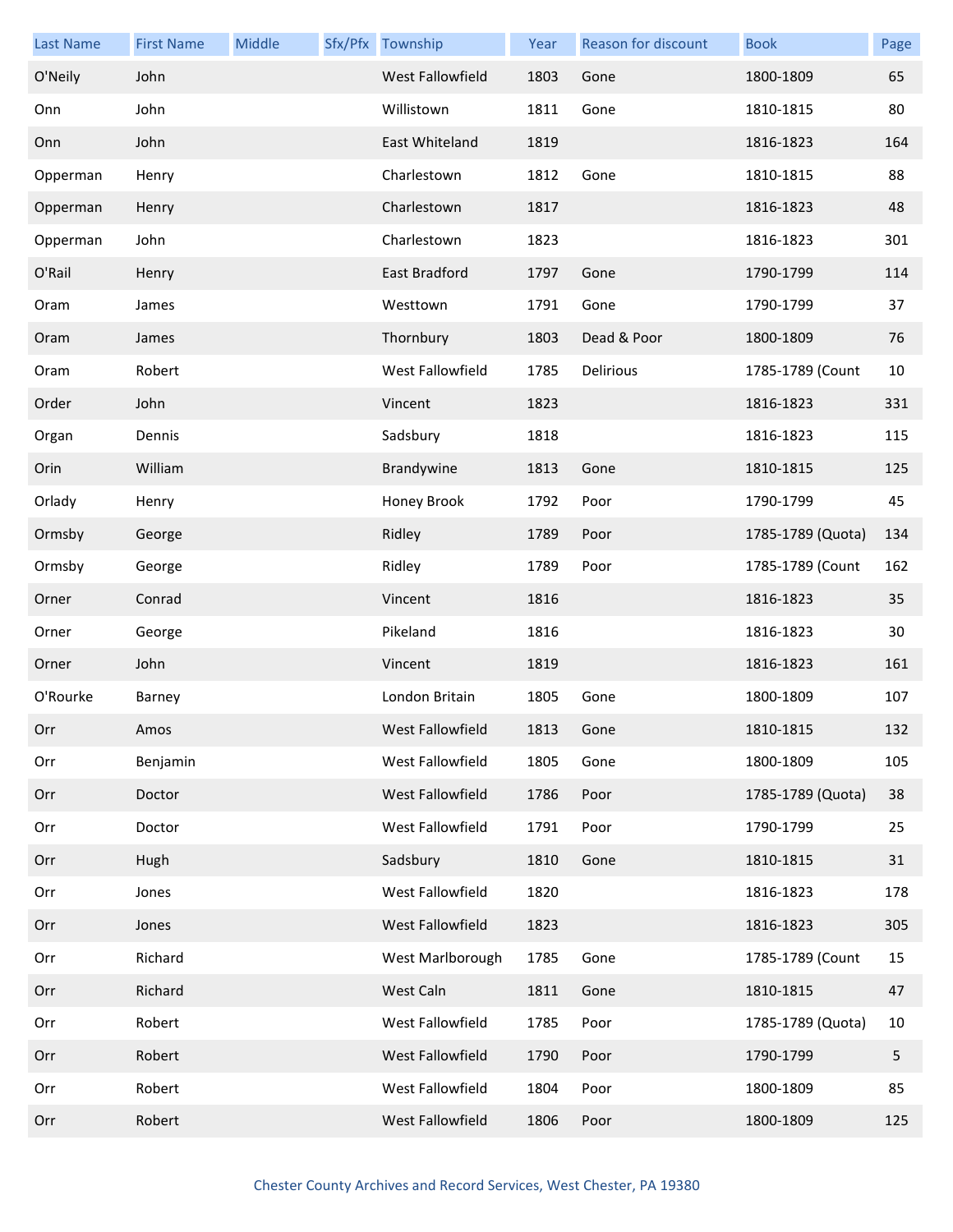| <b>Last Name</b> | <b>First Name</b> | Middle | Sfx/Pfx Township     | Year | <b>Reason for discount</b> | <b>Book</b>       | Page           |
|------------------|-------------------|--------|----------------------|------|----------------------------|-------------------|----------------|
| Orr              | Robert            |        | West Fallowfield     | 1808 | Poor                       | 1800-1809         | 165            |
| Orr              | Robert            |        | West Fallowfield     | 1809 |                            | 1800-1809         | 185            |
| Orr              | Robert            |        | East Nantmeal        | 1810 | Gone                       | 1810-1815         | 25             |
| Orr              | Robert            |        | West Fallowfield     | 1810 | Poor & Old                 | 1810-1815         | 11             |
| Orr              | Thomas            |        | East Marlborough     | 1795 | <b>Badly cut</b>           | 1790-1799         | 84             |
| Orr              | William           |        | <b>West Nantmeal</b> | 1788 | Gone                       | 1785-1789 (Count  | 129            |
| Orr              | William           |        | <b>West Nantmeal</b> | 1788 | Gone                       | 1785-1789 (Quota) | 101            |
| Orr              | William           |        | Honey Brook          | 1789 | Gone                       | 1785-1789 (Count  | 151            |
| Orr              | William           |        | Honey Brook          | 1789 | Gone                       | 1785-1789 (Quota) | 123            |
| Orr              | William           |        | East Marlborough     | 1812 | Gone                       | 1810-1815         | 99             |
| Orr              | William           |        | East Marlborough     | 1812 | Gone                       | 1810-1815         | 99             |
| Orr              | William           |        | West Nottingham      | 1820 | <b>Unseated land</b>       | 1816-1823         | 192            |
| Orr              | William           |        | West Nottingham      | 1821 | Unseated land              | 1816-1823         | 234            |
| Orr              | William           |        | West Nottingham      | 1823 | <b>Unseated land</b>       | 1816-1823         | 319            |
| Ortlip           | Samuel            |        | Coventry             | 1822 |                            | 1816-1823         | 259            |
| Osborn           | Francis           |        | East Whiteland       | 1808 | Gone                       | 1800-1809         | 178            |
| Osborn           | Francis           |        | Honey Brook          | 1811 | Not found                  | 1810-1815         | 54             |
| Osborn           | Francis           |        | Honey Brook          | 1811 | Gone                       | 1810-1815         | 54             |
| Osborn           | Francis           |        | Honey Brook          | 1816 |                            | 1816-1823         | 13             |
| Osborn           | Francis           |        | Honey Brook          | 1817 |                            | 1816-1823         | 54             |
| Osborn           | Francis           |        | Honey Brook          | 1820 |                            | 1816-1823         | 181            |
| Osborn           | Francis           |        | Honey Brook          | 1821 |                            | 1816-1823         | 223            |
| Osborn           | Francis           |        | Honey Brook          | 1823 |                            | 1816-1823         | 308            |
| Osborn           | Peter             |        | Honey Brook          | 1818 |                            | 1816-1823         | 97             |
| Osborn           | Samuel            |        | West Caln            | 1820 |                            | 1816-1823         | 173            |
| Osborn           | Samuel            |        | Pennsbury            | 1821 |                            | 1816-1823         | 239            |
| Osborn           | Samuel            |        | West Caln            | 1821 |                            | 1816-1823         | 215            |
| Osborn           | Samuel            |        | Honey Brook          | 1822 |                            | 1816-1823         | 265            |
| Osborn           | Thomas            |        | West Bradford        | 1820 |                            | 1816-1823         | 170            |
| Osborn           | William           |        | West Bradford        | 1790 | Losses                     | 1790-1799         | $\overline{2}$ |
| Osborn           | William           |        | West Bradford        | 1791 | Poor                       | 1790-1799         | 21             |
| Osborn           | William           |        | West Bradford        | 1796 | Poor                       | 1790-1799         | 96             |
| Osborn           | William           |        | <b>West Bradford</b> | 1801 | Poor                       | 1800-1809         | 21             |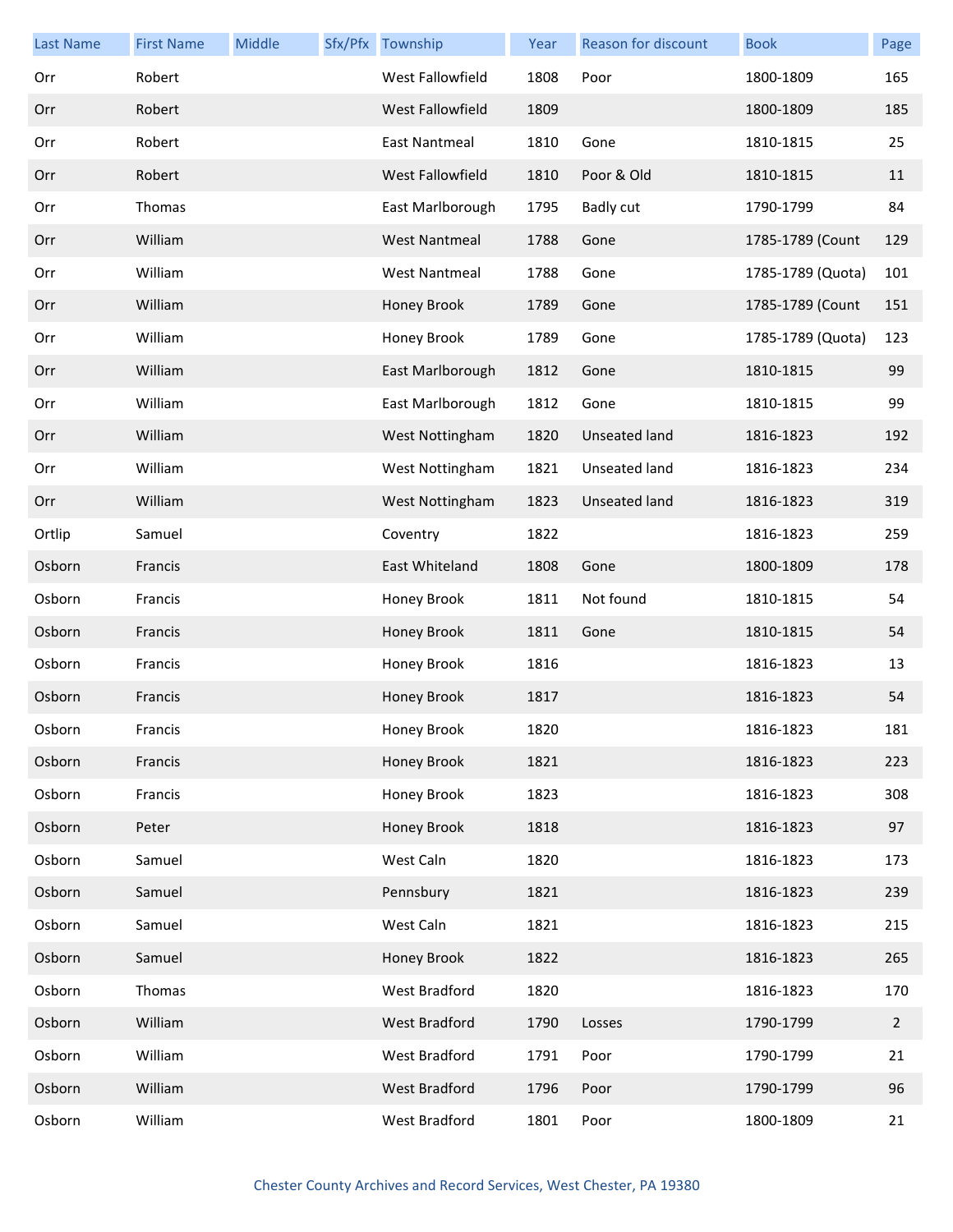| <b>Last Name</b> | <b>First Name</b> | Middle |       | Sfx/Pfx Township     | Year | <b>Reason for discount</b> | <b>Book</b>       | Page             |
|------------------|-------------------|--------|-------|----------------------|------|----------------------------|-------------------|------------------|
| Osborn           | William           |        |       | <b>West Bradford</b> | 1802 | Poor                       | 1800-1809         | 41               |
| Osborn           | William           |        |       | West Caln            | 1814 |                            | 1810-1815         | 167              |
| Osborn           | William           |        |       | West Caln            | 1818 |                            | 1816-1823         | 89               |
| Osborn           | William           |        |       | West Caln            | 1820 |                            | 1816-1823         | 173              |
| Osborn           | William           |        |       | West Caln            | 1821 |                            | 1816-1823         | 215              |
| Osborne          | Francis           |        |       | Honey Brook          | 1814 | Distressed family          | 1810-1815         | 174              |
| Osborne          | John              |        |       | East Whiteland       | 1793 | Gone                       | 1790-1799         | 76               |
| Osborne          | John              |        |       | Honey Brook          | 1811 | Cripple                    | 1810-1815         | 54               |
| Osborne          | Samuel            |        |       | Westtown             | 1792 | Gone                       | 1790-1799         | 56               |
| Osborne          | William           |        |       | West Bradford        | 1806 | Poor                       | 1800-1809         | 121              |
| Osborne          | William           |        |       | <b>West Bradford</b> | 1810 | Gone                       | 1810-1815         | 3                |
| Osborne          | William           |        |       | <b>West Bradford</b> | 1810 | Gone                       | 1810-1815         | 3                |
| Osborne          | William           |        |       | <b>West Bradford</b> | 1811 | Gone                       | 1810-1815         | 44               |
| Osbourn          | Peter             |        |       | West Whiteland       | 1786 |                            | 1785-1789 (Quota) | 56               |
| Osbourn          | William           |        |       | <b>West Bradford</b> | 1807 | Poor                       | 1800-1809         | 141              |
| Osburn           | James             |        |       | Lower Darby          | 1785 | Gone                       | 1785-1789 (Count  | 8                |
| Osburn           | John              |        |       | Honey Brook          | 1813 | Gone                       | 1810-1815         | 134              |
| Osburn           | William           |        |       | <b>West Bradford</b> | 1809 | Poor                       | 1800-1809         | 181              |
| Osburn           | William           |        |       | West Caln            | 1812 | Gone                       | 1810-1815         | 87               |
| Osburn           | William           |        |       | West Caln            | 1812 | Gone                       | 1810-1815         | 87               |
| Osman            | Jonathan          |        |       | New London           | 1806 | Gone                       | 1800-1809         | 130              |
| Osmond           | Jonathan          |        |       | East Nottingham      | 1816 |                            | 1816-1823         | 23               |
| Osmond           | William           |        |       | East Nottingham      | 1816 |                            | 1816-1823         | 23               |
| Otley            | Elizabeth         |        |       | East Marlborough     | 1812 | No Dog                     | 1810-1815         | 99               |
| Otley            | James             |        |       | West Caln            | 1786 |                            | 1785-1789 (Quota) | 35               |
| Otley            | James             |        |       | West Caln            | 1786 |                            | 1785-1789 (Count  | 34               |
| Otley            | James             |        |       | West Caln            | 1788 | Ran away                   | 1786-1789         | $\boldsymbol{6}$ |
| Otley            | Jesse             |        |       | Westtown             | 1810 | Error                      | 1810-1815         | 37               |
| Otley            | Jesse             |        |       | Westtown             | 1822 |                            | 1816-1823         | 290              |
| Otley            | John              |        |       | West Chester         | 1818 | Gone                       | 1816-1823         | 124              |
| Otley            | John              |        |       | Westtown             | 1823 |                            | 1816-1823         | 333              |
| Otley            | William           |        | Heirs | Sadsbury             | 1817 |                            | 1816-1823         | 72               |
| Otley            | William           |        | Heirs | Sadsbury             | 1819 |                            | 1816-1823         | 156              |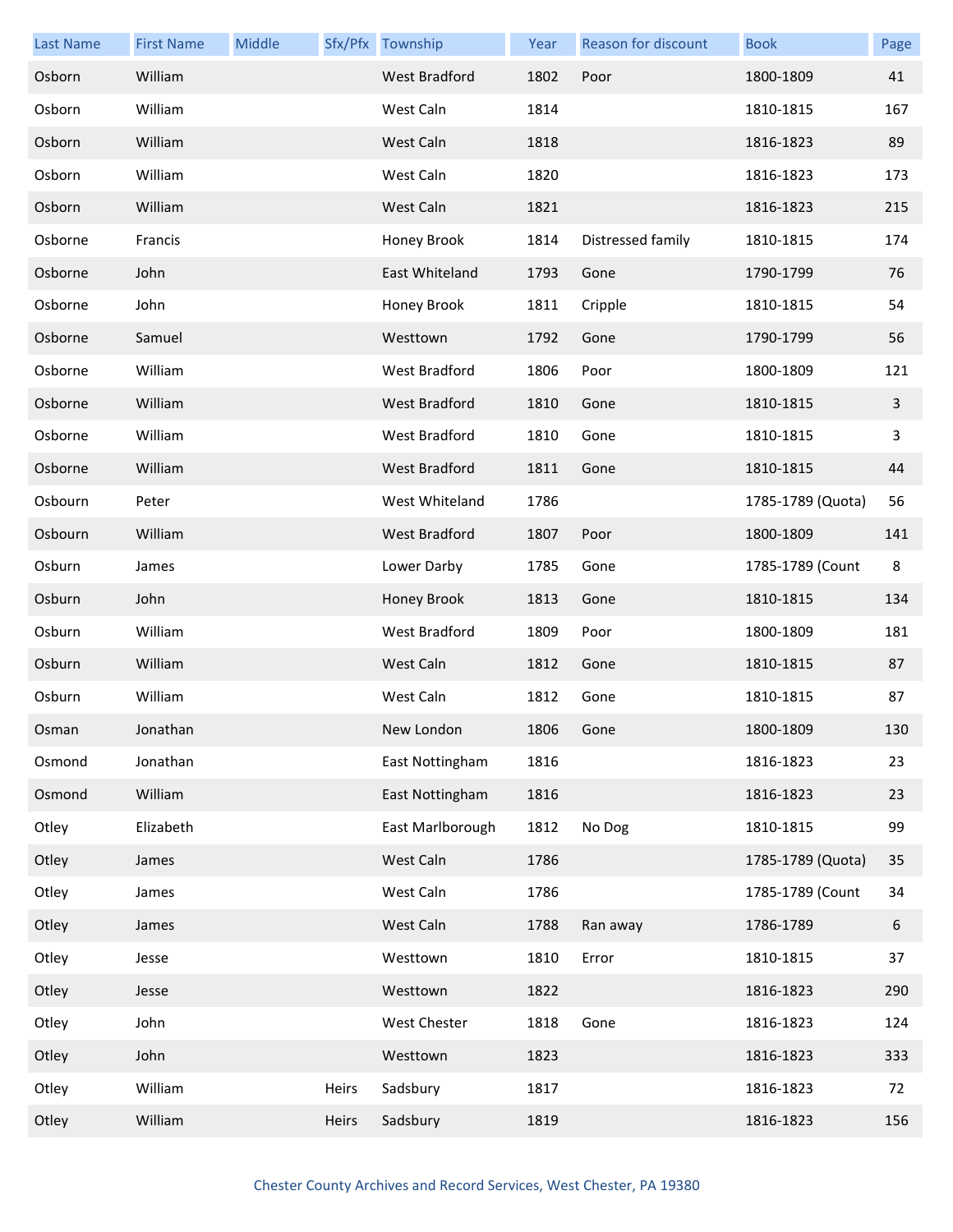| <b>Last Name</b> | <b>First Name</b> | Middle |       | Sfx/Pfx Township     | Year | Reason for discount | <b>Book</b>       | Page |
|------------------|-------------------|--------|-------|----------------------|------|---------------------|-------------------|------|
| Otley            | William           |        | Heirs | Sadsbury             | 1820 |                     | 1816-1823         | 199  |
| Otley            | William           |        |       | Sadsbury             | 1821 |                     | 1816-1823         | 242  |
| Otley            | William           |        |       | Sadsbury             | 1822 |                     | 1816-1823         | 284  |
| Otley            | William           |        |       | Sadsbury             | 1823 |                     | 1816-1823         | 327  |
| Ottey            | Abisha            |        |       | West Fallowfield     | 1820 | Unseated land       | 1816-1823         | 178  |
| Ottey            | Abisha            |        |       | West Fallowfield     | 1821 |                     | 1816-1823         | 220  |
| Ottey            | Eli               |        |       | Willistown           | 1820 |                     | 1816-1823         | 204  |
| Ottey            | Eli               |        |       | Tredyffrin           | 1823 |                     | 1816-1823         | 334  |
| Ottey            | James             |        |       | West Caln            | 1788 | Ran away            | 1786-1789         | 6    |
| Ottey            | Jesse             |        |       | Westtown             | 1815 | No Dog              | 1810-1815         | 239  |
| Ottey            | Philip            |        |       | West Marlborough     | 1785 | Gone                | 1785-1789 (Count  | 15   |
| Ottey            | Philip            |        |       | Easttown             | 1816 | No Dog              | 1816-1823         | 9    |
| Ottey            | William           |        |       | Sadsbury             | 1815 | Unseated land       | 1810-1815         | 232  |
| Ottey            | William           |        |       | Easttown             | 1818 | Dog Mad             | 1816-1823         | 92   |
| Ottley           | James             |        |       | Uwchlan              | 1789 | Gone                | 1785-1789 (Count  | 166  |
| Ottley           | James             |        |       | Uwchlan              | 1789 | Gone                | 1785-1789 (Quota) | 137  |
| Otto             | Peter             |        |       | Charlestown          | 1808 | Poor                | 1800-1809         | 163  |
| Otto             | Peter             |        |       | Charlestown          | 1809 | Gone                | 1800-1809         | 183  |
| Otto             | Peter             |        |       | Charlestown          | 1810 | No such man         | 1810-1815         | 7    |
| Otty             | Abisha            |        |       | London Grove         | 1814 | Gone                | 1810-1815         | 176  |
| Ousman           | Christ.           |        |       | West Nantmeal        | 1785 | Gone                | 1785-1789 (Quota) | 17   |
| Ovenshine        | Jacob             |        |       | East Nantmeal        | 1821 |                     | 1816-1823         | 235  |
| Owen             | (Widow)           |        |       | <b>West Nantmeal</b> | 1818 |                     | 1816-1823         | 110  |
| Owen             | Edward            |        |       | West Whiteland       | 1811 | No Dog              | 1810-1815         | 79   |
| Owen             | Evan              |        |       | East Caln            | 1786 | Gone                | 1785-1789 (Count  | 62   |
| Owen             | Evan              |        |       | East Caln            | 1787 | Gone                | 1785-1789 (Count  | 90   |
| Owen             | Evan              |        |       | East Caln            | 1787 | Gone                | 1785-1789 (Quota) | 62   |
| Owen             | Evan              |        |       | East Caln            | 1788 | Gone                | 1786-1789         | 34   |
| Owen             | Huddson           |        |       | Brandywine           | 1806 | Gone                | 1800-1809         | 121  |
| Owen             | Hudson            |        |       | East Caln            | 1804 | Poor                | 1800-1809         | 82   |
| Owen             | Hudson            |        |       | Brandywine           | 1820 |                     | 1816-1823         | 171  |
| Owen             | Hudson            |        |       | Brandywine           | 1821 |                     | 1816-1823         | 213  |
| Owen             | Hudson            |        |       | Brandywine           | 1822 |                     | 1816-1823         | 255  |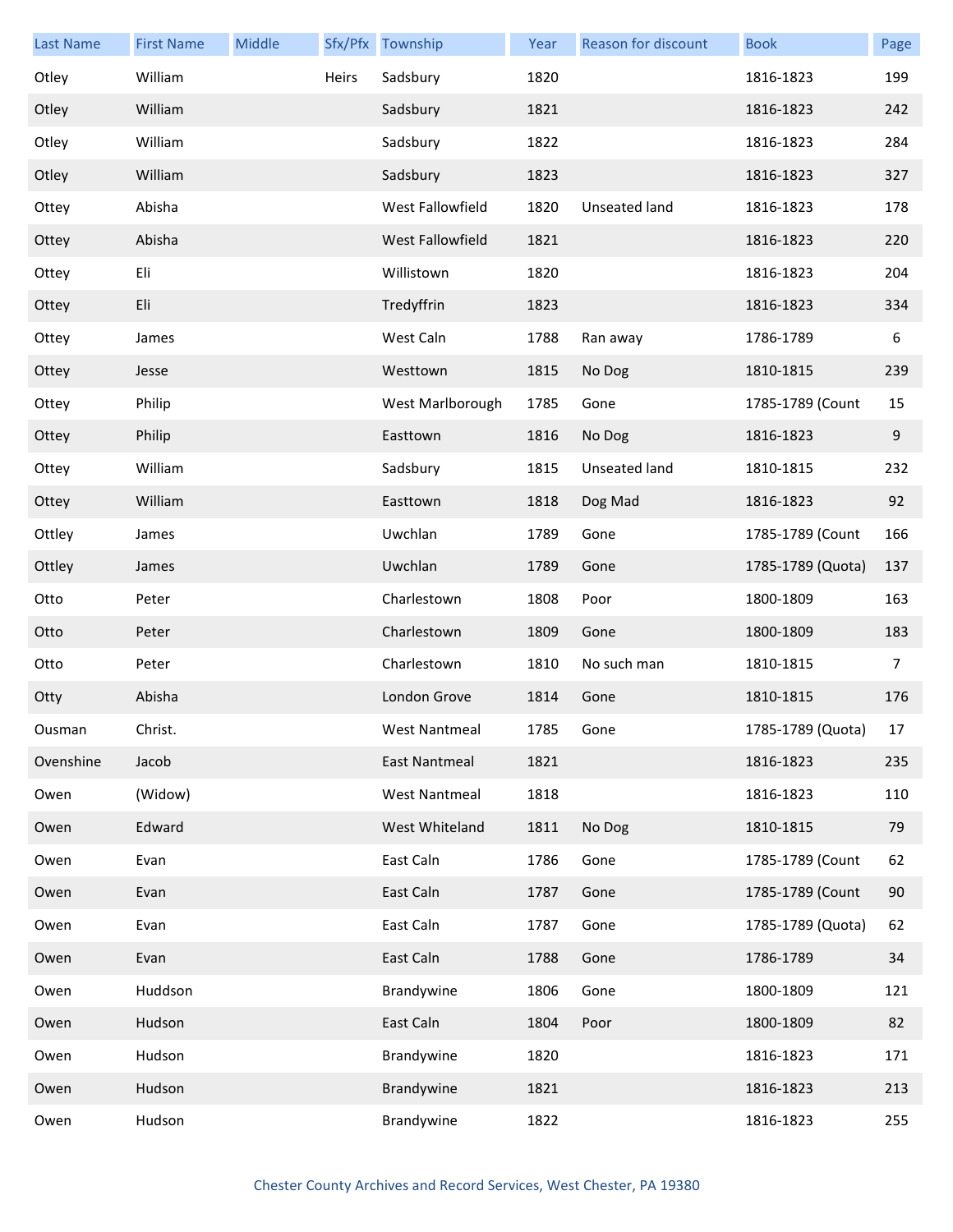| <b>Last Name</b> | <b>First Name</b> | Middle | Sfx/Pfx Township     | Year | Reason for discount | <b>Book</b>       | Page |
|------------------|-------------------|--------|----------------------|------|---------------------|-------------------|------|
| Owen             | James             |        | Willistown           | 1801 | Gone                | 1800-1809         | 38   |
| Owen             | John              |        | Brandywine           | 1793 | Gone                | 1790-1799         | 59   |
| Owen             | John              |        | Charlestown          | 1818 | Gone                | 1816-1823         | 90   |
| Owen             | Levi              |        | Brandywine           | 1793 | Gone                | 1790-1799         | 59   |
| Owen             | Morris            |        | <b>West Nantmeal</b> | 1816 |                     | 1816-1823         | 26   |
| Owen             | William           |        | East Caln            | 1797 | Poor                | 1790-1799         | 116  |
| Owens            | (Widow)           |        | <b>West Nantmeal</b> | 1816 | Poor                | 1816-1823         | 26   |
| Owens            | David             |        | Uwchlan              | 1787 | Poor                | 1785-1789 (Quota) | 82   |
| Owens            | David             |        | Uwchlan              | 1787 | Poor                | 1785-1789 (Count  | 110  |
| Owens            | David             |        | Uwchlan              | 1788 | Poor                | 1786-1789         | 82   |
| Owens            | Evan              |        | Pikeland             | 1805 | Gone                | 1800-1809         | 114  |
| Owens            | Henry             |        | Goshen               | 1797 | Gone                | 1790-1799         | 119  |
| Owens            | John              |        | Radnor               | 1788 | Gone                | 1785-1789 (Count  | 134  |
| Owens            | John              |        | Radnor               | 1788 | Gone                | 1785-1789 (Quota) | 106  |
| Owens            | John              |        | Honey Brook          | 1790 | Under age           | 1790-1799         | 6    |
| Owens            | John              |        | Uwchlan              | 1818 |                     | 1816-1823         | 118  |
| Owens            | John              |        | <b>West Nantmeal</b> | 1821 |                     | 1816-1823         | 236  |
| Owens            | Joseph            |        | London Britain       | 1819 |                     | 1816-1823         | 142  |
| Owens            | Morris            |        | <b>West Nantmeal</b> | 1810 | Gone                | 1810-1815         | 26   |
| Owens            | Peter             |        | Uwchlan              | 1821 |                     | 1816-1823         | 245  |
| Owens            | Peter             |        | Uwchlan              | 1822 |                     | 1816-1823         | 287  |
| Owens            | Robert            |        | New London           | 1789 | Gone                | 1785-1789 (Quota) | 130  |
| Owens            | Robert            |        | New London           | 1789 | Gone                | 1785-1789 (Count  | 158  |
| Owens            | Robert            |        | West Bradford        | 1819 |                     | 1816-1823         | 128  |
| Owens            | Thomas            |        | <b>West Nantmeal</b> | 1814 | Gone                | 1810-1815         | 187  |
| Owens            | William           |        | Brandywine           | 1817 |                     | 1816-1823         | 45   |
| Oyler            | Henry             |        | West Bradford        | 1792 | Poor                | 1790-1799         | 40   |
| Oyler            | John              |        | Sadsbury             | 1816 |                     | 1816-1823         | 31   |
| Oyles            | Joshua            |        | Thornbury            | 1807 | Gone                | 1800-1809         | 156  |
| Oystand          | John              |        | West Caln            | 1809 | Gone                | 1800-1809         | 182  |
| Ozier            | Bennett           |        | Pennsbury            | 1813 | Poor                | 1810-1815         | 150  |
| Packenderry      | Henry             |        | Pikeland             | 1822 |                     | 1816-1823         | 282  |
| Packer           | Aaron             |        | Uwchlan              | 1789 | Gone                | 1785-1789 (Count  | 166  |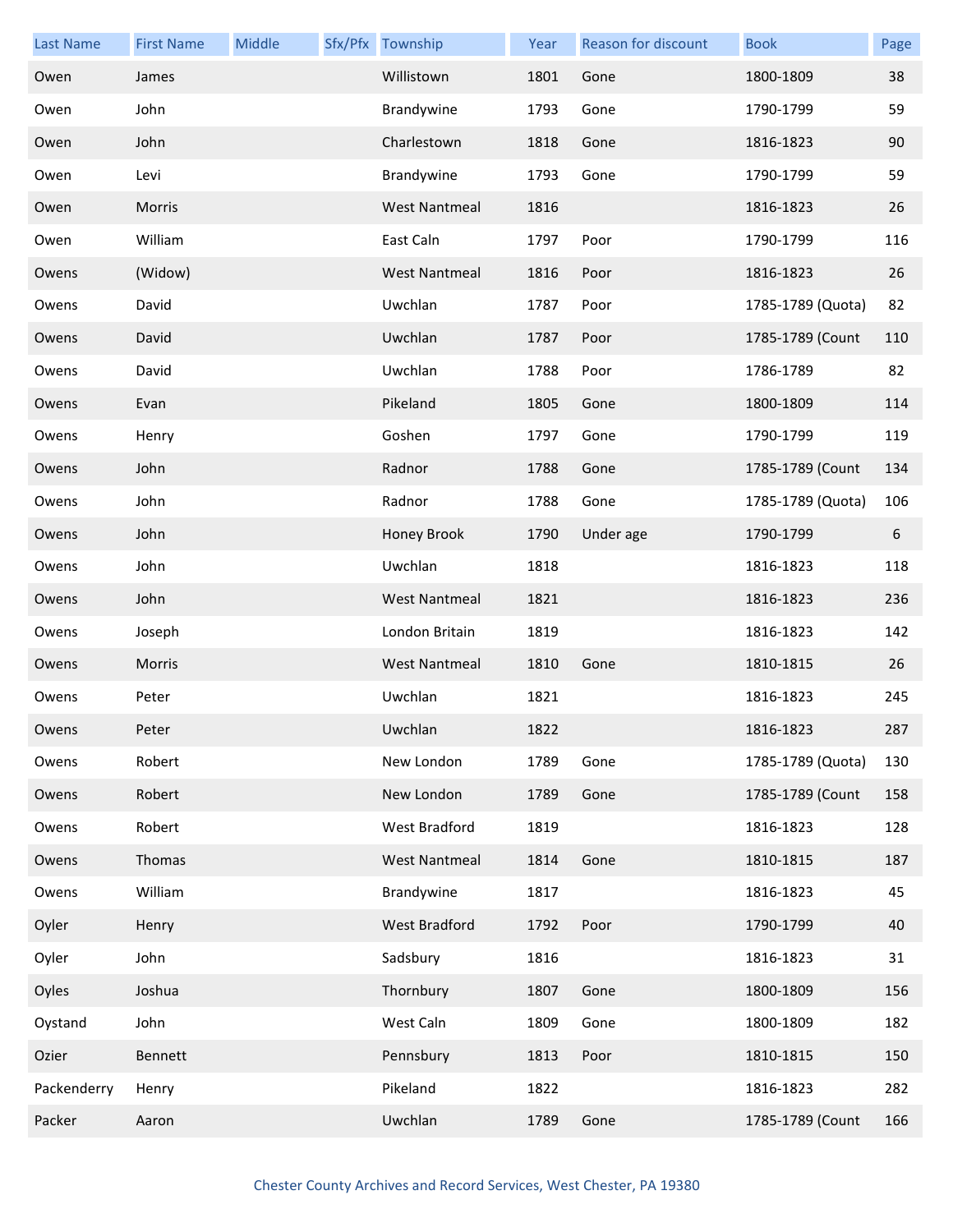| <b>Last Name</b> | <b>First Name</b> | Middle |     | Sfx/Pfx Township        | Year | <b>Reason for discount</b> | <b>Book</b>       | Page |
|------------------|-------------------|--------|-----|-------------------------|------|----------------------------|-------------------|------|
| Packer           | Aaron             |        |     | Uwchlan                 | 1789 | Gone                       | 1785-1789 (Quota) | 137  |
| Packer           | Amos              |        |     | Uwchlan                 | 1786 | Not in the township        | 1785-1789 (Quota) | 54   |
| Packer           | Amos              |        |     | Uwchlan                 | 1786 | Gone                       | 1785-1789 (Count  | 54   |
| Packer           | Amos              |        |     | Uwchlan                 | 1786 | Gone                       | 1785-1789 (Count  | 82   |
| Packer           | Amos              |        |     | Pikeland                | 1788 | Gone                       | 1785-1789 (Quota) | 104  |
| Packer           | Amos              |        |     | Pikeland                | 1788 | Gone                       | 1785-1789 (Count  | 132  |
| Packer           | Amos              |        |     | Pikeland                | 1792 |                            | 1790-1799         | 52   |
| Packer           | Amos              |        |     | <b>East Fallowfield</b> | 1819 | Insolvent                  | 1816-1823         | 135  |
| Packer           | Eli               |        |     | Uwchlan                 | 1787 | Overrated                  | 1785-1789 (Quota) | 82   |
| Packer           | Eli               |        |     | Uwchlan                 | 1787 | Taxed in another towns     | 1785-1789 (Count  | 110  |
| Packer           | Eli               |        |     | Uwchlan                 | 1788 | Gone                       | 1785-1789 (Quota) | 110  |
| Packer           | Eli               |        |     | Uwchlan                 | 1791 | Poor                       | 1790-1799         | 36   |
| Packer           | James             |        |     | Uwchlan                 | 1785 | Gone                       | 1785-1789 (Quota) | 26   |
| Packer           | James             |        |     | Pikeland                | 1789 | Charged to land            | 1785-1789 (Quota) | 134  |
| Packer           | James             |        |     | Pikeland                | 1789 | Charged to land            | 1785-1789 (Count  | 162  |
| Packer           | John              |        |     | Nether Providence       | 1785 | Poor                       | 1785-1789 (Quota) | 21   |
| Packingham       | Jane              |        |     | <b>West Nantmeal</b>    | 1810 |                            | 1810-1815         | 26   |
| Packingham       | Jane              |        |     | <b>West Nantmeal</b>    | 1810 |                            | 1810-1815         | 26   |
| Packingham       | Robert            |        |     | <b>West Nantmeal</b>    | 1818 |                            | 1816-1823         | 110  |
| Packson          | Robert            |        |     | Oxford                  | 1787 | Gone                       | 1785-1789 (Count  | 103  |
| Padgett          | D.                |        | Jr. | Londonderry             | 1812 | Gone                       | 1810-1815         | 97   |
| Padgett          | David             |        |     | Londonderry             | 1813 | Gone                       | 1810-1815         | 137  |
| Padgett          | David             |        |     | West Fallowfield        | 1814 | Gone                       | 1810-1815         | 172  |
| Padgett          | Thomas            |        |     | Londonderry             | 1812 | Gone                       | 1810-1815         | 97   |
| Page             | Nathaniel         |        |     | Charlestown             | 1789 | Gone                       | 1785-1789 (Count  | 146  |
| Page             | Nathaniel         |        |     | Charlestown             | 1793 | Poor                       | 1790-1799         | 61   |
| Page             | Nathaniel         |        |     | Charlestown             | 1813 | Poor                       | 1810-1815         | 128  |
| Page             | Nathaniel         |        |     | Charlestown             | 1819 |                            | 1816-1823         | 132  |
| Paget            | David             |        |     | Sadsbury                | 1818 | Gone                       | 1816-1823         | 115  |
| Pain             | Eleazar           |        |     | Brandywine              | 1812 | Gone                       | 1810-1815         | 85   |
| Pain             | Eleazer           |        |     | East Nottingham         | 1817 | Gone                       | 1816-1823         | 64   |
| Pain             | Thomas            |        |     | Pennsbury               | 1786 | Not found                  | 1785-1789 (Count  | 48   |
| Pain             | Thomas            |        |     | Pennsbury               | 1788 |                            | 1786-1789         | 20   |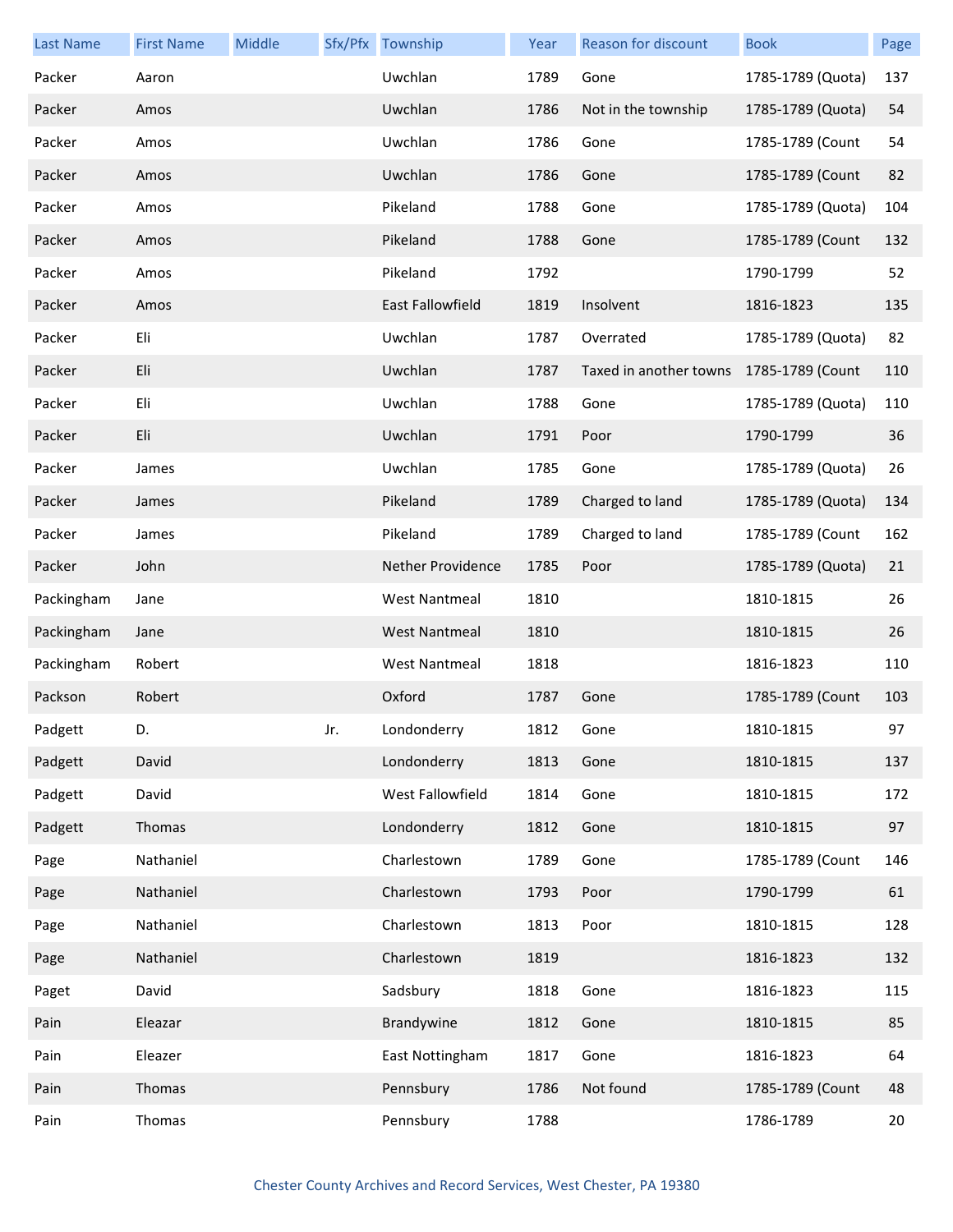| <b>Last Name</b> | <b>First Name</b> | Middle | Sfx/Pfx Township        | Year | Reason for discount     | <b>Book</b>       | Page         |
|------------------|-------------------|--------|-------------------------|------|-------------------------|-------------------|--------------|
| Pain             | William           |        | Vincent                 | 1788 | Gone                    | 1785-1789 (Quota) | 109          |
| Paine            | Thomas            |        | Pennsbury               | 1785 | Gone                    | 1785-1789 (Quota) | 20           |
| Paine            | Thomas            |        | Pennsbury               | 1786 | Gone                    | 1785-1789 (Quota) | 48           |
| Paine            | Thomas            |        | Pennsbury               | 1797 | Gone                    | 1790-1799         | 128          |
| Painter          | Conrad            |        | Charlestown             | 1811 | Gone                    | 1810-1815         | 48           |
| Painter          | Enos              |        | East Bradford           | 1800 | Gone                    | 1800-1809         | $\mathbf{1}$ |
| Painter          | Enos              |        | Pennsbury               | 1810 | No Dog                  | 1810-1815         | 29           |
| Painter          | Henry             |        | East Nantmeal           | 1820 |                         | 1816-1823         | 193          |
| Painter          | Jacob             |        | Lower Darby             | 1786 | Overflowing of the tide | 1785-1789 (Quota) | 36           |
| Painter          | Jacob             |        | <b>West Nantmeal</b>    | 1798 | Gone                    | 1790-1799         | 145          |
| Painter          | Jacob             |        | <b>West Nantmeal</b>    | 1799 | Gone                    | 1790-1799         | 165          |
| Painter          | Jacob             |        | Vincent                 | 1823 |                         | 1816-1823         | 331          |
| Painter          | John              |        | Tredyffrin              | 1788 | Sickness                | 1785-1789 (Count  | 137          |
| Painter          | John              |        | Tredyffrin              | 1788 | Sickness                | 1785-1789 (Quota) | 109          |
| Painter          | John              |        | Tredyffrin              | 1800 | Gone                    | 1800-1809         | 16           |
| Painter          | John              |        | Vincent                 | 1802 | Gone                    | 1800-1809         | 57           |
| Painter          | John              |        | Vincent                 | 1806 | Poor                    | 1800-1809         | 137          |
| Painter          | John              |        | <b>East Nantmeal</b>    | 1814 | Error                   | 1810-1815         | 186          |
| Painter          | John              |        | <b>East Nantmeal</b>    | 1814 | Gone                    | 1810-1815         | 186          |
| Painter          | John              |        | Coventry                | 1821 |                         | 1816-1823         | 216          |
| Painter          | Joseph            |        | Coventry                | 1820 |                         | 1816-1823         | 174          |
| Painter          | Lewis             |        | Lower Darby             | 1786 | Overflowing of the tide | 1785-1789 (Quota) | 36           |
| Painter          | Michael           |        | <b>East Nantmeal</b>    | 1815 | Unseated land           | 1810-1815         | 227          |
| Painter          | Richard           |        | <b>Upper Chichester</b> | 1785 | Gone to Virginia        | 1785-1789 (Quota) | 5            |
| Painter          | Richard           |        | West Bradford           | 1805 | Poor                    | 1800-1809         | 101          |
| Painter          | Samuel            |        | East Bradford           | 1812 | Gone                    | 1810-1815         | 83           |
| Painter          | William           |        | Lower Darby             | 1786 | Overflowing of the tide | 1785-1789 (Quota) | 36           |
| Palling          | Nathan            |        | <b>East Nantmeal</b>    | 1804 | Gone                    | 1800-1809         | 92           |
| Palmer           | Aaron             |        | East Caln               | 1790 | Poor                    | 1790-1799         | $\mathbf{2}$ |
| Palmer           | Aaron             |        | East Caln               | 1791 | Gone                    | 1790-1799         | 22           |
| Palmer           | Benjamin          |        | Concord                 | 1789 | Married                 | 1785-1789 (Quota) | 117          |
| Palmer           | Benjamin          |        | Concord                 | 1789 | Married                 | 1785-1789 (Count  | 145          |
| Palmer           | Daniel            |        | East Fallowfield        | 1810 | Paid elsewhere          | 1810-1815         | 10           |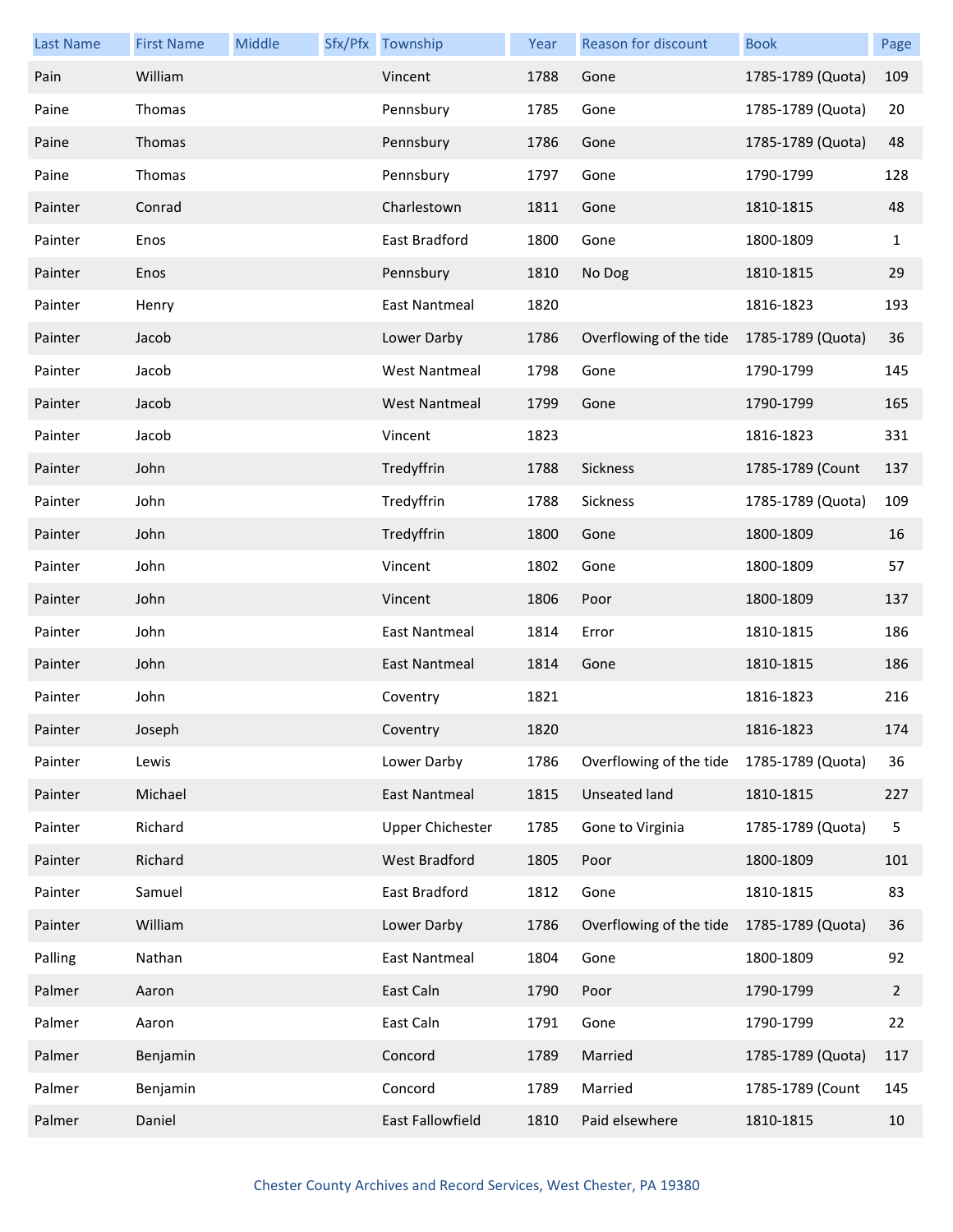| <b>Last Name</b> | <b>First Name</b> | Middle | Sfx/Pfx Township     | Year | Reason for discount | <b>Book</b>       | Page |
|------------------|-------------------|--------|----------------------|------|---------------------|-------------------|------|
| Palmer           | George            |        | East Nottingham      | 1810 |                     | 1810-1815         | 23   |
| Palmer           | Job               |        | West Whiteland       | 1822 |                     | 1816-1823         | 292  |
| Palmer           | John              |        | London Grove         | 1785 | Dead                | 1785-1789 (Quota) | 12   |
| Palmer           | Joseph            |        | Concord              | 1785 | Gone                | 1785-1789 (Count  | 4    |
| Palmer           | Joseph            |        | Concord              | 1785 | Gone to Virginia    | 1785-1789 (Quota) | 4    |
| Palmer           | Joseph            |        | Lower Darby          | 1789 | Paid in Upper Darby | 1785-1789 (Quota) | 119  |
| Palmer           | Joseph            |        | <b>Upper Darby</b>   | 1789 | Gone                | 1785-1789 (Count  | 148  |
| Palmer           | Joseph            |        | Darby                | 1789 | Paid in Darby       | 1785-1789 (Count  | 147  |
| Palmer           | Joseph            |        | <b>Upper Darby</b>   | 1789 | Poor                | 1785-1789 (Quota) | 120  |
| Palmer           | Joseph            |        | Sadsbury             | 1816 | No Dog              | 1816-1823         | 31   |
| Palmer           | Joseph            |        | Sadsbury             | 1818 | Gone                | 1816-1823         | 115  |
| Palmer           | Lewis             |        | East Caln            | 1814 | Gone                | 1810-1815         | 166  |
| Palmer           | Thomas            |        | Goshen               | 1807 | Gone                | 1800-1809         | 145  |
| Palmer           | Thomas            |        | East Whiteland       | 1809 | Gone                | 1800-1809         | 198  |
| Palmer           | Thomas            |        | East Caln            | 1822 |                     | 1816-1823         | 256  |
| Palmer           | William           |        | Lower Chichester     | 1789 | Gone                | 1785-1789 (Quota) | 116  |
| Palmer           | William           |        | Lower Chichester     | 1789 | Gone                | 1785-1789 (Count  | 144  |
| Palmer           | William           |        | East Marlborough     | 1816 |                     | 1816-1823         | 18   |
| Palmer           | William           |        | Sadsbury             | 1818 | Gone                | 1816-1823         | 115  |
| Palmer           | William           |        | East Caln            | 1819 |                     | 1816-1823         | 130  |
| Palmer           | William           |        | East Whiteland       | 1821 |                     | 1816-1823         | 249  |
| Panager          | Samuel            |        | East Fallowfield     | 1814 | Gone                | 1810-1815         | 171  |
| Pankis           | Adam              |        | <b>West Nantmeal</b> | 1812 | Gone                | 1810-1815         | 107  |
| Pankis           | Andrew            |        | <b>West Nantmeal</b> | 1812 | Gone                | 1810-1815         | 107  |
| Parazoo          | John              |        | <b>West Bradford</b> | 1816 |                     | 1816-1823         | 3    |
| Parcell          | Edward            |        | Pikeland             | 1822 |                     | 1816-1823         | 282  |
| Pardue           | William           |        | West Goshen          | 1822 |                     | 1816-1823         | 264  |
| Park             | Abiah             |        | East Caln            | 1786 | Not found           | 1785-1789 (Quota) | 34   |
| Park             | James             |        | Sadsbury             | 1791 | Error               | 1790-1799         | 34   |
| Park             | John              |        | Sadsbury             | 1788 | Gone to Ireland     | 1785-1789 (Count  | 135  |
| Park             | John              |        | Sadsbury             | 1788 | Gone to Ireland     | 1785-1789 (Quota) | 107  |
| Park             | John              |        | Uwchlan              | 1804 | Gone                | 1800-1809         | 97   |
| Park             | Jonathan          |        | East Bradford        | 1788 | Aged parents        | 1785-1789 (Quota) | 86   |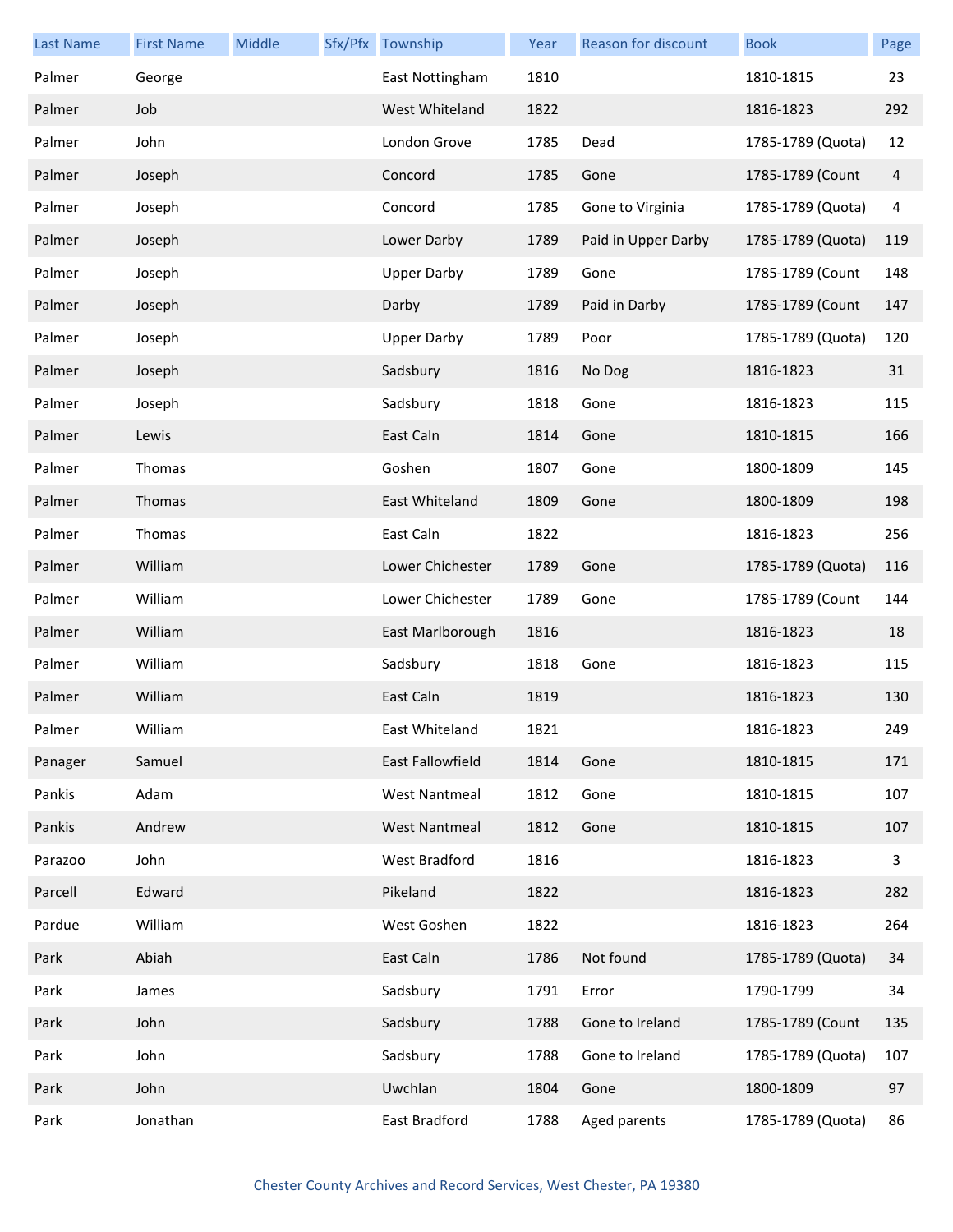| <b>Last Name</b> | <b>First Name</b> | Middle | Sfx/Pfx Township     | Year | Reason for discount    | <b>Book</b>       | Page           |
|------------------|-------------------|--------|----------------------|------|------------------------|-------------------|----------------|
| Park             | Jonathan          |        | East Bradford        | 1788 | Aged parents           | 1785-1789 (Count  | 114            |
| Park             | William           |        | East Fallowfield     | 1805 | Gone                   | 1800-1809         | 104            |
| Parke            | Andrew            |        | Westtown             | 1818 | Gone                   | 1816-1823         | 121            |
| Parke            | James             |        | Sadsbury             | 1818 | No Dog                 | 1816-1823         | 115            |
| Parke            | James             |        | Sadsbury             | 1822 |                        | 1816-1823         | 284            |
| Parke            | John              |        | Uwchlan              | 1799 | Poor                   | 1790-1799         | 169            |
| Parke            | John              |        | Uwchlan              | 1806 | Gone                   | 1800-1809         | 136            |
| Parke            | Jonathan          |        | East Bradford        | 1813 | One Dog                | 1810-1815         | 123            |
| Parke            | Joseph            |        | Willistown           | 1810 | Gone                   | 1810-1815         | 36             |
| Parke            | Joseph            | G.     | Sadsbury             | 1819 |                        | 1816-1823         | 157            |
| Parke            | Richard           |        | Londonderry          | 1816 |                        | 1816-1823         | 17             |
| Parke            | Thomas            | R.     | West Bradford        | 1823 | Error                  | 1816-1823         | 297            |
| Parker           | Aaron             |        | Vincent              | 1813 | Dead                   | 1810-1815         | 156            |
| Parker           | Abiah             |        | East Caln            | 1786 |                        | 1785-1789 (Count  | 34             |
| Parker           | Amos              |        | Vincent              | 1796 | Gone                   | 1790-1799         | 111            |
| Parker           | Benjamin          |        | East Marlborough     | 1812 | No Dog                 | 1810-1815         | 99             |
| Parker           | <b>Brookes</b>    |        | Coventry             | 1788 | Overrated              | 1786-1789         | $\overline{4}$ |
| Parker           | Eli               |        | Uwchlan              | 1788 | Taxed in another towns | 1786-1789         | 82             |
| Parker           | Haines            |        | East Caln            | 1812 |                        | 1810-1815         | 86             |
| Parker           | Harry             |        | Pikeland             | 1809 | Paid elsewhere         | 1800-1809         | 194            |
| Parker           | Henry             |        | Pikeland             | 1814 | Gone                   | 1810-1815         | 191            |
| Parker           | Jacob             |        | <b>West Nantmeal</b> | 1786 | Poor                   | 1785-1789 (Count  | 45             |
| Parker           | Jacob             |        | <b>West Nantmeal</b> | 1787 | Poor                   | 1786-1789         | 17             |
| Parker           | James             |        | New Garden           | 1788 | Under age              | 1786-1789         | 43             |
| Parker           | James             |        | Uwchlan              | 1788 | Charged to land        | 1785-1789 (Quota) | 110            |
| Parker           | James             |        | New Garden           | 1801 | Poor                   | 1800-1809         | 31             |
| Parker           | James             |        | East Bradford        | 1803 | Gone                   | 1800-1809         | 61             |
| Parker           | James             |        | West Bradford        | 1807 | Gone                   | 1800-1809         | 141            |
| Parker           | James             |        | Honey Brook          | 1810 | Gone                   | 1810-1815         | 13             |
| Parker           | James             |        | Honey Brook          | 1811 | Gone                   | 1810-1815         | 54             |
| Parker           | James             |        | Honey Brook          | 1812 | Gone                   | 1810-1815         | 94             |
| Parker           | John              |        | Tredyffrin           | 1787 | Paid in Radnor         | 1785-1789 (Count  | 109            |
| Parker           | John              |        | Tredyffrin           | 1787 | Paid in Radnor         | 1785-1789 (Quota) | 81             |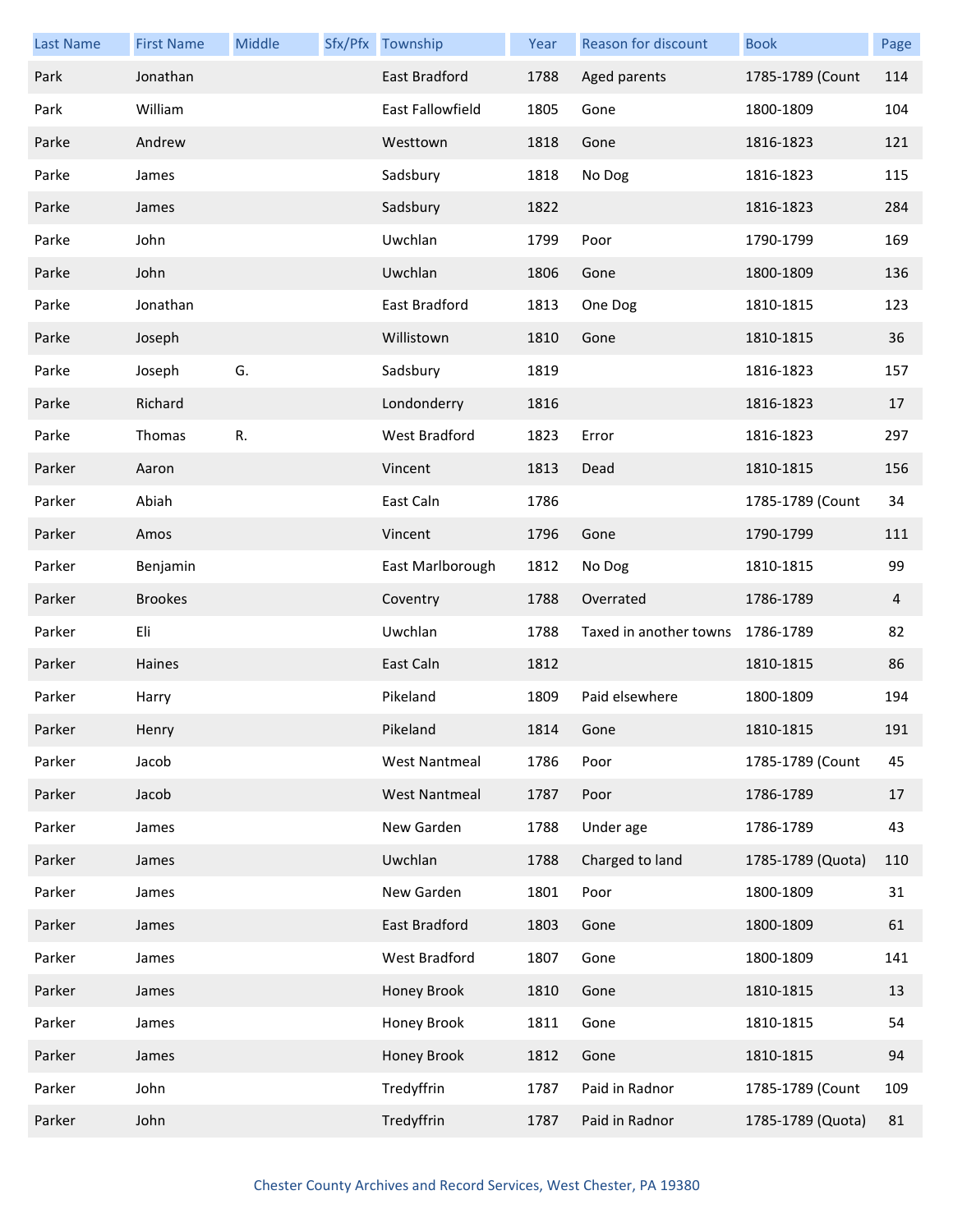| <b>Last Name</b> | <b>First Name</b> | Middle | Sfx/Pfx Township     | Year | Reason for discount | <b>Book</b>       | Page |
|------------------|-------------------|--------|----------------------|------|---------------------|-------------------|------|
| Parker           | John              |        | Tredyffrin           | 1788 | Paid in Radnor      | 1786-1789         | 81   |
| Parker           | John              |        | Pennsbury            | 1814 | No Dog              | 1810-1815         | 190  |
| Parker           | John              |        | Vincent              | 1820 |                     | 1816-1823         | 203  |
| Parker           | Joseph            |        | Brandywine           | 1798 | Gone                | 1790-1799         | 134  |
| Parker           | Joseph            |        | <b>West Nantmeal</b> | 1814 | Gone                | 1810-1815         | 187  |
| Parker           | Ralph             |        | Charlestown          | 1796 | Gone                | 1790-1799         | 97   |
| Parker           | Ralph             |        | Vincent              | 1805 | Gone                | 1800-1809         | 117  |
| Parker           | Ralph             |        | Uwchlan              | 1809 | Gone                | 1800-1809         | 196  |
| Parker           | Robert            |        | Coventry             | 1789 | Gone                | 1785-1789 (Count  | 147  |
| Parker           | Robert            |        | Coventry             | 1789 | Gone                | 1785-1789 (Quota) | 119  |
| Parker           | Robert            |        | Uwchlan              | 1791 | Gone                | 1790-1799         | 36   |
| Parker           | Samuel            |        | Uwchlan              | 1789 | Poor                | 1785-1789 (Quota) | 137  |
| Parker           | Samuel            |        | Uwchlan              | 1789 | Poor                | 1785-1789 (Count  | 166  |
| Parker           | Thomas            |        | New London           | 1805 | Gone                | 1800-1809         | 110  |
| Parker           | Thomas            |        | East Caln            | 1814 | Gone                | 1810-1815         | 166  |
| Parker           | Thomas            |        | <b>West Chester</b>  | 1821 |                     | 1816-1823         | 251  |
| Parker           | Thomas            |        | East Caln            | 1822 |                     | 1816-1823         | 256  |
| Parker           | Thompson          |        | New Garden           | 1811 | No Dog              | 1810-1815         | 63   |
| Parker           | Thompson          |        | New Garden           | 1813 | Gone                | 1810-1815         | 143  |
| Parker           | Thompson          |        | East Marlborough     | 1814 | Poor                | 1810-1815         | 179  |
| Parker           | Thompson          |        | East Marlborough     | 1816 |                     | 1816-1823         | 18   |
| Parker           | Thomson           |        | East Marlborough     | 1815 | Gone                | 1810-1815         | 220  |
| Parker           | Wayman            |        | East Caln            | 1810 | Noresident          | 1810-1815         | 5    |
| Parker           | William           |        | Willistown           | 1802 | Gone                | 1800-1809         | 58   |
| Parkes           | James             |        | New Garden           | 1786 | Under age           | 1785-1789 (Count  | 71   |
| Parkinson        | Robert            |        | East Marlborough     | 1814 | Not found           | 1810-1815         | 179  |
| Parks            | Abiah             |        | East Caln            | 1788 | Gone off            | 1786-1789         | 6    |
| Parks            | James             |        | East Nantmeal        | 1804 | Poor                | 1800-1809         | 92   |
| Parks            | James             |        | <b>East Nantmeal</b> | 1807 | Gone                | 1800-1809         | 152  |
| Parks            | James             |        | East Nantmeal        | 1809 |                     | 1800-1809         | 192  |
| Parks            | James             |        | East Nantmeal        | 1810 | Poor & Infirm       | 1810-1815         | 25   |
| Parks            | John              |        | East Nottingham      | 1801 | Gone                | 1800-1809         | 31   |
| Parmer           | William           |        | East Whiteland       | 1820 |                     | 1816-1823         | 206  |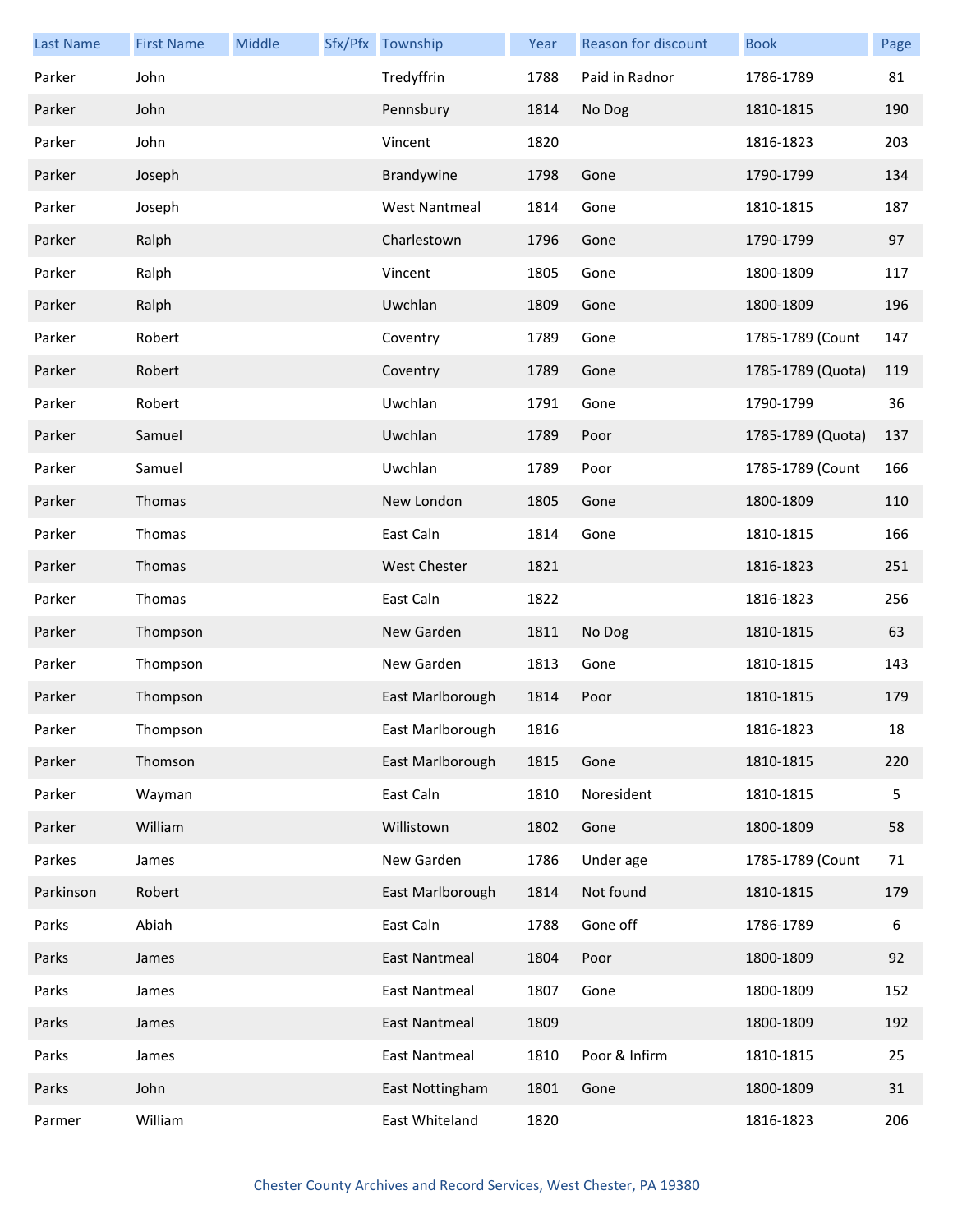| <b>Last Name</b> | <b>First Name</b> | Middle | Sfx/Pfx Township | Year | <b>Reason for discount</b> | <b>Book</b>       | Page |
|------------------|-------------------|--------|------------------|------|----------------------------|-------------------|------|
| Parnal           | Thomas            |        | New Garden       | 1809 | Gone                       | 1800-1809         | 190  |
| Parr             | Major             |        | East Marlborough | 1786 | Not found                  | 1785-1789 (Count  | 42   |
| Parr             | Major             |        | East Marlborough | 1786 | Not found                  | 1785-1789 (Quota) | 42   |
| Parr             | Major             |        | East Marlborough | 1788 | Not to be found            | 1786-1789         | 14   |
| Parry            | Caleb             |        | Birmingham       | 1814 | Abated                     | 1810-1815         | 162  |
| Parry            | John              |        | Radnor           | 1785 | Gone                       | 1785-1789 (Quota) | 22   |
| Parry            | John              |        | Radnor           | 1785 | Gone                       | 1785-1789 (Count  | 22   |
| Parry            | Joseph            |        | East Whiteland   | 1804 | Not in township            | 1800-1809         | 99   |
| Parry            | Lewis             |        | East Nottingham  | 1785 | Gone                       | 1785-1789 (Count  | 18   |
| Parry            | Samuel            |        | West Marlborough | 1800 | Gone                       | 1800-1809         | 10   |
| Parry            | Thomas            |        | Haverford        | 1785 | Gone                       | 1785-1789 (Count  | 11   |
| Parry            | William           |        | East Nottingham  | 1817 |                            | 1816-1823         | 64   |
| Parsilus         | Peter             |        | Coventry         | 1788 |                            | 1785-1789 (Count  | 116  |
| Parsilus         | Peter             |        | Coventry         | 1788 | Gone                       | 1785-1789 (Quota) | 88   |
| Pass             | Cesar             |        | Lower Darby      | 1786 | Overflowing of the tide    | 1785-1789 (Quota) | 36   |
| Pass             | George            |        | West Marlborough | 1806 | Error                      | 1800-1809         | 129  |
| Pass             | John              |        | East Marlborough | 1798 | Gone                       | 1790-1799         | 141  |
| Pass             | John              |        | Charlestown      | 1817 |                            | 1816-1823         | 48   |
| Pass             | John              |        | New Garden       | 1822 |                            | 1816-1823         | 274  |
| Pass             | John              |        | New Garden       | 1823 |                            | 1816-1823         | 317  |
| Passmore         | <b>Ellis</b>      |        | East Nottingham  |      | 1815 Unseated land         | 1810-1815         | 225  |
| Passmore         | <b>Ellis</b>      |        | West Fallowfield | 1820 |                            | 1816-1823         | 178  |
| Passmore         | <b>Ellis</b>      |        | West Fallowfield | 1821 |                            | 1816-1823         | 220  |
| Passmore         | George            |        | East Caln        | 1812 | <b>Unseated land</b>       | 1810-1815         | 86   |
| Passmore         | George            |        | East Caln        | 1815 | <b>Unseated land</b>       | 1810-1815         | 207  |
| Passmore         | George            |        | East Caln        | 1816 |                            | 1816-1823         | 5    |
| Passmore         | George            |        | East Caln        | 1817 |                            | 1816-1823         | 46   |
| Passmore         | George            |        | East Caln        | 1818 |                            | 1816-1823         | 88   |
| Passmore         | George            |        | East Caln        | 1821 |                            | 1816-1823         | 214  |
| Passmore         | George            |        | East Fallowfield | 1821 |                            | 1816-1823         | 219  |
| Passmore         | George            |        | East Caln        | 1822 | Unseated land              | 1816-1823         | 256  |
| Passmore         | George            |        | East Caln        | 1823 |                            | 1816-1823         | 299  |
| Passmore         | George            | S.     | London Grove     | 1816 |                            | 1816-1823         | 15   |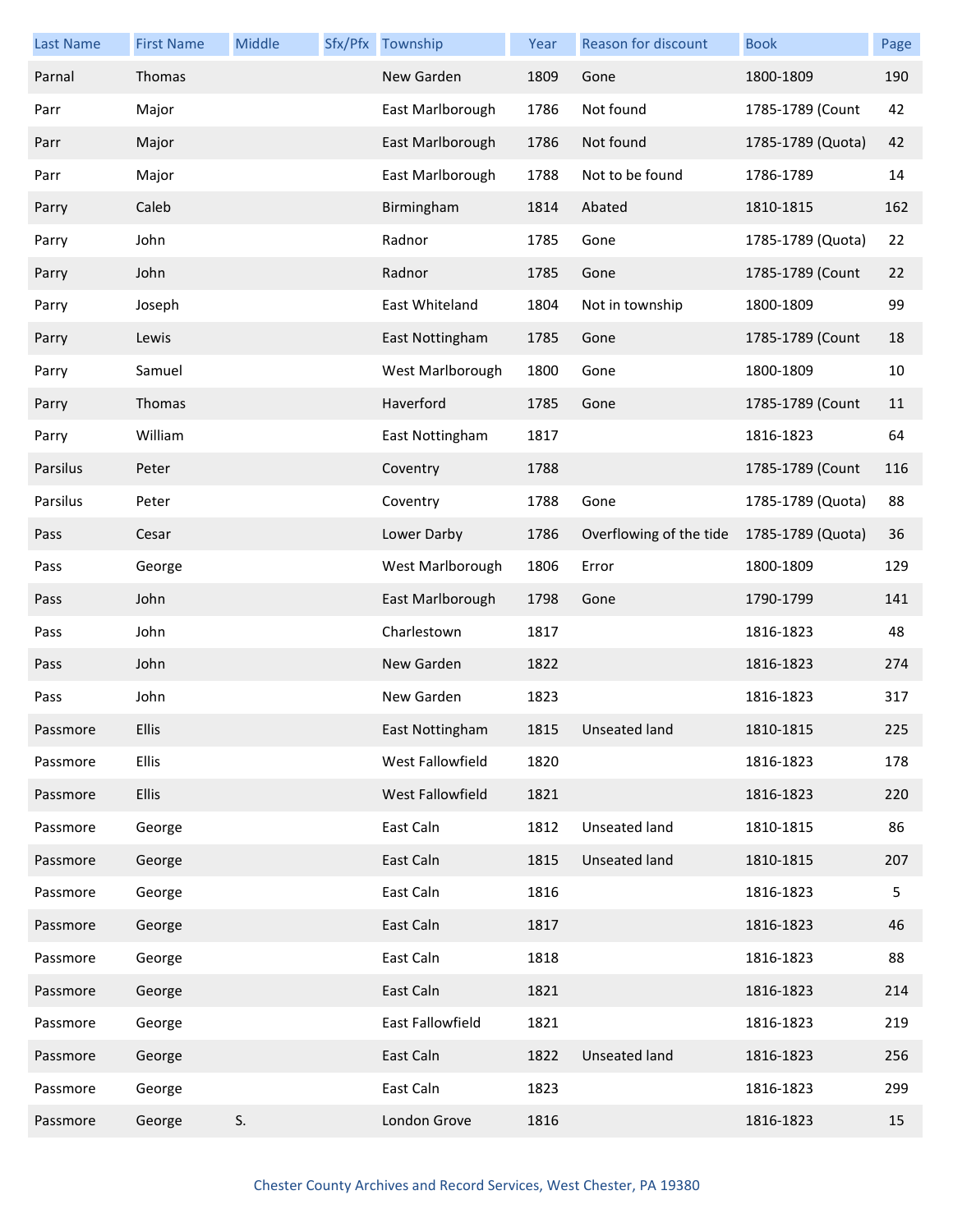| <b>Last Name</b> | <b>First Name</b> | Middle | Sfx/Pfx Township        | Year | Reason for discount | <b>Book</b>      | Page |
|------------------|-------------------|--------|-------------------------|------|---------------------|------------------|------|
| Passmore         | John              |        | Sadsbury                | 1812 | Unseated land       | 1810-1815        | 112  |
| Passmore         | John              |        | Sadsbury                | 1815 | Unseated land       | 1810-1815        | 232  |
| Passmore         | John              |        | Sadsbury                | 1816 |                     | 1816-1823        | 31   |
| Passmore         | John              |        | Sadsbury                | 1823 |                     | 1816-1823        | 327  |
| Passmore         | Joseph            |        | <b>East Fallowfield</b> | 1811 | No such man         | 1810-1815        | 51   |
| Passmore         | Lewis             |        | London Grove            | 1801 | Head tax            | 1800-1809        | 27   |
| Passmore         | Pennock           |        | London Grove            | 1815 | Gone                | 1810-1815        | 217  |
| Passmore         | William           |        | West Marlborough        | 1807 | Gone                | 1800-1809        | 149  |
| Passmore         | William           |        | Kennett                 | 1819 | Gone                | 1816-1823        | 140  |
| Patchel          | John              |        | West Marlborough        | 1823 |                     | 1816-1823        | 314  |
| Patchell         | George            |        | West Chester            | 1821 |                     | 1816-1823        | 251  |
| Patchell         | Thomas            |        | <b>West Chester</b>     | 1822 |                     | 1816-1823        | 293  |
| Patchels         | George            |        | Tredyffrin              | 1813 | Gone                | 1810-1815        | 154  |
| Patchlor         | Edward            |        | Pikeland                | 1812 | Gone                | 1810-1815        | 111  |
| Patrick          | Hugh              |        | Sadsbury                | 1820 |                     | 1816-1823        | 199  |
| Patrick          | Hugh              |        | West Fallowfield        | 1822 |                     | 1816-1823        | 262  |
| Patrick          | John              |        | Goshen                  | 1812 | Not found           | 1810-1815        | 93   |
| Patrick          | John              |        | Goshen                  | 1817 |                     | 1816-1823        | 53   |
| Patrick          | John              |        | East Whiteland          | 1821 |                     | 1816-1823        | 249  |
| Patrick          | John              |        | Charlestown             | 1822 |                     | 1816-1823        | 258  |
| Patten           | William           |        | Uwchlan                 | 1807 | Minor               | 1800-1809        | 156  |
| Patten           | William           |        | Uwchlan                 | 1809 | Gone                | 1800-1809        | 196  |
| Patterson        | Abner             |        | Goshen                  | 1802 | Paid in Whiteland   | 1800-1809        | 46   |
| Patterson        | Abram             |        | West Whiteland          | 1818 |                     | 1816-1823        | 123  |
| Patterson        | Andrew            |        | Tredyffrin              | 1785 | Poor                | 1785-1789 (Count | 25   |
| Patterson        | Andrew            |        | East Bradford           | 1809 | Gone                | 1800-1809        | 180  |
| Patterson        | Andrew            |        | Tredyffrin              | 1813 | No Dog              | 1810-1815        | 154  |
| Patterson        | Andrew            |        | Easttown                | 1816 |                     | 1816-1823        | 9    |
| Patterson        | Andrew            |        | Willistown              | 1819 |                     | 1816-1823        | 162  |
| Patterson        | David             |        | London Britain          | 1791 | Charged to land     | 1790-1799        | 28   |
| Patterson        | David             |        | East Whiteland          | 1816 | Gone                | 1816-1823        | 38   |
| Patterson        | Ellis             |        | East Bradford           | 1822 |                     | 1816-1823        | 253  |
| Patterson        | Emmor             |        | East Whiteland          | 1822 |                     | 1816-1823        | 291  |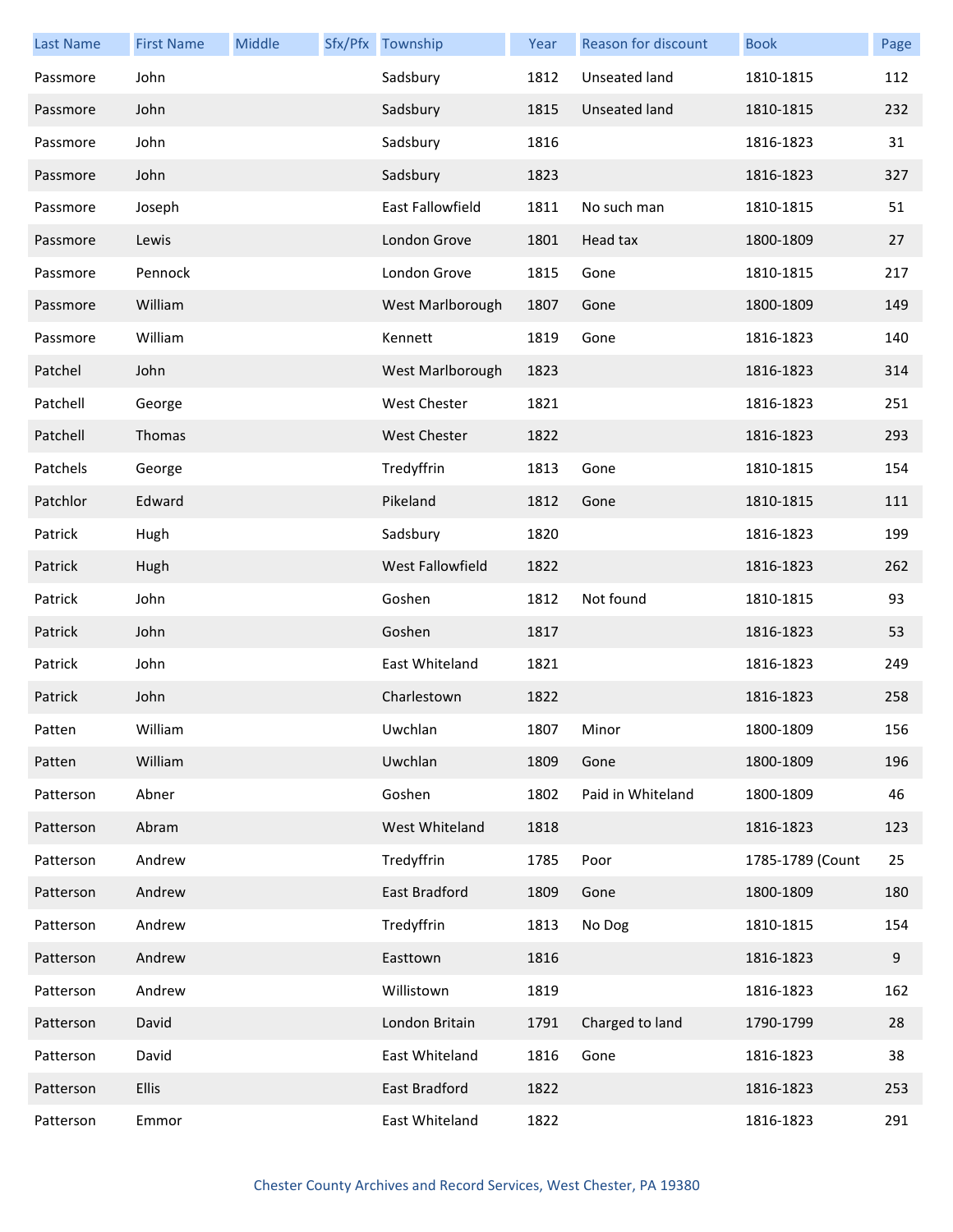| <b>Last Name</b> | <b>First Name</b> | Middle | Sfx/Pfx Township        | Year | <b>Reason for discount</b> | <b>Book</b>       | Page |
|------------------|-------------------|--------|-------------------------|------|----------------------------|-------------------|------|
| Patterson        | Garrett           |        | East Whiteland          | 1815 | Gone                       | 1810-1815         | 240  |
| Patterson        | Garrett           |        | Goshen                  | 1817 |                            | 1816-1823         | 53   |
| Patterson        | James             |        | East Caln               | 1799 | Poor                       | 1790-1799         | 155  |
| Patterson        | John              |        | West Fallowfield        | 1787 | Poor                       | 1785-1789 (Quota) | 66   |
| Patterson        | John              |        | <b>East Fallowfield</b> | 1787 | Poor                       | 1785-1789 (Quota) | 65   |
| Patterson        | John              |        | West Fallowfield        | 1787 | Poor                       | 1785-1789 (Count  | 94   |
| Patterson        | John              |        | <b>East Fallowfield</b> | 1787 | Poor                       | 1785-1789 (Count  | 93   |
| Patterson        | John              |        | Brandywine              | 1802 | Gone                       | 1800-1809         | 42   |
| Patterson        | John              |        | Tredyffrin              | 1814 | Gone                       | 1810-1815         | 194  |
| Patterson        | John              |        | London Grove            | 1817 |                            | 1816-1823         | 56   |
| Patterson        | John              |        | Coventry                | 1820 |                            | 1816-1823         | 174  |
| Patterson        | Joseph            |        | Pennsbury               | 1808 | Poor                       | 1800-1809         | 174  |
| Patterson        | Joseph            |        | Goshen                  | 1809 | Gone                       | 1800-1809         | 185  |
| Patterson        | Joseph            |        | East Bradford           | 1810 | Gone                       | 1810-1815         | 2    |
| Patterson        | Lewis             |        | Willistown              | 1821 |                            | 1816-1823         | 247  |
| Patterson        | Moses             |        | Westtown                | 1804 | Paid in Goshen             | 1800-1809         | 98   |
| Patterson        | Robert            |        | East Marlborough        | 1791 | Gone                       | 1790-1799         | 28   |
| Patterson        | Robert            |        | Londonderry             | 1808 | Gone                       | 1800-1809         | 167  |
| Patterson        | Samuel            |        | West Chester            | 1822 |                            | 1816-1823         | 293  |
| Patterson        | Thomas            |        | West Fallowfield        | 1786 | Poor                       | 1785-1789 (Quota) | 38   |
| Patterson        | Thomas            |        | East Whiteland          | 1789 | Poor                       | 1785-1789 (Count  | 168  |
| Patterson        | Thomas            |        | East Whiteland          | 1789 | Poor                       | 1785-1789 (Quota) | 139  |
| Patterson        | Thomas            |        | Goshen                  | 1790 | Poor                       | 1790-1799         | 5    |
| Patterson        | Thomas            |        | Londonderry             | 1800 | Charged to land            | 1800-1809         | 8    |
| Patterson        | Thomas            |        | Londonderry             | 1801 | Charged to land            | 1800-1809         | 28   |
| Patterson        | Thomas            |        | West Fallowfield        | 1803 | Gone                       | 1800-1809         | 65   |
| Patterson        | Thomas            |        | Goshen                  | 1809 | Dead                       | 1800-1809         | 185  |
| Patterson        | Thomas            |        | Charlestown             | 1811 | Gone                       | 1810-1815         | 48   |
| Patterson        | Thomas            |        | East Caln               | 1812 |                            | 1810-1815         | 86   |
| Patterson        | Thomas            |        | Tredyffrin              | 1815 |                            | 1810-1815         | 235  |
| Patterson        | Thomas            |        | East Fallowfield        | 1819 | Not found                  | 1816-1823         | 135  |
| Patterson        | Thomas            |        | East Fallowfield        | 1820 |                            | 1816-1823         | 177  |
| Patterson        | William           |        | West Caln               | 1788 | Gone                       | 1785-1789 (Quota) | 90   |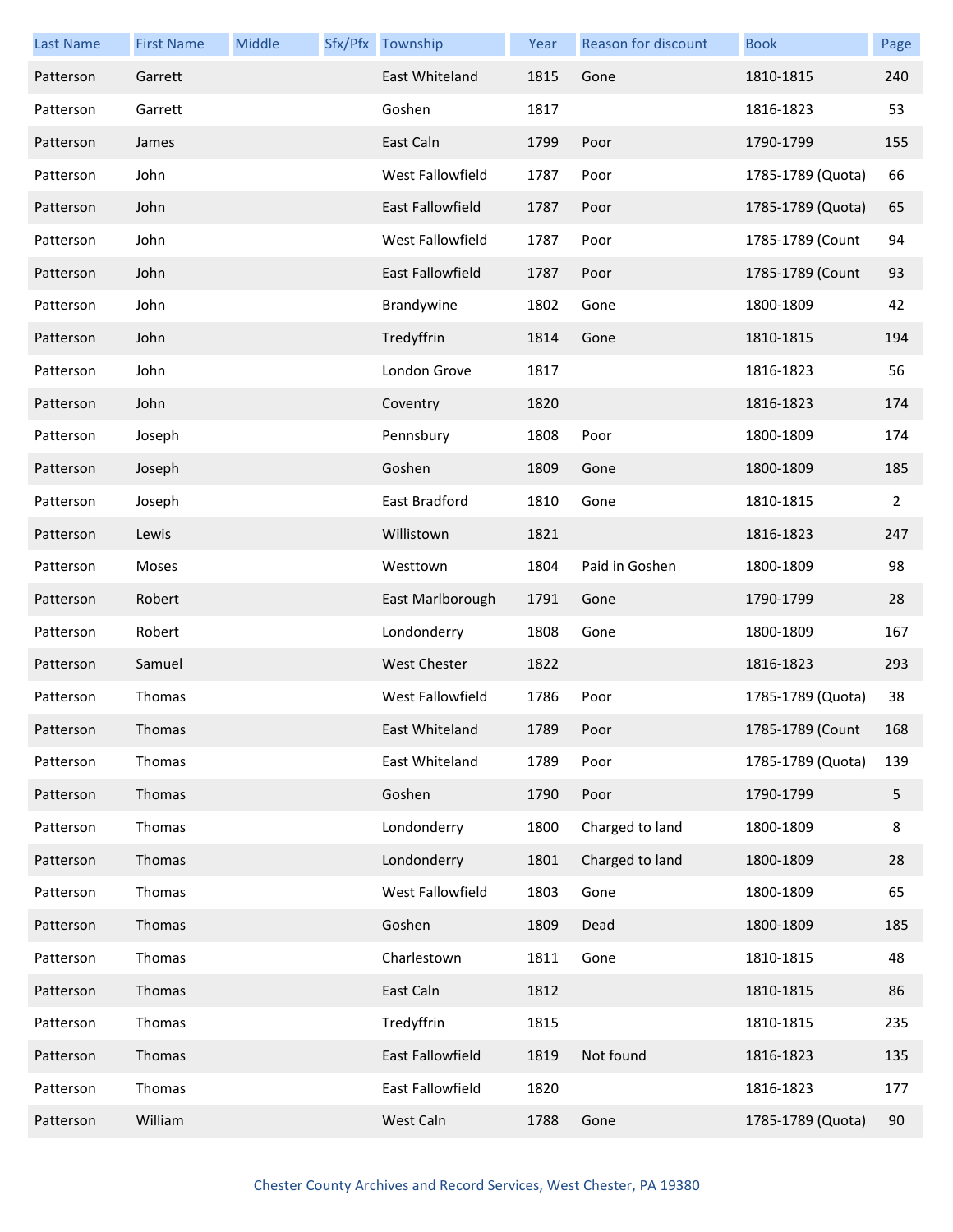| <b>Last Name</b> | <b>First Name</b> | Middle |     | Sfx/Pfx Township     | Year | <b>Reason for discount</b> | <b>Book</b>       | Page |
|------------------|-------------------|--------|-----|----------------------|------|----------------------------|-------------------|------|
| Patterson        | William           |        |     | Lower Oxford         | 1803 | Gone                       | 1800-1809         | 74   |
| Patterson        | William           |        |     | <b>East Nantmeal</b> | 1811 | Gone                       | 1810-1815         | 61   |
| Patterson        | William           |        |     | <b>Upper Oxford</b>  | 1817 |                            | 1816-1823         | 68   |
| Patterson        | William           |        |     | Charlestown          | 1819 |                            | 1816-1823         | 132  |
| Patton           | David             |        |     | Newlin               | 1809 | Gone                       | 1800-1809         | 189  |
| Patton           | James             |        |     | Oxford               | 1785 | Gone                       | 1785-1789 (Count  | 19   |
| Patton           | James             |        |     | <b>East Nantmeal</b> | 1806 | Gone                       | 1800-1809         | 132  |
| Patton           | James             |        |     | Lower Oxford         | 1813 | No Dog                     | 1810-1815         | 149  |
| Patton           | James             |        |     | West Chester         | 1821 |                            | 1816-1823         | 251  |
| Patton           | John              |        |     | West Fallowfield     | 1785 | Poor                       | 1785-1789 (Count  | 10   |
| Patton           | John              |        |     | West Fallowfield     | 1786 | Gone                       | 1785-1789 (Count  | 66   |
| Patton           | John              |        |     | West Fallowfield     | 1786 | Gone                       | 1785-1789 (Quota) | 38   |
| Patton           | John              |        |     | West Fallowfield     | 1787 | Gone                       | 1786-1789         | 38   |
| Patton           | John              |        | Dr. | Goshen               | 1791 | Gone                       | 1790-1799         | 25   |
| Patton           | John              |        |     | Newlin               | 1800 | Gone                       | 1800-1809         | 10   |
| Patton           | John              |        |     | <b>West Chester</b>  | 1811 | Twice taxed                | 1810-1815         | 81   |
| Patton           | John              |        |     | Brandywine           | 1815 | Gone                       | 1810-1815         | 206  |
| Patton           | John              |        |     | West Fallowfield     | 1816 |                            | 1816-1823         | 11   |
| Patton           | Joseph            |        |     | Tredyffrin           | 1819 | Unseated land              | 1816-1823         | 158  |
| Patton           | Robert            |        |     | East Nottingham      | 1805 | Under age                  | 1800-1809         | 111  |
| Patton           | Robert            |        |     | East Bradford        | 1821 |                            | 1816-1823         | 211  |
| Patton           | Thomas            |        |     | Brandywine           | 1814 | Gone                       | 1810-1815         | 165  |
| Patton           | Thomas            |        |     | East Caln            | 1815 | Gone                       | 1810-1815         | 207  |
| Patton           | William           |        |     | Coventry             | 1814 | Gone                       | 1810-1815         | 169  |
| Patton           | William           |        |     | <b>East Nantmeal</b> | 1817 | Error                      | 1816-1823         | 66   |
| Patton           | William           |        |     | Sadsbury             | 1821 |                            | 1816-1823         | 242  |
| Patton           | William           |        |     | Sadsbury             | 1823 |                            | 1816-1823         | 327  |
| Paul             | Benjamin          |        |     | Vincent              | 1811 | Poor                       | 1810-1815         | 76   |
| Paul             | Benjamin          |        |     | Coventry             | 1822 |                            | 1816-1823         | 259  |
| Paul             | Daniel            |        |     | Vincent              | 1810 | Gone                       | 1810-1815         | 35   |
| Paul             | David             |        |     | East Bradford        | 1785 | Gone                       | 1785-1789 (Quota) | 2    |
| Paul             | David             |        |     | East Bradford        | 1786 | Paid in Goshen             | 1785-1789 (Count  | 30   |
| Paul             | David             |        |     | East Bradford        | 1786 | Paid in Goshen             | 1785-1789 (Quota) | 30   |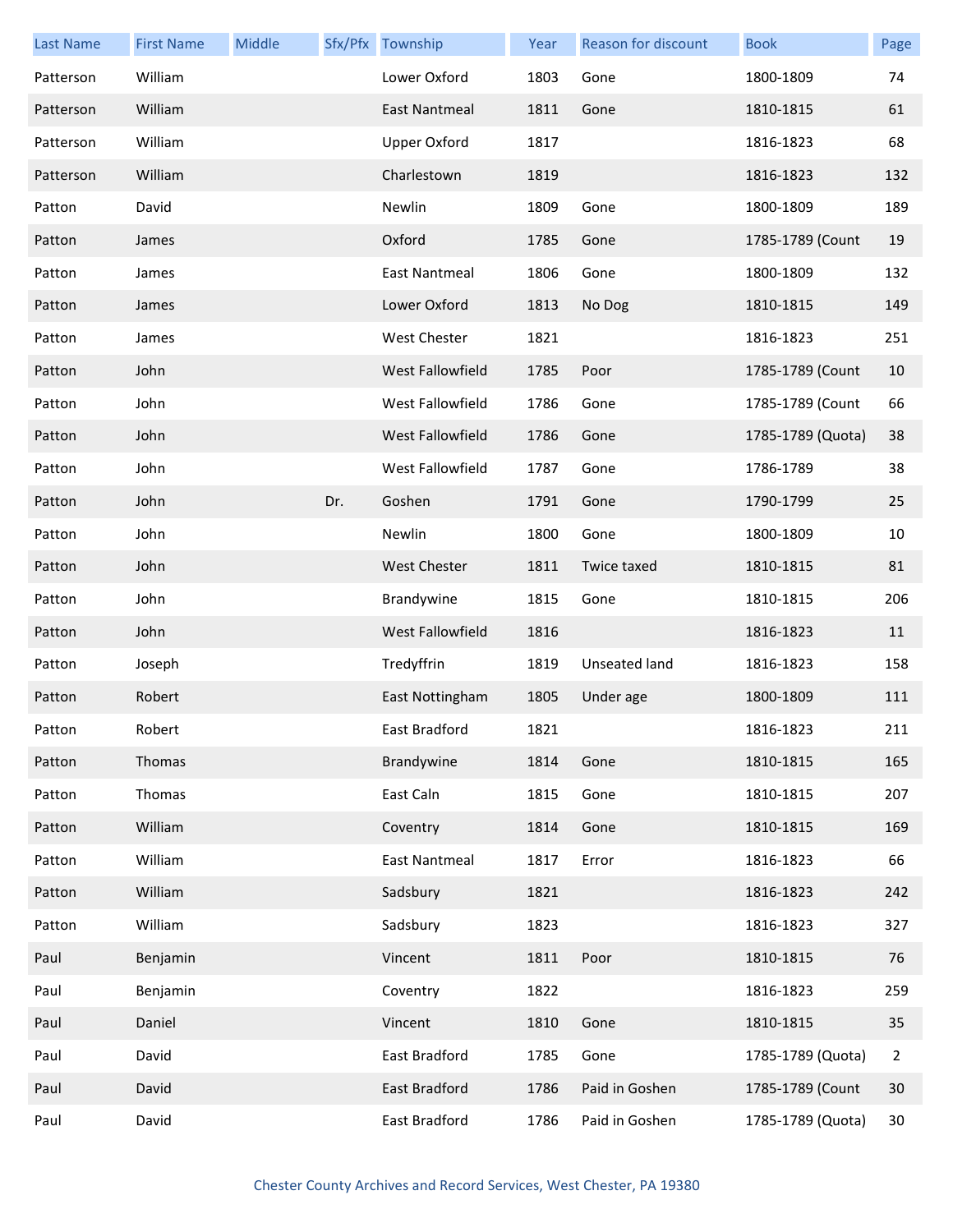| <b>Last Name</b>     | <b>First Name</b> | Middle | Sfx/Pfx Township     | Year | Reason for discount | <b>Book</b>       | Page           |
|----------------------|-------------------|--------|----------------------|------|---------------------|-------------------|----------------|
| Paul                 | David             |        | Goshen               | 1786 | No such man         | 1785-1789 (Count  | 66             |
| Paul                 | David             |        | Goshen               | 1787 | Not found           | 1785-1789 (Quota) | 66             |
| Paul                 | David             |        | Goshen               | 1787 | Not found           | 1785-1789 (Count  | 94             |
| Paul                 | David             |        | Goshen               | 1787 | Not such man        | 1786-1789         | 66             |
| Paul                 | David             |        | Goshen               | 1787 | No such man         | 1786-1789         | 38             |
| Paul                 | David             |        | Goshen               | 1787 | Not found           | 1786-1789         | 66             |
| Paul                 | David             |        | East Bradford        | 1788 | Paid in Goshen      | 1786-1789         | $\overline{2}$ |
| Paul                 | Jacob             |        | Vincent              | 1791 | Under age           | 1790-1799         | 36             |
| Paul                 | Jacob             |        | Vincent              | 1792 | Gone                | 1790-1799         | 55             |
| Paul                 | Jacob             |        | Vincent              | 1793 | Gone                | 1790-1799         | 74             |
| Paul                 | Jacob             |        | Coventry             | 1815 | Gone                | 1810-1815         | 210            |
| Paul                 | Jacob             |        | Coventry             | 1820 |                     | 1816-1823         | 174            |
| Paul                 | James             |        | Charlestown          | 1813 | Gone                | 1810-1815         | 128            |
| Paul                 | Peter             |        | Pikeland             | 1785 | Poor                | 1785-1789 (Quota) | 20             |
| Paul                 | Peter             |        | <b>East Nantmeal</b> | 1786 | Gone                | 1785-1789 (Count  | 44             |
| Paul                 | Peter             |        | <b>East Nantmeal</b> | 1786 | Gone                | 1785-1789 (Quota) | 44             |
| Paul                 | Peter             |        | East Nantmeal        | 1786 | Gone                | 1785-1789 (Count  | 72             |
| Paul                 | Robert            |        | Goshen               | 1803 | Gone                | 1800-1809         | 66             |
| Paul                 | Robert            |        | Charlestown          | 1806 | Gone                | 1800-1809         | 123            |
| Paul                 | Thomas            |        | Birmingham           | 1801 | Gone                | 1800-1809         | 20             |
| Paul                 | Thomas            |        | Birmingham           | 1802 | Gone                | 1800-1809         | 40             |
| Pauling              | Abram             |        | <b>East Nantmeal</b> | 1808 | Minor               | 1800-1809         | 172            |
| Pauling              | Henry             |        | Charlestown          | 1815 |                     | 1810-1815         | 209            |
| Pauling              | Henry             |        | Charlestown          | 1819 | Unseated land       | 1816-1823         | 132            |
| Pauling              | Issachar          |        | Easttown             | 1820 |                     | 1816-1823         | 176            |
| Pauling              | John              |        | Tredyffrin           | 1819 |                     | 1816-1823         | 158            |
| Pauling              | Whitelock         |        | Pennsbury            | 1820 |                     | 1816-1823         | 198            |
| Pawling              | Benjamin          |        | Charlestown          | 1816 |                     | 1816-1823         | 7              |
| Pawling              | Isaac             |        | Charlestown          | 1785 | Gone                | 1785-1789 (Count  | $\overline{7}$ |
| Pawling              | Isaac             |        | <b>East Nantmeal</b> | 1811 | No Dog              | 1810-1815         | 61             |
| Pawling              | Samuel            |        | Charlestown          | 1810 | Gone                | 1810-1815         | $\overline{7}$ |
| Pawling              | Thomas            |        | East Goshen          | 1820 |                     | 1816-1823         | 179            |
| <b>Pawlings Ford</b> |                   |        | Charlestown          | 1815 |                     | 1810-1815         | 209            |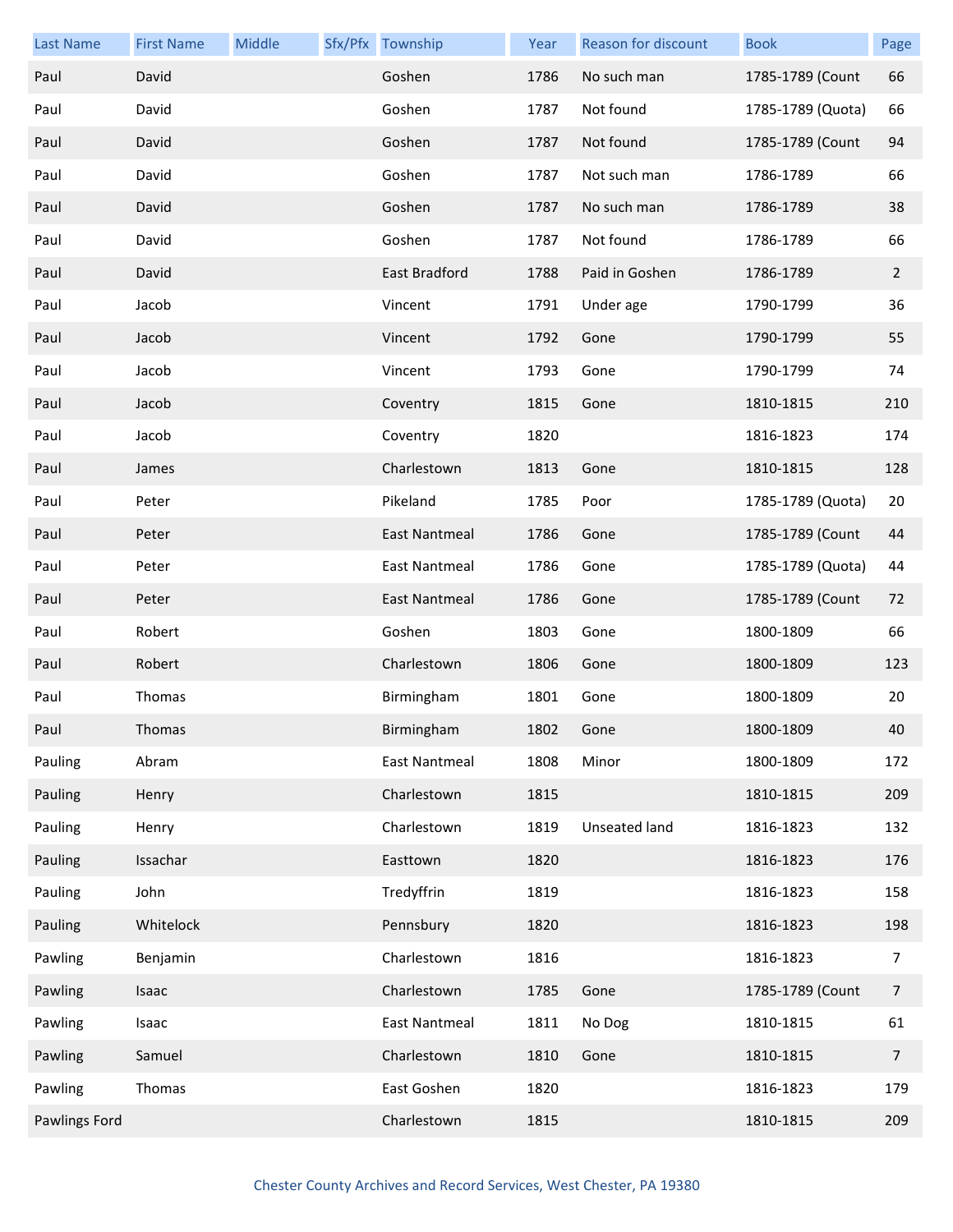| <b>Last Name</b> | <b>First Name</b> | Middle |     | Sfx/Pfx Township        | Year | <b>Reason for discount</b> | <b>Book</b>       | Page |
|------------------|-------------------|--------|-----|-------------------------|------|----------------------------|-------------------|------|
| Paxon            | Isaac             |        |     | East Nottingham         | 1821 |                            | 1816-1823         | 233  |
| Paxon            | Isaiah            |        |     | Westtown                | 1823 |                            | 1816-1823         | 333  |
| Paxon            | Jacob             |        |     | West Bradford           | 1808 | No such man                | 1800-1809         | 161  |
| Paxon            | Joseph            | G.     |     | Sadsbury                | 1821 |                            | 1816-1823         | 242  |
| Paxon            | William           |        |     | Sadsbury                | 1817 |                            | 1816-1823         | 72   |
| Paxson           | Anthony           |        |     | New Garden              | 1823 |                            | 1816-1823         | 317  |
| Paxson           | Isaiah            |        |     | Sadsbury                | 1810 | Gone                       | 1810-1815         | 31   |
| Paxson           | Jacob             |        |     | East Nottingham         | 1812 | Mistake                    | 1810-1815         | 104  |
| Paxson           | Jonathan          |        |     | Sadsbury                | 1811 | No Dog                     | 1810-1815         | 72   |
| Paxton           |                   |        |     | Sadsbury                | 1788 | No such man                | 1785-1789 (Quota) | 107  |
| Paxton           |                   |        |     | Sadsbury                | 1788 | No such man                | 1785-1789 (Count  | 135  |
| Paxton           | Benjamin          |        |     | Sadsbury                | 1821 |                            | 1816-1823         | 242  |
| Paxton           | Isaac             |        |     | New Garden              | 1818 | No Dog                     | 1816-1823         | 106  |
| Paxton           | Jacob             |        |     | East Nottingham         | 1810 | Gone                       | 1810-1815         | 23   |
| Paxton           | William           |        |     | East Fallowfield        | 1788 | Paid in Bucks County       | 1785-1789 (Quota) | 93   |
| Paxton           | William           |        |     | <b>East Fallowfield</b> | 1788 | Paid in Bucks County       | 1785-1789 (Count  | 121  |
| Paxton           | William           |        |     | East Fallowfield        | 1791 | Gone                       | 1790-1799         | 24   |
| Paydon           | Thomas            |        |     | West Fallowfield        | 1823 |                            | 1816-1823         | 305  |
| Payton           | John              |        |     | East Bradford           | 1820 |                            | 1816-1823         | 169  |
| Peace            | Edward            |        |     | Brandywine              | 1812 | Mistake                    | 1810-1815         | 85   |
| Peacock          | Thomas            |        |     | Willistown              | 1820 |                            | 1816-1823         | 204  |
| Peacock          | Thomas            |        |     | Willistown              | 1821 |                            | 1816-1823         | 247  |
| Pearce           | Benjamin          |        |     | New London              | 1801 | Gone                       | 1800-1809         | 30   |
| Pearce           | Benjamin          |        |     | East Nottingham         | 1803 | Gone                       | 1800-1809         | 71   |
| Pearce           | Benjamin          |        |     | Uwchlan                 | 1818 |                            | 1816-1823         | 118  |
| Pearce           | Cyrus             |        |     | Sadsbury                | 1813 | No Dog                     | 1810-1815         | 152  |
| Pearce           | David             |        |     | East Marlborough        | 1812 | Gone                       | 1810-1815         | 99   |
| Pearce           | Edward            |        |     | Honey Brook             | 1823 |                            | 1816-1823         | 308  |
| Pearce           | Edward            |        |     | West Caln               | 1823 |                            | 1816-1823         | 300  |
| Pearce           | George            |        |     | Brandywine              | 1803 | Gone                       | 1800-1809         | 62   |
| Pearce           | Jacob             |        |     | Kennett                 | 1823 |                            | 1816-1823         | 309  |
| Pearce           | James             |        |     | West Chester            | 1804 | Gone                       | 1800-1809         | 99   |
| Pearce           | Joseph            |        | Jr. | Pennsbury               | 1802 |                            | 1800-1809         | 54   |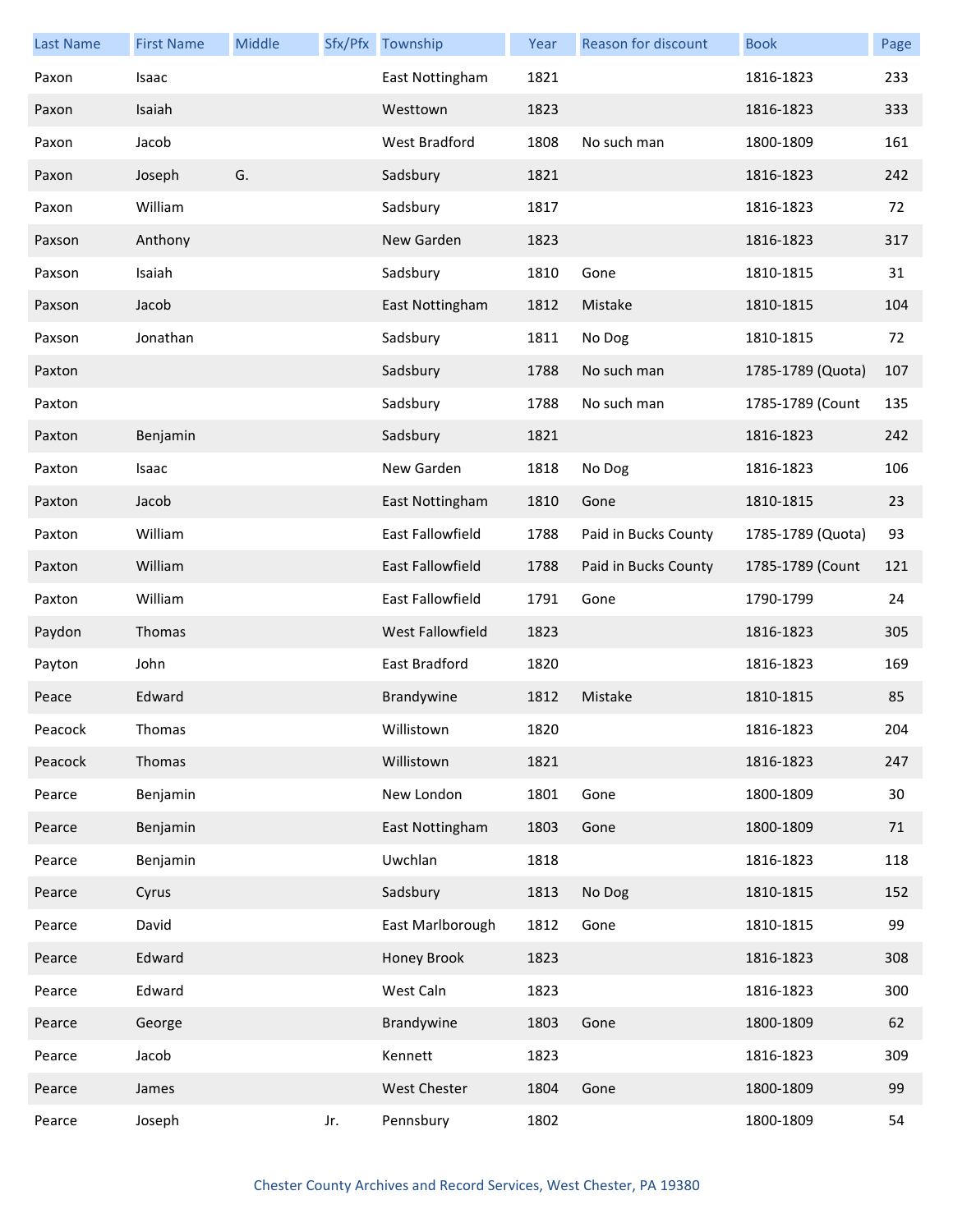| <b>Last Name</b> | <b>First Name</b> | Middle |      | Sfx/Pfx Township     | Year | Reason for discount     | <b>Book</b>       | Page |
|------------------|-------------------|--------|------|----------------------|------|-------------------------|-------------------|------|
| Pearce           | Joseph            |        |      | Pennsbury            | 1818 | Gone                    | 1816-1823         | 114  |
| Pearce           | Joshua            |        |      | East Marlborough     | 1802 | Head tax                | 1800-1809         | 49   |
| Pearce           | Joshua            |        |      | East Marlborough     | 1803 | Per order               | 1800-1809         | 69   |
| Pearce           | Moses             |        |      | West Marlborough     | 1803 | Gone                    | 1800-1809         | 69   |
| Pearce           | Richard           |        |      | Goshen               | 1804 | Poor                    | 1800-1809         | 86   |
| Pearce           | Richard           |        |      | Brandywine           | 1805 | Gone                    | 1800-1809         | 101  |
| Pearce           | Richard           |        |      | Brandywine           | 1812 | Twice taxed             | 1810-1815         | 85   |
| Pearcy           | James             |        |      | Tredyffrin           | 1801 | Gone                    | 1800-1809         | 36   |
| Pearcy           | James             |        |      | Tredyffrin           | 1806 | Gone                    | 1800-1809         | 135  |
| Pearey           | James             |        |      | Tredyffrin           | 1802 | Gone                    | 1800-1809         | 56   |
| Pearson          | (Widow)           |        |      | East Nantmeal        | 1821 |                         | 1816-1823         | 235  |
| Pearson          | Francis           |        |      | East Nottingham      | 1815 |                         | 1810-1815         | 225  |
| Pearson          | George            |        |      | <b>West Chester</b>  | 1817 |                         | 1816-1823         | 81   |
| Pearson          | George            |        |      | Honey Brook          | 1821 |                         | 1816-1823         | 223  |
| Pearson          | Harper            |        |      | <b>West Chester</b>  | 1817 |                         | 1816-1823         | 81   |
| Pearson          | Isaac             |        |      | Pennsbury            | 1801 | Twice taxed             | 1800-1809         | 34   |
| Pearson          | Jacob             |        |      | East Nantmeal        | 1815 |                         | 1810-1815         | 227  |
| Pearson          | James             |        |      | New Garden           | 1815 | Gone                    | 1810-1815         | 224  |
| Pearson          | John              |        |      | <b>Upper Darby</b>   | 1785 | Not found               | 1785-1789 (Count  | 7    |
| Pearson          | John              |        | Esq. | Tinicum              | 1786 | Overrated               | 1785-1789 (Count  | 80   |
| Pearson          | John              |        | Esq. | Tinicum              | 1787 | Overrated               | 1786-1789         | 52   |
| Pearson          | John              |        |      | East Nantmeal        | 1815 |                         | 1810-1815         | 227  |
| Pearson          | John              |        |      | Charlestown          | 1817 |                         | 1816-1823         | 48   |
| Pearson          | John              |        |      | Charlestown          | 1818 | Gone                    | 1816-1823         | 90   |
| Pearson          | John              |        |      | Charlestown          | 1818 |                         | 1816-1823         | 90   |
| Pearson          | Joseph            |        |      | Lower Darby          | 1786 | Overflowing of the tide | 1785-1789 (Quota) | 36   |
| Pearson          | Mordecai          |        |      | Honey Brook          | 1822 |                         | 1816-1823         | 265  |
| Pearson          | Samuel            |        |      | <b>East Nantmeal</b> | 1821 |                         | 1816-1823         | 235  |
| Pearson          | Thomas            |        |      | Kennett              | 1786 | Gone                    | 1785-1789 (Count  | 39   |
| Pearson          | Thomas            |        |      | Kennett              | 1786 | Gone                    | 1785-1789 (Quota) | 39   |
| Pearson          | Thomas            |        |      | Kennett              | 1787 | Gone                    | 1786-1789         | 11   |
| Pearson          | Thomas            |        |      | East Nottingham      | 1818 |                         | 1816-1823         | 107  |
| Pearson          | Thomas            |        |      | New Garden           | 1820 |                         | 1816-1823         | 190  |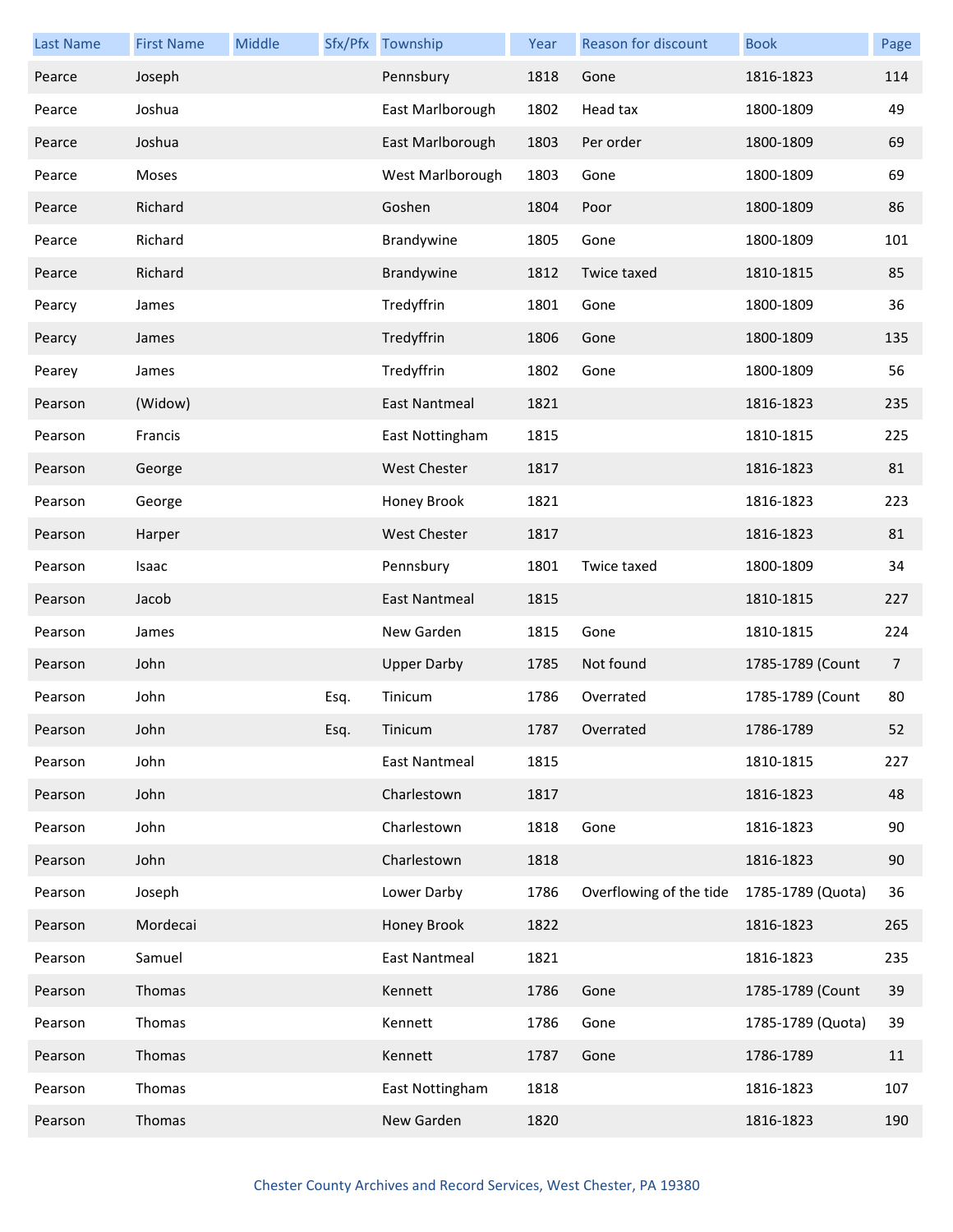| <b>Last Name</b> | <b>First Name</b> | Middle | Sfx/Pfx Township     | Year | <b>Reason for discount</b> | <b>Book</b>       | Page |
|------------------|-------------------|--------|----------------------|------|----------------------------|-------------------|------|
| Pearson          | William           |        | West Bradford        | 1788 | Gone                       | 1785-1789 (Quota) | 87   |
| Pearson          | William           |        | <b>West Bradford</b> | 1788 | Gone                       | 1785-1789 (Count  | 115  |
| Pearson          | William           |        | East Nantmeal        | 1800 | Gone                       | 1800-1809         | 13   |
| Pearson          | William           |        | East Nantmeal        | 1804 | Gone                       | 1800-1809         | 92   |
| Pearson          | William           |        | East Fallowfield     | 1808 | Gone                       | 1800-1809         | 164  |
| Pearson          | William           |        | East Caln            | 1818 |                            | 1816-1823         | 88   |
| Pearson          | William           |        | Sadsbury             | 1818 | Gone                       | 1816-1823         | 115  |
| Pearson          | William           |        | East Nantmeal        | 1819 |                            | 1816-1823         | 151  |
| Pearson          | William           |        | <b>East Nantmeal</b> | 1820 |                            | 1816-1823         | 193  |
| Peary            | Matthew           |        | East Nottingham      | 1811 | Poor                       | 1810-1815         | 66   |
| Pebler           | Robert            |        | West Fallowfield     | 1819 |                            | 1816-1823         | 136  |
| Peck             | Abram             |        | Charlestown          | 1815 |                            | 1810-1815         | 209  |
| Peck             | Benjamin          |        | Honey Brook          | 1809 | Gone                       | 1800-1809         | 186  |
| Peck             | Benjamin          |        | Honey Brook          | 1810 | Gone                       | 1810-1815         | 13   |
| Peck             | Benjamin          |        | <b>West Nantmeal</b> | 1815 | Gone                       | 1810-1815         | 228  |
| Peck             | David             |        | <b>West Nantmeal</b> | 1816 |                            | 1816-1823         | 26   |
| Peck             | Isaac             |        | Charlestown          | 1809 | Gone                       | 1800-1809         | 183  |
| Peck             | John              |        | Uwchlan              | 1803 | Poor                       | 1800-1809         | 77   |
| Peck             | John              |        | Uwchlan              | 1804 | Gone                       | 1800-1809         | 97   |
| Peck             | John              |        | <b>East Nantmeal</b> | 1807 | Gone                       | 1800-1809         | 152  |
| Peck             | John              |        | Uwchlan              | 1808 | Gone                       | 1800-1809         | 176  |
| Peck             | John              |        | West Nantmeal        | 1809 | Gone                       | 1800-1809         | 192  |
| Peck             | John              |        | <b>West Nantmeal</b> | 1810 |                            | 1810-1815         | 26   |
| Peck             | John              |        | <b>West Nantmeal</b> | 1811 | Poor                       | 1810-1815         | 62   |
| Peck             | John              |        | <b>West Nantmeal</b> | 1812 | Gone                       | 1810-1815         | 107  |
| Peck             | John              |        | <b>West Nantmeal</b> | 1813 | Poor                       | 1810-1815         | 147  |
| Peck             | John              |        | <b>West Nantmeal</b> | 1816 |                            | 1816-1823         | 26   |
| Peck             | John              |        | <b>West Nantmeal</b> | 1817 |                            | 1816-1823         | 67   |
| Peck             | John              |        | <b>West Nantmeal</b> | 1818 |                            | 1816-1823         | 110  |
| Peck             | John              |        | <b>West Nantmeal</b> | 1820 |                            | 1816-1823         | 194  |
| Peck             | John              |        | <b>West Nantmeal</b> | 1822 |                            | 1816-1823         | 278  |
| Peck             | Nathan            |        | Charlestown          | 1789 | Gone                       | 1785-1789 (Quota) | 118  |
| Peck             | Uriah             |        | Brandywine           | 1818 |                            | 1816-1823         | 87   |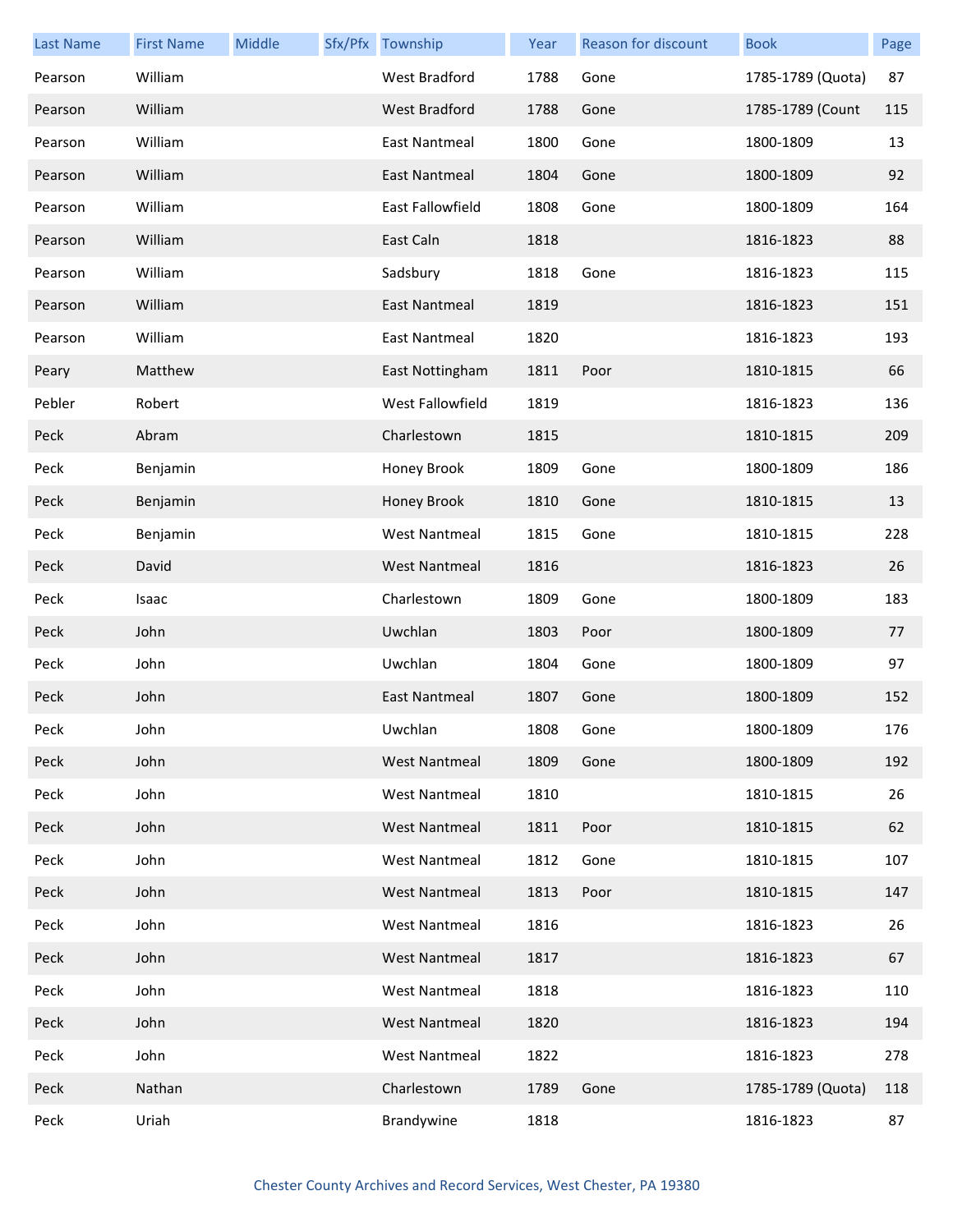| <b>Last Name</b> | <b>First Name</b> | Middle |        | Sfx/Pfx Township     | Year | <b>Reason for discount</b> | <b>Book</b>       | Page |
|------------------|-------------------|--------|--------|----------------------|------|----------------------------|-------------------|------|
| Peck             | Uriah             |        |        | Uwchlan              | 1821 |                            | 1816-1823         | 245  |
| Peckenham        | Charles           |        |        | <b>West Nantmeal</b> | 1803 | Dead                       | 1800-1809         | 73   |
| Peckingham       | Robert            |        |        | <b>West Nantmeal</b> | 1798 | Under age                  | 1790-1799         | 145  |
| Peckingham       | Robert            |        |        | <b>West Nantmeal</b> | 1800 | Gone                       | 1800-1809         | 13   |
| Peckingham       | Robert            |        |        | <b>West Nantmeal</b> | 1801 | Gone                       | 1800-1809         | 33   |
| Pedigrew         | William           |        |        | East Nottingham      | 1815 |                            | 1810-1815         | 225  |
| Pedigrew         | William           |        |        | East Nottingham      | 1816 |                            | 1816-1823         | 23   |
| Pedigrew         | William           |        |        | East Nottingham      | 1817 |                            | 1816-1823         | 64   |
| Pedrick          | Samuel            |        |        | Chester              | 1785 | Under age                  | 1785-1789 (Count  | 3    |
| Pedrick          | Samuel            |        |        | Chester              | 1786 | Paid in Jersey             | 1785-1789 (Quota) | 31   |
| Pedrick          | Samuel            |        |        | Chester              | 1786 | Gone                       | 1785-1789 (Count  | 31   |
| Pedrick          | Samuel            |        |        | Chester              | 1787 | Gone                       | 1786-1789         | 3    |
| Pedrick          | Thomas            |        |        | Chester              | 1785 | Poor                       | 1785-1789 (Count  | 3    |
| Pedricks         | John              |        | Estate | Lower Chichester     | 1785 |                            | 1785-1789 (Quota) | 5    |
| Peeler           | David             |        |        | <b>West Nantmeal</b> | 1786 | Ran away                   | 1785-1789 (Count  | 45   |
| Peeler           | David             |        |        | <b>West Nantmeal</b> | 1786 | Gone                       | 1785-1789 (Count  | 73   |
| Peeler           | David             |        |        | <b>West Nantmeal</b> | 1787 | Ran away                   | 1786-1789         | 17   |
| Peeler           | Paul              |        |        | <b>West Nantmeal</b> | 1786 | Dead                       | 1785-1789 (Count  | 73   |
| Peeler           | Paul              |        |        | <b>West Nantmeal</b> | 1786 | Ran away                   | 1785-1789 (Count  | 45   |
| Peeler           | Paul              |        |        | <b>West Nantmeal</b> | 1786 | Under age                  | 1785-1789 (Quota) | 45   |
| Peeler           | Paul              |        |        | West Nantmeal        | 1787 | Dead                       | 1785-1789 (Quota) | 73   |
| Peeler           | Paul              |        |        | <b>West Nantmeal</b> | 1787 | Ran away                   | 1786-1789         | 17   |
| Peelor           | David             |        |        | <b>West Nantmeal</b> | 1786 | Gone                       | 1785-1789 (Quota) | 45   |
| Peers            | Logan             |        |        | Charlestown          | 1789 | Gone                       | 1785-1789 (Quota) | 118  |
| Peery            | John              |        |        | East Nottingham      | 1796 | Gone                       | 1790-1799         | 105  |
| Peery            | John              |        |        | East Nottingham      | 1797 | Gone                       | 1790-1799         | 125  |
| Peery            | Matthew           |        |        | East Nottingham      | 1815 |                            | 1810-1815         | 225  |
| Peery            | matthew           |        |        | East Nottingham      | 1816 |                            | 1816-1823         | 23   |
| Peery            | Matthew           |        |        | East Nottingham      | 1818 |                            | 1816-1823         | 107  |
| Peery            | Matthew           |        |        | East Nottingham      | 1821 |                            | 1816-1823         | 233  |
| Peery            | William           |        |        | East Nottingham      | 1796 | Gone                       | 1790-1799         | 105  |
| Peery & Duffie   |                   |        |        | East Nottingham      | 1821 |                            | 1816-1823         | 233  |
| Pegman           | Samuel            |        |        | <b>East Nantmeal</b> | 1810 | Paid elsewhere             | 1810-1815         | 25   |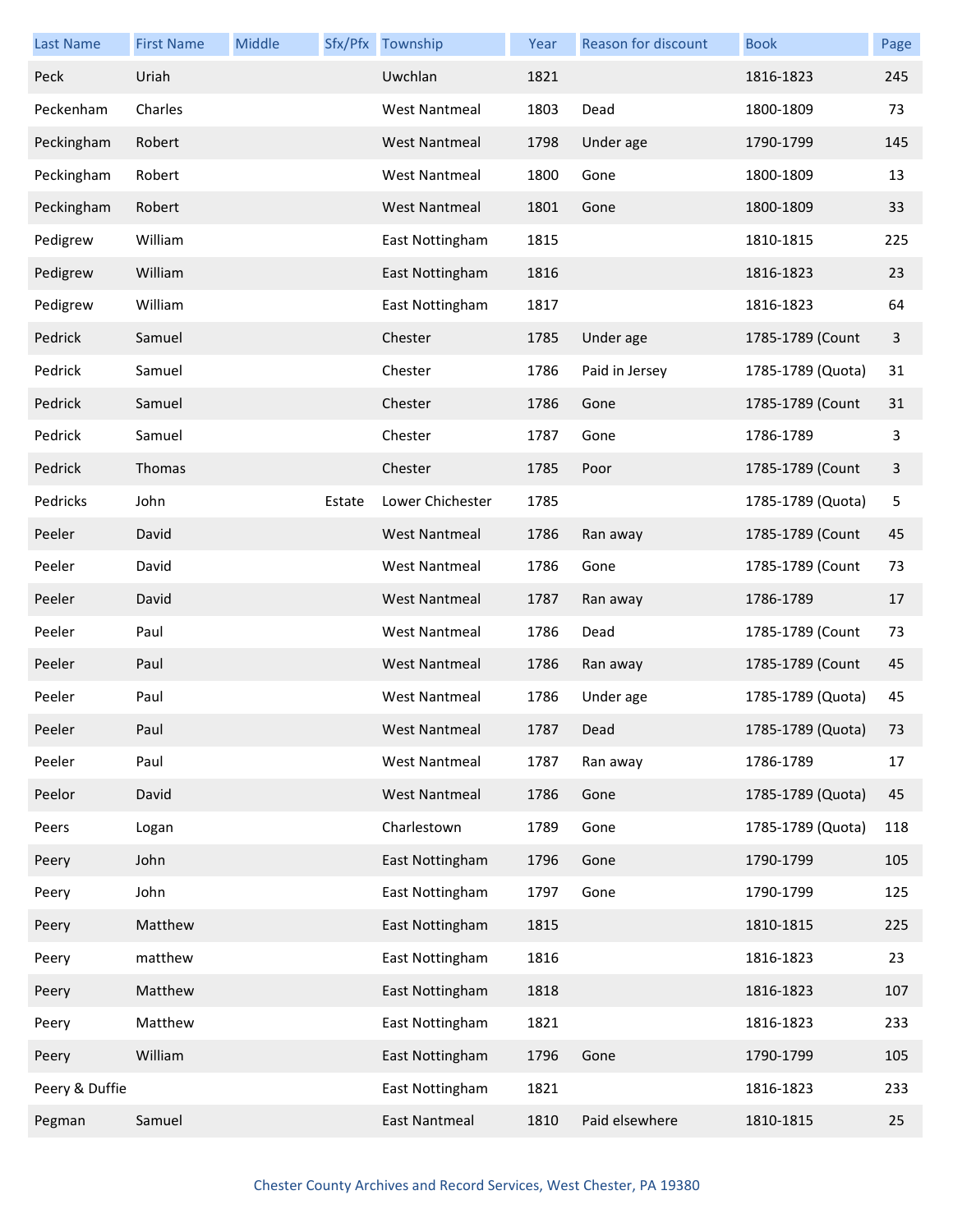| <b>Last Name</b> | <b>First Name</b> | Middle |     | Sfx/Pfx Township        | Year | Reason for discount | <b>Book</b>       | Page           |
|------------------|-------------------|--------|-----|-------------------------|------|---------------------|-------------------|----------------|
| Peirce           | Benjamin          |        |     | West Nottingham         | 1819 |                     | 1816-1823         | 150            |
| Peirce           | Benjamin          |        |     | Kennett                 | 1820 |                     | 1816-1823         | 182            |
| Peirce           | Caleb             |        |     | <b>Upper Chichester</b> | 1786 | Gone off            | 1786-1789         | 5              |
| Peirce           | Caleb             |        |     | Charlestown             | 1798 | Gone                | 1790-1799         | 136            |
| Peirce           | Caleb             |        |     | East Marlborough        | 1800 | Overrated           | 1800-1809         | 9              |
| Peirce           | Cromwell          |        |     | Tredyffrin              | 1798 | Gone                | 1790-1799         | 149            |
| Peirce           | Cromwell          |        |     | <b>West Chester</b>     | 1809 | Gone                | 1800-1809         | 199            |
| Peirce           | David             |        |     | West Bradford           | 1816 |                     | 1816-1823         | 3              |
| Peirce           | George            |        |     | New Garden              | 1819 |                     | 1816-1823         | 148            |
| Peirce           | George            |        |     | New London              | 1821 |                     | 1816-1823         | 231            |
| Peirce           | George            |        |     | Newlin                  | 1823 |                     | 1816-1823         | 315            |
| Peirce           | Gideon            |        |     | East Bradford           | 1815 | Gone                | 1810-1815         | 204            |
| Peirce           | Gideon            |        |     | Sadsbury                | 1816 |                     | 1816-1823         | 31             |
| Peirce           | Ireneus           |        |     | Pennsbury               | 1813 | Gone                | 1810-1815         | 150            |
| Peirce           | Isaac             |        |     | East Marlborough        | 1811 | No Dog              | 1810-1815         | 59             |
| Peirce           | Isaac             |        |     | New London              | 1821 |                     | 1816-1823         | 231            |
| Peirce           | Jacob             |        |     | East Marlborough        | 1799 | Overrated           | 1790-1799         | 161            |
| Peirce           | Jacob             |        |     | East Marlborough        | 1800 | Overrated           | 1800-1809         | 9              |
| Peirce           | James             |        |     | New Garden              | 1786 | Ran away            | 1785-1789 (Count  | 43             |
| Peirce           | James             |        |     | New Garden              | 1786 | Ran away            | 1785-1789 (Quota) | 43             |
| Peirce           | James             |        |     | New Garden              | 1788 | Ran away            | 1786-1789         | 15             |
| Peirce           | Jesse             |        |     | West Caln               | 1787 | Left these parts    | 1786-1789         | 62             |
| Peirce           | John              |        |     | Lower Chichester        | 1787 |                     | 1786-1789         | 33             |
| Peirce           | John              |        |     | <b>West Nantmeal</b>    | 1815 | Gone                | 1810-1815         | 228            |
| Peirce           | John              |        |     | East Caln               | 1817 |                     | 1816-1823         | 46             |
| Peirce           | Jonathan          |        |     | West Fallowfield        | 1796 | Gone                | 1790-1799         | 99             |
| Peirce           | Jonathan          |        |     | East Bradford           | 1816 |                     | 1816-1823         | $\overline{2}$ |
| Peirce           | Jonathan          |        |     | West Marlborough        | 1821 |                     | 1816-1823         | 229            |
| Peirce           | Joseph            |        | Jr. | Pennsbury               | 1801 | Infirmity           | 1800-1809         | 34             |
| Peirce           | Joseph            |        |     | East Whiteland          | 1819 | No Dog              | 1816-1823         | 164            |
| Peirce           | Joshua            |        |     | East Marlborough        | 1799 | Overrated           | 1790-1799         | 161            |
| Peirce           | Joshua            |        |     | East Marlborough        | 1800 | Overrated           | 1800-1809         | 9              |
| Peirce           | Joshua            |        |     | East Marlborough        | 1800 | Overrated           | 1800-1809         | 9              |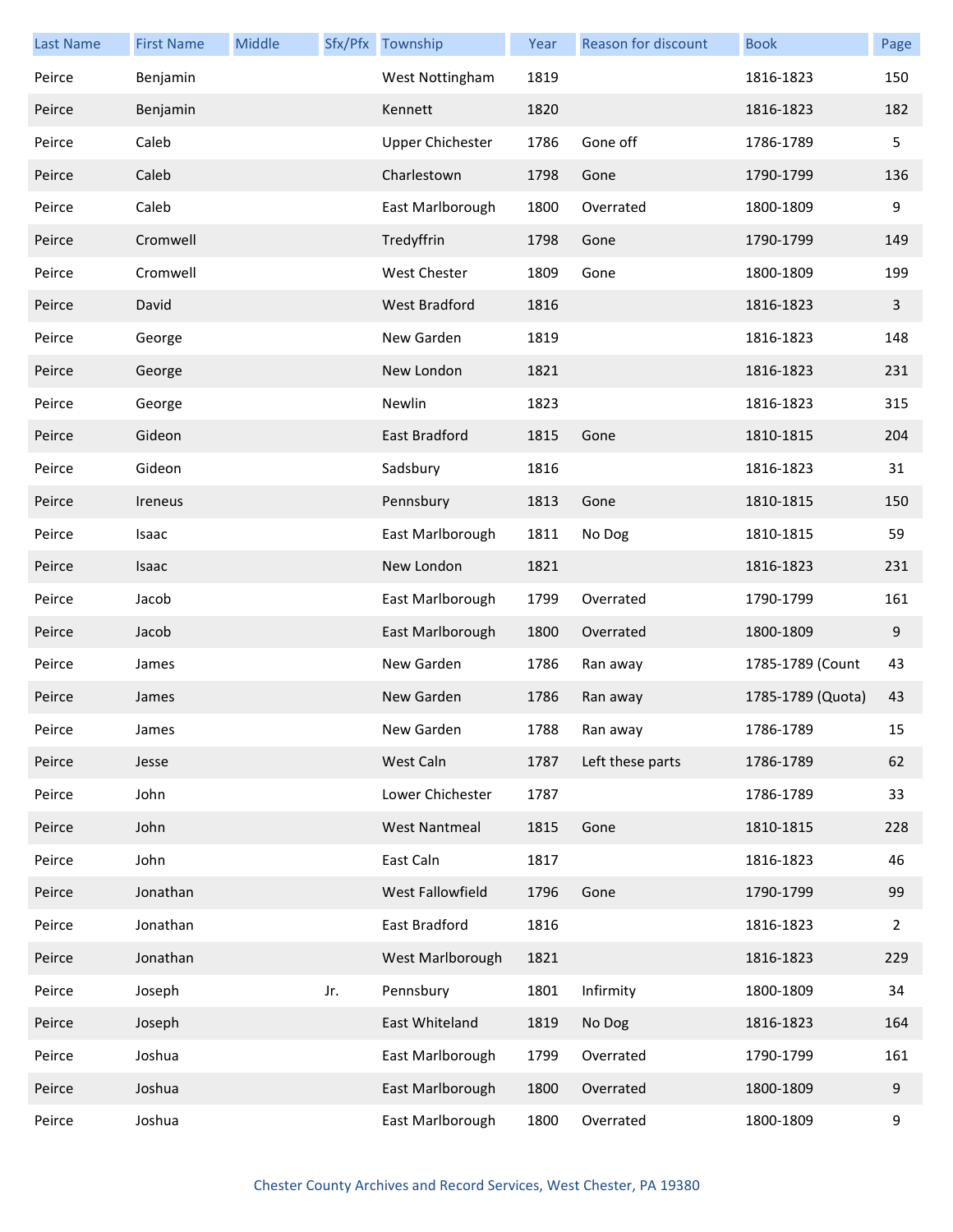| <b>Last Name</b> | <b>First Name</b> | Middle |     | Sfx/Pfx Township     | Year | <b>Reason for discount</b> | <b>Book</b>       | Page |
|------------------|-------------------|--------|-----|----------------------|------|----------------------------|-------------------|------|
| Peirce           | Levi              |        |     | Newlin               | 1819 | Gone                       | 1816-1823         | 146  |
| Peirce           | Marmaduke         |        |     | Tredyffrin           | 1798 | Under age                  | 1790-1799         | 149  |
| Peirce           | Moses             |        |     | Goshen               | 1807 | Dead                       | 1800-1809         | 145  |
| Peirce           | Richard           |        |     | Ridley               | 1788 | Gone                       | 1786-1789         | 78   |
| Peirce           | Richard           |        |     | Lower Darby          | 1788 | Gone                       | 1786-1789         | 36   |
| Peirce           | Samuel            |        |     | Bethel               | 1787 | Poor                       | 1785-1789 (Quota) | 57   |
| Peirce           | Samuel            |        |     | Bethel               | 1787 | Poor                       | 1785-1789 (Count  | 85   |
| Peirce           | Samuel            |        |     | East Marlborough     | 1800 | Overrated                  | 1800-1809         | 9    |
| Peirce           | Samuel            |        | Jr. | Kennett              | 1817 |                            | 1816-1823         | 55   |
| Peirce           | Samuel            |        |     | East Marlborough     | 1823 |                            | 1816-1823         | 313  |
| Peirce           | Thomas            |        |     | East Marlborough     | 1818 |                            | 1816-1823         | 102  |
| Peirce           | Thomas            |        |     | East Marlborough     | 1819 |                            | 1816-1823         | 144  |
| Peirce           | William           |        |     | Chester              | 1788 | Under age                  | 1786-1789         | 59   |
| Peirce           | William           |        |     | Kennett              | 1821 | Unseated land              | 1816-1823         | 224  |
| Peirsol          | David             |        |     | West Marlborough     | 1804 | Gone                       | 1800-1809         | 89   |
| Peirsol          | Jacob             |        |     | Honey Brook          | 1808 | Gone                       | 1800-1809         | 166  |
| Peirsol          | Jacob             |        |     | <b>West Nantmeal</b> | 1815 | Poor                       | 1810-1815         | 228  |
| Peirsol          | John              |        |     | West Fallowfield     | 1816 |                            | 1816-1823         | 11   |
| Peirsol          | John              |        |     | West Fallowfield     | 1816 |                            | 1816-1823         | 11   |
| Peirsol          | John              |        |     | West Fallowfield     | 1819 |                            | 1816-1823         | 136  |
| Peirsol          | John              |        |     | Honey Brook          | 1823 |                            | 1816-1823         | 308  |
| Peirsol          | William           |        |     | Honey Brook          | 1822 |                            | 1816-1823         | 265  |
| Peirsol          | William           |        |     | Honey Brook          | 1823 |                            | 1816-1823         | 308  |
| Peirson          | Daniel            |        |     | <b>West Nantmeal</b> | 1822 |                            | 1816-1823         | 278  |
| Peirson          | Thomas            |        |     | Kennett              | 1786 | Gone                       | 1785-1789 (Count  | 67   |
| Peirson          | Thomas            |        |     | East Nottingham      | 1819 | No Dog                     | 1816-1823         | 149  |
| Peirson          | William           |        |     | West Marlborough     | 1808 | Gone                       | 1800-1809         | 169  |
| Peirson          | William           |        |     | East Fallowfield     | 1809 | Gone                       | 1800-1809         | 184  |
| Pelen            | Henry             |        |     | Honey Brook          | 1819 |                            | 1816-1823         | 139  |
| Pelen            | Henry             |        |     | Honey Brook          | 1820 |                            | 1816-1823         | 181  |
| Pelen            | Vernon            |        |     | Honey Brook          | 1816 |                            | 1816-1823         | 13   |
| Pelen            | Vernon            |        |     | Honey Brook          | 1817 |                            | 1816-1823         | 54   |
| Pelen            | Vernon            |        |     | Honey Brook          | 1820 |                            | 1816-1823         | 181  |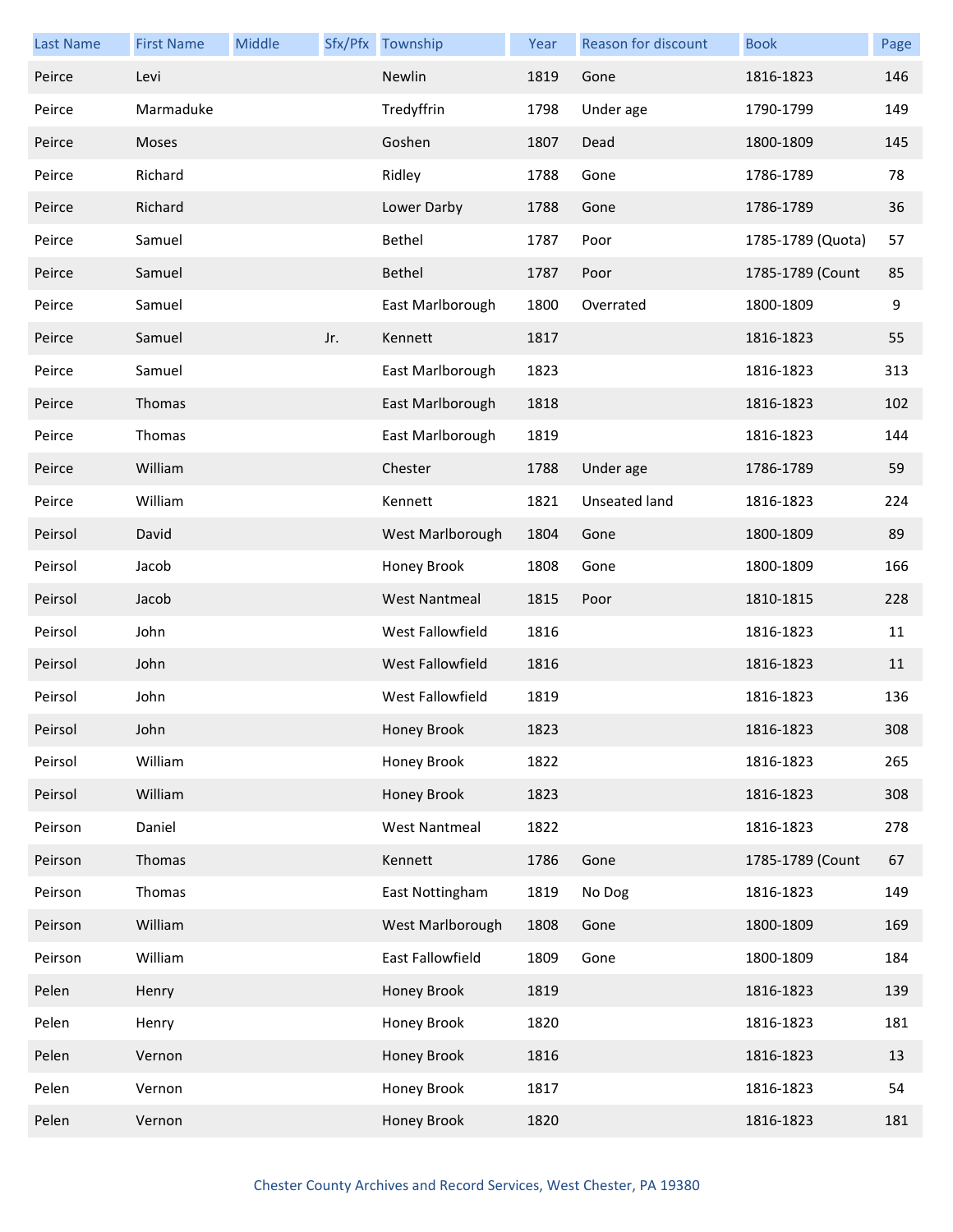| <b>Last Name</b> | <b>First Name</b> | Middle | Sfx/Pfx Township | Year | Reason for discount | <b>Book</b>       | Page |
|------------------|-------------------|--------|------------------|------|---------------------|-------------------|------|
| Pelen            | Vernon            |        | Honey Brook      | 1822 |                     | 1816-1823         | 265  |
| Pelen            | Vernon            |        | Honey Brook      | 1823 |                     | 1816-1823         | 308  |
| Pelin            | Henry             |        | Willistown       | 1810 | Gone mad            | 1810-1815         | 36   |
| Pell             | James             |        | East Bradford    | 1813 | Gone                | 1810-1815         | 123  |
| Pence            | George            |        | New London       | 1823 |                     | 1816-1823         | 316  |
| Pence            | Joseph            |        | New London       | 1823 |                     | 1816-1823         | 316  |
| Penepacker       | Benjamin          |        | Pikeland         | 1819 |                     | 1816-1823         | 155  |
| Penepacker       | Jacob             |        | Coventry         | 1821 |                     | 1816-1823         | 216  |
| Penepacker       | John              |        | Charlestown      | 1821 |                     | 1816-1823         | 217  |
| Penepacker       | Samuel            |        | Charlestown      | 1820 |                     | 1816-1823         | 175  |
| Penington        | Elias             |        | Newlin           | 1823 |                     | 1816-1823         | 315  |
| Penington        | John              |        | Tredyffrin       | 1809 |                     | 1800-1809         | 196  |
| Penington        | William           |        | Uwchlan          | 1822 |                     | 1816-1823         | 287  |
| Pennell          | Dell              |        | Middletown       | 1785 | Overrated           | 1785-1789 (Quota) | 14   |
| Pennell          | Dell              |        | Aston            | 1786 | Overrated           | 1785-1789 (Quota) | 29   |
| Pennell          | Dell              |        | Aston            | 1786 | Overrated           | 1785-1789 (Count  | 29   |
| Pennell          | Hugh              |        | West Nottingham  | 1817 |                     | 1816-1823         | 65   |
| Pennell          | Joseph            |        | Lower Chichester | 1787 | Poor                | 1785-1789 (Count  | 89   |
| Pennell          | Joseph            |        | Lower Chichester | 1787 | Ran away            | 1785-1789 (Quota) | 61   |
| Pennell          | Joshua            |        | Marple           | 1787 | Gone                | 1785-1789 (Count  | 97   |
| Pennell          | Joshua            |        | Marple           | 1787 | Gone                | 1785-1789 (Quota) | 69   |
| Pennell          | Robert            |        | Willistown       | 1821 |                     | 1816-1823         | 247  |
| Pennell          | Thomas            |        | West Nottingham  | 1806 | Gone                | 1800-1809         | 131  |
| Pennepacker      | Benjamin          |        | Tredyffrin       | 1807 | Gone                | 1800-1809         | 155  |
| Pennepacker      | Benjamin          |        | Pikeland         | 1808 | Gone                | 1800-1809         | 174  |
| Pennepacker      | Henry             |        | Pikeland         | 1818 |                     | 1816-1823         | 113  |
| Pennepacker      | James             |        | East Caln        | 1819 |                     | 1816-1823         | 130  |
| Pennepacker      | Joseph            |        | Pikeland         | 1805 | Error               | 1800-1809         | 114  |
| Pennepacker      | Joseph            |        | Charlestown      | 1823 |                     | 1816-1823         | 301  |
| Pennigton        | Thomas            |        | New Garden       | 1785 | Charged to land     | 1785-1789 (Count  | 15   |
| Pennington       |                   |        | Brandywine       | 1821 |                     | 1816-1823         | 213  |
| Pennington       | Benjamin          |        | Tredyffrin       | 1816 |                     | 1816-1823         | 32   |
| Pennington       | Isaac             |        | Lower Oxford     | 1808 | Gone                | 1800-1809         | 173  |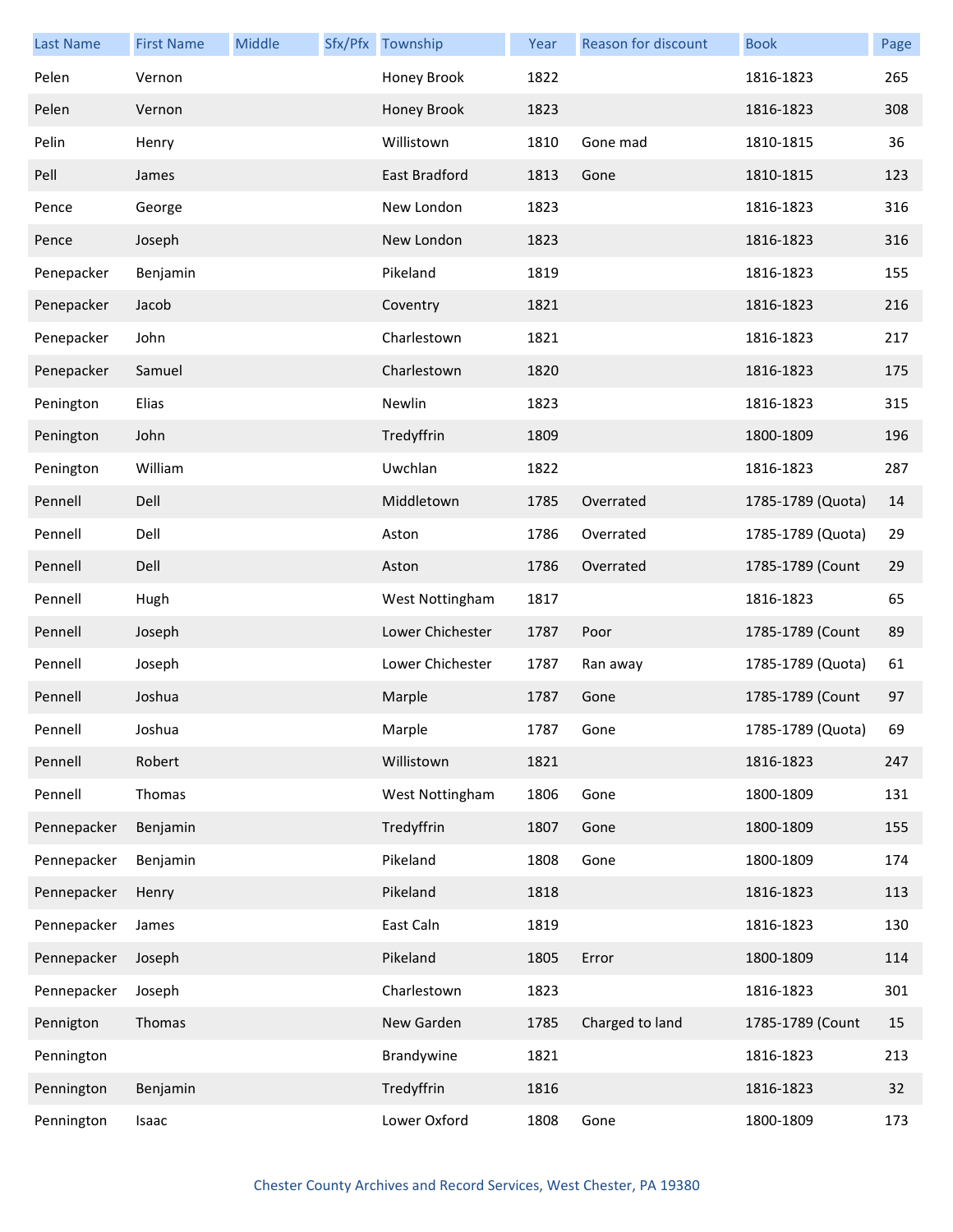| <b>Last Name</b> | <b>First Name</b> | Middle | Sfx/Pfx Township        | Year | Reason for discount  | <b>Book</b>       | Page |
|------------------|-------------------|--------|-------------------------|------|----------------------|-------------------|------|
| Pennington       | John              |        | London Grove            | 1803 | Gone                 | 1800-1809         | 67   |
| Pennington       | John              |        | Tredyffrin              | 1810 | Gone                 | 1810-1815         | 33   |
| Pennington       | John              |        | Sadsbury                | 1821 |                      | 1816-1823         | 242  |
| Pennington       | Mark              |        | New Garden              | 1807 | Gone                 | 1800-1809         | 150  |
| Pennington       | Robert            |        | East Caln               | 1791 | Gone                 | 1790-1799         | 22   |
| Pennington       | Thomas            |        | Tredyffrin              | 1796 | Error                | 1790-1799         | 109  |
| Pennington       | William           |        | West Whiteland          | 1817 |                      | 1816-1823         | 80   |
| Pennington       | William           |        | Uwchlan                 | 1822 |                      | 1816-1823         | 287  |
| Pennington       | William           |        | Uwchlan                 | 1823 |                      | 1816-1823         | 330  |
| Pennock          | Benjamin          |        | East Marlborough        | 1819 | Paid in London Grove | 1816-1823         | 144  |
| Pennock          | <b>Isaac</b>      |        | <b>West Fallowfield</b> | 1821 |                      | 1816-1823         | 220  |
| Pennock          | Isaac             |        | Sadsbury                | 1822 |                      | 1816-1823         | 284  |
| Pennock          | Isaac             |        | West Fallowfield        | 1823 |                      | 1816-1823         | 305  |
| Pennock          | John              |        | West Marlborough        | 1789 | Married              | 1785-1789 (Count  | 155  |
| Pennock          | John              |        | West Marlborough        | 1789 | Married              | 1785-1789 (Quota) | 127  |
| Pennock          | John              |        | West Marlborough        | 1808 | Gone                 | 1800-1809         | 169  |
| Pennock          | Joseph            |        | West Marlborough        | 1796 | Pays land tax        | 1790-1799         | 103  |
| Pennock          | Joseph            |        | Birmingham              | 1815 | Mistake              | 1810-1815         | 203  |
| Pennock          | Joshua            |        | East Marlborough        | 1801 | Gone                 | 1800-1809         | 29   |
| Pennock          | Joshua            |        | West Marlborough        | 1823 |                      | 1816-1823         | 314  |
| Pennock          | Nathaniel         |        | Birmingham              | 1801 | Gone                 | 1800-1809         | 20   |
| Pennock          | Pusey             |        | West Marlborough        | 1810 | No Dog               | 1810-1815         | 19   |
| Pennock          | Reuben            |        | West Marlborough        | 1819 |                      | 1816-1823         | 145  |
| Pennock          | Simon             |        | East Marlborough        | 1816 | No Dog               | 1816-1823         | 18   |
| Pennock          | Solomon           |        | West Marlborough        | 1807 | Gone                 | 1800-1809         | 149  |
| Pennock          | Thomas            |        | London Grove            | 1813 | Dead                 | 1810-1815         | 136  |
| Pennock          | William           |        | Birmingham              | 1813 | Dog went mad         | 1810-1815         | 122  |
| Penny            | Florentine        |        | East Marlborough        | 1823 |                      | 1816-1823         | 313  |
| Pennybecker      | Henry             |        | Coventry                | 1810 | No Dog               | 1810-1815         | 8    |
| Pennypacker      | Benjamin          |        | Uwchlan                 | 1804 | Gone                 | 1800-1809         | 97   |
| Pennypacker      | Benjamin          |        | Vincent                 | 1809 | Gone                 | 1800-1809         | 197  |
| Pennypacker      | Jacob             |        | Pikeland                | 1818 |                      | 1816-1823         | 113  |
| Pennypacker      | James             |        | Charlestown             | 1799 | Overrated            | 1790-1799         | 156  |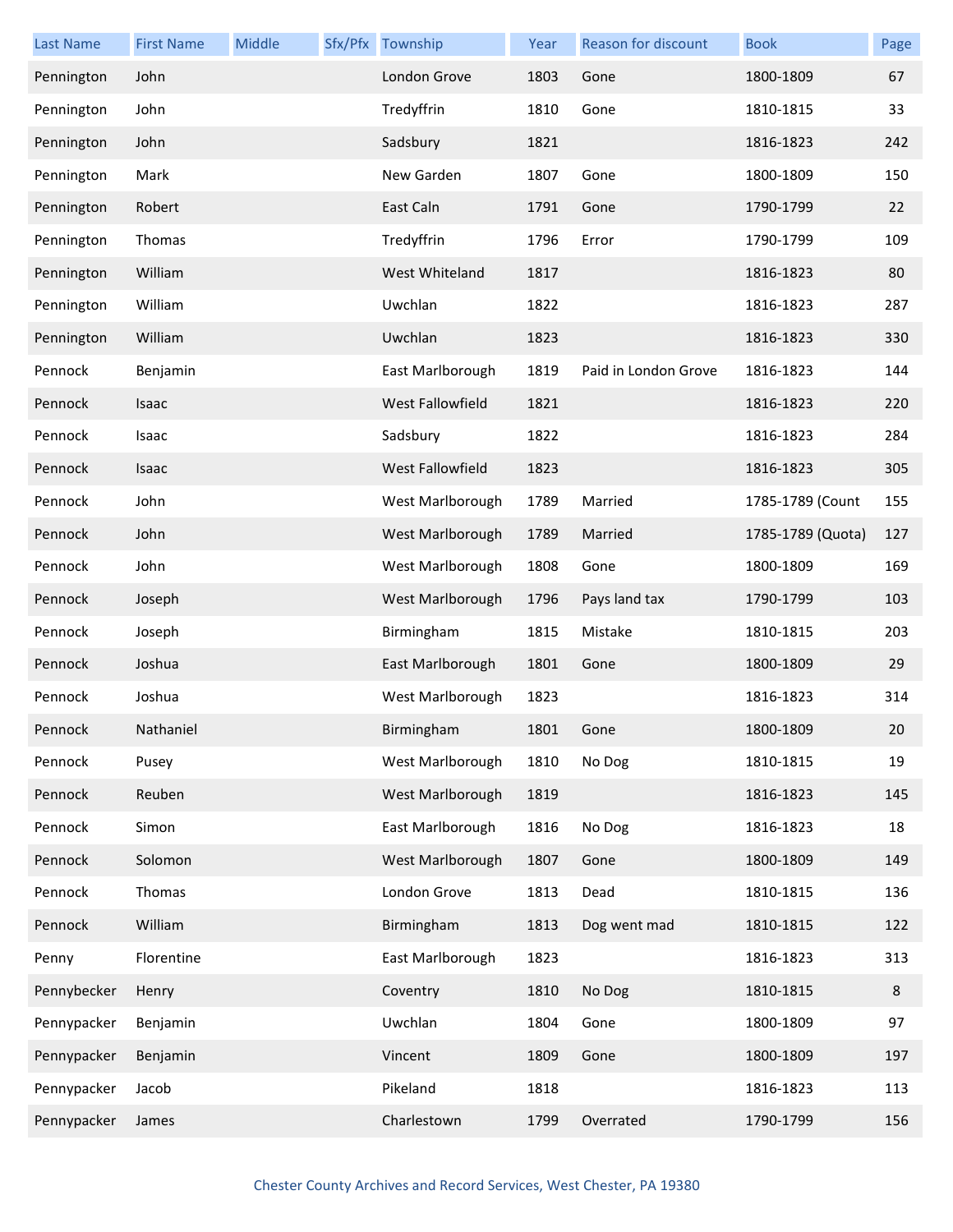| Last Name   | <b>First Name</b> | Middle | Sfx/Pfx Township        | Year | <b>Reason for discount</b> | <b>Book</b>       | Page |
|-------------|-------------------|--------|-------------------------|------|----------------------------|-------------------|------|
| Pennypacker | William           |        | Charlestown             | 1818 |                            | 1816-1823         | 90   |
| Penrose     | Samuel            |        | Lower Chichester        | 1788 | Land                       | 1785-1789 (Count  | 117  |
| Penrose     | Samuel            |        | Lower Chichester        | 1788 | Land                       | 1785-1789 (Quota) | 89   |
| Pensly      | Nero              |        | New Garden              | 1813 | Gone                       | 1810-1815         | 143  |
| People      | Francis           |        | Sadsbury                | 1787 | Overrated                  | 1785-1789 (Quota) | 79   |
| People      | John              |        | Sadsbury                | 1787 | Gone                       | 1785-1789 (Quota) | 79   |
| Peoples     | Alexander         |        | East Fallowfield        | 1787 | Poor                       | 1785-1789 (Count  | 93   |
| Peoples     | Alexander         |        | <b>East Fallowfield</b> | 1787 | Poor                       | 1785-1789 (Quota) | 65   |
| Peoples     | Alexander         |        | <b>East Fallowfield</b> | 1789 | Poor                       | 1785-1789 (Quota) | 121  |
| Peoples     | Alexander         |        | <b>East Fallowfield</b> | 1789 | Error                      | 1785-1789 (Count  | 149  |
| Peoples     | Alexander         |        | East Fallowfield        | 1795 | Poor                       | 1790-1799         | 81   |
| Peoples     | Francis           |        | Sadsbury                | 1787 | Overrated                  | 1785-1789 (Count  | 107  |
| Peoples     | Francis           |        | Sadsbury                | 1788 | Overrated                  | 1786-1789         | 79   |
| Peoples     | Francis           |        | Sadsbury                | 1796 | Gone                       | 1790-1799         | 109  |
| Peoples     | James             |        | West Nottingham         | 1807 | Poor                       | 1800-1809         | 151  |
| Peoples     | James             |        | West Marlborough        | 1810 | Gone                       | 1810-1815         | 19   |
| Peoples     | James             |        | East Fallowfield        | 1810 | No Dog                     | 1810-1815         | 10   |
| Peoples     | James             |        | West Marlborough        | 1810 | Gone                       | 1810-1815         | 19   |
| Peoples     | James             |        | West Nottingham         | 1813 | Gone                       | 1810-1815         | 145  |
| Peoples     | John              |        | Sadsbury                | 1787 | Not found                  | 1785-1789 (Count  | 107  |
| Peoples     | John              |        | Sadsbury                | 1788 | Overrated                  | 1786-1789         | 79   |
| Peoples     | John              |        | Honey Brook             | 1805 | Gone                       | 1800-1809         | 106  |
| Peoples     | John              |        | Honey Brook             | 1806 | Gone                       | 1800-1809         | 126  |
| Peoples     | Joseph            |        | Honey Brook             | 1806 | Gone                       | 1800-1809         | 126  |
| Peoples     | Robert            |        | West Marlborough        | 1817 | Gone                       | 1816-1823         | 60   |
| Peoples     | Robert            |        | West Marlborough        | 1818 |                            | 1816-1823         | 103  |
| Peoples     | Robert            |        | West Fallowfield        | 1820 |                            | 1816-1823         | 178  |
| Peoples     | William           |        | East Fallowfield        | 1813 | Gone                       | 1810-1815         | 131  |
| Peoples     | William           |        | East Caln               | 1817 |                            | 1816-1823         | 46   |
| Percy       | James             |        | Tredyffrin              | 1811 | No such man                | 1810-1815         | 74   |
| Peregrin    | Enos              |        | Charlestown             | 1804 | Gone                       | 1800-1809         | 84   |
| Peregrin    | Samuel            |        | Charlestown             | 1804 | Gone                       | 1800-1809         | 84   |
| Pergrin     | Enos              |        | Willistown              | 1823 |                            | 1816-1823         | 332  |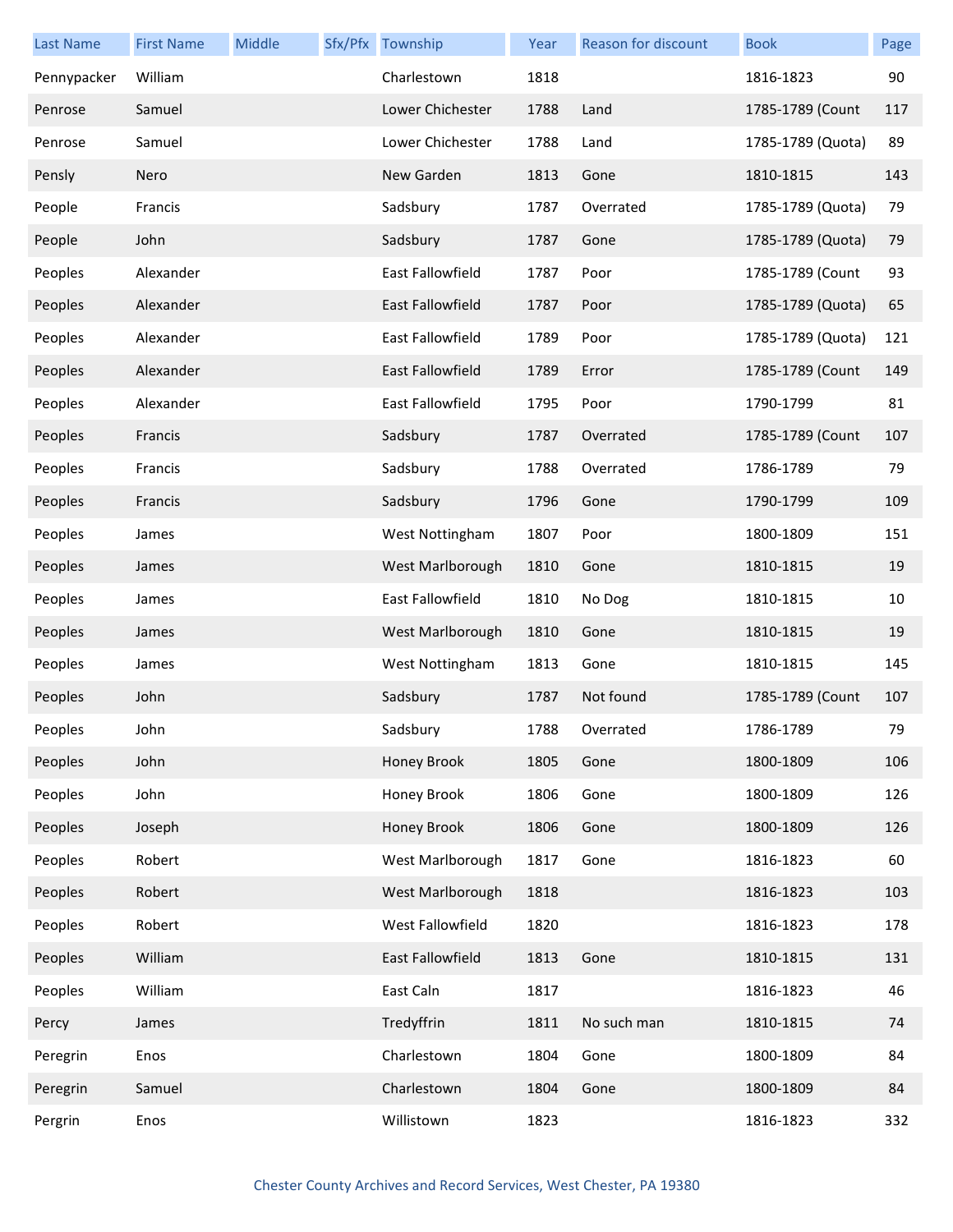| <b>Last Name</b> | <b>First Name</b> | Middle | Sfx/Pfx Township     | Year | Reason for discount  | <b>Book</b>       | Page         |
|------------------|-------------------|--------|----------------------|------|----------------------|-------------------|--------------|
| Pergrin          | Hugh              |        | <b>West Bradford</b> | 1790 | Poor                 | 1790-1799         | $2^{\circ}$  |
| Perkins          | Francis           |        | Tredyffrin           | 1788 | Gone                 | 1785-1789 (Quota) | 109          |
| Perkins          | Francis           |        | Tredyffrin           | 1788 | Gone                 | 1785-1789 (Count  | 137          |
| Perkins          | James             | T.     | Pennsbury            | 1816 | Gone                 | 1816-1823         | 29           |
| Perkins          | Paul              |        | West Chester         | 1822 |                      | 1816-1823         | 293          |
| Perkins          | Richard           |        | New Garden           | 1822 |                      | 1816-1823         | 274          |
| Perkins          | Richard           |        | New Garden           | 1823 |                      | 1816-1823         | 317          |
| Permall          | Dell              |        | Aston                | 1787 | Overrated            | 1786-1789         | $\mathbf{1}$ |
| Perns            | Nero              |        | New Garden           | 1810 | Not found            | 1810-1815         | 22           |
| Pernsley         | Reuben            |        | East Marlborough     | 1822 |                      | 1816-1823         | 270          |
| Pernsly          | Reuben            |        | East Marlborough     | 1819 |                      | 1816-1823         | 144          |
| Perrey           | Jonathan          |        | Londonderry          | 1800 | Gone                 | 1800-1809         | 8            |
| Perry            | Benjamin          | D.     | East Caln            | 1822 |                      | 1816-1823         | 256          |
| Perry            | Caleb             |        | West Chester         | 1808 | Gone                 | 1800-1809         | 179          |
| Perry            | Caleb             |        | Birmingham           | 1818 | Lived in Delaware    | 1816-1823         | 84           |
| Perry            | David             |        | Londonderry          | 1801 | Deranged son         | 1800-1809         | 28           |
| Perry            | Jesse             |        | Thornbury            | 1814 | Gone                 | 1810-1815         | 193          |
| Perry            | Jonathan          |        | Londonderry          | 1801 | Poor                 | 1800-1809         | 28           |
| Perry            | Jonathan          |        | Londonderry          | 1813 | Gone                 | 1810-1815         | 137          |
| Perry            | Joseph            |        | East Caln            | 1820 |                      | 1816-1823         | 172          |
| Perry            | Mercer            |        | New Garden           | 1815 | Poor                 | 1810-1815         | 224          |
| Perry            | Rowland           |        | New Garden           | 1809 | Paid in Kennett      | 1800-1809         | 190          |
| Perry            | Samuel            |        | East Fallowfield     | 1802 | Gone                 | 1800-1809         | 45           |
| Perry            | Stephen           |        | West Nottingham      | 1799 | Gone                 | 1790-1799         | 164          |
| Perry            | Thomas            |        | Londonderry          | 1801 | Poor                 | 1800-1809         | 28           |
| Perry            | Thomas            |        | Londonderry          | 1813 | Gone                 | 1810-1815         | 137          |
| Persythe         | William           |        | London Grove         | 1816 | Poor                 | 1816-1823         | 15           |
| Pervim           |                   |        | West Caln            | 1814 |                      | 1810-1815         | 167          |
| Pervince         |                   |        | West Caln            | 1821 |                      | 1816-1823         | 215          |
| Pervine          |                   |        | West Caln            | 1809 | Unseated land        | 1800-1809         | 182          |
| Pervine          |                   |        | West Caln            | 1816 | Unseated land        | 1816-1823         | 6            |
| Pervine          |                   |        | West Caln            | 1817 |                      | 1816-1823         | 47           |
| Pervine          |                   |        | West Caln            | 1819 | <b>Unseated land</b> | 1816-1823         | 131          |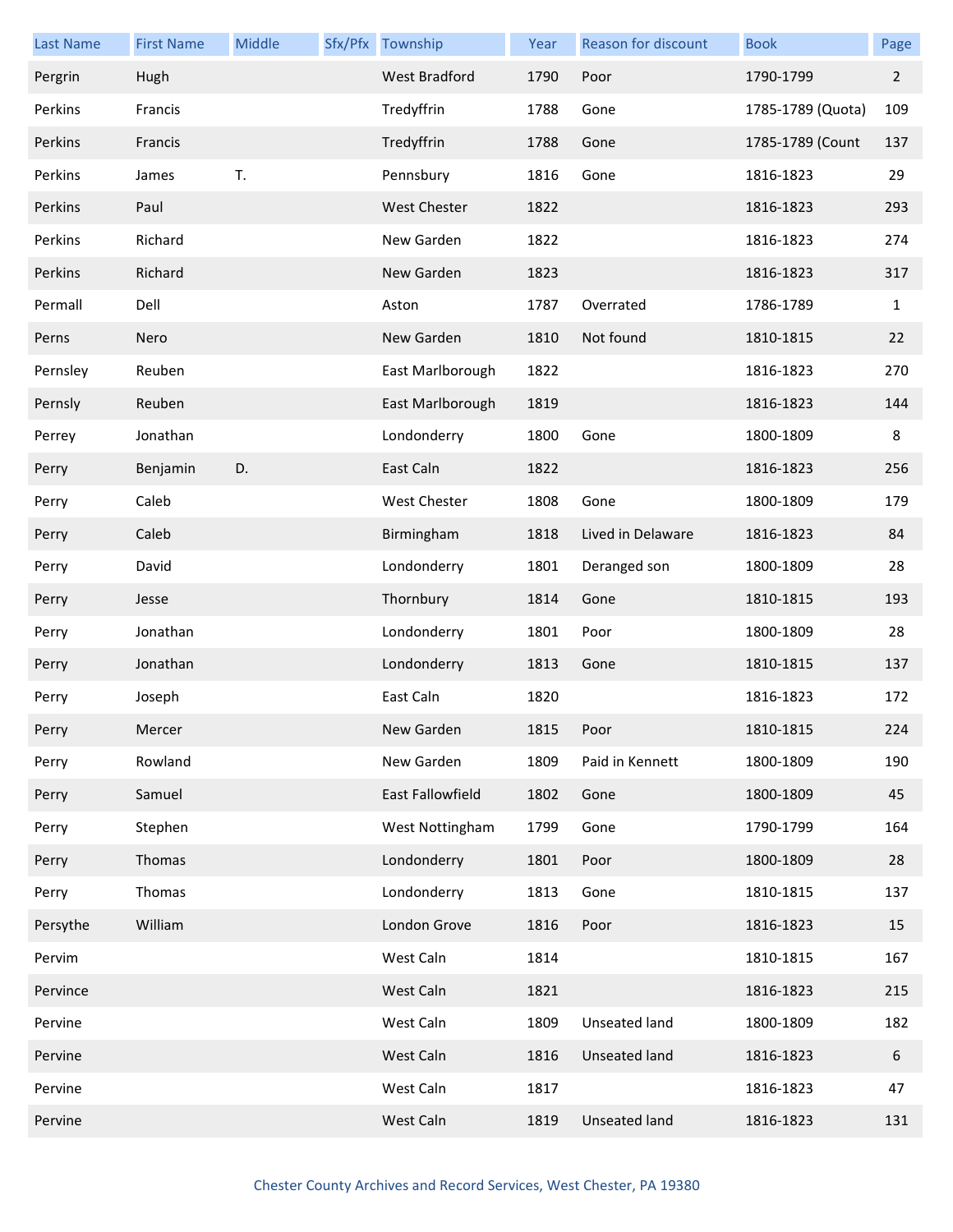| <b>Last Name</b> | <b>First Name</b> | Middle | Sfx/Pfx Township     | Year | Reason for discount     | <b>Book</b>       | Page |
|------------------|-------------------|--------|----------------------|------|-------------------------|-------------------|------|
| Pervine          |                   |        | West Caln            | 1820 |                         | 1816-1823         | 173  |
| Pervine          |                   |        | West Caln            | 1822 |                         | 1816-1823         | 257  |
| Pervine          |                   |        | West Caln            | 1823 |                         | 1816-1823         | 300  |
| Pervine          | Benjamin          |        | West Caln            | 1815 | <b>Unseated land</b>    | 1810-1815         | 208  |
| Perwine          |                   |        | West Caln            | 1818 |                         | 1816-1823         | 89   |
| Peters           | Isaiah            |        | Tinicum              | 1786 | Poor                    | 1786-1789         | 24   |
| Peters           | Isaiah            |        | Tinicum              | 1786 |                         | 1785-1789 (Quota) | 52   |
| Peters           | Isaiah            |        | Tinicum              | 1786 | Poor                    | 1785-1789 (Quota) | 52   |
| Peters           | Isaiah            |        | Tinicum              | 1786 | Poor                    | 1785-1789 (Count  | 52   |
| Peters           | Jane              |        | Aston                | 1787 | In part of her Carriage | 1786-1789         | 57   |
| Peters           | Jane              |        | Aston                | 1787 | One carriage in part    | 1785-1789 (Count  | 85   |
| Peters           | Philip            |        | Tredyffrin           | 1817 |                         | 1816-1823         | 74   |
| Peters           | William           |        | <b>East Nantmeal</b> | 1818 | Dead                    | 1816-1823         | 109  |
| Peterson         | Aaron             |        | East Bradford        | 1817 |                         | 1816-1823         | 43   |
| Peterson         | George            |        | Thornbury            | 1786 | Gone                    | 1785-1789 (Quota) | 52   |
| Peterson         | George            |        | East Bradford        | 1820 |                         | 1816-1823         | 169  |
| Peterson         | Israel            |        | Coventry             | 1789 | Poor                    | 1785-1789 (Count  | 147  |
| Peterson         | Israel            |        | Coventry             | 1789 | Poor                    | 1785-1789 (Quota) | 119  |
| Peterson         | John              |        | Pennsbury            | 1798 | Gone                    | 1790-1799         | 147  |
| Peterson         | Simon             |        | East Bradford        | 1815 | Gone                    | 1810-1815         | 204  |
| Peterson         | Simon             |        | West Chester         | 1818 |                         | 1816-1823         | 124  |
| Peterson         | William           |        | West Caln            | 1788 | Gone                    | 1785-1789 (Count  | 118  |
| Petticar         | James             |        | East Nottingham      | 1785 | Gone                    | 1785-1789 (Quota) | 18   |
| Pettit           | Benjamin          |        | Sadsbury             | 1797 | Gone                    | 1790-1799         | 128  |
| Pettit           | Daniel            |        | West Caln            | 1808 |                         | 1800-1809         | 162  |
| Pettit           | Daniel            |        | West Caln            | 1809 | Gone                    | 1800-1809         | 182  |
| Pettit           | Edward            |        | Sadsbury             | 1818 | Gone                    | 1816-1823         | 115  |
| Pettit           | Gardner           |        | New London           | 1810 | Gone                    | 1810-1815         | 21   |
| Pettit           | Gardner           |        | West Caln            | 1822 |                         | 1816-1823         | 257  |
| Pettit           | Garner            |        | Sadsbury             | 1815 | Poor                    | 1810-1815         | 232  |
| Pettit           | Nathaniel         |        | Sadsbury             | 1817 |                         | 1816-1823         | 72   |
| Pettit           | Samuel            |        | Sadsbury             | 1820 |                         | 1816-1823         | 199  |
| Pettit           | William           |        | Sadsbury             | 1793 | Gone                    | 1790-1799         | 72   |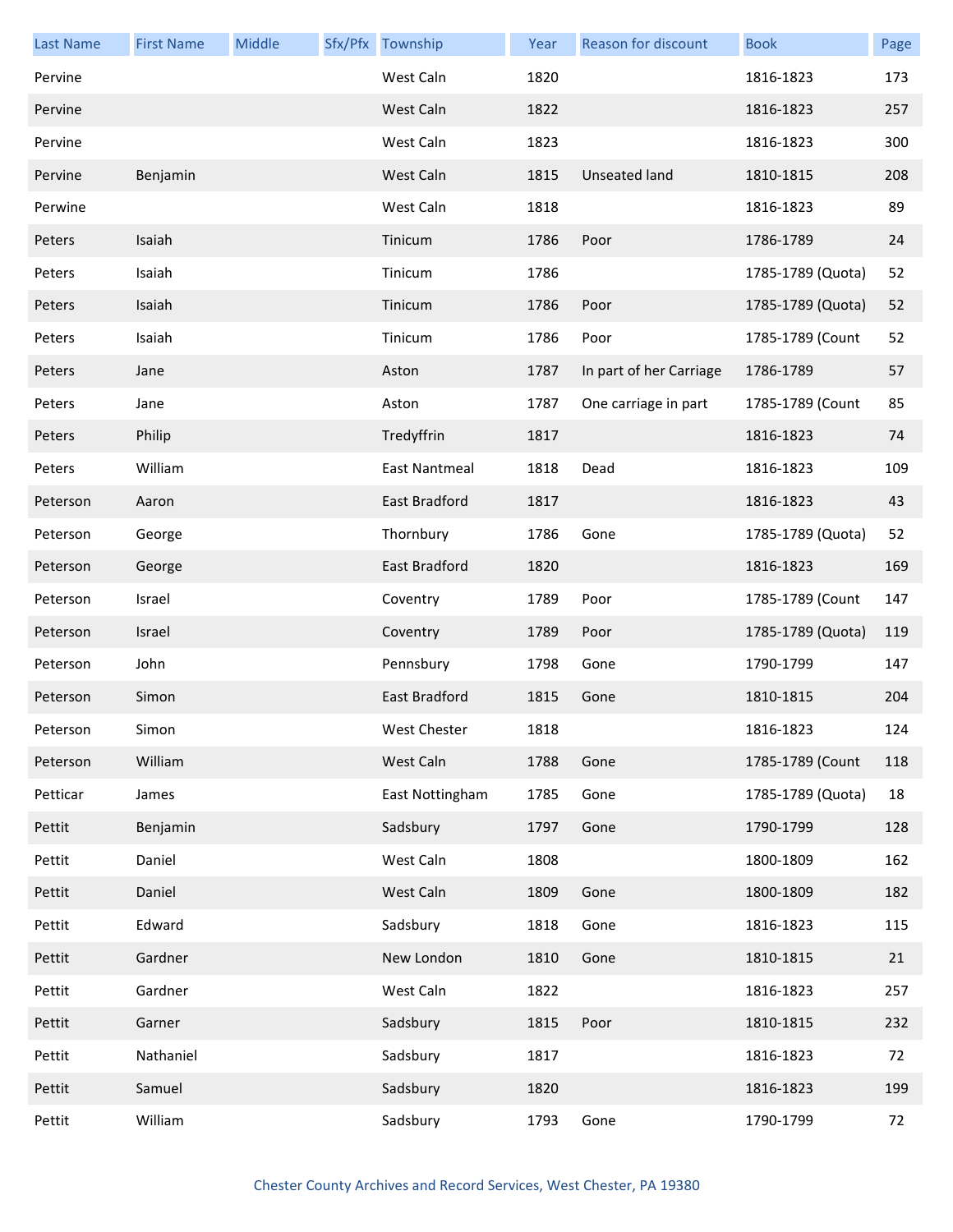| <b>Last Name</b> | <b>First Name</b> | Middle | Sfx/Pfx Township     | Year | <b>Reason for discount</b>        | <b>Book</b>       | Page |
|------------------|-------------------|--------|----------------------|------|-----------------------------------|-------------------|------|
| Pettit & Hieste  |                   |        | Sadsbury             | 1820 |                                   | 1816-1823         | 199  |
| Pettitt          | Stacy             |        | Sadsbury             | 1814 | No Dog                            | 1810-1815         | 192  |
| Petty            | Robert            |        | Easttown             | 1821 |                                   | 1816-1823         | 218  |
| Pewine           |                   |        | West Caln            | 1812 | Unseated land                     | 1810-1815         | 87   |
| Pewine           |                   |        | West Caln            | 1813 | Unseated land                     | 1810-1815         | 127  |
| Phaler           | Chris             |        | Tredyffrin           | 1809 |                                   | 1800-1809         | 196  |
| Pharo            | Atkinson          |        | Charlestown          | 1817 |                                   | 1816-1823         | 48   |
| Pharo            | Atkison           |        | Charlestown          | 1815 |                                   | 1810-1815         | 209  |
| Pharo            | John              |        | New London           | 1821 |                                   | 1816-1823         | 231  |
| Pharoah          | Atkinson          |        | Charlestown          | 1819 | Unseated land                     | 1816-1823         | 132  |
| Pheflar          | Christian         |        | Charlestown          | 1811 | Gone                              | 1810-1815         | 48   |
| Phelan           | Jesse             |        | East Caln            | 1786 | Gone                              | 1785-1789 (Quota) | 34   |
| Philiman         | Philip            |        | East Nantmeal        | 1813 | No Dog                            | 1810-1815         | 146  |
| Philip           | John              |        | Vincent              | 1788 | Error                             | 1786-1789         | 53   |
| Philip           | John              |        | New Garden           | 1811 | No Dog                            | 1810-1815         | 63   |
| Philips          | Α.                |        | Tredyffrin           | 1812 | Over taxed                        | 1810-1815         | 114  |
| Philips          | Abraham           |        | East Whiteland       | 1800 | Paid in Delaware County 1800-1809 |                   | 19   |
| Philips          | Abram             |        | London Grove         | 1813 | Wrong name                        | 1810-1815         | 136  |
| Philips          | Evan              |        | New Garden           | 1789 | Poor                              | 1785-1789 (Count  | 156  |
| Philips          | Evan              |        | New Garden           | 1789 | Poor                              | 1785-1789 (Quota) | 128  |
| Philips          | Evan              |        | Tredyffrin           | 1813 | Gone                              | 1810-1815         | 154  |
| Philips          | James             |        | <b>East Nantmeal</b> | 1812 | Poor                              | 1810-1815         | 106  |
| Philips          | James             |        | <b>West Nantmeal</b> | 1812 | Gone                              | 1810-1815         | 107  |
| Philips          | James             |        | East Nantmeal        | 1813 | Enlisted                          | 1810-1815         | 146  |
| Philips          | John              |        | Vincent              | 1786 | Error                             | 1785-1789 (Count  | 81   |
| Philips          | John              |        | West Chester         | 1812 | Gone                              | 1810-1815         | 121  |
| Philips          | Joseph            |        | Radnor               | 1785 | Dead                              | 1785-1789 (Count  | 22   |
| Philips          | Joseph            |        | Charlestown          | 1791 | Gone                              | 1790-1799         | 23   |
| Philips          | Joseph            |        | Charlestown          | 1792 | Gone                              | 1790-1799         | 42   |
| Philips          | Joseph            |        | Charlestown          | 1793 | Poor                              | 1790-1799         | 61   |
| Philips          | Joseph            |        | Pikeland             | 1813 | Gone                              | 1810-1815         | 151  |
| Philips          | Joshua            |        | Kennett              | 1802 | Shoulder hurt                     | 1800-1809         | 47   |
| Philips          | Levi              |        | Tredyffrin           | 1812 | Gone                              | 1810-1815         | 114  |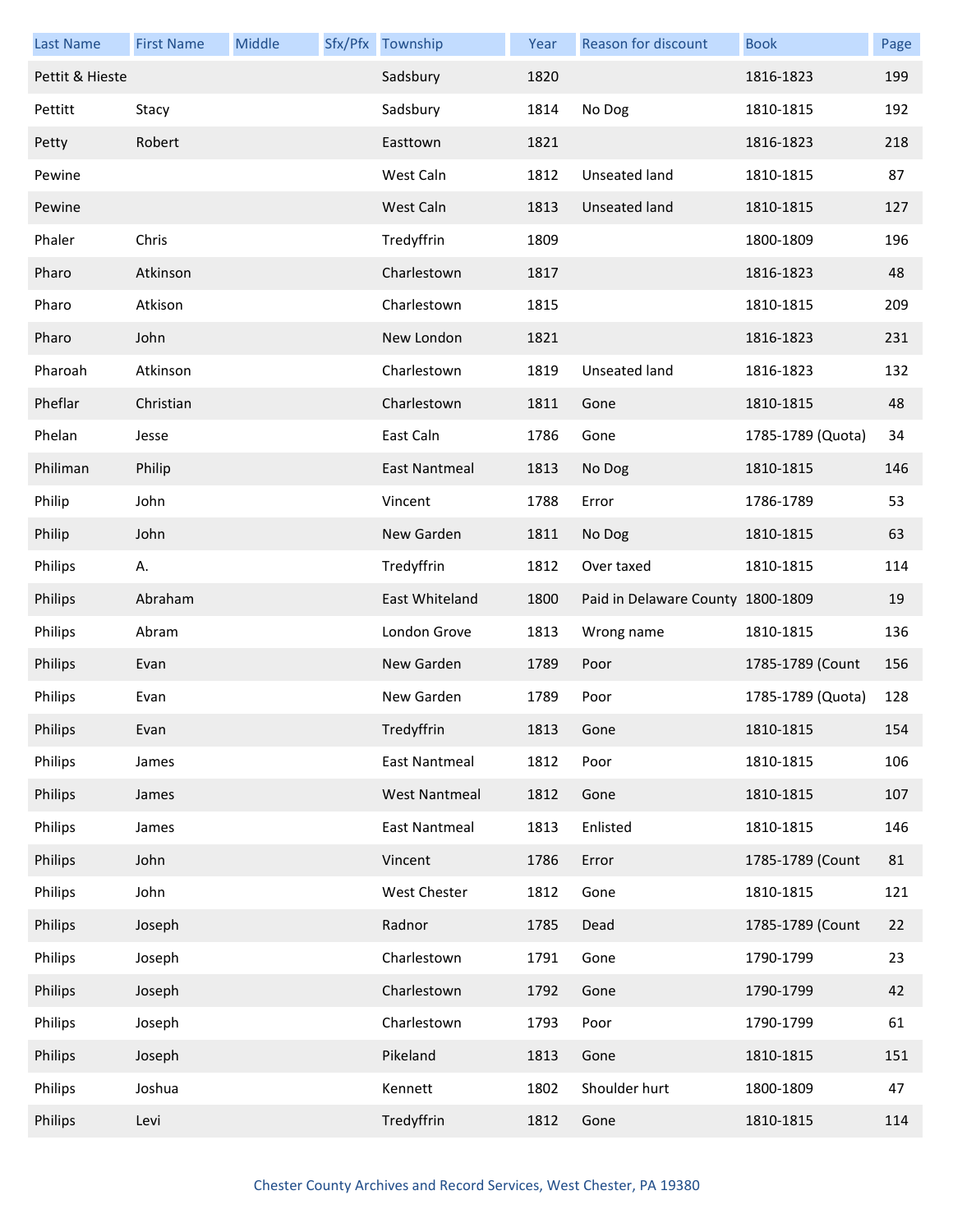| <b>Last Name</b> | <b>First Name</b> | Middle | Sfx/Pfx Township     | Year | Reason for discount | <b>Book</b>       | Page |
|------------------|-------------------|--------|----------------------|------|---------------------|-------------------|------|
| Philips          | Margaret          |        | <b>West Nantmeal</b> | 1801 | Poor                | 1800-1809         | 33   |
| Philips          | Marks             |        | Charlestown          | 1820 |                     | 1816-1823         | 175  |
| Philips          | Mathew            |        | West Chester         | 1804 | Poor                | 1800-1809         | 99   |
| Philips          | Robert            |        | East Whiteland       | 1812 | Gone                | 1810-1815         | 119  |
| Philips          | Stephen           |        | West Whiteland       | 1792 | Gone                | 1790-1799         | 57   |
| Philips          | Thomas            |        | Vincent              | 1788 | Poor                | 1786-1789         | 81   |
| Philips          | Thomas            |        | New London           | 1792 | Gone                | 1790-1799         | 49   |
| Philips          | Thomas            |        | New London           | 1799 | Poor                | 1790-1799         | 163  |
| Philips          | William           |        | Pennsbury            | 1808 | Gone                | 1800-1809         | 174  |
| Philips          | William           |        | East Nantmeal        | 1811 | Gone                | 1810-1815         | 61   |
| Philips          | William           |        | <b>West Nantmeal</b> | 1813 | Mistake             | 1810-1815         | 147  |
| Philips          | Zebulon           |        | Londonderry          | 1814 | Gone                | 1810-1815         | 177  |
| Phillip          | Isaac             |        | West Bradford        | 1820 |                     | 1816-1823         | 170  |
| Phillips         | Abram             |        | Tredyffrin           | 1810 | No Dog              | 1810-1815         | 33   |
| Phillips         | Daniel            |        | Uwchlan              | 1785 | Gone                | 1785-1789 (Count  | 25   |
| Phillips         | Evan              |        | Kennett              | 1806 | Gone                | 1800-1809         | 126  |
| Phillips         | Evan              |        | Tredyffrin           | 1816 |                     | 1816-1823         | 32   |
| Phillips         | Evan              |        | East Whiteland       | 1820 |                     | 1816-1823         | 206  |
| Phillips         | Geoge             |        | Pennsbury            | 1819 |                     | 1816-1823         | 156  |
| Phillips         | Henry             |        | Kennett              | 1806 | Gone                | 1800-1809         | 126  |
| Phillips         | Henry             |        | Kennett              | 1809 | Gone                | 1800-1809         | 186  |
| Phillips         | Isaac             |        | West Fallowfield     | 1806 | Gone                | 1800-1809         | 125  |
| Phillips         | James             |        | <b>West Nantmeal</b> | 1803 | Gone                | 1800-1809         | 73   |
| Phillips         | James             |        | <b>West Nantmeal</b> | 1806 | Poor                | 1800-1809         | 132  |
| Phillips         | James             |        | <b>East Nantmeal</b> | 1807 | Poor                | 1800-1809         | 152  |
| Phillips         | James             |        | <b>West Nantmeal</b> | 1808 | Poor                | 1800-1809         | 172  |
| Phillips         | James             |        | <b>West Nantmeal</b> | 1810 |                     | 1810-1815         | 26   |
| Phillips         | John              |        | West Fallowfield     | 1815 | Gone                | 1810-1815         | 213  |
| Phillips         | John              |        | West Nottingham      | 1817 | Unseated land       | 1816-1823         | 65   |
| Phillips         | John              |        | Lower Oxford         | 1820 |                     | 1816-1823         | 196  |
| Phillips         | John              |        | East Whiteland       | 1821 |                     | 1816-1823         | 249  |
| Phillips         | John              |        | Sadsbury             | 1823 |                     | 1816-1823         | 327  |
| Phillips         | Jonathan          |        | Tredyffrin           | 1785 | Gone                | 1785-1789 (Quota) | 25   |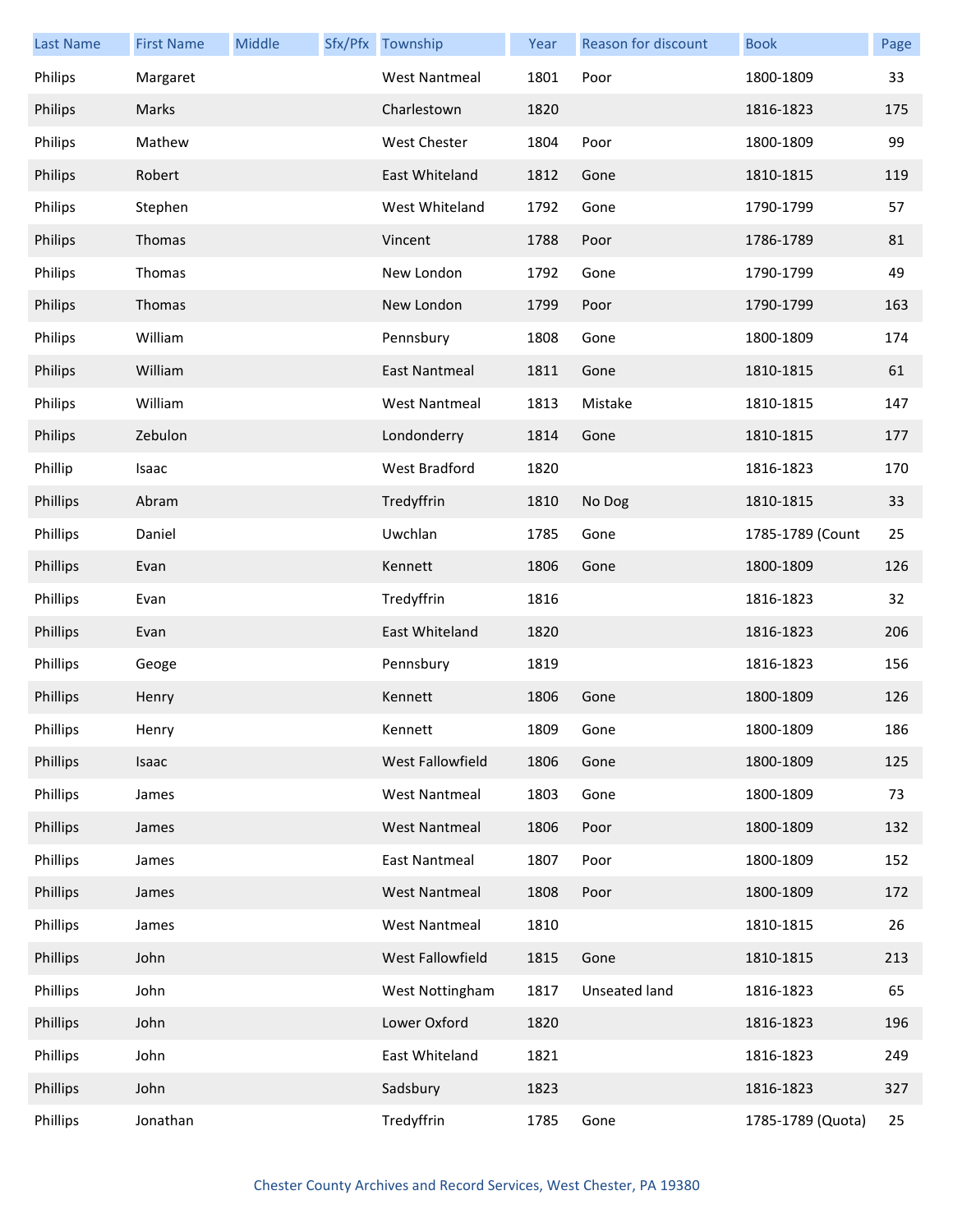| <b>Last Name</b> | <b>First Name</b> | Middle |     | Sfx/Pfx Township        | Year | <b>Reason for discount</b> | <b>Book</b>       | Page |
|------------------|-------------------|--------|-----|-------------------------|------|----------------------------|-------------------|------|
| Phillips         | Jonathan          |        |     | Tredyffrin              | 1820 | Unseated land              | 1816-1823         | 201  |
| Phillips         | Joseph            |        |     | East Whiteland          | 1820 |                            | 1816-1823         | 206  |
| Phillips         | Josiah            |        |     | Uwchlan                 | 1804 | Gone                       | 1800-1809         | 97   |
| Phillips         | Mathew            |        |     | West Chester            | 1809 | Gone                       | 1800-1809         | 199  |
| Phillips         | Thomas            |        |     | Vincent                 | 1787 | Poor                       | 1785-1789 (Count  | 109  |
| Phillips         | William           |        |     | <b>West Nantmeal</b>    | 1810 |                            | 1810-1815         | 26   |
| Phillips         | William           |        |     | West Nottingham         | 1820 | Unseated land              | 1816-1823         | 192  |
| Philson          | James             |        |     | West Fallowfield        | 1813 | Gone                       | 1810-1815         | 132  |
| Philson          | Joseph            |        |     | East Caln               | 1815 | Unseated land              | 1810-1815         | 207  |
| Phipps           | Aaron             |        |     | Uwchlan                 | 1785 | Gone                       | 1785-1789 (Count  | 25   |
| Phipps           | Aaron             |        |     | Uwchlan                 | 1785 | Insolvent & Dead           | 1785-1789 (Quota) | 26   |
| Phipps           | Aaron             |        |     | East Fallowfield        | 1816 |                            | 1816-1823         | 10   |
| Phipps           | Caleb             |        |     | West Marlborough        | 1797 | Quit storekeeping          | 1790-1799         | 123  |
| Phipps           | Isaac             |        |     | West Fallowfield        | 1807 | Overcharged                | 1800-1809         | 145  |
| Phipps           | Isaac             |        |     | West Marlborough        | 1812 | Gone                       | 1810-1815         | 100  |
| Phipps           | Isaac             |        |     | West Marlborough        | 1812 | Gone                       | 1810-1815         | 100  |
| Phipps           | Jonathan          |        |     | Uwchlan                 | 1799 | Overrated                  | 1790-1799         | 169  |
| Phipps           | Margaret          |        |     | <b>West Nantmeal</b>    | 1796 | Poor                       | 1790-1799         | 107  |
| Phipps           | Owen              |        |     | Uwchlan                 | 1811 | Not found                  | 1810-1815         | 75   |
| Pickart          | Daniel            |        |     | Vincent                 | 1789 | Overrated                  | 1785-1789 (Count  | 166  |
| Pickart          | Daniel            |        |     | Vincent                 | 1789 | Overrated                  | 1785-1789 (Quota) | 138  |
| Pickens          | William           |        |     | East Caln               | 1787 | Gone                       | 1785-1789 (Count  | 90   |
| Pickens          | William           |        |     | East Caln               | 1787 | Gone                       | 1785-1789 (Quota) | 62   |
| Pickering        | William           |        |     | Charlestown             | 1822 |                            | 1816-1823         | 258  |
| Pickford         | John              |        | Jr. | <b>Upper Oxford</b>     | 1821 |                            | 1816-1823         | 238  |
| Pickron          | Elihu             |        |     | Westtown                | 1802 | Gone                       | 1800-1809         | 58   |
| Pierce           | Caleb             |        |     | Newlin                  | 1785 | Overrated                  | 1785-1789 (Quota) | 16   |
| Pierce           | Caleb             |        |     | <b>Upper Chichester</b> | 1785 | Not found                  | 1785-1789 (Quota) | 5    |
| Pierce           | Caleb             |        |     | <b>Upper Chichester</b> | 1786 | Gone                       | 1785-1789 (Quota) | 33   |
| Pierce           | Caleb             |        |     | <b>Upper Chichester</b> | 1786 | Gone                       | 1785-1789 (Count  | 33   |
| Pierce           | Caleb             |        |     | Lower Chichester        | 1789 | Charged to land            | 1785-1789 (Count  | 144  |
| Pierce           | Caleb             |        |     | Lower Chichester        | 1789 | Charged to land            | 1785-1789 (Quota) | 116  |
| Pierce           | Caleb             |        |     | Charlestown             | 1796 | Poor & Sick                | 1790-1799         | 97   |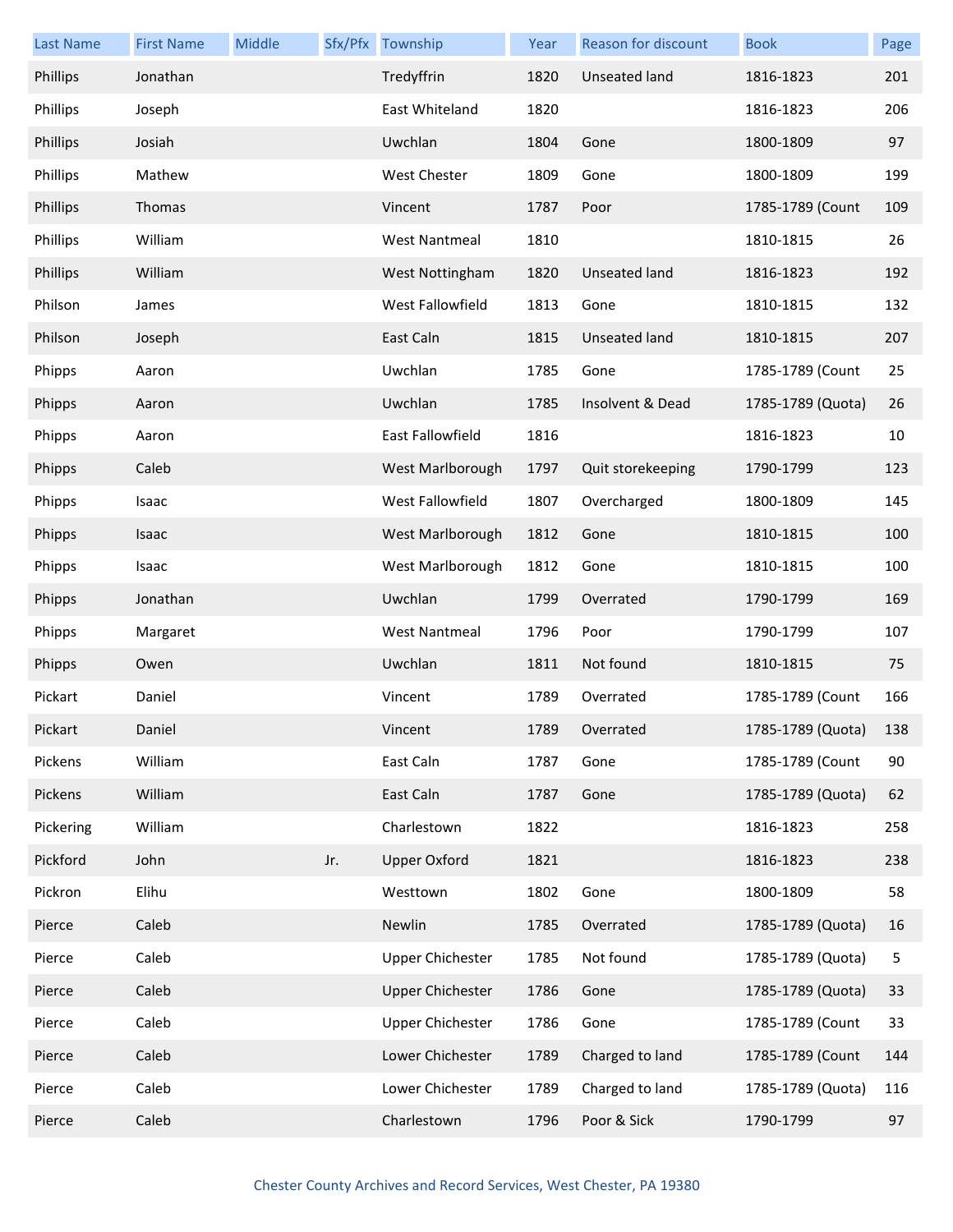| <b>Last Name</b> | <b>First Name</b> | Middle | Sfx/Pfx Township        | Year | <b>Reason for discount</b> | <b>Book</b>       | Page |
|------------------|-------------------|--------|-------------------------|------|----------------------------|-------------------|------|
| Pierce           | Edward            |        | Willistown              | 1810 | Gone                       | 1810-1815         | 36   |
| Pierce           | George            |        | East Marlborough        | 1787 | Mistake                    | 1785-1789 (Count  | 98   |
| Pierce           | George            |        | Willistown              | 1795 | Gone                       | 1790-1799         | 92   |
| Pierce           | Henry             |        | Concord                 | 1788 | Under age                  | 1785-1789 (Quota) | 88   |
| Pierce           | Henry             |        | Concord                 | 1788 | Under age                  | 1785-1789 (Count  | 116  |
| Pierce           | Isaac             |        | Pennsbury               | 1790 | Paid in Kennett            | 1790-1799         | 14   |
| Pierce           | Jacob             |        | East Marlborough        | 1801 | Overrated                  | 1800-1809         | 29   |
| Pierce           | James             |        | <b>Upper Chichester</b> | 1788 | Dead                       | 1785-1789 (Quota) | 89   |
| Pierce           | Jesse             |        | West Caln               | 1787 | Gone                       | 1785-1789 (Quota) | 62   |
| Pierce           | Jesse             |        | West Caln               | 1787 | Gone                       | 1785-1789 (Count  | 90   |
| Pierce           | John              |        | Thornbury               | 1785 | Overrated                  | 1785-1789 (Count  | 24   |
| Pierce           | John              |        | Lower Chichester        | 1786 |                            | 1785-1789 (Count  | 61   |
| Pierce           | John              |        | East Whiteland          | 1823 |                            | 1816-1823         | 334  |
| Pierce           | Jonathan          |        | East Marlborough        | 1790 | Under age                  | 1790-1799         | 9    |
| Pierce           | Joshua            |        | East Marlborough        | 1800 |                            | 1800-1809         | 9    |
| Pierce           | Joshua            |        | East Marlborough        | 1801 | Head tax                   | 1800-1809         | 29   |
| Pierce           | Logan             |        | Charlestown             | 1789 | Gone                       | 1785-1789 (Count  | 146  |
| Pierce           | Richard           |        | Lower Darby             | 1786 | Gone                       | 1785-1789 (Count  | 64   |
| Pierce           | Richard           |        | Ridley                  | 1787 | Gone                       | 1785-1789 (Count  | 106  |
| Pierce           | Richard           |        | Ridley                  | 1787 | Gone                       | 1785-1789 (Quota) | 78   |
| Pierce           | Samuel            |        | Bethel                  | 1788 | Poor                       | 1786-1789         | 57   |
| Pierce           | Thomas            |        | Pennsbury               | 1789 | Inability                  | 1785-1789 (Count  | 161  |
| Pierce           | Thomas            |        | Pennsbury               | 1789 | Inability                  | 1785-1789 (Quota) | 133  |
| Pierce           | William           |        | Chester                 | 1786 | Under age                  | 1785-1789 (Count  | 59   |
| Piersol          | Mordecai          |        | <b>West Nantmeal</b>    | 1787 | Overrated                  | 1785-1789 (Quota) | 73   |
| Piersoll         | Jacob             |        | Honey Brook             | 1811 | Poor                       | 1810-1815         | 54   |
| Piersoll         | Jacob             |        | Honey Brook             | 1813 | Poor                       | 1810-1815         | 134  |
| Piersoll         | Jeremiah          |        | Honey Brook             | 1812 | Gone                       | 1810-1815         | 94   |
| Piersoll         | Jeremiah          |        | Honey Brook             | 1812 | Enlisted                   | 1810-1815         | 94   |
| Piersoll         | Jeremiah          |        | Honey Brook             | 1813 | Gone                       | 1810-1815         | 134  |
| Piersoll         | John              |        | Honey Brook             | 1813 | Gone                       | 1810-1815         | 134  |
| Pierson          | Thomas            |        | Kennett                 | 1787 | Gone                       | 1786-1789         | 39   |
| Pike             | James             |        | East Whiteland          | 1819 |                            | 1816-1823         | 164  |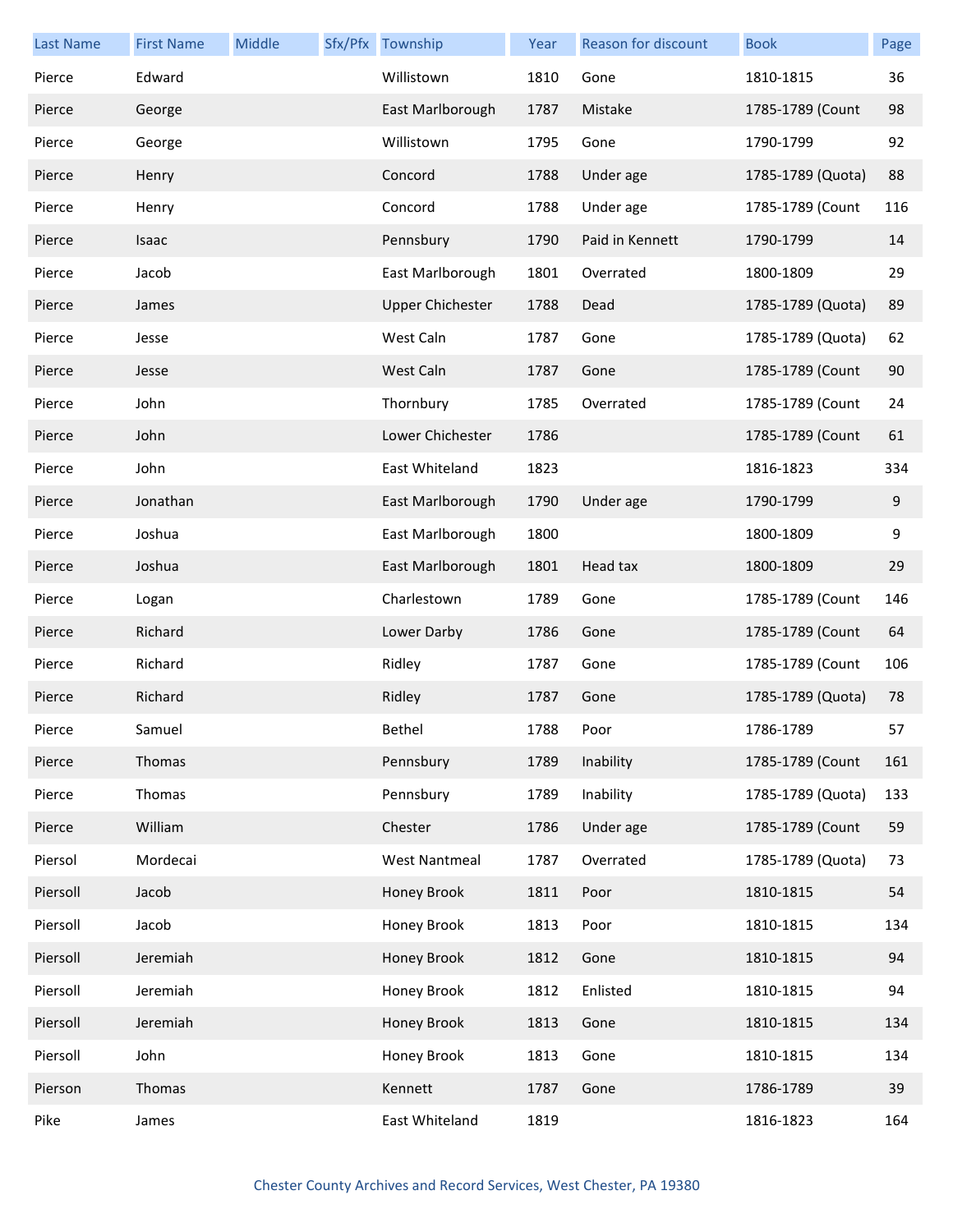| <b>Last Name</b> | <b>First Name</b> | Middle |     | Sfx/Pfx Township    | Year | <b>Reason for discount</b> | <b>Book</b>       | Page |
|------------------|-------------------|--------|-----|---------------------|------|----------------------------|-------------------|------|
| Pile             | James             |        |     | Birmingham          | 1797 | Poor                       | 1790-1799         | 114  |
| Pile             | John              |        |     | Birmingham          | 1821 |                            | 1816-1823         | 210  |
| Piler            | Henry             |        |     | West Whiteland      | 1799 | Gone                       | 1790-1799         | 172  |
| Piler            | Henry             |        |     | West Whiteland      | 1803 | Gone                       | 1800-1809         | 79   |
| Pilkenton        | John              |        |     | Westtown            | 1804 | Gone                       | 1800-1809         | 98   |
| Pilkington       | Joseph            |        |     | Middletown          | 1786 | Mistake                    | 1785-1789 (Count  | 70   |
| Pilkinton        | Joseph            |        |     | Middletown          | 1787 | As a land holder           | 1786-1789         | 42   |
| Pilkinton        | Joseph            |        |     | Middletown          | 1787 | Mistake                    | 1786-1789         | 42   |
| Pilkinton        | Joseph            |        |     | Middletown          | 1789 | Overrated                  | 1785-1789 (Quota) | 126  |
| Pilkinton        | Joseph            |        |     | Middletown          | 1789 | Overrated                  | 1785-1789 (Count  | 154  |
| Pim              | John              |        |     | East Caln           | 1788 | Overrated                  | 1785-1789 (Count  | 118  |
| Pim              | John              |        |     | East Caln           | 1788 | Overrated                  | 1785-1789 (Quota) | 90   |
| Pim              | Moses             |        |     | East Caln           | 1819 | Too high                   | 1816-1823         | 130  |
| Pim              | Moses             |        |     | East Caln           | 1823 |                            | 1816-1823         | 299  |
| Pim              | Pusey             |        |     | East Caln           | 1819 |                            | 1816-1823         | 130  |
| Pim              | Thomas            |        |     | East Caln           | 1806 | Gone                       | 1800-1809         | 122  |
| Pim              | Thomas            |        |     | East Caln           | 1819 |                            | 1816-1823         | 130  |
| Pine             | George            |        |     | Radnor              | 1789 | Gone                       | 1785-1789 (Count  | 163  |
| Pine             | George            |        |     | Radnor              | 1789 | Gone                       | 1785-1789 (Quota) | 140  |
| Pinker           | William           |        |     | <b>Upper Oxford</b> | 1810 |                            | 1810-1815         | 27   |
| Pinkerton        | (Widow)           |        |     | Sadsbury            | 1820 |                            | 1816-1823         | 199  |
| Pinkerton        | (Widow)           |        |     | Sadsbury            | 1821 |                            | 1816-1823         | 242  |
| Pinkerton        | James             |        | Jr. | West Fallowfield    | 1812 | Gone                       | 1810-1815         | 92   |
| Pinkerton        | James             |        |     | Lower Oxford        | 1813 | Gone                       | 1810-1815         | 149  |
| Pinkerton        | James             |        | Jr. | West Fallowfield    | 1813 | Gone                       | 1810-1815         | 132  |
| Pinkerton        | John              | Η.     |     | West Fallowfield    | 1821 |                            | 1816-1823         | 220  |
| Pinkerton        | John              | W.     |     | Sadsbury            | 1816 |                            | 1816-1823         | 31   |
| Pinkerton        | John              | W.     |     | West Caln           | 1817 |                            | 1816-1823         | 47   |
| Pinkerton        | Joshua            | W.     |     | Sadsbury            | 1810 | Gone                       | 1810-1815         | 31   |
| Pinkerton        | Samuel            |        |     | Brandywine          | 1809 | Poor                       | 1800-1809         | 181  |
| Pinkerton        | Samuel            |        |     | Brandywine          | 1814 | No Dog                     | 1810-1815         | 165  |
| Pinkerton        | Samuel            |        |     | Brandywine          | 1814 | Poor                       | 1810-1815         | 165  |
| Pinkerton        | Samuel            |        |     | Honey Brook         | 1820 |                            | 1816-1823         | 181  |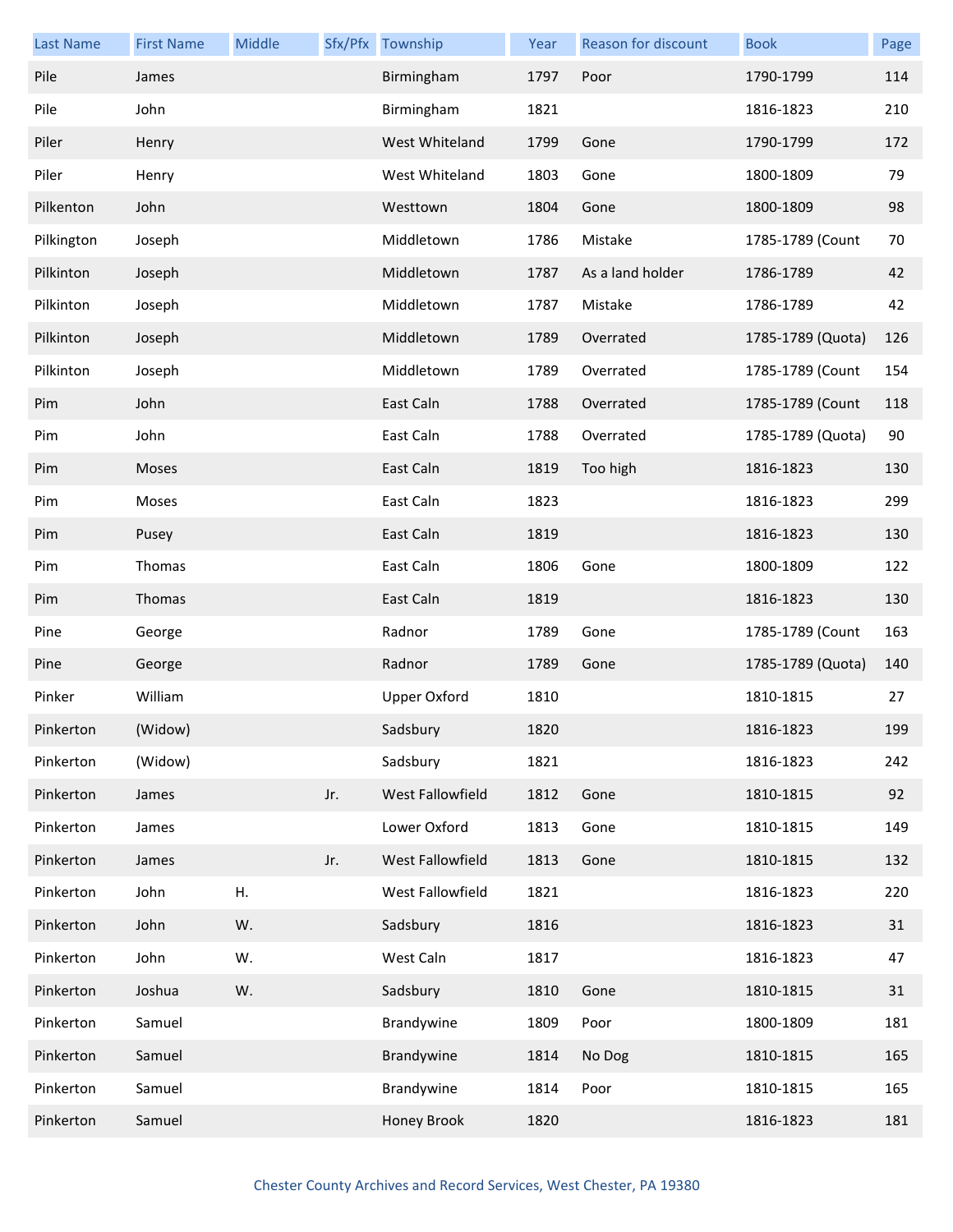| <b>Last Name</b> | <b>First Name</b> | Middle | Sfx/Pfx Township | Year | Reason for discount  | <b>Book</b>       | Page |
|------------------|-------------------|--------|------------------|------|----------------------|-------------------|------|
| Piott            | Richard           |        | West Bradford    | 1820 |                      | 1816-1823         | 170  |
| Piper            | Christ.           |        | Vincent          | 1786 | Gone                 | 1785-1789 (Count  | 81   |
| Piper            | Christ.           |        | Vincent          | 1786 | Gone                 | 1786-1789         | 25   |
| Piper            | Christ.           |        | Vincent          | 1786 | Gone                 | 1785-1789 (Count  | 53   |
| Piper            | Christ.           |        | Vincent          | 1788 | Gone                 | 1786-1789         | 53   |
| Piper            | Christian         |        | Vincent          | 1786 | Gone                 | 1785-1789 (Quota) | 53   |
| Piper            | Christopher       |        | Pikeland         | 1787 | Gone                 | 1785-1789 (Quota) | 76   |
| Piper            | Christopher       |        | Pikeland         | 1787 | Gone                 | 1785-1789 (Count  | 104  |
| Piper            | Christopher       |        | Pikeland         | 1789 | Gone                 | 1786-1789         | 76   |
| Piper            | Joseph            |        | Tredyffrin       | 1812 | Gone                 | 1810-1815         | 114  |
| Pitchell         | Thomas            |        | East Caln        | 1816 |                      | 1816-1823         | 5    |
| Pitcock          | Stephen           |        | Concord          | 1785 | Gone                 | 1785-1789 (Count  | 4    |
| Pitler           | Henry             |        | West Whiteland   | 1802 | Gone                 | 1800-1809         | 59   |
| Pitt             | John              |        | Middletown       | 1788 | Poor                 | 1785-1789 (Count  | 126  |
| Pitt             | John              |        | Middletown       | 1788 | Poor                 | 1785-1789 (Quota) | 98   |
| Pitts            | Anthony           |        | East Nantmeal    | 1791 | Gone                 | 1790-1799         | 32   |
| Place            | Abram             |        | East Caln        | 1791 | Gone                 | 1790-1799         | 22   |
| Place            | Jacob             |        | Charlestown      | 1798 | Gone                 | 1790-1799         | 136  |
| Place            | James             |        | East Marlborough | 1813 | Gone                 | 1810-1815         | 139  |
| Place            | James             |        | East Marlborough | 1813 | Gone                 | 1810-1815         | 139  |
| Place            | James             |        | Easttown         | 1822 |                      | 1816-1823         | 260  |
| Place            | Mary              |        | Charlestown      | 1822 |                      | 1816-1823         | 258  |
| Plank            | John              |        | Sadsbury         | 1805 | Unseated land        | 1800-1809         | 115  |
| Plank            | John              |        | West Caln        | 1809 | Unseated land        | 1800-1809         | 182  |
| Plank            | John              |        | Sadsbury         | 1809 | Unseated land        | 1800-1809         | 195  |
| Plank            | John              |        | Sadsbury         | 1811 | Unseated land        | 1810-1815         | 72   |
| Plank            | John              |        | West Caln        | 1812 | Unseated land        | 1810-1815         | 87   |
| Plank            | John              |        | Sadsbury         | 1812 | Unseated land        | 1810-1815         | 112  |
| Plank            | John              |        | West Caln        | 1813 | Unseated land        | 1810-1815         | 127  |
| Plank            | John              |        | Sadsbury         | 1814 | Unseated land        | 1810-1815         | 192  |
| Plank            | John              |        | West Caln        | 1814 |                      | 1810-1815         | 167  |
| Plank            | John              |        | Sadsbury         | 1815 | <b>Unseated land</b> | 1810-1815         | 232  |
| Plank            | John              |        | Sadsbury         | 1816 |                      | 1816-1823         | 31   |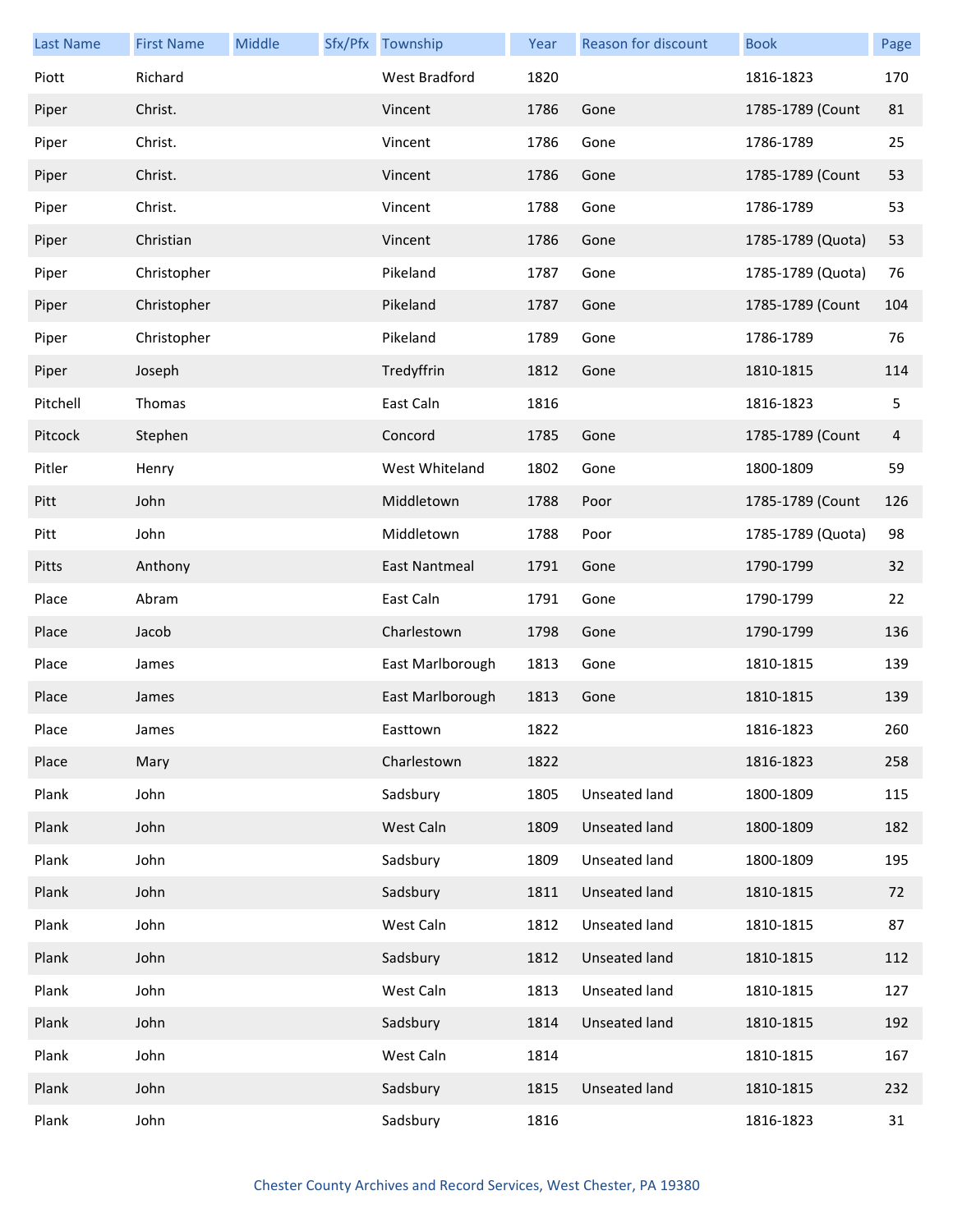| <b>Last Name</b> | <b>First Name</b> | Middle |     | Sfx/Pfx Township | Year | Reason for discount | <b>Book</b>       | Page           |
|------------------|-------------------|--------|-----|------------------|------|---------------------|-------------------|----------------|
| Plank            | John              |        |     | West Caln        | 1818 |                     | 1816-1823         | 89             |
| Plank            | John              |        |     | Sadsbury         | 1819 |                     | 1816-1823         | 156            |
| Plank            | John              |        |     | West Caln        | 1820 |                     | 1816-1823         | 173            |
| Plank            | John              |        |     | Sadsbury         | 1821 |                     | 1816-1823         | 242            |
| Plank            | John              |        | Jr. | Sadsbury         | 1823 |                     | 1816-1823         | 327            |
| Plankington      | Peter             |        |     | Pennsbury        | 1800 | Paid Delaware State | 1800-1809         | 15             |
| Platt            | Henry             |        |     | West Caln        | 1788 | Overrated           | 1785-1789 (Count  | 118            |
| Platt            | Henry             |        |     | West Caln        | 1788 | Overrated           | 1785-1789 (Quota) | 90             |
| Platt            | Henry             |        |     | West Caln        | 1789 | Paid elsewhere      | 1785-1789 (Count  | 146            |
| Platt            | Henry             |        |     | West Caln        | 1789 | Paid elsewhere      | 1785-1789 (Quota) | 118            |
| Platt            | Henry             |        |     | West Caln        | 1790 | Paid in Sadsbury    | 1790-1799         | $\overline{3}$ |
| Platt            | Henry             |        |     | Sadsbury         | 1791 | Gone                | 1790-1799         | 34             |
| Platt            | Henry             |        |     | West Caln        | 1799 | Gone                | 1790-1799         | 155            |
| Platt            | Henry             |        |     | West Caln        | 1818 |                     | 1816-1823         | 89             |
| Platt            | Henry             |        |     | West Caln        | 1820 |                     | 1816-1823         | 173            |
| Platt            | Henry             |        |     | West Caln        | 1820 |                     | 1816-1823         | 173            |
| Platt            | Henry             |        |     | West Caln        | 1821 |                     | 1816-1823         | 215            |
| Platt            | Isaac             |        |     | Honey Brook      | 1823 |                     | 1816-1823         | 308            |
| Platt            | John              |        |     | Honey Brook      | 1823 |                     | 1816-1823         | 308            |
| Platt            | Richard           |        |     | Concord          | 1788 | Gone                | 1785-1789 (Count  | 116            |
| Platt            | Richard           |        |     | Concord          | 1788 | Gone                | 1785-1789 (Quota) | 88             |
| Platt            | Richard           |        |     | West Marlborough | 1789 | Gone                | 1785-1789 (Count  | 155            |
| Platt            | Richard           |        |     | West Fallowfield | 1789 | Paid in Londonderry | 1785-1789 (Count  | 150            |
| Platt            | Richard           |        |     | West Marlborough | 1789 | Gone                | 1785-1789 (Quota) | 127            |
| Platt            | Richard           |        |     | Londonderry      | 1789 | Overrated           | 1785-1789 (Quota) | 125            |
| Platt            | Richard           |        |     | West Fallowfield | 1789 | Paid in Londonderry | 1785-1789 (Quota) | 122            |
| Platt            | Richard           |        |     | Londonderry      | 1789 | Overrated           | 1785-1789 (Count  | 153            |
| Platt            | Richard           |        |     | West Fallowfield | 1790 | Gone                | 1790-1799         | 5              |
| Platt            | Richard           |        |     | West Marlborough | 1790 | Gone                | 1790-1799         | 9              |
| Platt            | Robert            |        |     | Sadsbury         | 1796 | Paid in West Caln   | 1790-1799         | 109            |
| Platt            | Robert            |        |     | West Caln        | 1814 | Unseated land       | 1810-1815         | 167            |
| Platt            | Robert            |        |     | Sadsbury         | 1816 |                     | 1816-1823         | 31             |
| Platt            | Robert            |        |     | Sadsbury         | 1816 |                     | 1816-1823         | 31             |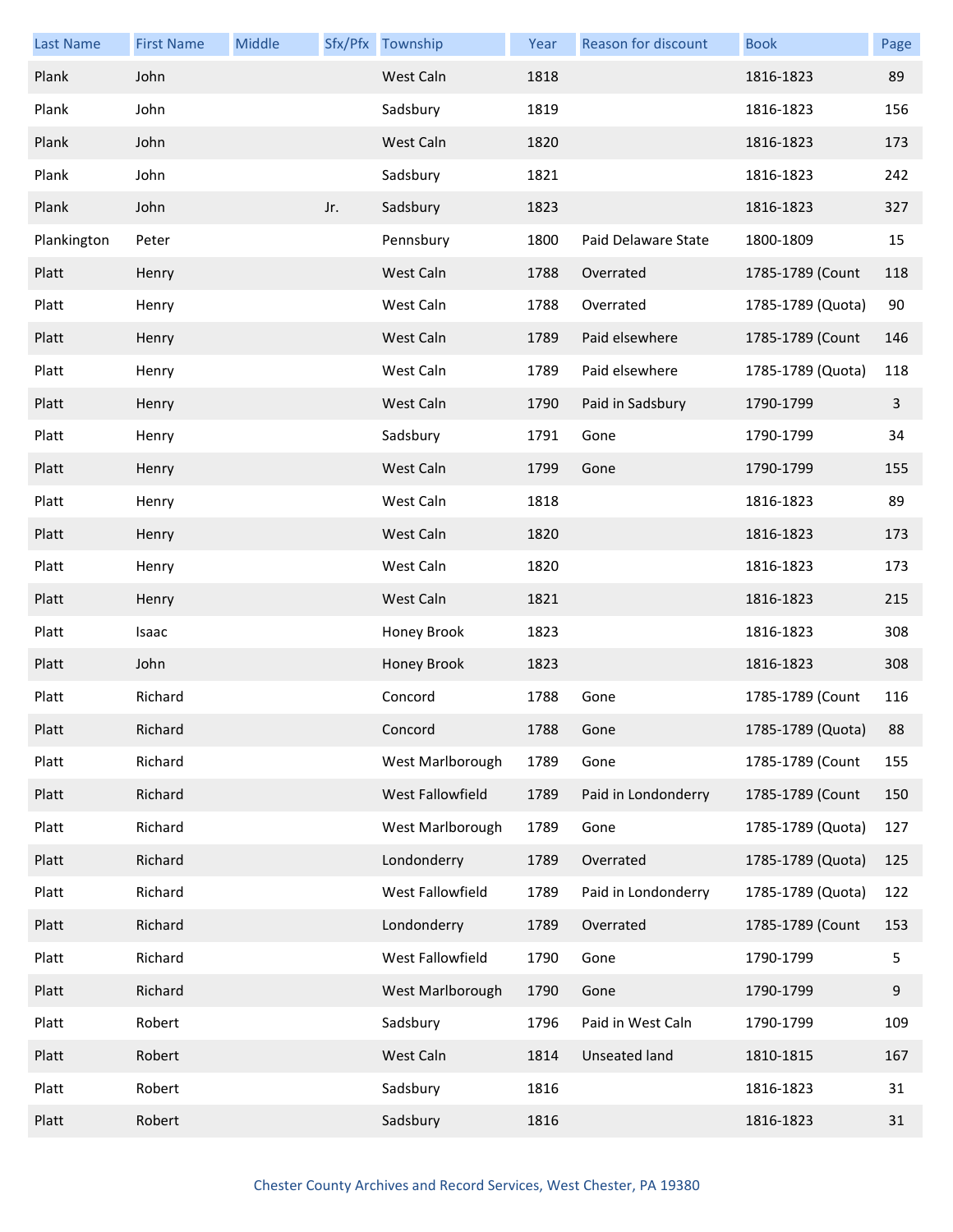| <b>Last Name</b> | <b>First Name</b> | Middle | Sfx/Pfx Township     | Year | Reason for discount                    | <b>Book</b>       | Page |
|------------------|-------------------|--------|----------------------|------|----------------------------------------|-------------------|------|
| Platt            | Robert            |        | Sadsbury             | 1817 |                                        | 1816-1823         | 72   |
| Platt            | Robert            |        | West Caln            | 1818 |                                        | 1816-1823         | 89   |
| Platt            | Robert            |        | Sadsbury             | 1819 |                                        | 1816-1823         | 157  |
| Platt            | Robert            |        | West Caln            | 1819 | <b>Unseated land</b>                   | 1816-1823         | 131  |
| Platt            | Robert            |        | Sadsbury             | 1821 |                                        | 1816-1823         | 242  |
| Plecer           | Nicholas          |        | Coventry             | 1796 | Poor                                   | 1790-1799         | 98   |
| Plumer           | Joseph            |        | Pennsbury            | 1821 |                                        | 1816-1823         | 239  |
| Plumley          | Robert            |        | East Caln            | 1821 |                                        | 1816-1823         | 214  |
| Plunket          | Ali               |        | East Nottingham      | 1811 | Gone                                   | 1810-1815         | 66   |
| Pogue            | James             |        | Londonderry          | 1786 | Moved to West Notting 1785-1789 (Count |                   | 68   |
| Pogue            | James             |        | Londonderry          | 1787 | Moved to West Notting                  | 1786-1789         | 40   |
| Pogue            | James             |        | <b>Upper Oxford</b>  | 1800 | Poor                                   | 1800-1809         | 14   |
| Pogue            | James             |        | <b>Upper Oxford</b>  | 1801 | Poor                                   | 1800-1809         | 33   |
| Pogue            | James             |        | <b>Upper Oxford</b>  | 1802 | Old & Poor                             | 1800-1809         | 53   |
| Pogue            | Robert            |        | Uwchlan              | 1799 | Gone                                   | 1790-1799         | 169  |
| Point            | John              |        | Haverford            | 1786 | Unable to pay                          | 1785-1789 (Quota) | 39   |
| Points           | David             |        | East Nantmeal        | 1786 | Gone                                   | 1785-1789 (Count  | 44   |
| Points           | David             |        | <b>East Nantmeal</b> | 1786 | Poor                                   | 1785-1789 (Count  | 72   |
| Points           | David             |        | <b>East Nantmeal</b> | 1786 | Poor                                   | 1785-1789 (Quota) | 44   |
| Points           | John              |        | Haverford            | 1787 | Poor                                   | 1785-1789 (Quota) | 67   |
| Pointsett        | Joshua            |        | Willistown           | 1812 | Gone                                   | 1810-1815         | 117  |
| Polan            | Thomas            |        | East Bradford        | 1821 |                                        | 1816-1823         | 211  |
| Poley            | Adam              |        | Pikeland             | 1805 | Poor                                   | 1800-1809         | 114  |
| Poley            | Adam              |        | Vincent              | 1821 |                                        | 1816-1823         | 246  |
| Poley            | George            |        | Charlestown          | 1799 | <b>Broke</b>                           | 1790-1799         | 156  |
| Poley            | George            |        | Vincent              | 1810 | Poor                                   | 1810-1815         | 35   |
| Poley            | Henry             |        | Pikeland             | 1815 | Gone                                   | 1810-1815         | 233  |
| Poley            | Henry             |        | Vincent              | 1823 |                                        | 1816-1823         | 331  |
| Poley            | Peter             |        | Pikeland             | 1805 | Poor                                   | 1800-1809         | 114  |
| Poley            | Peter             |        | Vincent              | 1817 | Gone                                   | 1816-1823         | 76   |
| Poley            | Peter             |        | Vincent              | 1822 |                                        | 1816-1823         | 288  |
| Poley            | Peter             |        | Vincent              | 1823 |                                        | 1816-1823         | 331  |
| Polk             | Joseph            |        | East Marlborough     | 1814 | Not found                              | 1810-1815         | 179  |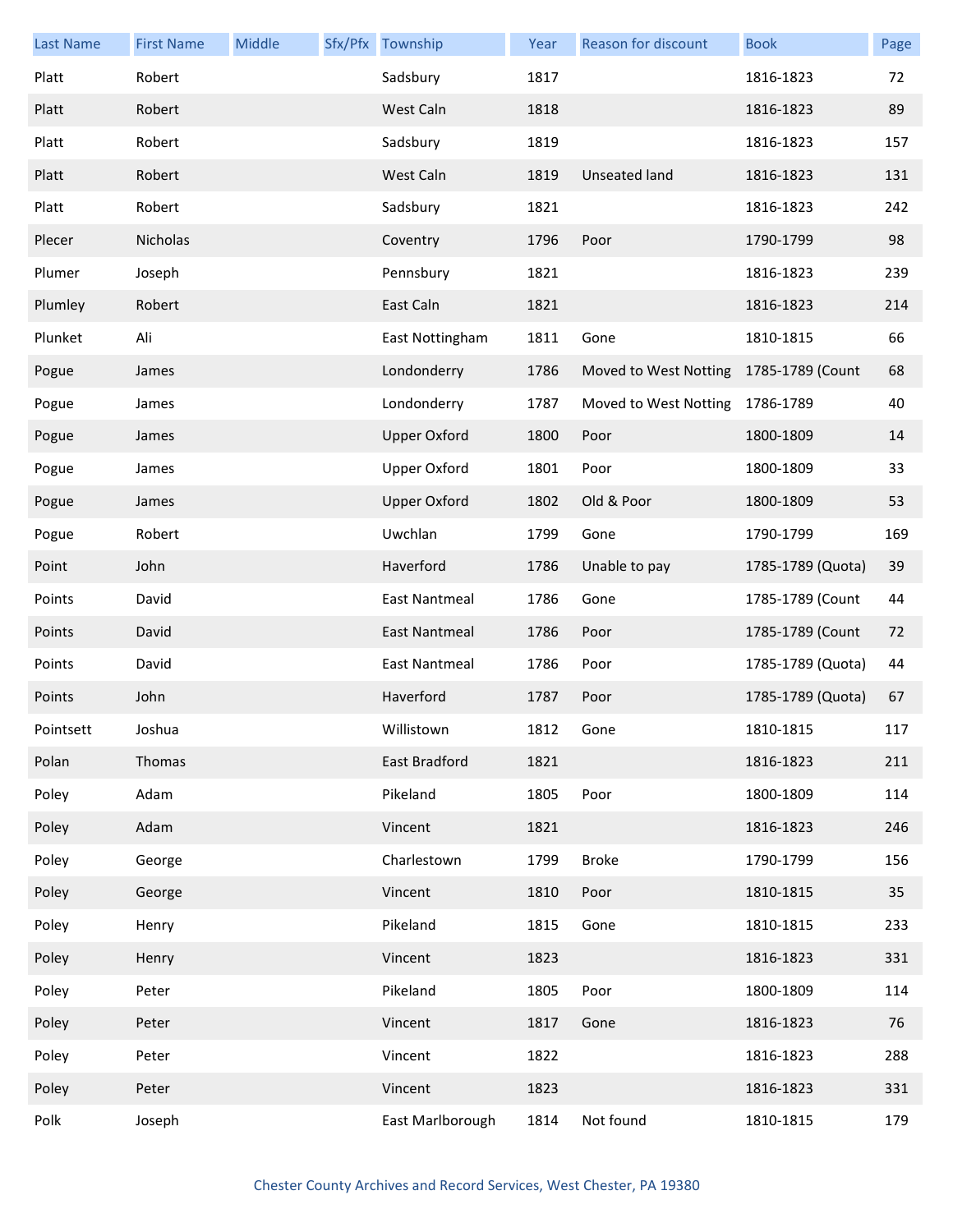| <b>Last Name</b> | <b>First Name</b> | Middle | Sfx/Pfx Township     | Year | Reason for discount | <b>Book</b>       | Page             |
|------------------|-------------------|--------|----------------------|------|---------------------|-------------------|------------------|
| Polk             | Robert            |        | East Caln            | 1813 | Gone                | 1810-1815         | 126              |
| Polk             | Robert            |        | East Marlborough     | 1814 | Paid elsewhere      | 1810-1815         | 179              |
| Pollock          | Edward            |        | West Chester         | 1805 | Gone                | 1800-1809         | 119              |
| Pollock          | Edward            |        | Lower Oxford         | 1807 | Gone                | 1800-1809         | 153              |
| Pollock          | Edward            |        | East Nottingham      | 1815 | One Dog             | 1810-1815         | 225              |
| Pollock          | Edward            |        | New London           | 1817 |                     | 1816-1823         | 62               |
| Pollock          | Hamilton          |        | East Nantmeal        | 1800 | Gone                | 1800-1809         | 13               |
| Pollock          | John              |        | West Whiteland       | 1803 | Gone                | 1800-1809         | 79               |
| Pollock          | John              |        | West Whiteland       | 1804 | Gone                | 1800-1809         | 99               |
| Pollock          | John              |        | Lower Oxford         | 1808 | Error               | 1800-1809         | 173              |
| Pollock          | John              |        | East Nottingham      | 1822 |                     | 1816-1823         | 275              |
| Pollock          | John              |        | East Nottingham      | 1823 |                     | 1816-1823         | 318              |
| Pollon           | James             |        | London Grove         | 1788 | Gone                | 1786-1789         | 68               |
| Pollox           | James             |        | London Grove         | 1786 | Gone                | 1785-1789 (Count  | 68               |
| Pollox           | James             |        | London Grove         | 1787 | Gone                | 1785-1789 (Quota) | 68               |
| Polon            | James             |        | London Grove         | 1789 | Gone                | 1786-1789         | 40               |
| Polon            | Thomas            |        | East Bradford        | 1822 |                     | 1816-1823         | 253              |
| Pomeroy          | Josiah            |        | Kennett              | 1823 |                     | 1816-1823         | 309              |
| Pomme            | John              |        | Lower Oxford         | 1817 |                     | 1816-1823         | 69               |
| Pomme            | John              |        | Lower Oxford         | 1818 |                     | 1816-1823         | 111              |
| Pool             | Christ.           |        | Vincent              | 1790 | Gone                | 1790-1799         | 17               |
| Pool             | Samuel            |        | <b>West Nantmeal</b> | 1796 | Gone                | 1790-1799         | 107              |
| Pope             | John              |        | East Nantmeal        | 1788 | Gone                | 1785-1789 (Quota) | 100              |
| Pope             | John              |        | East Nantmeal        | 1788 | Gone                | 1785-1789 (Count  | 128              |
| Pope             | William           |        | Newlin               | 1785 | Gone                | 1785-1789 (Count  | $16\,$           |
| Porter           | Charles           |        | Thornbury            | 1785 | Poor                | 1785-1789 (Count  | 24               |
| Porter           | Charles           |        | West Whiteland       | 1789 | Poor                | 1785-1789 (Quota) | 140              |
| Porter           | Israel            |        | West Caln            | 1810 | Gone                | 1810-1815         | 6                |
| Porter           | Israel            |        | West Caln            | 1810 | Gone                | 1810-1815         | 6                |
| Porter           | Israel            |        | West Caln            | 1820 |                     | 1816-1823         | 173              |
| Porter           | James             |        | East Fallowfield     | 1785 | Poor                | 1785-1789 (Count  | $\boldsymbol{9}$ |
| Porter           | James             |        | East Fallowfield     | 1785 | Poor                | 1785-1789 (Quota) | 9                |
| Porter           | James             |        | East Nottingham      | 1788 | Gone                | 1785-1789 (Quota) | 102              |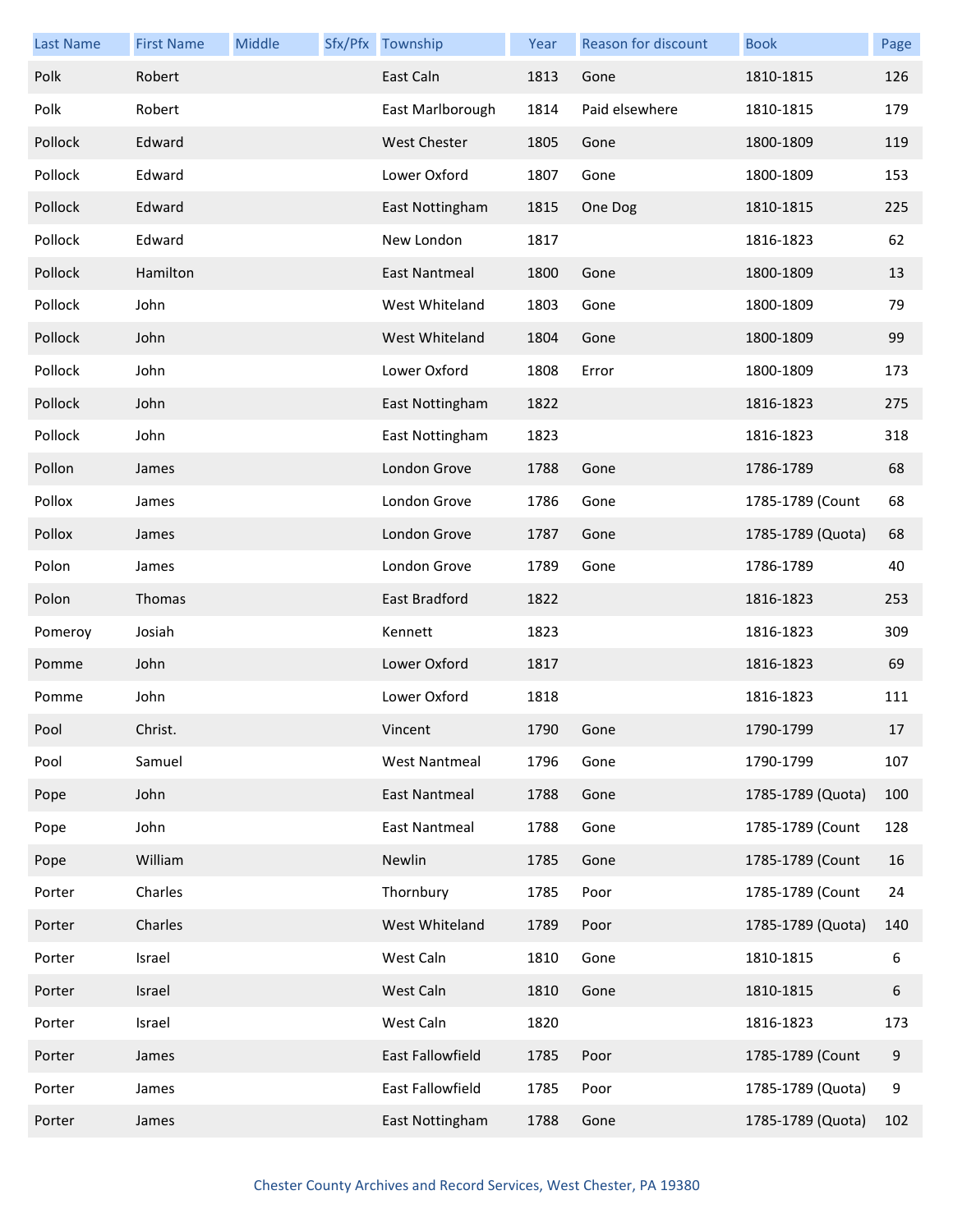| <b>Last Name</b> | <b>First Name</b> | Middle | Sfx/Pfx Township        | Year | Reason for discount  | <b>Book</b>       | Page |
|------------------|-------------------|--------|-------------------------|------|----------------------|-------------------|------|
| Porter           | James             |        | West Marlborough        | 1791 | Gone                 | 1790-1799         | 29   |
| Porter           | James             |        | West Marlborough        | 1792 | Gone                 | 1790-1799         | 48   |
| Porter           | James             |        | <b>West Nantmeal</b>    | 1801 | Under age            | 1800-1809         | 33   |
| Porter           | James             |        | Tredyffrin              | 1814 | Gone                 | 1810-1815         | 194  |
| Porter           | John              |        | Kennett                 | 1785 | Gone to back country | 1785-1789 (Quota) | 11   |
| Porter           | John              |        | East Nantmeal           | 1785 | Gone                 | 1785-1789 (Count  | 17   |
| Porter           | John              |        | Honey Brook             | 1789 | Gone                 | 1785-1789 (Quota) | 123  |
| Porter           | John              |        | Honey Brook             | 1789 | Gone                 | 1785-1789 (Count  | 151  |
| Porter           | John              |        | Honey Brook             | 1790 | Gone                 | 1790-1799         | 6    |
| Porter           | John              |        | <b>West Nantmeal</b>    | 1791 | Gone                 | 1790-1799         | 32   |
| Porter           | John              |        | West Caln               | 1798 | Gone                 | 1790-1799         | 135  |
| Porter           | John              |        | <b>West Nantmeal</b>    | 1799 | Gone                 | 1790-1799         | 165  |
| Porter           | John              |        | East Nottingham         | 1807 | Gone                 | 1800-1809         | 151  |
| Porter           | John              |        | Uwchlan                 | 1809 | Gone                 | 1800-1809         | 196  |
| Porter           | John              |        | Vincent                 | 1810 | Gone                 | 1810-1815         | 35   |
| Porter           | John              |        | <b>East Fallowfield</b> | 1816 |                      | 1816-1823         | 10   |
| Porter           | John              |        | Coventry                | 1823 |                      | 1816-1823         | 302  |
| Porter           | Joseph            |        | East Nantmeal           | 1821 |                      | 1816-1823         | 235  |
| Porter           | Joseph            |        | <b>East Nantmeal</b>    | 1822 |                      | 1816-1823         | 277  |
| Porter           | Joseph            |        | East Nantmeal           | 1823 |                      | 1816-1823         | 320  |
| Porter           | Margarett         |        | West Caln               | 1821 |                      | 1816-1823         | 215  |
| Porter           | Patrick           |        | East Bradford           | 1809 | Gone                 | 1800-1809         | 180  |
| Porter           | Robert            |        | London Grove            | 1786 | Gone                 | 1785-1789 (Quota) | 40   |
| Porter           | Robert            |        | <b>West Nantmeal</b>    | 1786 | Gone                 | 1785-1789 (Count  | 73   |
| Porter           | Robert            |        | London Grove            | 1786 | Gone                 | 1785-1789 (Count  | 40   |
| Porter           | Robert            |        | London Grove            | 1788 | Gone                 | 1786-1789         | 12   |
| Porter           | Robert            |        | Sadsbury                | 1807 | Poor                 | 1800-1809         | 155  |
| Porter           | Robert            |        | Sadsbury                | 1809 | Gone                 | 1800-1809         | 195  |
| Porter           | Samuel            |        | <b>Upper Oxford</b>     | 1822 |                      | 1816-1823         | 279  |
| Porter           | William           |        | <b>West Nantmeal</b>    | 1785 | Gone                 | 1785-1789 (Quota) | 17   |
| Porter           | William           |        | <b>West Nantmeal</b>    | 1786 | Gone                 | 1785-1789 (Count  | 73   |
| Porter           | William           |        | <b>West Nantmeal</b>    | 1787 | Gone                 | 1785-1789 (Quota) | 73   |
| Porter           | William           |        | <b>West Nantmeal</b>    | 1787 | Gone                 | 1785-1789 (Count  | 101  |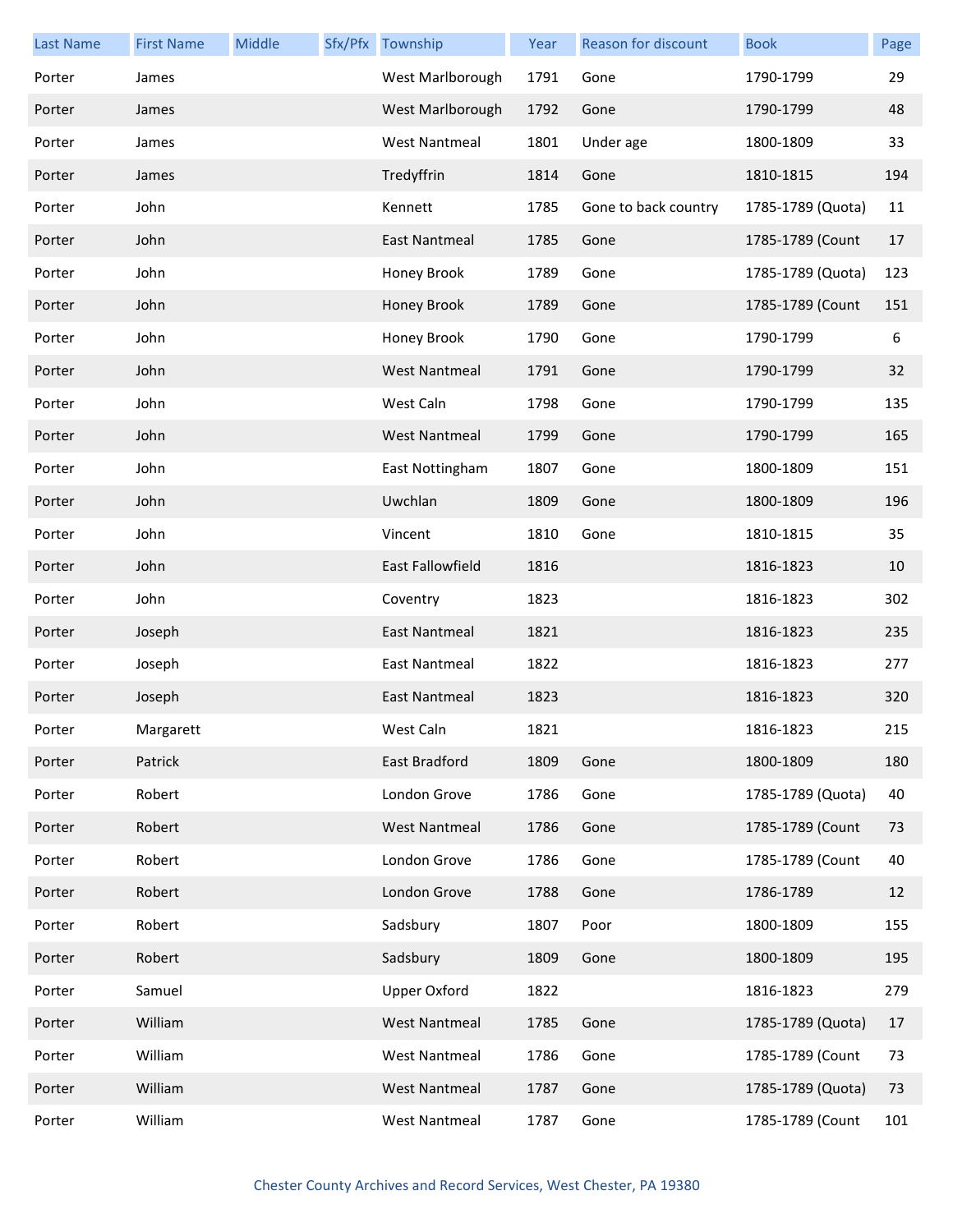| <b>Last Name</b> | <b>First Name</b> | Middle |     | Sfx/Pfx Township     | Year | Reason for discount                      | <b>Book</b>       | Page |
|------------------|-------------------|--------|-----|----------------------|------|------------------------------------------|-------------------|------|
| Posey            | Cager             |        |     | <b>West Nantmeal</b> | 1806 | Poor                                     | 1800-1809         | 132  |
| Posey            | John              |        |     | Charlestown          | 1806 | Gone                                     | 1800-1809         | 123  |
| Posey            | John              |        |     | East Nantmeal        | 1819 |                                          | 1816-1823         | 151  |
| Posey            | John              |        |     | East Nantmeal        | 1821 |                                          | 1816-1823         | 235  |
| Posey            | Micajah           |        |     | <b>West Nantmeal</b> | 1820 |                                          | 1816-1823         | 194  |
| Posey            | Peter             |        |     | Vincent              | 1817 | No Dog                                   | 1816-1823         | 76   |
| Poss             | Cezer             |        |     | Lower Darby          | 1787 | Poor                                     | 1785-1789 (Quota) | 64   |
| Pott             | Robert            |        |     | Sadsbury             | 1788 | Gone to Lancaster                        | 1785-1789 (Count  | 135  |
| Pott             | Robert            |        |     | Sadsbury             | 1788 | Paid in Lancaster                        | 1785-1789 (Quota) | 107  |
| Potter           | Samuel            |        |     | Easttown             | 1822 |                                          | 1816-1823         | 260  |
| Pottox           | James             |        |     | London Grove         | 1787 | Gone                                     | 1785-1789 (Count  | 96   |
| Potts            | Anna              |        |     | Coventry             | 1787 | Old carriage                             | 1785-1789 (Quota) | 60   |
| Potts            | Benezett          |        |     | Tredyffrin           | 1805 | Gone                                     | 1800-1809         | 115  |
| Potts            | David             |        | Jr. | <b>East Nantmeal</b> | 1815 | Minor                                    | 1810-1815         | 227  |
| Potts            | David             |        |     | Coventry             | 1816 | Overcharged                              | 1816-1823         | 8    |
| Potts            | David             |        |     | <b>West Nantmeal</b> | 1817 |                                          | 1816-1823         | 67   |
| Potts            | David             |        |     | East Nantmeal        | 1821 | Not in township                          | 1816-1823         | 235  |
| Potts            | David             |        | Jr. | <b>East Nantmeal</b> | 1822 |                                          | 1816-1823         | 277  |
| Potts            | Isaac             |        |     | Charlestown          | 1788 | Loss                                     | 1785-1789 (Count  | 119  |
| Potts            | Isaac             |        |     | Charlestown          | 1788 | Loss sustained                           | 1785-1789 (Quota) | 91   |
| Potts            | Isaiah            |        |     | Charlestown          | 1807 | Gone                                     | 1800-1809         | 143  |
| Potts            | Isaiah            |        |     | Tredyffrin           | 1819 |                                          | 1816-1823         | 158  |
| Potts            | Jesse             |        |     | Coventry             | 1785 | Gone                                     | 1785-1789 (Quota) | 4    |
| Potts            | Jesse             |        |     | Coventry             | 1786 | Insolvent                                | 1785-1789 (Count  | 32   |
| Potts            | Jesse             |        |     | Coventry             | 1786 | Chair broke & unable to 1785-1789 (Count |                   | 60   |
| Potts            | Jesse             |        |     | Coventry             | 1786 | Insolvent                                | 1785-1789 (Quota) | 32   |
| Potts            | Jesse             |        |     | Coventry             | 1787 | Broke & not found                        | 1786-1789         | 32   |
| Potts            | Jesse             |        |     | Coventry             | 1788 | Insolvent                                | 1786-1789         | 4    |
| Potts            | Lewis             |        |     | Brandywine           | 1818 |                                          | 1816-1823         | 87   |
| Potts            | Lewis             |        |     | Honey Brook          | 1818 |                                          | 1816-1823         | 97   |
| Potts            | Robert            |        |     | West Caln            | 1785 | Not found                                | 1785-1789 (Count  | 6    |
| Potts            | Samuel            |        |     | <b>West Nantmeal</b> | 1797 | Gone                                     | 1790-1799         | 126  |
| Potts            | Samuel            |        |     | <b>East Nantmeal</b> | 1818 |                                          | 1816-1823         | 109  |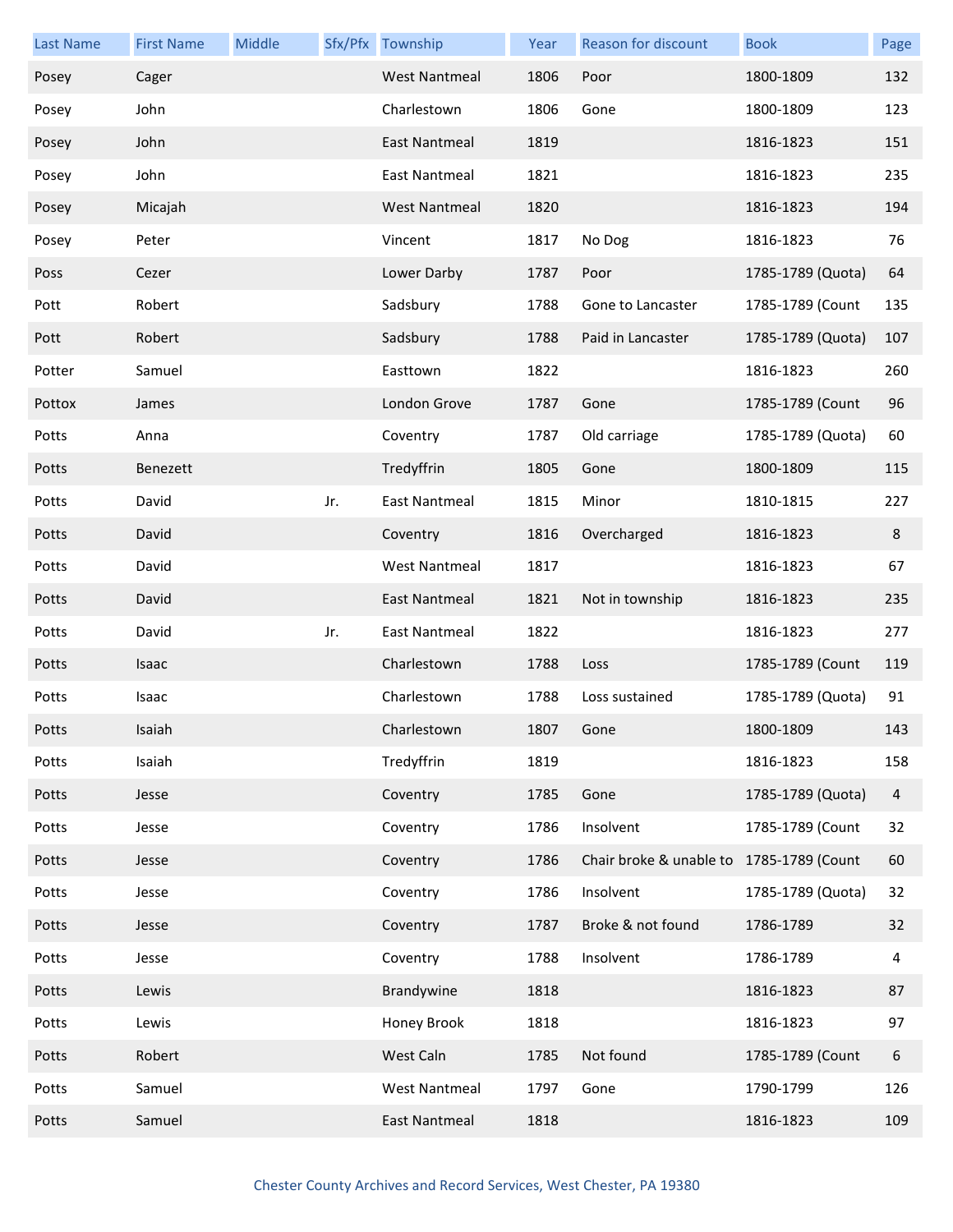| <b>Last Name</b> | <b>First Name</b> | Middle | Sfx/Pfx Township | Year | <b>Reason for discount</b> | <b>Book</b>       | Page |
|------------------|-------------------|--------|------------------|------|----------------------------|-------------------|------|
| Potts            | Stephen           |        | Uwchlan          | 1798 | Stock                      | 1790-1799         | 149  |
| Potts            | Thomas            |        | West Fallowfield | 1823 |                            | 1816-1823         | 305  |
| Pouge            | David             |        | Oxford           | 1786 | Gone                       | 1785-1789 (Count  | 75   |
| Pouge            | David             |        | Oxford           | 1787 | Gone                       | 1786-1789         | 47   |
| Pouge            | David             |        | East Nottingham  | 1790 | Gone                       | 1790-1799         | 11   |
| Pouge            | Robert            |        | East Nottingham  | 1790 | Gone                       | 1790-1799         | 11   |
| Poulson          | Isaac             |        | Kennett          | 1818 |                            | 1816-1823         | 98   |
| Poun             | William           |        | Vincent          | 1788 | Gone                       | 1785-1789 (Count  | 137  |
| Powel            | Ashmeal           |        | Pikeland         | 1810 | Gone                       | 1810-1815         | 30   |
| Powel            | Isaac             |        | Pikeland         | 1810 | Gone                       | 1810-1815         | 30   |
| Powel            | John              |        | Chester          | 1788 | Gone                       | 1786-1789         | 59   |
| Powell           | Abel              |        | East Fallowfield | 1812 | No Dog                     | 1810-1815         | 91   |
| Powell           | Benjamin          |        | West Bradford    | 1793 | Overrated                  | 1790-1799         | 59   |
| Powell           | Daniel            |        | Goshen           | 1800 | Under age                  | 1800-1809         | 6    |
| Powell           | Daniel            |        | Goshen           | 1801 | Gone                       | 1800-1809         | 26   |
| Powell           | Daniel            |        | Brandywine       | 1819 |                            | 1816-1823         | 129  |
| Powell           | David             |        | Tredyffrin       | 1809 |                            | 1800-1809         | 196  |
| Powell           | Edward            |        | Kennett          | 1802 | Gone                       | 1800-1809         | 47   |
| Powell           | George            |        | East Caln        | 1812 |                            | 1810-1815         | 86   |
| Powell           | Henry             |        | Westtown         | 1819 |                            | 1816-1823         | 163  |
| Powell           | Isaac             |        | Pikeland         | 1810 | Gone                       | 1810-1815         | 30   |
| Powell           | Isaac             |        | Uwchlan          | 1813 | Gone                       | 1810-1815         | 155  |
| Powell           | Isaac             |        | Uwchlan          | 1817 |                            | 1816-1823         | 74   |
| Powell           | James             |        | Westtown         | 1813 | Gone                       | 1810-1815         | 158  |
| Powell           | Jesse             |        | West Fallowfield | 1823 |                            | 1816-1823         | 305  |
| Powell           | John              |        | Chester          | 1786 | Gone                       | 1785-1789 (Quota) | 31   |
| Powell           | John              |        | Chester          | 1786 | Gone                       | 1785-1789 (Count  | 59   |
| Powell           | John              |        | Marple           | 1786 | Gone                       | 1785-1789 (Count  | 69   |
| Powell           | John              |        | Marple           | 1787 | Gone                       | 1786-1789         | 41   |
| Powell           | John              |        | Chester          | 1788 | Gone                       | 1785-1789 (Count  | 115  |
| Powell           | John              |        | Chester          | 1788 | Gone                       | 1785-1789 (Quota) | 87   |
| Powell           | John              |        | Goshen           | 1789 | Poor                       | 1785-1789 (Quota) | 122  |
| Powell           | John              |        | Goshen           | 1789 | Poor                       | 1785-1789 (Count  | 150  |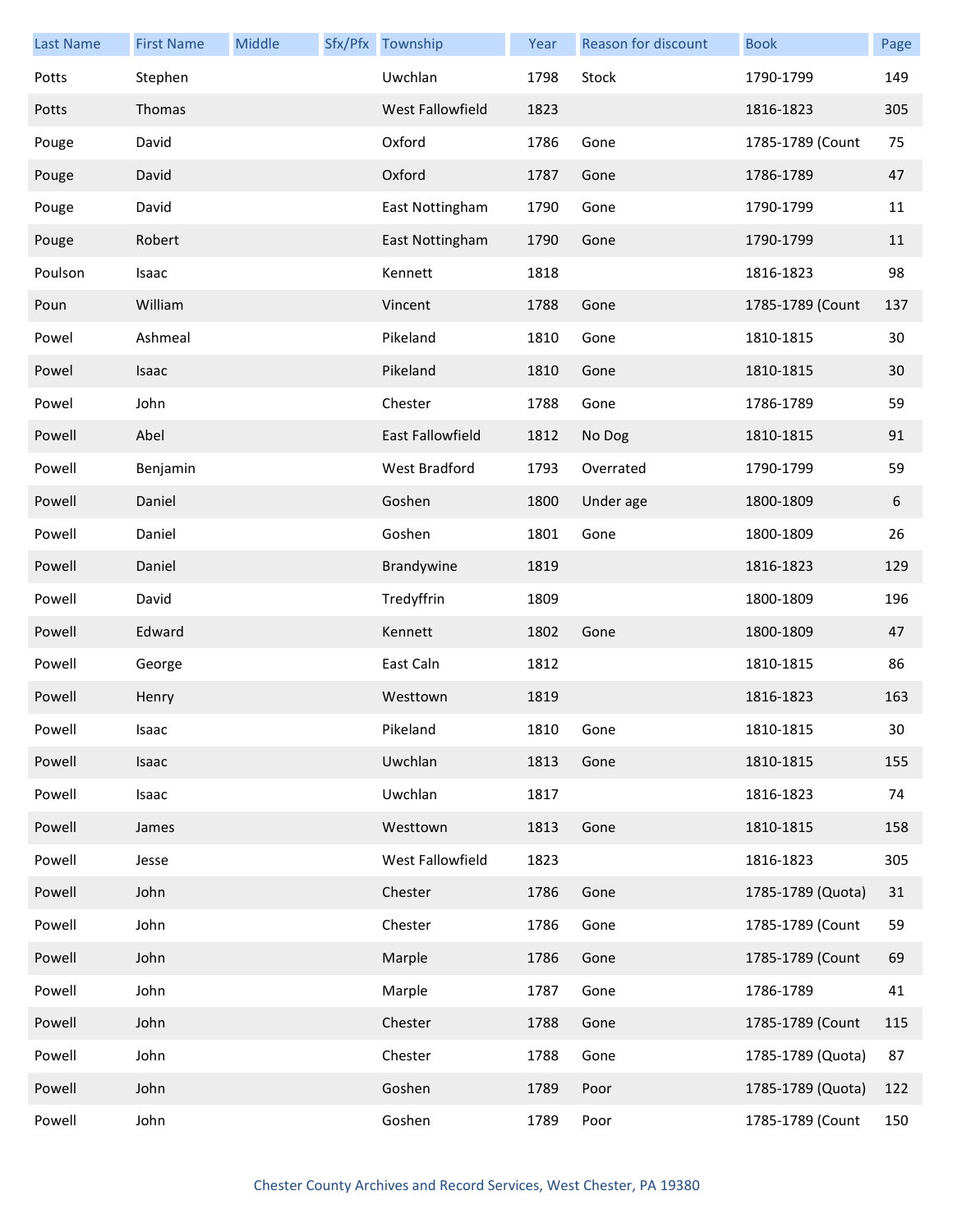| <b>Last Name</b> | <b>First Name</b> | Middle |     | Sfx/Pfx Township     | Year | Reason for discount  | <b>Book</b>       | Page           |
|------------------|-------------------|--------|-----|----------------------|------|----------------------|-------------------|----------------|
| Powell           | John              |        |     | London Grove         | 1815 | Gone                 | 1810-1815         | 217            |
| Powell           | John              |        |     | London Grove         | 1817 |                      | 1816-1823         | 56             |
| Powell           | John              |        |     | Londonderry          | 1819 |                      | 1816-1823         | 143            |
| Powell           | Joseph            |        |     | Charlestown          | 1816 |                      | 1816-1823         | 7              |
| Powell           | Joshua            |        |     | <b>West Bradford</b> | 1800 | Gone                 | 1800-1809         | $\overline{2}$ |
| Powell           | Lloyd             |        |     | West Whiteland       | 1792 | Gone                 | 1790-1799         | 57             |
| Powell           | Lloyd             |        |     | East Bradford        | 1793 | Gone                 | 1790-1799         | 58             |
| Powell           | Thomas            |        |     | Chester              | 1785 | Poor                 | 1785-1789 (Count  | 3              |
| Powell           | Thomas            |        |     | Brandywine           | 1813 | Dead                 | 1810-1815         | 125            |
| Powell           | Thomas            |        |     | Brandywine           | 1819 | Error                | 1816-1823         | 129            |
| Powell           | William           |        |     | East Caln            | 1796 | Poor                 | 1790-1799         | 96             |
| Powell           | William           |        |     | Brandywine           | 1808 | Gone                 | 1800-1809         | 161            |
| Powell           | William           |        | Jr. | Uwchlan              | 1815 |                      | 1810-1815         | 236            |
| Power            | James             |        |     | London Grove         | 1801 | Head tax             | 1800-1809         | 27             |
| Power            | Jane              |        |     | East Nottingham      | 1812 | Poor                 | 1810-1815         | 104            |
| Power            | Jane              |        |     | East Nottingham      | 1813 | Poor                 | 1810-1815         | 144            |
| Power            | Jane              |        |     | East Nottingham      | 1814 | <b>Unseated land</b> | 1810-1815         | 184            |
| Power            | John              |        |     | Chester              | 1785 | Ran away             | 1785-1789 (Count  | $\mathbf{3}$   |
| Power            | John              |        |     | East Nottingham      | 1791 | Poor                 | 1790-1799         | 31             |
| Power            | John              |        |     | East Nottingham      | 1813 | Poor                 | 1810-1815         | 144            |
| Power            | John              |        |     | East Nottingham      |      | 1814 Unseated land   | 1810-1815         | 184            |
| Power            | Thomas            |        |     | Sadsbury             | 1802 | Gone                 | 1800-1809         | 55             |
| Pownell          | Isaac             |        |     | Tredyffrin           | 1785 | Gone                 | 1785-1789 (Quota) | 25             |
| Poys             | Cezer             |        |     | Lower Darby          | 1787 | Poor                 | 1785-1789 (Count  | 92             |
| Prall            | Cornelius         |        |     | East Nottingham      | 1820 |                      | 1816-1823         | 191            |
| Pratt            | Joseph            |        |     | Goshen               | 1816 |                      | 1816-1823         | 12             |
| Prawl            | Cornelius         |        |     | East Nottingham      | 1821 |                      | 1816-1823         | 233            |
| Prentice         | John              |        |     | New London           | 1786 | Gone                 | 1785-1789 (Count  | 46             |
| Prentice         | John              |        |     | New London           | 1786 | Gone                 | 1785-1789 (Quota) | 46             |
| Prentice         | John              |        |     | New London           | 1787 | Gone                 | 1786-1789         | 18             |
| Preston          | George            |        |     | Sadsbury             | 1798 | Gone                 | 1790-1799         | 148            |
| Preston          | George            |        |     | West Marlborough     | 1801 | Gone                 | 1800-1809         | 29             |
| Preston          | Isaac             |        |     | East Marlborough     | 1798 | Gone                 | 1790-1799         | 141            |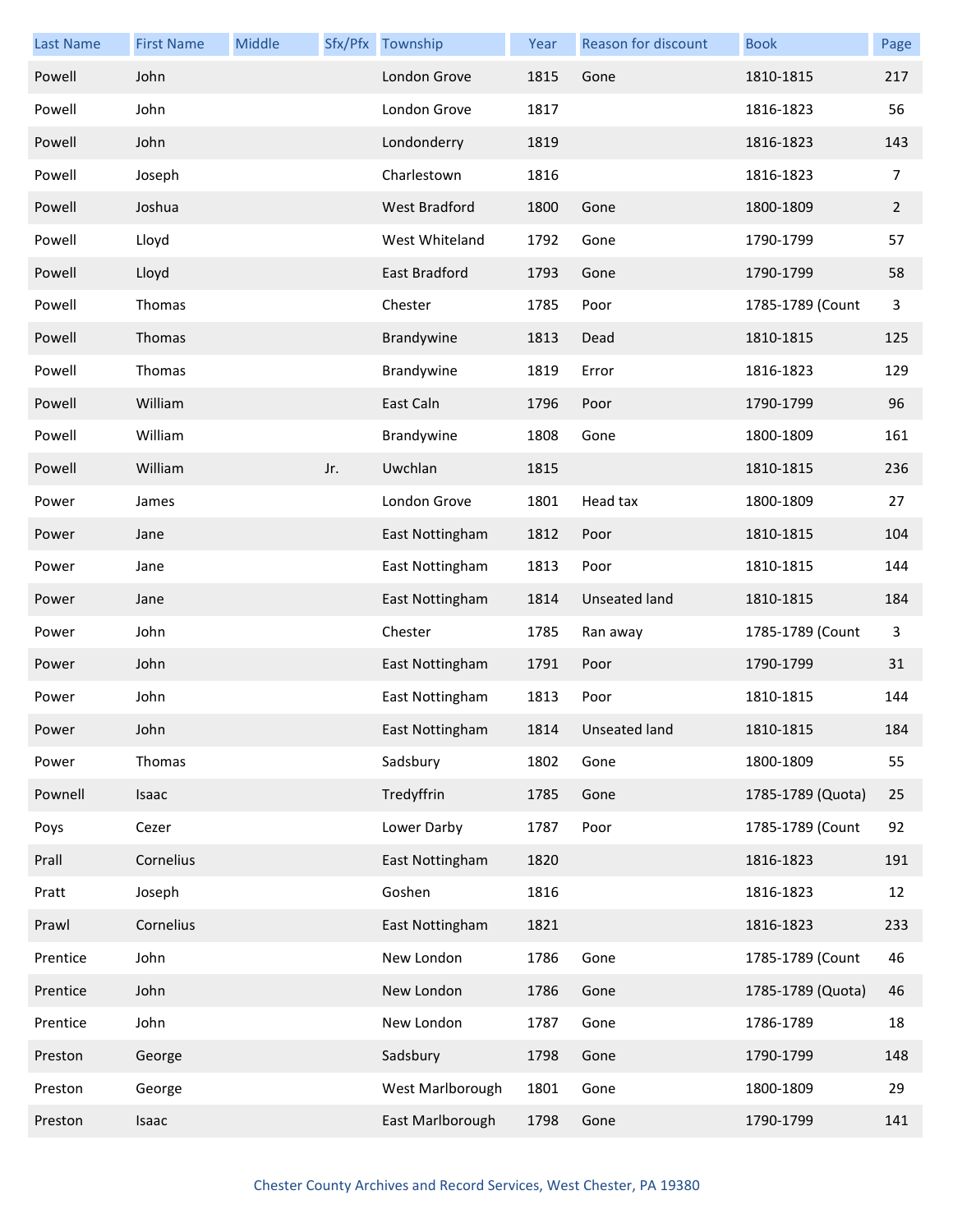| <b>Last Name</b> | <b>First Name</b> | Middle |      | Sfx/Pfx Township     | Year | Reason for discount  | <b>Book</b>       | Page |
|------------------|-------------------|--------|------|----------------------|------|----------------------|-------------------|------|
| Preston          | Joseph            |        |      | London Grove         | 1786 | Carriage broke       | 1785-1789 (Count  | 68   |
| Preston          | Joseph            |        |      | London Grove         | 1789 | Carriage broke & old | 1786-1789         | 40   |
| Preston          | Joseph            |        |      | East Marlborough     | 1805 | Horse                | 1800-1809         | 108  |
| Preston          | Thomas            |        |      | East Marlborough     | 1785 | Poor                 | 1785-1789 (Count  | 14   |
| Preston          | William           |        |      | Easttown             | 1802 | Gone                 | 1800-1809         | 44   |
| Price            | Benjamin          |        |      | Westtown             | 1814 | No Dog               | 1810-1815         | 198  |
| Price            | Edward            |        |      | Tredyffrin           | 1791 | Under age            | 1790-1799         | 35   |
| Price            | Elisha            |        |      | Chester              | 1786 | Chair useless        | 1785-1789 (Count  | 59   |
| Price            | Elisha            |        |      | Chester              | 1788 | Chair useless        | 1786-1789         | 59   |
| Price            | Elisha            |        |      | Oxford               | 1792 | Charged to land      | 1790-1799         | 52   |
| Price            | Elisha            |        | Esq. | Oxford               | 1793 | Charged to land      | 1790-1799         | 71   |
| Price            | George            |        |      | <b>East Nantmeal</b> | 1815 | <b>Unseated land</b> | 1810-1815         | 227  |
| Price            | Jacob             |        |      | Goshen               | 1808 | Gone                 | 1800-1809         | 165  |
| Price            | Jacob             |        |      | East Whiteland       | 1819 |                      | 1816-1823         | 164  |
| Price            | Joseph            |        |      | Brandywine           | 1816 |                      | 1816-1823         | 4    |
| Price            | Nathan            |        |      | West Fallowfield     | 1819 |                      | 1816-1823         | 136  |
| Price            | Patrick           |        |      | Willistown           | 1819 |                      | 1816-1823         | 162  |
| Price            | Samuel            |        |      | Lower Chichester     | 1786 | Overrated            | 1785-1789 (Quota) | 33   |
| Price            | Samuel            |        |      | New Garden           | 1821 |                      | 1816-1823         | 232  |
| Price            | Sarah             |        |      | Ridley               | 1785 | Poor                 | 1785-1789 (Count  | 22   |
| Price            | Solomon           |        |      | West Whiteland       | 1817 |                      | 1816-1823         | 80   |
| Price            | Thomas            |        |      | Ridley               | 1786 | Poor                 | 1786-1789         | 22   |
| Price            | Thomas            |        |      | Ridley               | 1786 | Poor                 | 1785-1789 (Count  | 50   |
| Price            | Thomas            |        |      | Ridley               | 1786 | Poor                 | 1785-1789 (Quota) | 50   |
| Price            | William           |        |      | London Britain       | 1821 |                      | 1816-1823         | 227  |
| Pricer           | George            |        |      | Vincent              | 1822 |                      | 1816-1823         | 288  |
| Prichard         | Matthew           |        |      | East Marlborough     | 1813 | Gone                 | 1810-1815         | 139  |
| Prichard         | Matthew           |        |      | <b>West Bradford</b> | 1815 |                      | 1810-1815         | 205  |
| Priest           | Isaac             |        |      | Uwchlan              | 1803 | Married              | 1800-1809         | 77   |
| Priest           | Levi              |        |      | Tredyffrin           | 1802 | Gone                 | 1800-1809         | 56   |
| Priestly         | William           |        |      | East Nottingham      | 1803 | Gone                 | 1800-1809         | 71   |
| Prise            | George            |        |      | Tredyffrin           | 1819 |                      | 1816-1823         | 158  |
| Prison           | John              |        |      | Haverford            | 1785 | Not found            | 1785-1789 (Quota) | 11   |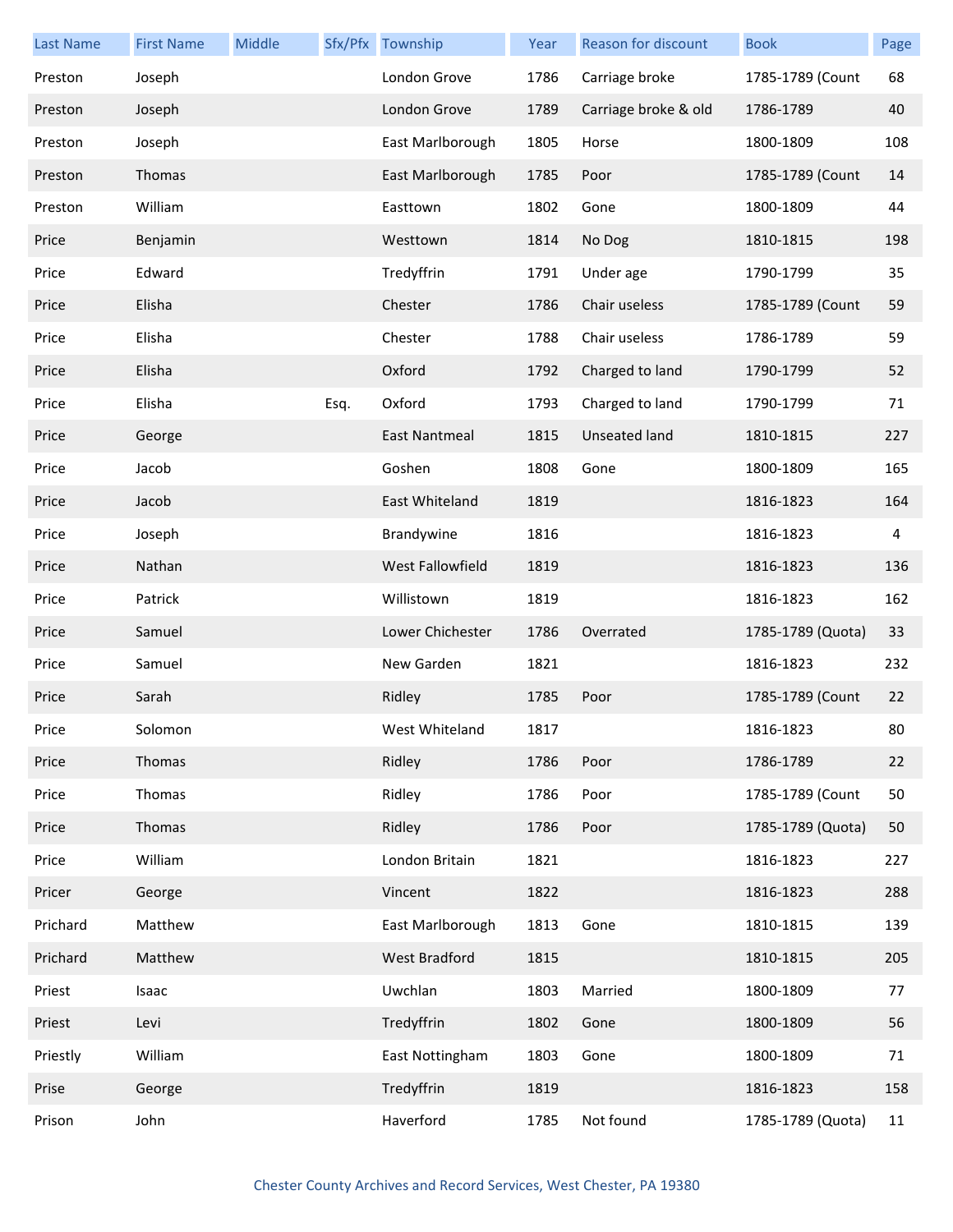| <b>Last Name</b> | <b>First Name</b> | Middle | Sfx/Pfx Township        | Year | <b>Reason for discount</b> | <b>Book</b>       | Page         |
|------------------|-------------------|--------|-------------------------|------|----------------------------|-------------------|--------------|
| Pritchard        | Gilbert           |        | New Garden              | 1818 |                            | 1816-1823         | 106          |
| Prizer           | Abraham           |        | Vincent                 | 1821 |                            | 1816-1823         | 246          |
| Prizer           | George            |        | Vincent                 | 1821 |                            | 1816-1823         | 246          |
| Prock            | James             |        | <b>East Fallowfield</b> | 1820 |                            | 1816-1823         | 177          |
| Procter          | James             |        | East Nottingham         | 1788 | Gone                       | 1785-1789 (Count  | 130          |
| Proctor          |                   |        | Tinicum                 | 1786 | Charged to land            | 1785-1789 (Quota) | 52           |
| Proctor          | Thomas            |        | Tinicum                 | 1786 | Charged to estate          | 1785-1789 (Count  | 52           |
| Proctor          | Thomas            |        | Tinicum                 | 1786 | Charged to Hog Island      | 1785-1789 (Quota) | 52           |
| Proctor & Co     |                   |        | Tinicum                 | 1786 | Charged to land            | 1785-1789 (Count  | 80           |
| Proctor & Co     |                   |        | Tinicum                 | 1787 | Charged to land            | 1785-1789 (Quota) | 80           |
| Proctor & Co     |                   |        | Tinicum                 | 1787 | Charged to land            | 1786-1789         | 52           |
| Proctor & Co     |                   |        | Tinicum                 | 1787 | Charged to land            | 1785-1789 (Count  | 108          |
| Proctor & Co     |                   |        | Tinicum                 | 1788 | Charged to land            | 1785-1789 (Quota) | 108          |
| Proctor & Co     |                   |        | Tinicum                 | 1788 | Charged to land            | 1786-1789         | 80           |
| Proctor & Co     |                   |        | Tinicum                 | 1788 | Charged to land            | 1785-1789 (Count  | 136          |
| Proctor & Co     |                   |        | Tinicum                 | 1789 | Charged to land            | 1785-1789 (Quota) | 137          |
| Proctor & Co     |                   |        | Tinicum                 | 1789 | Charged to land            | 1785-1789 (Count  | 165          |
| Prooner          | Abram             |        | East Nottingham         | 1816 |                            | 1816-1823         | 23           |
| Proudfit         | Robert            |        | <b>West Nantmeal</b>    | 1805 | Gone                       | 1800-1809         | 113          |
| Proudfoot        | George            |        | West Caln               | 1817 |                            | 1816-1823         | 47           |
| Proudfoot        | John              |        | East Caln               | 1785 | Poor                       | 1785-1789 (Count  | 6            |
| Proudfoot        | John              |        | <b>West Nantmeal</b>    | 1796 | Gone                       | 1790-1799         | 107          |
| Proudfoot        | John              |        | <b>West Nantmeal</b>    | 1797 | Gone                       | 1790-1799         | 126          |
| Proudfoot        | Robert            |        | <b>West Nantmeal</b>    | 1800 | Gone                       | 1800-1809         | 13           |
| Provance         | Andrew            |        | New Garden              | 1811 | Gone                       | 1810-1815         | 63           |
| Pruner           | Uley              |        | Honey Brook             | 1811 | No Dog                     | 1810-1815         | 54           |
| Prush            | John              |        | Sadsbury                | 1823 |                            | 1816-1823         | 327          |
| Prust            | John              |        | Tredyffrin              | 1817 |                            | 1816-1823         | 74           |
| Prust            | John              |        | <b>West Nantmeal</b>    | 1822 |                            | 1816-1823         | 278          |
| Prutia           | Jacob             |        | West Caln               | 1799 | Gone                       | 1790-1799         | 155          |
| Prutia           | Jacob             |        | West Caln               | 1800 | Gone                       | 1800-1809         | $\mathbf{3}$ |
| Pryor            | Frederick         |        | Coventry                | 1793 | Gone                       | 1790-1799         | 61           |
| Pugh             | Azariah           |        | East Nottingham         | 1814 | Gone                       | 1810-1815         | 184          |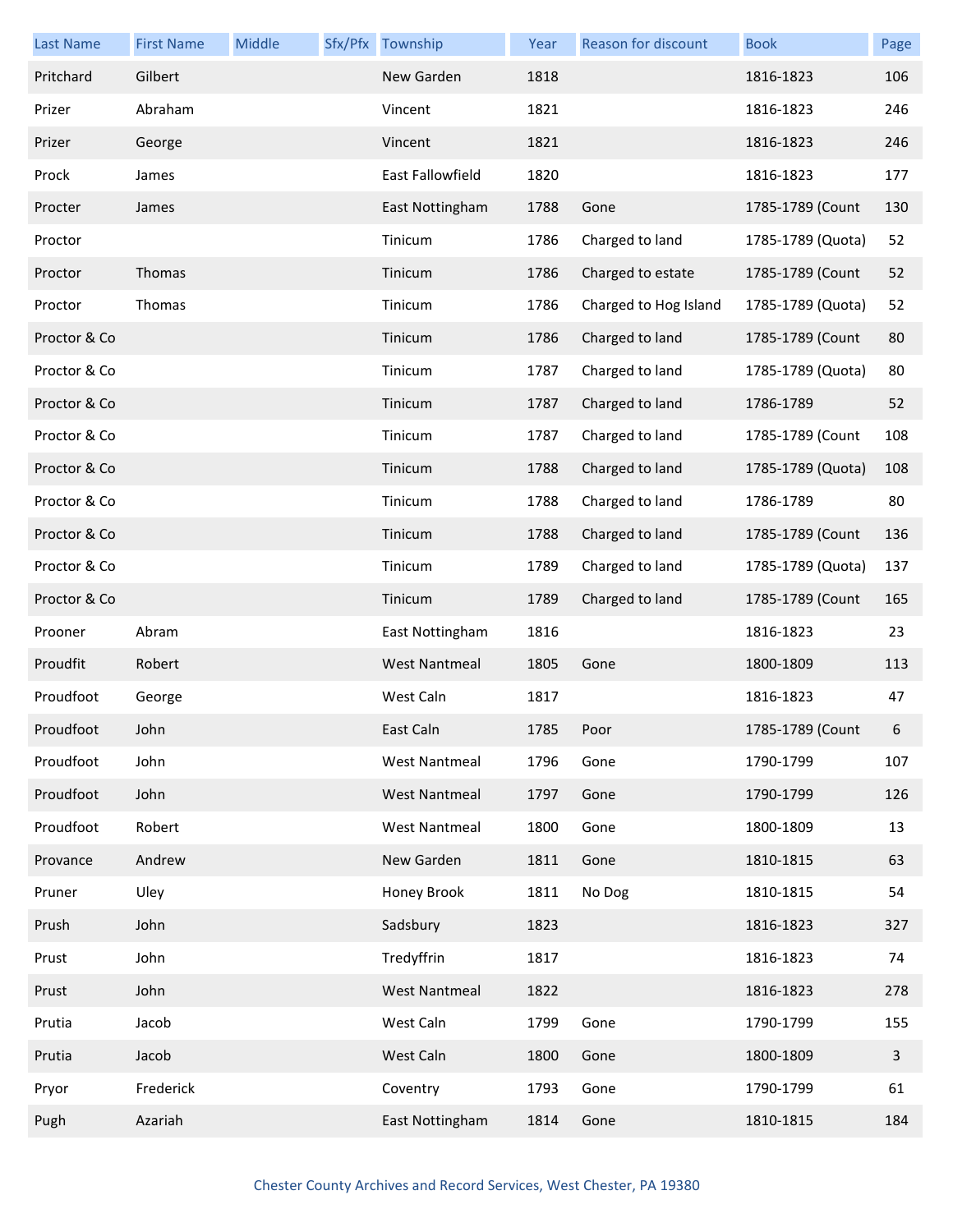| <b>Last Name</b> | <b>First Name</b> | Middle |      | Sfx/Pfx Township    | Year | Reason for discount | <b>Book</b>       | Page |
|------------------|-------------------|--------|------|---------------------|------|---------------------|-------------------|------|
| Pugh             | Caleb             |        |      | East Nottingham     | 1811 | Gone                | 1810-1815         | 66   |
| Pugh             | Enoch             |        |      | East Nottingham     | 1802 | Gone                | 1800-1809         | 51   |
| Pugh             | Enoch             |        |      | East Nottingham     | 1811 | Gone                | 1810-1815         | 66   |
| Pugh             | George            |        |      | Charlestown         | 1822 |                     | 1816-1823         | 258  |
| Pugh             | James             |        |      | East Nottingham     | 1792 | Gone                | 1790-1799         | 50   |
| Pugh             | Jesse             |        |      | East Nottingham     | 1792 | Not found           | 1790-1799         | 50   |
| Pugh             | Jesse             |        |      | East Nottingham     | 1793 | Paid elsewhere      | 1790-1799         | 69   |
| Pugh             | Jesse             |        |      | East Nottingham     | 1820 |                     | 1816-1823         | 191  |
| Pugh             | John              |        |      | Coventry            | 1801 | Lost his leg        | 1800-1809         | 23   |
| Pugh             | John              |        |      | East Nottingham     | 1803 | Gone                | 1800-1809         | 71   |
| Pugh             | Joshua            |        |      | Londonderry         | 1802 | Not found           | 1800-1809         | 48   |
| Pugh             | Joshua            |        |      | Westtown            | 1812 | Gone                | 1810-1815         | 118  |
| Pugh             | Mary              |        |      | Tredyffrin          | 1785 | Poor                | 1785-1789 (Quota) | 25   |
| Pugh             | Samuel            |        |      | East Caln           | 1797 | Gone                | 1790-1799         | 116  |
| Pugh             | Samuel            |        |      | New Garden          | 1800 | Gone                | 1800-1809         | 11   |
| Pugh             | William           |        |      | East Nottingham     | 1802 | Gone                | 1800-1809         | 51   |
| Puley            | Henry             |        |      | Tredyffrin          | 1817 |                     | 1816-1823         | 74   |
| Puncheon         | Robert            |        | Rev. | East Whiteland      | 1814 | Gone                | 1810-1815         | 199  |
| Purdy            | Minter            |        |      | Pennsbury           | 1789 | Gone                | 1785-1789 (Quota) | 133  |
| Purdy            | Minter            |        |      | Pennsbury           | 1789 | Gone                | 1785-1789 (Count  | 161  |
| Purl             | Jacob             |        |      | West Caln           | 1818 |                     | 1816-1823         | 89   |
| Purl             | Jacob             |        |      | West Caln           | 1818 |                     | 1816-1823         | 89   |
| Purl             | Jacob             |        | Jr.  | Honey Brook         | 1821 |                     | 1816-1823         | 223  |
| Purl             | John              |        |      | West Caln           | 1818 |                     | 1816-1823         | 89   |
| Purnell          | John              |        |      | Tinicum             | 1787 | Not found           | 1785-1789 (Quota) | 80   |
| Purner           | William           |        |      | West Nottingham     | 1818 |                     | 1816-1823         | 108  |
| Purner           | William           |        |      | West Nottingham     | 1821 |                     | 1816-1823         | 234  |
| Pusey            | Alice             |        |      | <b>Upper Oxford</b> | 1811 | No Dog              | 1810-1815         | 69   |
| Pusey            | Alice             |        |      | <b>Upper Oxford</b> | 1811 | Under age           | 1810-1815         | 69   |
| Pusey            | Benjamin          |        |      | Kennett             | 1823 |                     | 1816-1823         | 309  |
| Pusey            | Caleb             |        |      | East Marlborough    | 1816 | Mistake             | 1816-1823         | 18   |
| Pusey            | David             |        |      | East Marlborough    | 1823 |                     | 1816-1823         | 313  |
| Pusey            | <b>Ellis</b>      |        |      | Londonderry         | 1808 | Error               | 1800-1809         | 167  |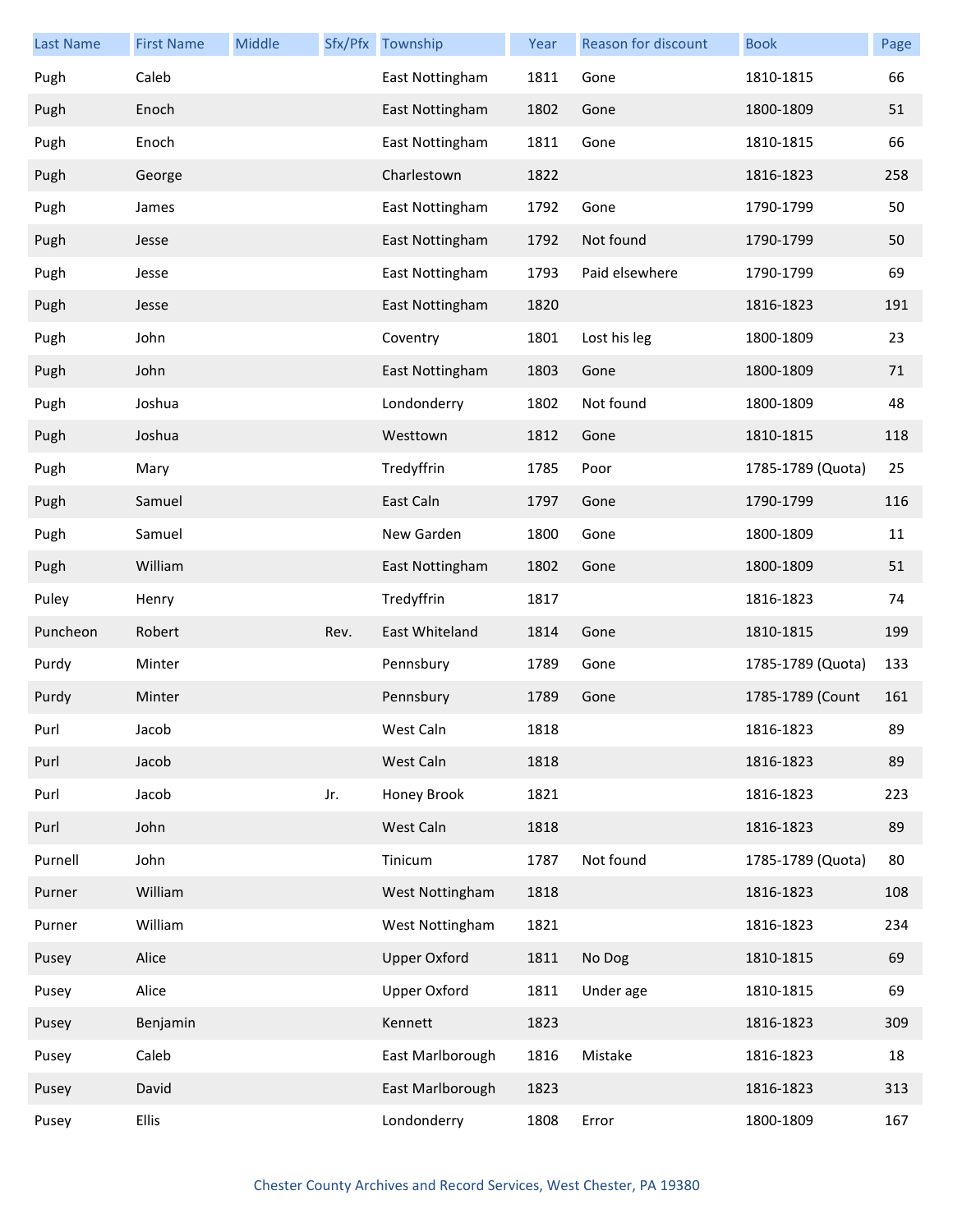| <b>Last Name</b> | <b>First Name</b> | Middle | Sfx/Pfx Township | Year | Reason for discount  | <b>Book</b>       | Page           |
|------------------|-------------------|--------|------------------|------|----------------------|-------------------|----------------|
| Pusey            | Enoch             |        | East Marlborough | 1789 | Error                | 1785-1789 (Quota) | 127            |
| Pusey            | Enoch             |        | East Marlborough | 1789 | Error                | 1785-1789 (Count  | 155            |
| Pusey            | James             |        | London Grove     | 1789 | Under age            | 1785-1789 (Count  | 152            |
| Pusey            | James             |        | London Grove     | 1789 | Under age            | 1785-1789 (Quota) | 124            |
| Pusey            | Jesse             |        | East Marlborough | 1799 | Barn burnt           | 1790-1799         | 161            |
| Pusey            | Jesse             |        | West Chester     | 1823 |                      | 1816-1823         | 336            |
| Pusey            | John              |        | London Grove     | 1808 | Gone                 | 1800-1809         | 167            |
| Pusey            | Joshua            |        | London Grove     | 1786 | Carriage broke       | 1785-1789 (Count  | 68             |
| Pusey            | Joshua            |        | London Grove     | 1789 | Carriage broke & old | 1786-1789         | 40             |
| Pusey            | Joshua            |        | London Britain   | 1793 | Married              | 1790-1799         | 66             |
| Pusey            | Joshua            |        | New Garden       | 1811 | No Dog               | 1810-1815         | 63             |
| Pusey            | Mary              |        | East Caln        | 1822 | Unseated land        | 1816-1823         | 256            |
| Pusey            | Nathan            |        | East Caln        | 1799 | Pays land            | 1790-1799         | 155            |
| Pusey            | Nathan            |        | London Grove     | 1810 | No Dog               | 1810-1815         | 15             |
| Pusey            | Solomon           |        | London Grove     | 1823 |                      | 1816-1823         | 310            |
| Pusey            | William           |        | West Marlborough | 1796 | Pays land tax        | 1790-1799         | 103            |
| Pyle             | Aber              |        | Newlin           | 1816 | Gone                 | 1816-1823         | 20             |
| Pyle             | Daniel            |        | Bethel           | 1786 | Gone to New Castle   | 1785-1789 (Count  | 57             |
| Pyle             | Daniel            |        | Bethel           | 1787 | Gone to New Castle   | 1786-1789         | 29             |
| Pyle             | Ebenezer          |        | West Caln        | 1819 |                      | 1816-1823         | 131            |
| Pyle             | Eli               |        | East Bradford    | 1819 |                      | 1816-1823         | 127            |
| Pyle             | Eli               |        | Westtown         | 1820 |                      | 1816-1823         | 205            |
| Pyle             | Jacob             |        | West Marlborough | 1792 | Gone                 | 1790-1799         | 48             |
| Pyle             | Jacob             |        | New Garden       | 1811 | Dog Shot             | 1810-1815         | 63             |
| Pyle             | Jacob             |        | East Marlborough | 1823 |                      | 1816-1823         | 313            |
| Pyle             | James             |        | Birmingham       | 1785 | Poor                 | 1785-1789 (Quota) | $\overline{2}$ |
| Pyle             | James             |        | Birmingham       | 1785 | Poor                 | 1785-1789 (Count  | $\overline{2}$ |
| Pyle             | James             |        | Birmingham       | 1802 | Poor                 | 1800-1809         | 40             |
| Pyle             | James             |        | Birmingham       | 1803 | Poor                 | 1800-1809         | 60             |
| Pyle             | James             |        | East Marlborough | 1813 | One Dog              | 1810-1815         | 139            |
| Pyle             | James             |        | East Marlborough | 1822 |                      | 1816-1823         | 270            |
| Pyle             | Job               |        | London Grove     | 1786 | Overrated            | 1785-1789 (Quota) | 40             |
| Pyle             | Job               |        | London Grove     | 1786 | Overrated            | 1785-1789 (Count  | 40             |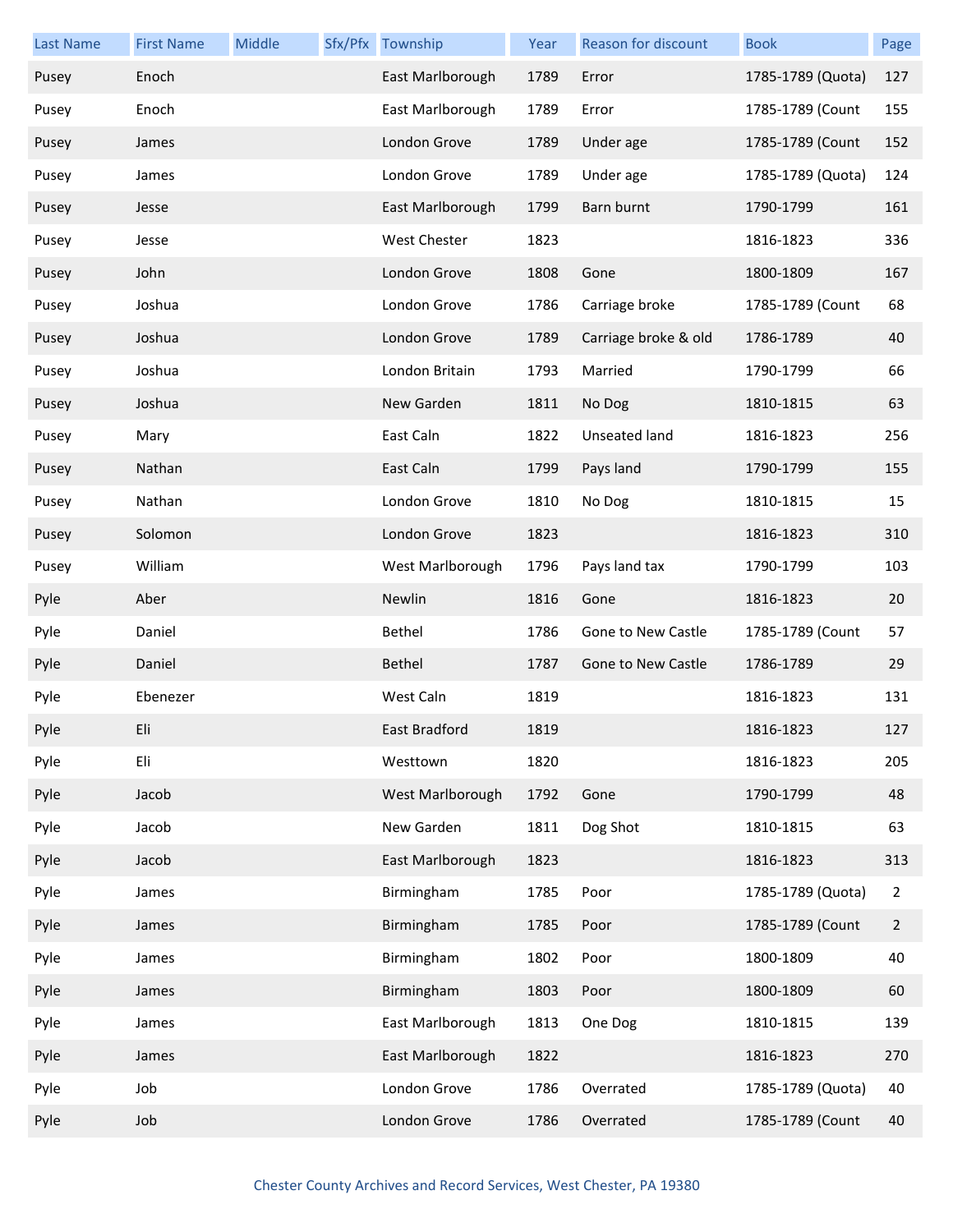| <b>Last Name</b> | <b>First Name</b> | Middle | Sfx/Pfx Township | Year | <b>Reason for discount</b> | <b>Book</b>       | Page           |
|------------------|-------------------|--------|------------------|------|----------------------------|-------------------|----------------|
| Pyle             | Job               |        | London Grove     | 1788 | Overrated                  | 1786-1789         | 12             |
| Pyle             | Job               |        | London Grove     | 1791 | Error                      | 1790-1799         | 27             |
| Pyle             | Job               |        | London Grove     | 1815 |                            | 1810-1815         | 217            |
| Pyle             | Joel              |        | Pennsbury        | 1822 |                            | 1816-1823         | 283            |
| Pyle             | John              |        | Kennett          | 1788 | Gone                       | 1785-1789 (Count  | 123            |
| Pyle             | John              |        | Kennett          | 1788 | Gone                       | 1785-1789 (Quota) | 95             |
| Pyle             | John              |        | Pennsbury        | 1792 |                            | 1790-1799         | 53             |
| Pyle             | John              |        | Kennett          | 1793 | Poor                       | 1790-1799         | 64             |
| Pyle             | John              |        | West Marlborough | 1799 | Error                      | 1790-1799         | 162            |
| Pyle             | John              |        | West Caln        | 1805 | Gone                       | 1800-1809         | 102            |
| Pyle             | John              |        | East Bradford    | 1816 |                            | 1816-1823         | $\overline{2}$ |
| Pyle             | John              |        | East Bradford    | 1817 |                            | 1816-1823         | 43             |
| Pyle             | Jonathan          |        | Kennett          | 1786 | Gone                       | 1785-1789 (Count  | 67             |
| Pyle             | Jonathan          |        | Kennett          | 1786 | Gone                       | 1785-1789 (Count  | 39             |
| Pyle             | Jonathan          |        | Kennett          | 1786 | Gone                       | 1785-1789 (Quota) | 39             |
| Pyle             | Jonathan          |        | Kennett          | 1787 | Gone                       | 1786-1789         | 11             |
| Pyle             | Jonathan          |        | Kennett          | 1787 | Gone                       | 1786-1789         | 39             |
| Pyle             | Jonathan          |        | Kennett          | 1796 | Error                      | 1790-1799         | 101            |
| Pyle             | Jonathan          |        | West Bradford    | 1816 |                            | 1816-1823         | 3              |
| Pyle             | Jonathan          |        | Newlin           | 1818 |                            | 1816-1823         | 104            |
| Pyle             | Joseph            |        | West Marlborough | 1788 | Dead                       | 1785-1789 (Count  | 127            |
| Pyle             | Joseph            |        | West Marlborough | 1788 | Dead                       | 1785-1789 (Quota) | 99             |
| Pyle             | Joseph            |        | East Marlborough | 1803 | Error                      | 1800-1809         | 69             |
| Pyle             | Joseph            |        | East Marlborough | 1817 |                            | 1816-1823         | 59             |
| Pyle             | Levi              |        | Willistown       | 1800 | Gone                       | 1800-1809         | 18             |
| Pyle             | Levi              |        | Willistown       | 1801 | Gone                       | 1800-1809         | 38             |
| Pyle             | Mary              |        | East Marlborough | 1795 | Poor                       | 1790-1799         | 84             |
| Pyle             | Moses             |        | Westtown         | 1804 | Gone                       | 1800-1809         | 98             |
| Pyle             | Moses             |        | Westtown         | 1815 | Poor                       | 1810-1815         | 239            |
| Pyle             | Nathan            |        | London Grove     | 1802 | Gone                       | 1800-1809         | 47             |
| Pyle             | Nicholas          |        | Kennett          | 1785 | Poor                       | 1785-1789 (Quota) | 11             |
| Pyle             | Nicholas          |        | Lower Chichester | 1787 | Gone                       | 1785-1789 (Count  | 89             |
| Pyle             | Nicholas          |        | Lower Chichester | 1787 | Ran away                   | 1785-1789 (Quota) | 61             |